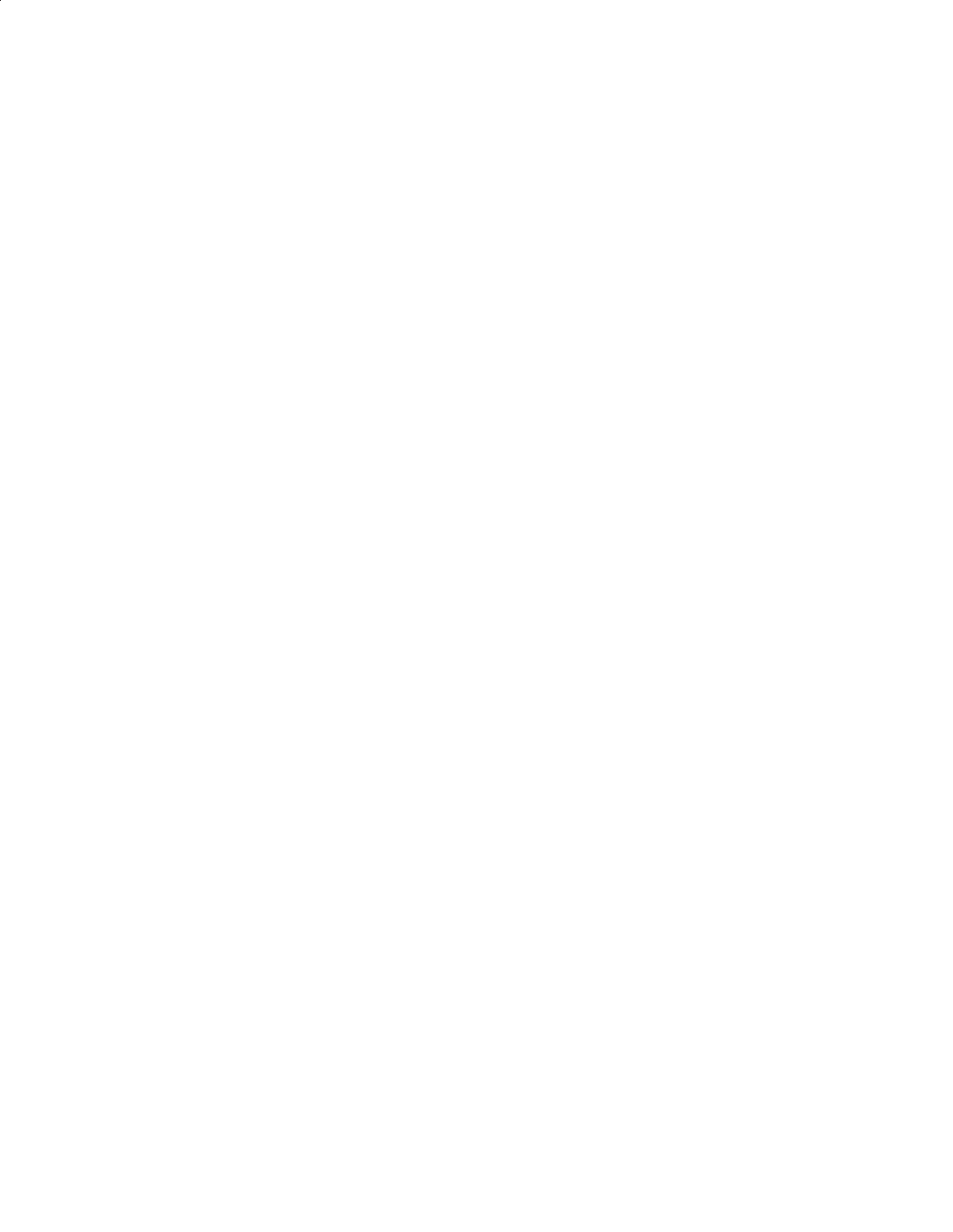# $\ast\forall\psi\in$ **Hijacked**

Rev. Charles E. Darnell, PhD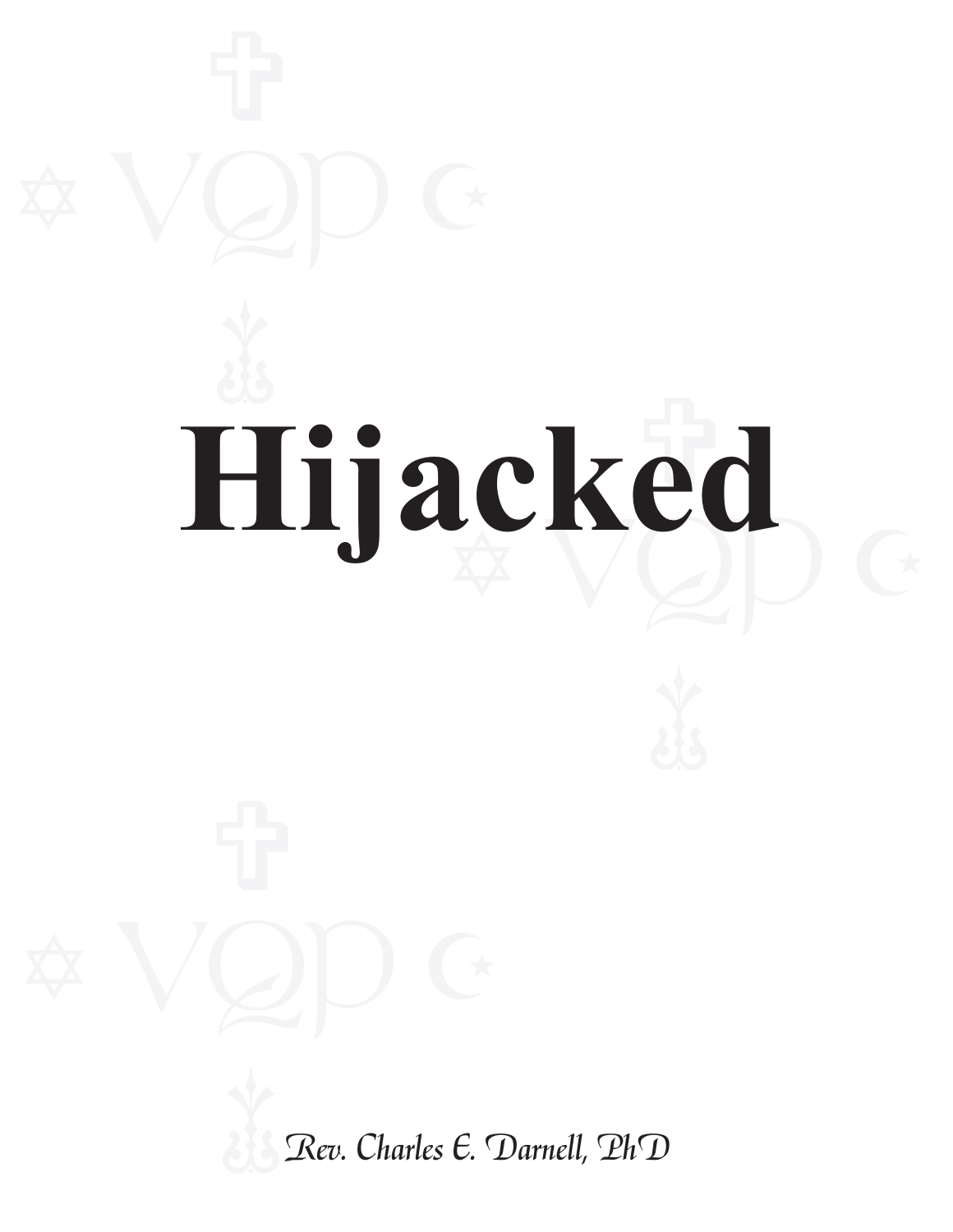#### **Scripture quotations, unless otherwise indicated:**

Scripture quotations, unless<br>All scripture quotations, unless otherwise indicated, a<br>NKJV®. Copyright© 1979, 1980, 1982 by Thomas Ne<br>lished by the American Bible Society, New York, NY. U lished by the American Bible Society, New York, NY. Used by permission. All rights reserved. All scripture quotations, unless otherwise indicated, are taken from the New King James Version. NKJV®. Copyright© 1979, 1980, 1982 by Thomas Nelson Publishers. Copy used for this work pub-

Copyright © 2022 by Charles E. Darnell, all rights reserved.

dited w Edited with the assistance of Teresa Spurling (my wife), PhD, NBCT

> Published by VisionQuest Publishing Campbellsville, Kentucky 42718-7416



prohibited. Due to copyright infringement and piracy of intellectual property all pages of digitally formatted work from VisionQuest Publishing will be electronically watermarked. Any page not having this watermark is not No portion of this book may be reproduced in any form or by any means in whole or in part without written permission of the publisher. Reproduction for use in electronic media format is also formatted work from VisionQuest Publishing will be electronically watermarked. Any page not having this watermark is not an original and should not be accepted as a valid copy of the original copyrighted material.

out my work<br>doing such I<br>the Publication<br>cript guide. V<br>hich needs to Throughout my works I have attempted to incorporate supporting scripture for the convenience of the reader. In doing such I may, or may not, follow the appropriate manuscript style as stated in the Fifth Edition of the Publication Manual of the American Psychological Association (APA) or any other accepted manuscript guide. While acknowledging the authority of the APA there is a clause used in the stated manual which needs to be inserted herein:

The Publication Manual presents exp<br>acknowledges that alternatives are sometical<br>alance the rules of the Publication Manua<br>p. xx. The Publication Manual presents explicit style requirements but acknowledges that alternatives are sometimes necessary; authors should balance the rules of the Publication Manual with good judgment. Preface:

p. xx.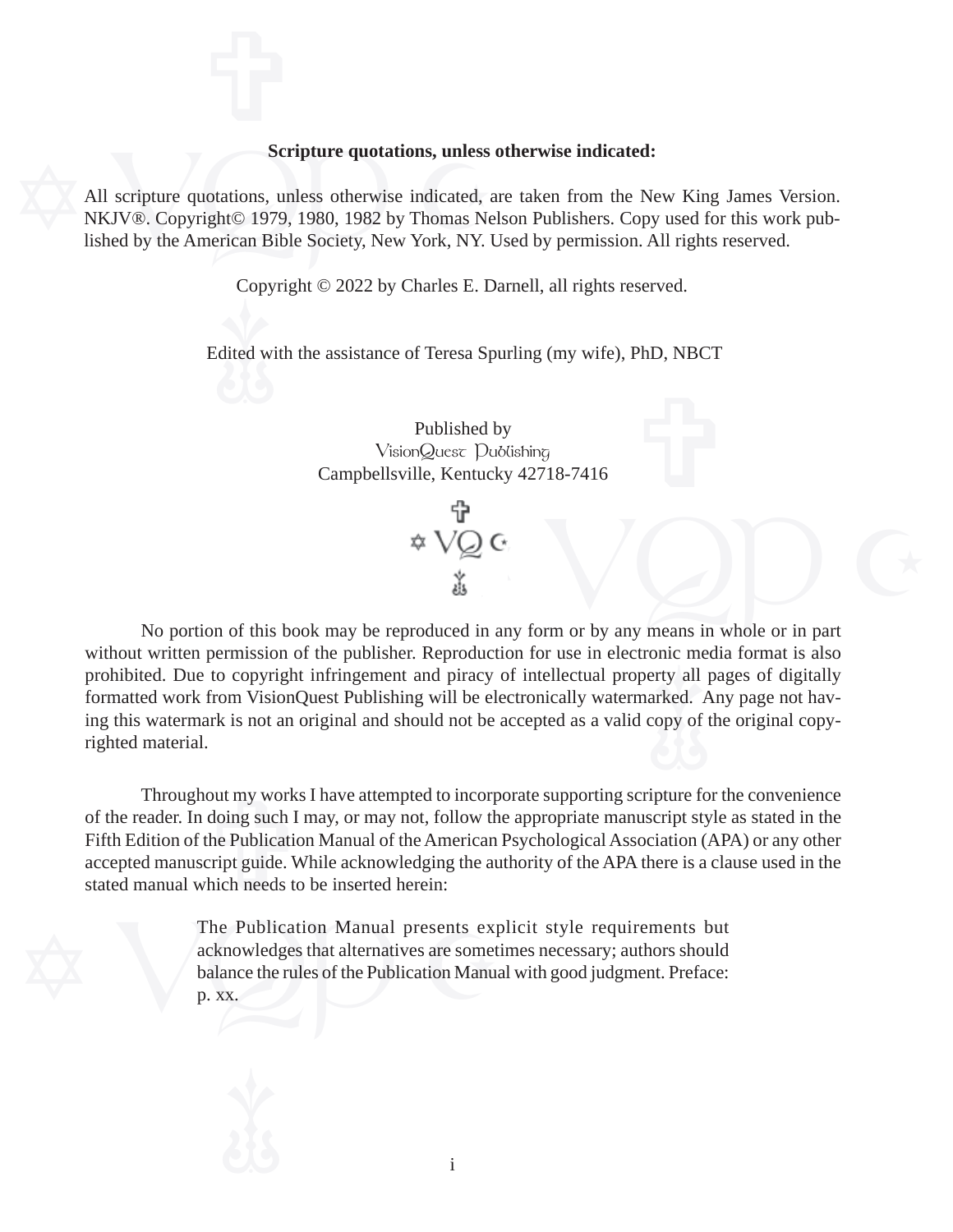# **What? When? Where? How?**

God is pushing me to write and examine face professes to be a Christian. I guess, as with many mind, I must stairstep things recorded and things n planet, no matter the religion that you claim to have selves and answer thi planet, no matter the religion that you claim to have a belief in and follow, needs to examine them-God is pushing me to write and examine facts as they should be understood by everyone who professes to be a Christian. I guess, as with many of the articles and books God has brought to my mind, I must stairstep things recorded and things not yet recorded. Every person on the face of this selves and answer this one question. When you die do you truthfully know that your soul will be in God's heaven?

> related to a newsworthy event. I left off "who" for specific reasons. The world may not recognize that we all have an advesary and that advesary is very real. His angelic name was Lucifer, meaning, light bearer. This creat I began this chapter with the questions a good reporter would ask when gathering information a murderer from the beginning, and does not stand in the<br>he speaks a lie, he speaks from his own resources, for he<br>I tell the truth, you do not believe Me. <sup>46</sup> Which of you<br>v do you not believe Me? <sup>47</sup> He who is of God of Satan. He<br>of Satan. He<br>he demons th<br>sees that was<br>ld love Me, fo<br>Why do you we all have an advesary and that advesary is very real. His angelic name was Lucifer, meaning, light bearer. This created entity had the highest position in the angelic host of heaven. After his pride got the better of him he fell from grace and turned himself into the personage of Satan. He managed to attract one third of all the angels to become his followers and they are now the demons that have been loosened upon mankind. Jesus made a statement to the priest and the Pharisees that was recorded by John, John 8:42-47, *42 Jesus said to them, "If God were your Father, you would love Me, for I proceeded forth and came from God; nor have I come of Myself, but He sent Me. 43 Why do you not understand My speech? Because you are not able to listen to My word. 44 You are of your father the devil, and the desires of your father you want to do. He was a murderer from the beginning, and does not stand in the truth, because there is no truth in him. When he speaks a lie, he speaks from his own resources, for he is a liar and the father of it. 45 But because I tell the truth, you do not believe Me. 46 Which of you convicts Me of sin? And if I tell the truth, why do you not believe Me? 47 He who is of God hears God's words; therefore you do not hear, because you are not of God."*

*e* transforme<br>*e* transforme<br><u>mgs</u>; hold fas<br>nnt fact in H<br>mise the imm were against the temple, chief priest and law of Moses. One day while attempting to persecute some of<br>the followers of Jesus he was struck by blindness and the question of: "Why do you persecute Me?" He<br>met Jesus face to f before he met Jesus, was a member of the Jewish ruling council and initially felt the followers of Jesus I must also attach several statements made by Paul. We must remember that Saul, his name the followers of Jesus he was struck by blindness and the question of: "Why do you persecute Me?" He met Jesus face to face and Jesus told him what was going to happen to him. Everything happened just as it was told to him and his name was changed to Paul and he was appointed the Apostle to the Gentiles. Paul made the following statements: First, in Romans 12:2, <sup>2</sup> And do not be conformed to this *world, but be transformed by the renewing of your mind, that you may prove what is that good and acceptable and perfect will of God.* Secondly, Paul said the following in 1st Thessalonians 5:21, *<sup>21</sup> Prove all things; hold fast that which is good.* (KJV) Thirdly, Paul, as the writer of Hebrews tells us a very important fact in Hebrews 6:17-18, *17 Thus God, determining to show more abundantly to the heirs of promise the immutability of His counsel, confirmed it by an oath, 18 that by two immutable things, in which it is impossible for God to lie, we might have strong consolation, who have fled for* Bible's prespective and remembering that God cannot lie.

*refuge to lay hold of the hope set before us.* Therefore, we understand the need to prove things from the Bible's prespective and remembering that God cannot lie.<br>With those things said, let us go back to the opening vers With those things said, let us go back to the opening verse of scripture from the Gospel of John to prove what it says pertaining to this father as ancestor of the Pharisees. Here is my statement to you. The things my God has brought to me to tell you are very deep subjects from His word and I will do my best, through the Holy Spirit, to bring to you a better understanding of what it means to be a follower of Jesus.

> e book<br>taphors<br>the pass From the book of Genesis, we find the following information. The two trees in the center of the Garden are metaphors for Jesus, the tree of Life, and Satan, the tree of the knowledge of good and evil. When we read the passage or listen to the spoken teaching of Genesis, we read the verse in the follow-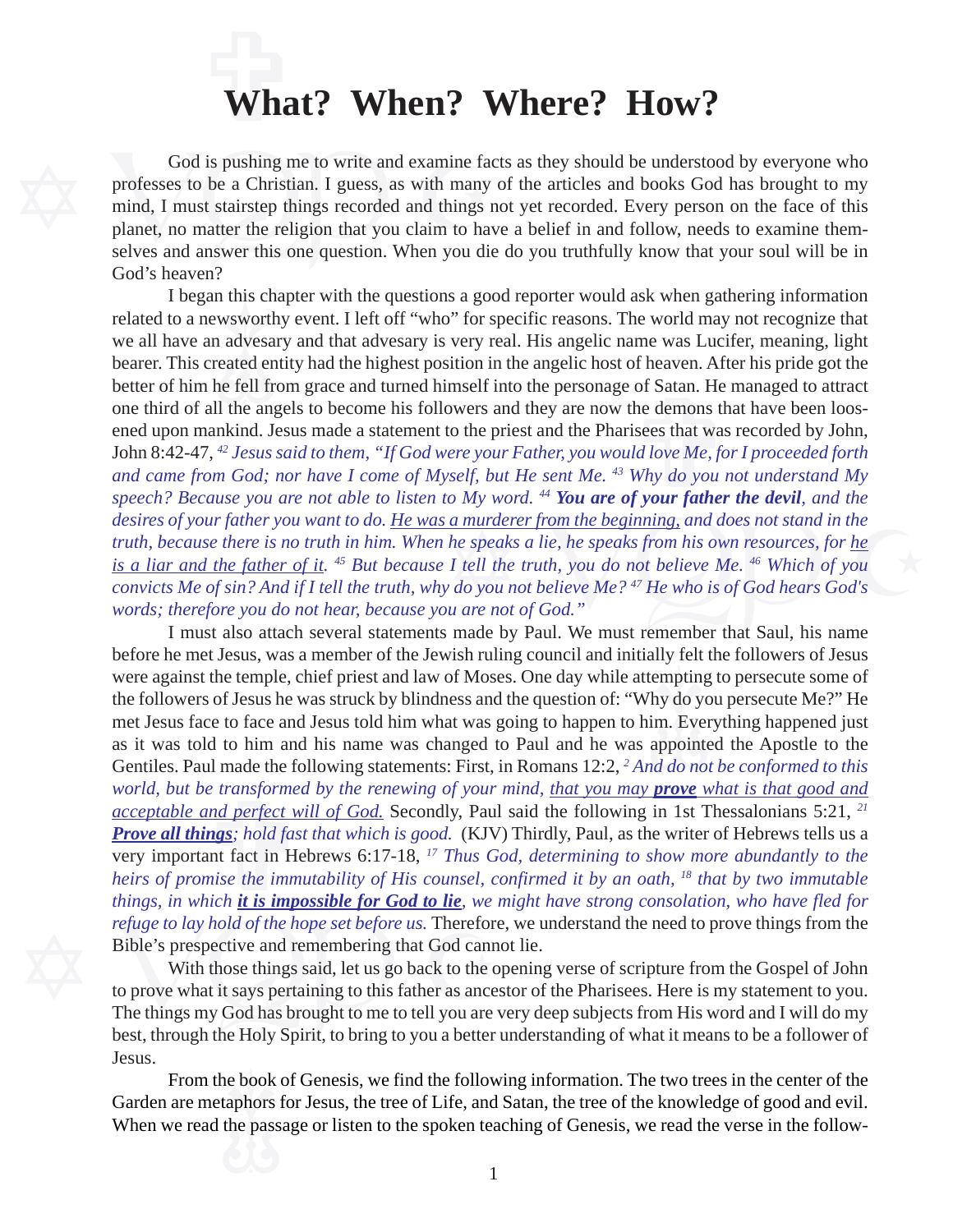nesis 2:16-1'<br> *t* freely eat: <sup>1</sup> ing manner. Genesis 2:16-17, *16 And the LORD God commanded the man, saying, "Of every tree of the garden you may freely eat; 17 but of the tree of the knowledge of good and evil you shall not eat, for in the day that you eat of it you shall surely die."* We really should notice two words in these verses. First, notice that Adam could eat of the tree of Life without receiving a death penalty.

of good and evil you shall not consume (from it), for in the day that you consume of it you shall surely die." (my emphasis)<br>We must also place emphasis on the fact that God commanded this to the man. This is in Chapter 2, *the man, saying, "Of every tree of the garden you may freely consume; 17 but of the tree of the knowledge* the day that you eat of it you shall surely die. We really<br>notice that Adam could eat of the tree of Life without re<br>Secondly, we really must understand this little w<br>necessity, understand that there was never a mention of Concordance number 398 for the word âkal (aw-kal'), we find out that it may mean any of the following: Secondly, we really must understand this little word, eat. Along with this word we must, out of necessity, understand that there was never a mention of any type of fruit or nut. If we review Strong's eat, dine, food, devour or consume. What would be the meaning of the above verse if we used the word consume instead of eat? Wouldn't we have the following statement*? 16 And the LORD God commanded die."* (my emphasis)

Chapter 2, verses 16 and 17. The woman, Eve, was not formed until verses 22-23 in this chapter. *<sup>2</sup> Then* the rib which the Lorp God had taken from man He made into a woman, and He brought her to the man. <sup>23</sup> And Adam sa We must also place emphasis on the fact that God commanded this to the man. This is in *the rib which the LORD God had taken from man He made into a woman, and He brought her to the man. 23 And Adam said: "This is now bone of my bones And flesh of my flesh; She shall be called Woman, Because she was taken out of Man."* (KJV)

From this joining between the man and the woman we have one of the principle truths of God's Holy Word. Recorded in verses 24-25, *24 Therefore a man shall leave his father and mother and be joined to his wife, and they shall become one flesh. 25 And they were both naked, the man and his wife, and were not ashamed.*

of good and evil. When convinced that she would not die, she was ready to partake of this forbidden<br>tree. She did! Then it states, that she gave some, to her husband, who was there with her! Verse 6 of<br>chapter 3: *'* So wh Sh. <sup>25</sup> And they were both naked, the man and his wife,<br>form the woman that they were not to consume from<br>we already illustrated that Lucifer, in his angelic form<br>all the angels. Using this illustration of how Satan<br>the t It was the responsibility of the man to inform the woman that they were not to consume from the tree of the knowledge of good and evil. We have already illustrated that Lucifer, in his angelic form was a shining being and the most beautiful of all the angels. Using this illustration of how Satan appeared to the woman I can only imagine what she thought as she looked at this shining, deceiving serpent before her and pondered its question concerning the consuming from the tree of the knowledge tree. She did! Then it states, that she gave some, to her husband, who was there with her! Verse 6 of chapter 3*: <sup>6</sup> So when the woman saw that the tree* was *good for food, that it* was *pleasant to the eyes, and a tree desirable to make one wise, she took of its fruit and ate* (did consume)*. She also gave to her husband with her, and he ate* (consumed)*.* (NKJV - my emphasis)

*r*, *and he are*<br>ook at these<br>*here* are *you*<br>*ked; and I h*<br>*ree of which* The proof of the pudding, so to speak, rests in the portion of chapter 3 from verse 9 through verse 20. Let's look at these verses with detail. Verses 9-11, *Phen the LORD God called to Adam and said to him, "Where* are *you?" 10 So he said, "I heard Your voice in the garden, and I was afraid because I was naked; and I hid myself." 11 And He said, "Who told you that you* were *naked? Have you eaten from the tree of which I commanded you that you should not eat (consume)?" (NKJV - my* emphasis) Adam responded to God's question in verse 12, *12 And the man said, The woman whom thou gavest to be with me, she gave me* (some) *of the tree, and I did eat* (consume)*.* (KJV - my emphasis)

gavest to be with me, she gave me (some) of the tree, and<br>We now get down to the basic fact as recorded in<br>woman, What is this that thou hast done? And the woman<br>(consume). (KJV - my Emphasis)<br>We need to stop for a moment We now get down to the basic fact as recorded in verse 13, *13 And the LORD God said unto the woman, What is this that thou hast done? And the woman said, The serpent beguiled me, and I did eat* (consume)*.* (KJV - my Emphasis)

beguile, deceive X greatly X utterly. Doesn't that, therefore, mean that Eve was greatly and utterly deceived and seduced and that she also gave some to her husband? We need to stop for a moment and review another Hebrew word. Notice that Eve tells God that the serpent beguiled her. What is the meaning of this one word? Strong's Concordance records the number for this term as number 5377, nâshâ' (naw-shaw') meaning to lead astray, (morally) to seduce, deceived and seduced and that she also gave some to her husband?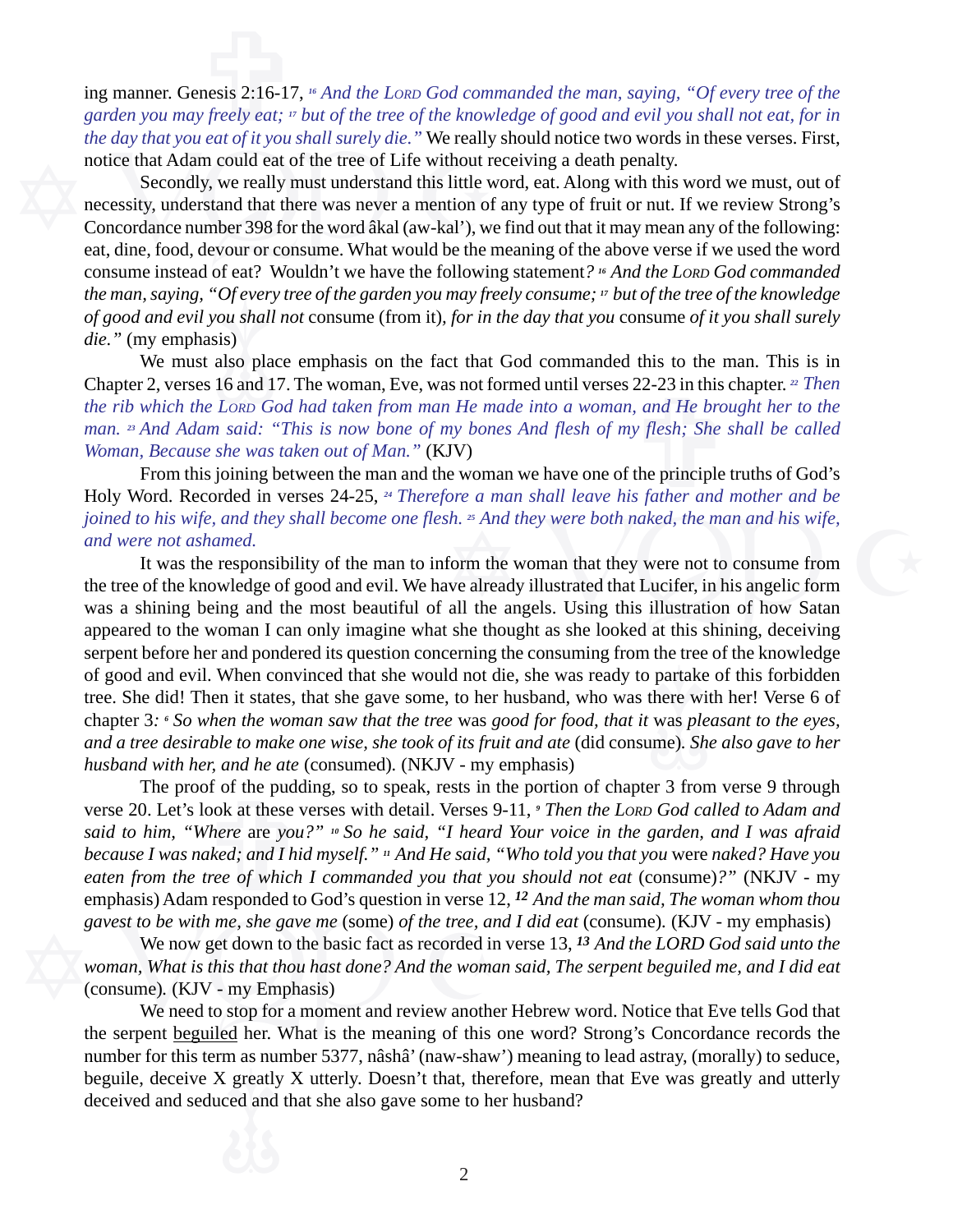Every beast of the field, On your beaty you shall go<br>
<sup>15</sup> And I will put enmity Between you and the woman<br>
bruise your head, And you shall bruise His heel."<br>
Adam, the man, instead this portion of the curse is pl<br>
seed an seed and her Seed. Notice that there are two seeds mentioned, your seed and her Seed. We understand, begins His prement: "Been God begins His placement of a curse upon the serpent first in verses 14-15, *14 So the LORD God said to the serpent: "Because you have done this, You are cursed more than all cattle, And more than every beast of the field; On your belly you shall go, And you shall eat dust All the days of your life. <sup>15</sup> And I will put enmity Between you and the woman, And between your seed and her Seed; He shall bruise your head, And you shall bruise His heel."* Notice in verse 15 that God makes no mention of Adam, the man, instead this portion of the curse is placed between the woman and Satan. Stated as your because of the use of the capital S, that the prophetic reference is to Jesus.

*for your husband, And he shall rule over you.*" There are two items we need to reflect upon in this verse. First, notice that conception and bringing forth children are brought into this curse upon Eve. My question is thi *multiply your sorrow and your conception; In pain you shall bring forth children; Your desire shall be* child birth? Then we have the second question: Why the statement "Your desire shall be for your husband?" If these are the only two people on the planet, who else is Eve going to have desire for? For Satan, God forbid! Go God then placed a curse upon the woman in verse 16, *16 To the woman He said: "I will greatly* verse. First, notice that conception and bringing forth children are brought into this curse upon Eve. My question is this: how did the discussion of eating of a tree have anything to do with conception or husband?" If these are the only two people on the planet, who else is Eve going to have desire for? For Satan, God forbid!

In thorns and thistles it shall bring forth for you, And you<br>t of your face you shall eat bread Till you return to the<br>lust you are, And to dust you shall return."  $\omega$  And Adam<br>the mother of all living.<br>have a curse plac God finally gets to the man and announces to him the following from verses 17-20, *17 Then to Adam He said, "Because you have heeded the voice of your wife, and have eaten from the tree of which I commanded you, saying, 'You shall not eat of it': "Cursed is the ground for your sake; In toil you shall eat of it All the days of your life. 18 Both thorns and thistles it shall bring forth for you, And you shall eat the herb of the field. 19 In the sweat of your face you shall eat bread Till you return to the ground, For out of it you were taken; For dust you are, And to dust you shall return." 20 And Adam called his wife's name Eve, because she was the mother of all living.*

We see that all three parties involved have a curse placed upon them and the man and woman are expelled from the Garden. It seems funny that the formed beings, the man and the woman, are expelled but the created being, Satan, isn't even mentioned as being removed or expelled from the Garden.

first, therefore<br>first, therefore<br>as 1 and 2 of<br>*have acquin*<br>as *a keeper c*<br>leed is the fir erve the<br>he wom<br>lo is sho<br>.et's rev The basis for our search has been stated and we now need to observe the results. Turn with me to chapter 4. The first verse retells us the result of the curse placed upon the woman in chapter 2, verse 16. The verse is above and I will not repeat it here. What I would like to do is show the results of verse 15. We had two seeds mentioned in verse 15, Satan's seed and her Seed. Let's review the actions. Satan seduced Eve first, therefore the first seed is Satan's seed, then we have her Seed, as the second Seed. Look at verses 1 and 2 of chapter 4, <sup>*1</sup> Now Adam knew Eve his wife, and she conceived and bore Cain,*</sup> and said, "I have acquired a man from the Lorp." <sup>2</sup> Then she bore again, this time his brother Abel. *Now Abel was a keeper of sheep, but Cain was a tiller of the ground.* These two are twins, but notice that Satan's seed is the first and her Seed is the second. Abel was to be the designated blood line to lead to God's chosen people. But we also know that Cain killed Abel. Once again, isn't Satan a deceiver and a murderer? What would we expect his offspring to be?

Abel. Seth becomes the new progenitor of the Godly line. This is the reason why there are two genealogies given in the Bible. Notice what it says about Seth in verse 3, *<sup>3</sup> And Adam lived one hundred and thirty years, and* a murderer? What would we expect his offspring to l<br>Now, there is another interesting portion of cl<br>genealogy for Cain given between verses 17-24. Any<br>you that you can only have one father and not two. I<br>what is stated in Now, there is another interesting portion of chapter 4 that must be shown. Notice that there is a genealogy for Cain given between verses 17-24. Anyone who has ever worked on genealogy can tell you that you can only have one father and not two. If you look at the last two verses in chapter 4 and what is stated in chapter 5, verse 1, we see that there is another genealogy for Adam. Remember there were two seeds shown in relationship to the act in the Garden and the second seed was called her Seed. Abel is her seed. I dropped the capital S because the designated bloodline was broken with the death of given in the Bible. Notice what it says about Seth in verse 3, *<sup>3</sup> And Adam lived one hundred and thirty years, and begot a son in his own likeness, after his image, and named him Seth.*

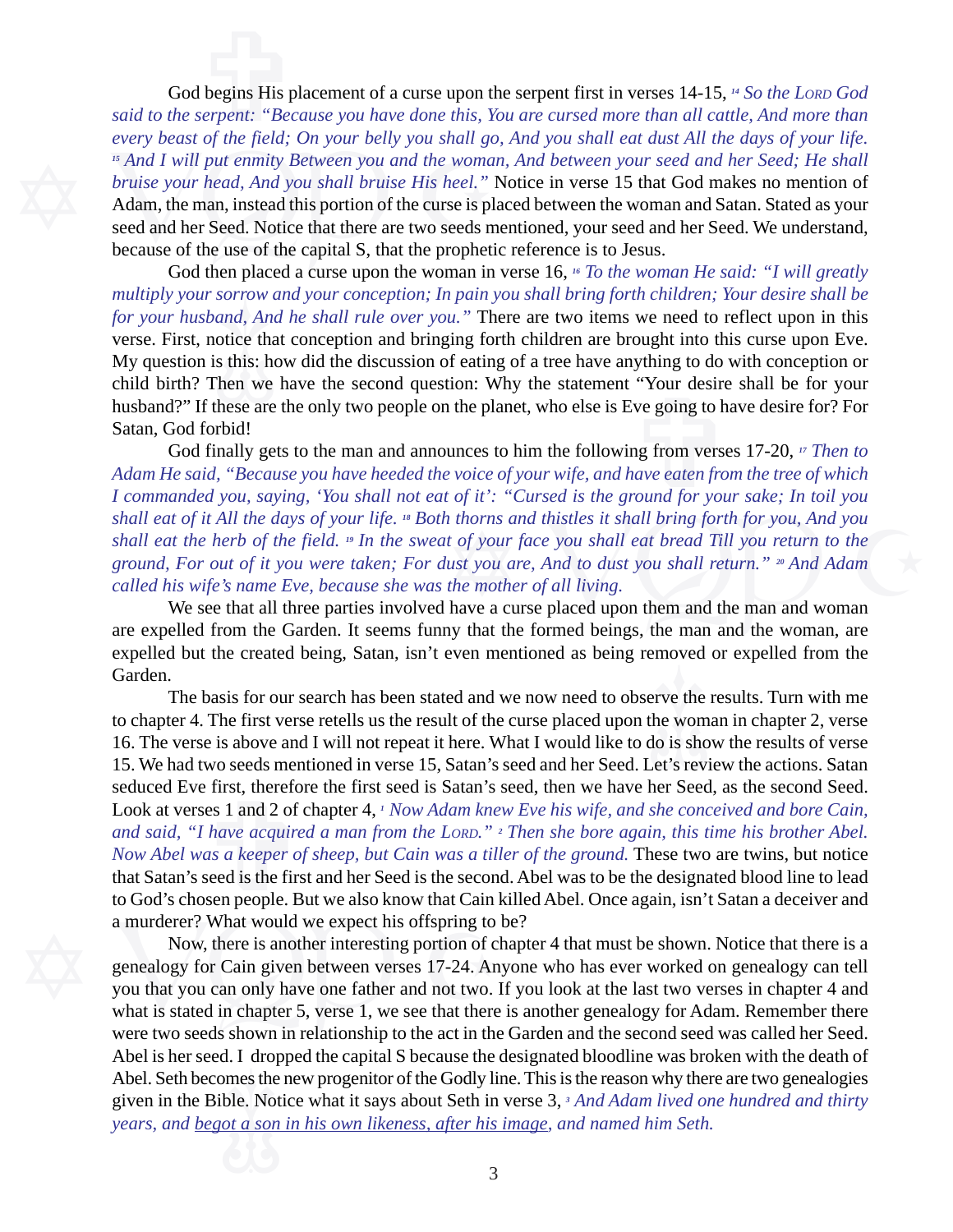the proof of<br>
us said in Ma There is the proof of what Jesus said to the Pharisees at the temple. Another way of looking at this is what Jesus said in Matthew 12:30, *30 He who is not with Me is against Me, and he who does not gather with Me scatters abroad.*

Garden took place and all but eight people were destroyed in the world wide flood of Noah. Moses<br>could not have spoken to Adam nor to Noah to find out what happened in either of their situations. So<br>how did Moses learn the Genesis how did he know anything about Adam and Eve? Moses was not alive when the events in the Another matter we must address is the validity of<br>Another matter we must address is the validity of<br>they are New Testament Christians and do not need to re<br>it you have received this doctrine that makes such a cla<br>that the that the Bible has been translated so much that there is no certainty that any of the Bible is true. Let's Another matter we must address is the validity of the Bible. Many so called Christians now say they are New Testament Christians and do not need to read, nor understand, the Old Testament. Why is it you have received this doctrine that makes such a claim and you believe it? Another statement said see if we can prove this one. Have you been instructed to accept the fact that the first five books of the Bible were written by Moses. Here are a couple of questions for you. If Moses wrote the book of could not have spoken to Adam nor to Noah to find out what happened in either of their situations. So how did Moses learn these things?

here we<br>ld Testa:<br>necies o:<br>es proc des the knowledge to complete the first five books of<br>throughout these first five books. From this dictation<br>Torah since has been a process of copying every jot<br>nown as the Essenes faithfully reproduced manuscripts<br>with a Moses first met with God at the burning bush on Mount Horeb, the mountain of God, as recorded ter 3 of the book of Exodus. Notice that God spoke to Moses and gave him instructions to the Isralites for the Exodus to return in chapter 3 of the book of Exodus. Notice that God spoke to Moses and gave him instructions to prepare the Isralites for the Exodus to return them to the land that God had promised to Abraham. Once the actual Exodus began the Isralites traveled through the wilderness and arrived at Mount Sinai. It was here at Mount Sinai that Moses went up the mountain and the LORD God came down to speak to Moses. God dictates the Ten Commandments to Moses, provided instructions pertaining to the law that shall be called the Law of Moses, and also provides the knowledge to complete the first five books of the Bible. This can be observed, as it is recorded, throughout these first five books. From this dictation from God, we have the original Torah and every Torah since has been a process of copying every jot and tittle just as it was in the orignal. The group known as the Essenes faithfully reproduced manuscripts of every book in the Old Testament. We can say with a certain amount of assurance that, of the Dead Sea Scrolls there are fragments of every Old Testament book except Esther. It is also a known fact that when the Roman army destroyed Jerusalem they also destroyed the area where the Essenes resided. Some of those at Qumram took scrolls and went to Masada and much later there were scrolls found at Masada. What we have is a traceable record that the original words of the Old Testament are the same today as they were when given to Moses and the prophets.

possible. 100,000,000,000,000,000 to 1 Testament and the fulfillment through Jesus in the New Testament. I do not have the total number of prophecies pertaining to Jesus being the Christ, but there should be enough for you to accept that Jesus does, in fact, fi There are also questions being spoken of today pertaining to the prophecies of the Messiah, i.e., Jesus as Christ, LORD and Savior. The proof exists in the many prophecies proclaimed in the Old prophecies pertaining to Jesus being the Christ, but there should be enough for you to accept that Jesus does, in fact, fill the prophecies about who He is. I have read someplace that a mathematician figured the odds for all these prophecies to be filled by one individual. The odds was something on the order of 1, followed by 17 zeros, to 1. In other words, unbelievable odds that one person could fill all of these predictions (prophecies). One must remember, we are dealing with God and His will and all things are possible. 100,000,000,000,000,000 to 1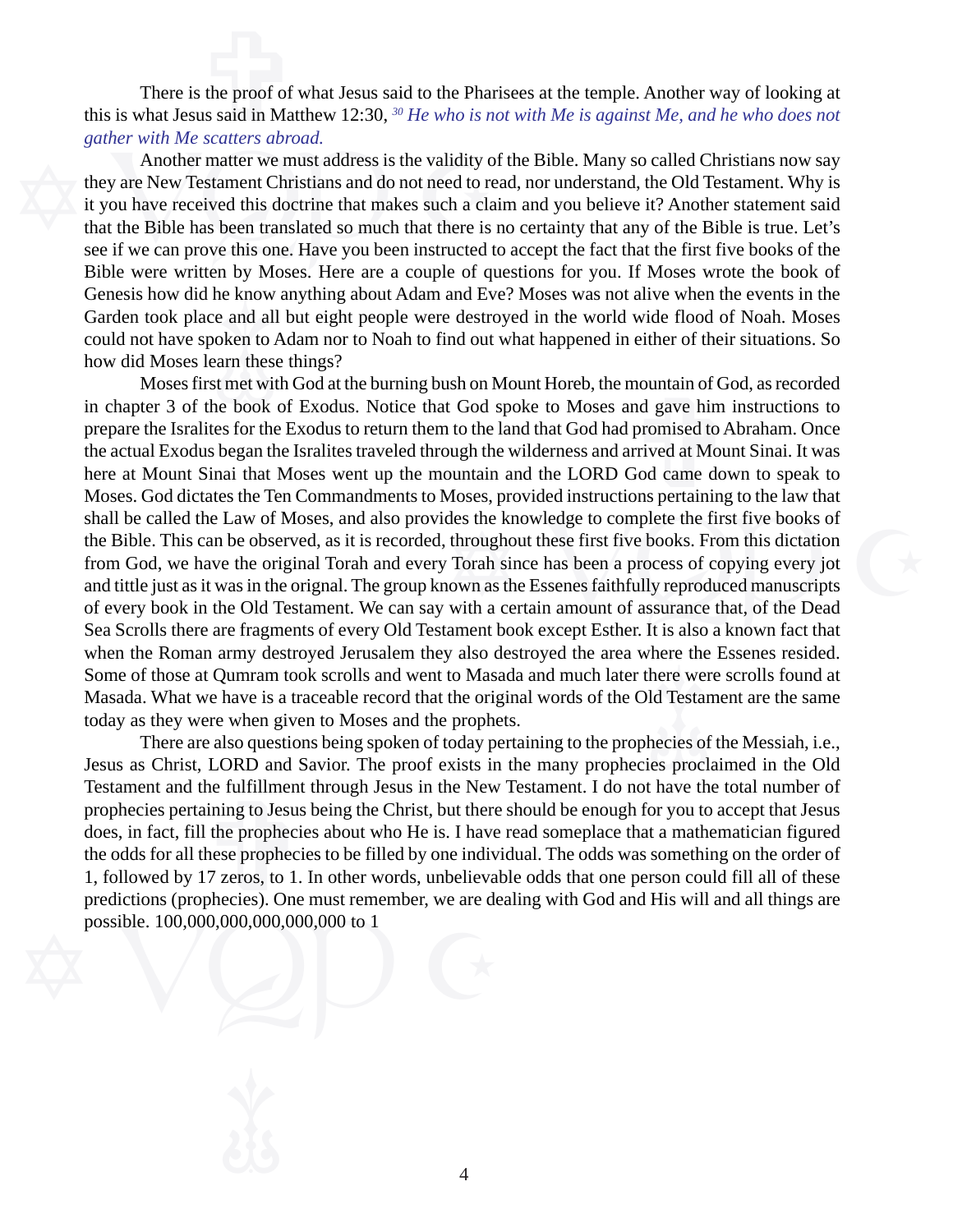## **Jesus the Christ What makes Jesus the anointed one of God?**

 defend their belief and explain even five of the prophecies that indicate Jesus is the What makes Jesus the Branch<br>Every Christian should know the many<br>little thought, you should be able to give at lea<br>is the Messiah! Unfortunately, my own expe little thought, you should be able to give at least five of the prophecies that indicate Jesus Every Christian should know the many answers to the above question. With very is the Messiah! Unfortunately, my own experience indicates that there are few who can

Messiah. Should the question be: *Why can't you, it's your belief?*<br>The answers, that I'm aware of, are given here as a study<br>better understanding of who your LORD is and what was said abo<br>was born. These are some of the v The answers, that I'm aware of, are given here as a study aid to provide you a better understanding of who your LORD is and what was said about him long before he was born. These are some of the verses that fulfill those prophecies.

| <b>Prophecies</b>                                                                                                                                                                                                                                                                                                                            | <b>Fulfillment</b>                                                                                                                                                                                                                                                                                                                                                                                                                                         |
|----------------------------------------------------------------------------------------------------------------------------------------------------------------------------------------------------------------------------------------------------------------------------------------------------------------------------------------------|------------------------------------------------------------------------------------------------------------------------------------------------------------------------------------------------------------------------------------------------------------------------------------------------------------------------------------------------------------------------------------------------------------------------------------------------------------|
| Would be the Offspring of a woman<br>Genesis 3:15 "And I will put enmity between you<br>and the woman, and between your seed and her<br>Seed; He shall bruise your head, and you shall<br>bruise His heel."                                                                                                                                  | Luke 2:7 And she brought forth her firstborn Son,<br>and wrapped Him in swaddling cloths, and laid<br>Him in a manger, because there was no room for<br>them in the inn.<br>Galatians 4:4 But when the fullness of the time<br>had come, God sent forth His Son, born of a<br>woman, born under the law.<br>Revelation 12:5 She bore a male Child who was<br>to rule all nations with a rod of iron. And her Child<br>was caught up to God and His throne. |
| <b>Promised Offspring of Abraham</b><br>Genesis 12:3 "I will bless those who bless you,<br>and I will curse him who curses you; and in you<br>all the families of the earth shall be blessed."<br>Genesis 18:18 Since Abraham shall surely<br>become a great and mighty nation, and all the<br>nations of the earth shall be blessed in him. | Matthew 1:1 The book of the genealogy of Jesus<br>Christ, the Son of David, the Son of Abraham.<br>Luke 3:34 The son of Jacob, the son of Isaac, the<br>son of Abraham, the son of Terah, the son of Nahor.<br>Acts 3:25 You are sons of the prophets, and of the<br>covenant which God made with our fathers, saying<br>to Abraham, "And in your seed all the families of<br>the earth shall be blessed."                                                 |
| <b>Promised Offspring of Isaac</b><br>Genesis 17:19 Then God said: "No, Sarah your<br>wife shall bear you a son, and you shall call his<br>name Isaac; I will establish My covenant with<br>him for an everlasting covenant, and with his<br>descendants after him."                                                                         | Matthew 1:2 Abraham begot Isaac, Isaac begot<br>Jacob, and Jacob begot Judah and his brothers.<br>Luke 3:34 The son of Jacob, the son of Isaac, the<br>son of Abraham, the son of Terah, the son of Nahor.                                                                                                                                                                                                                                                 |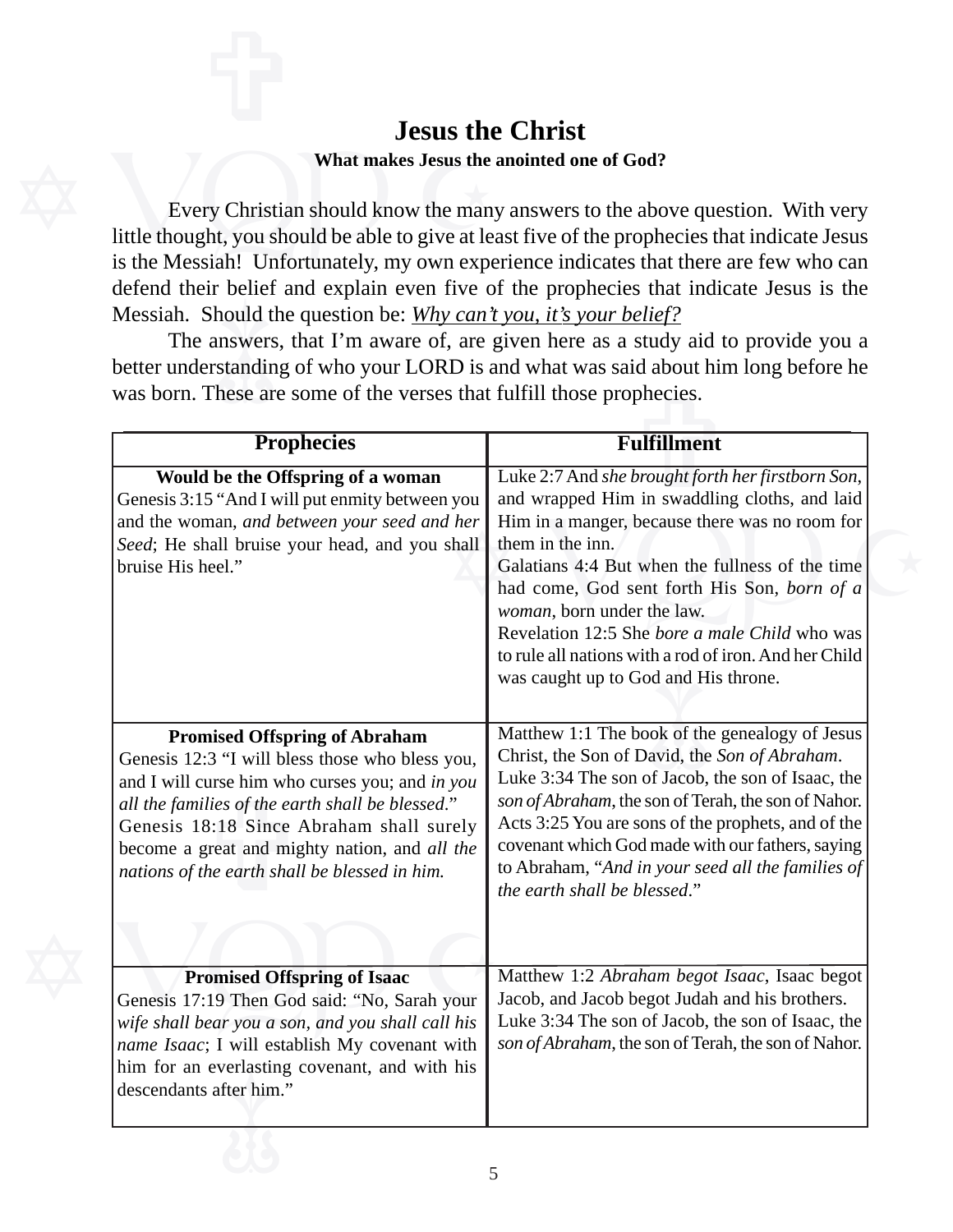| <b>Promised Offspring of Jacob</b><br>Genesis 28:14 Also your descendants shall be<br>as the dust of the earth; you shall spread abroad<br>to the west and the east, to the north and the<br>south; and in you and in your seed all the<br>families of the earth shall be blessed.<br>Numbers 24:17 "I see Him, but not now; I<br>behold Him, but not near; a Star shall come out<br>of Jacob; a Scepter shall rise out of Israel, and<br>batter the brow of Moab, and destroy all the sons<br>of tumult. | Matthew 1:2 Abraham begot Isaac, Isaac begot<br>Jacob, and Jacob begot Judah and his brothers.<br>Luke 3:34 The son of Jacob, the son of Isaac, the<br>son of Abraham, the son of Terah, the son of Nahor.                                                                                                                                                                                                                                                                                                                                                                                                                                                                                  |  |
|-----------------------------------------------------------------------------------------------------------------------------------------------------------------------------------------------------------------------------------------------------------------------------------------------------------------------------------------------------------------------------------------------------------------------------------------------------------------------------------------------------------|---------------------------------------------------------------------------------------------------------------------------------------------------------------------------------------------------------------------------------------------------------------------------------------------------------------------------------------------------------------------------------------------------------------------------------------------------------------------------------------------------------------------------------------------------------------------------------------------------------------------------------------------------------------------------------------------|--|
| Will descend from the tribe of Judah<br>Genesis 49:10 The scepter shall not depart from<br>Judah, nor a lawgiver from between his feet,<br>until Shiloh comes; and to Him shall be the<br>obedience of the people.                                                                                                                                                                                                                                                                                        | Matthew 1:2 Abraham begot Isaac, Isaac begot<br>Jacob, and Jacob begot Judah and his brothers.<br>Luke 3:33 The son of Amminadab, the son of Ram,<br>the son of Hezron, the son of Perez, the son of Judah.                                                                                                                                                                                                                                                                                                                                                                                                                                                                                 |  |
| The Heir to the throne of David<br>Isaiah 9:7 Of the increase of His government<br>and peace there will be no end, upon the throne<br>of David and over His kingdom, to order it and<br>establish it with judgment and justice from that<br>time forward, even forever. The zeal of the Lord<br>of hosts will perform this.                                                                                                                                                                               | Matthew 1:1 The book of the genealogy of Jesus<br>Christ, the Son of David, the Son of Abraham.<br>Matthew 1:6 And Jesse begot David the king. David<br>the king begot Solomon by her who had been the<br>wife of Uriah.                                                                                                                                                                                                                                                                                                                                                                                                                                                                    |  |
| Will be born in Bethlehem<br>Micah 5:2 "But you, Bethlehem Ephrathah,<br>though you are little among the thousands of<br>Judah, yet out of you shall come forth to Me the<br>One to be Ruler in Israel, whose goings forth<br>are from of old, from everlasting."                                                                                                                                                                                                                                         | Matthew 2:1 Now after Jesus was born in Bethlehem<br>of Judea in the days of Herod the king, behold, wise<br>men from the East came to Jerusalem.<br>Luke 2:4-7 Joseph also went up from Galilee, out of<br>the city of Nazareth, into Judea, to the city of David,<br>which is called Bethlehem, because he was of the house<br>and lineage of David, to be registered with Mary, his<br>betrothed wife, who was with child. So it was, that<br>while they were there, the days were completed for<br>her to be delivered. And she brought forth her firstborn<br>Son, and wrapped Him in swaddling cloths, and laid<br>Him in a manger, because there was no room for them<br>in the inn. |  |
| Would be born of a virgin<br>Isaiah 7:14 Therefore the Lord Himself will give<br>you a sign: behold, the virgin shall conceive and<br>bear a Son, and shall call His name Immanuel.                                                                                                                                                                                                                                                                                                                       | Matthew 1:18 Now the birth of Jesus Christ was as<br>follows: After His mother Mary was betrothed to<br>Joseph, before they came together, she was found<br>with child of the Holy Spirit.<br>Luke 1:26-35 Now in the sixth month the angel<br>Gabriel was sent by God to a city of Galilee named<br>Nazareth, to a virgin betrothed to a man whose name                                                                                                                                                                                                                                                                                                                                    |  |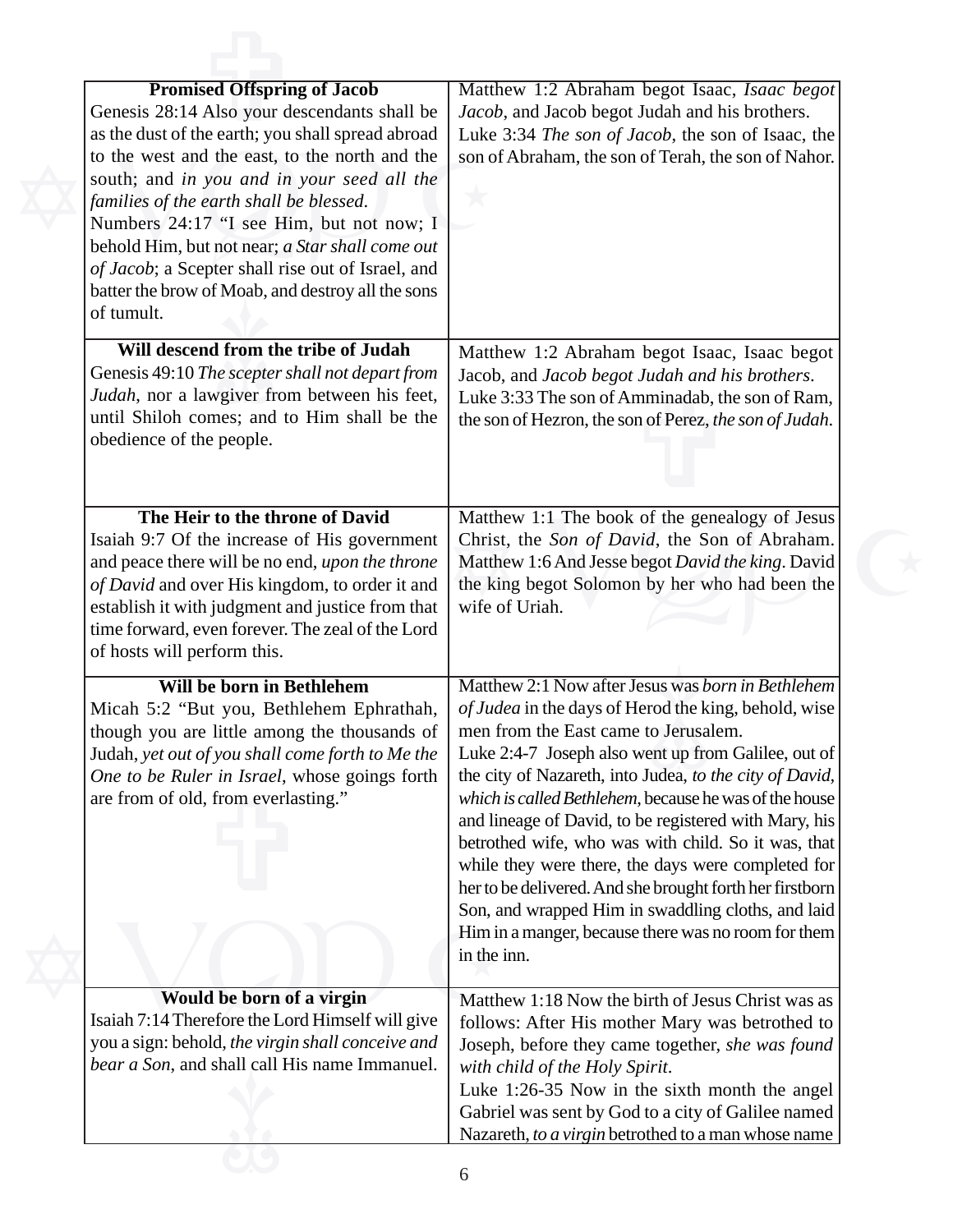|                                                 | was Joseph, of the house of David. The virgin's<br>name was Mary. And having come in, the angel<br>said to her, "Rejoice, highly favored one, the Lord                                   |
|-------------------------------------------------|------------------------------------------------------------------------------------------------------------------------------------------------------------------------------------------|
|                                                 |                                                                                                                                                                                          |
|                                                 |                                                                                                                                                                                          |
|                                                 |                                                                                                                                                                                          |
|                                                 | is with you; blessed are you among women!" But                                                                                                                                           |
|                                                 | when she saw him, she was troubled at his saying,                                                                                                                                        |
|                                                 | and considered what manner of greeting this was.                                                                                                                                         |
|                                                 | Then the angel said to her, "Do not be afraid,                                                                                                                                           |
|                                                 | Mary, for you have found favor with God. And                                                                                                                                             |
|                                                 | behold, you will conceive in your womb and bring                                                                                                                                         |
|                                                 | forth a Son, and shall call His name Jesus. He                                                                                                                                           |
|                                                 | will be great, and will be called the Son of the                                                                                                                                         |
|                                                 | Highest; and the Lord God will give Him the                                                                                                                                              |
|                                                 | throne of His father David. And He will reign over                                                                                                                                       |
|                                                 | the house of Jacob forever, and of His kingdom                                                                                                                                           |
|                                                 | there will be no end."                                                                                                                                                                   |
|                                                 | Then Mary said to the angel, "How can this be,                                                                                                                                           |
|                                                 | since I do not know a man?"                                                                                                                                                              |
|                                                 | And the angel answered and said to her, "The                                                                                                                                             |
|                                                 | Holy Spirit will come upon you, and the power                                                                                                                                            |
|                                                 | of the Highest will overshadow you; therefore,                                                                                                                                           |
|                                                 | also, that Holy One who is to be born will be called                                                                                                                                     |
|                                                 | the Son of God."                                                                                                                                                                         |
| There would be a slaughter of infants           | Matthew 2:16-18 Then Herod, when he saw that                                                                                                                                             |
| Jeremiah 31:15 Thus says the Lord: "A voice was | he was deceived by the wise men, was                                                                                                                                                     |
| heard in Ramah, lamentation and bitter weeping, | exceedingly angry; and he sent forth and put to                                                                                                                                          |
| Rachel weeping for her children, refusing to be | death all the male children who were in Bethlehem                                                                                                                                        |
| comforted for her children, because they are no | and in all its districts, from two years old and                                                                                                                                         |
| more."                                          | under, according to the time which he had                                                                                                                                                |
|                                                 | determined from the wise men. Then was fulfilled                                                                                                                                         |
|                                                 | what was spoken by Jeremiah the prophet, saying:                                                                                                                                         |
|                                                 | "A voice was heard in Ramah, lamentation,                                                                                                                                                |
|                                                 | weeping, and great mourning, Rachel weeping for                                                                                                                                          |
|                                                 | her children, refusing to be comforted, because                                                                                                                                          |
|                                                 | they are no more."                                                                                                                                                                       |
|                                                 |                                                                                                                                                                                          |
|                                                 | Matthew 2:14-15 When he arose, he took the                                                                                                                                               |
|                                                 | young Child and His mother by night and departed                                                                                                                                         |
|                                                 | for Egypt, and was there until the death of Herod,                                                                                                                                       |
|                                                 | that it might be fulfilled which was spoken by the                                                                                                                                       |
|                                                 | Lord through the prophet, saying, "Out of Egypt I                                                                                                                                        |
|                                                 | called My Son."                                                                                                                                                                          |
|                                                 |                                                                                                                                                                                          |
|                                                 | Matthew 2:23 and he went and lived in a town                                                                                                                                             |
| Cannot find any reference in the Old Testament  | called Nazareth. So was fulfilled what was said                                                                                                                                          |
|                                                 |                                                                                                                                                                                          |
| to meet the statement made by the Prophets.     | through the prophets: "He will be called a                                                                                                                                               |
|                                                 | Nazarene."                                                                                                                                                                               |
|                                                 | Jesus and his parents would escape into<br>Egypt<br>Hosea 11:1 "When Israel was a child, I loved<br>him, and <i>out of Egypt I called My son.</i> "<br><b>Would be called a Nazarene</b> |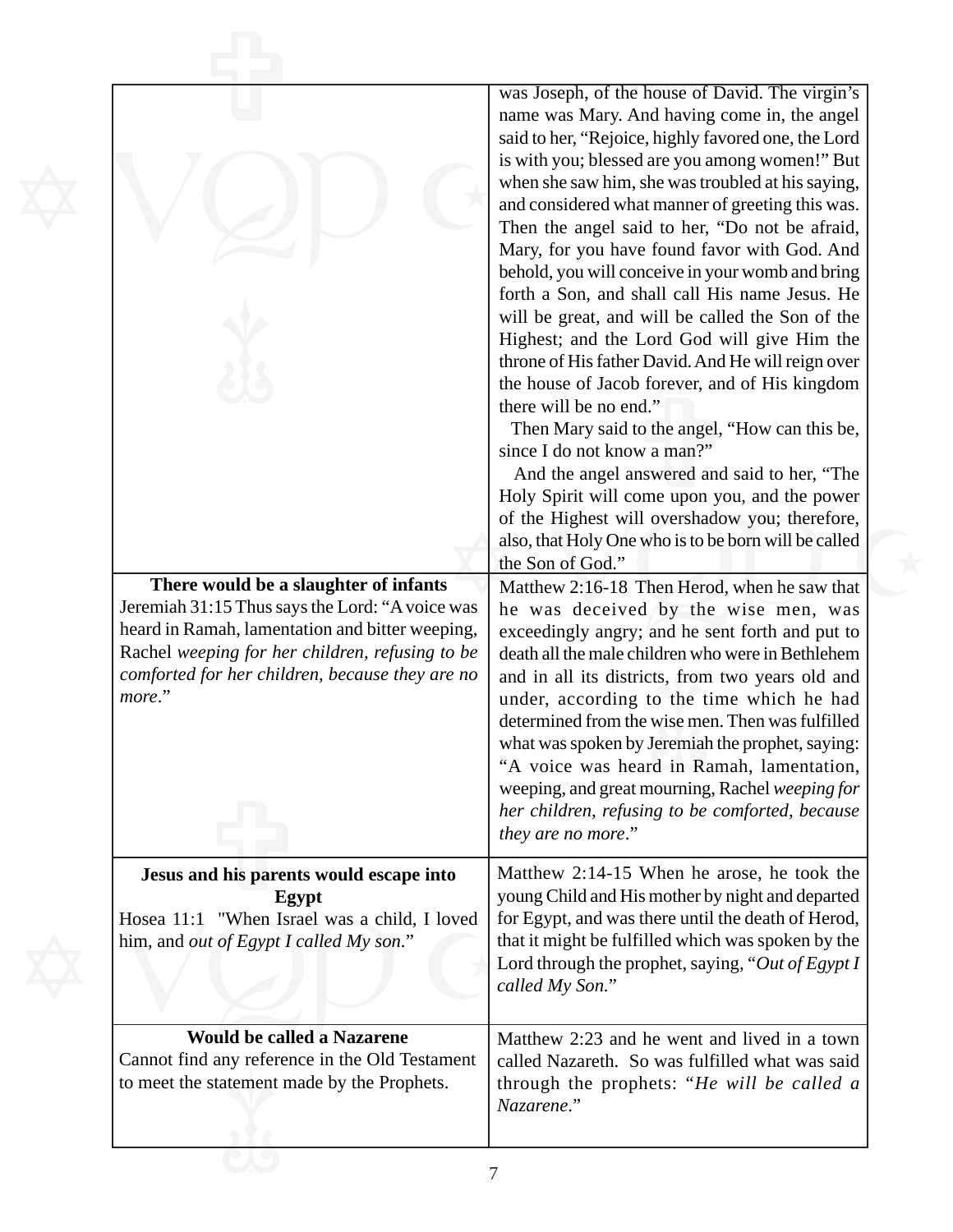| Jesus would have a ministry in Galilee<br>Isaiah 9:1-2 Nevertheless the gloom will not be<br>upon her who is distressed, as when at first He<br>lightly esteemed the land of Zebulun and the land<br>of Naphtali, and afterward more heavily<br>oppressed her, by the way of the sea, beyond the<br>Jordan, in Galilee of the Gentiles. The people who<br>walked in darkness have seen a great light; those<br>who dwelt in the land of the shadow of death,<br>upon them a light has shined. | Matthew 4:12-16 Now when Jesus heard that John<br>had been put in prison, He departed to Galilee.<br>And leaving Nazareth, He came and dwelt in<br>Capernaum, which is by the sea, in the regions of<br>Zebulun and Naphtali, that it might be fulfilled<br>which was spoken by Isaiah the prophet, saying:<br>"The land of Zebulun and the land of Naphtali, by<br>the way of the sea, beyond the Jordan, Galilee of<br>the Gentiles: The people who sat in darkness have<br>seen a great light, and upon those who sat in the<br>region and shadow of death Light has dawned."                                                                                                                                                                                                                                                                                                                                                                                                                                                                                                                                                                                                                                                                                                                                                                                                                                                                                                                                              |
|-----------------------------------------------------------------------------------------------------------------------------------------------------------------------------------------------------------------------------------------------------------------------------------------------------------------------------------------------------------------------------------------------------------------------------------------------------------------------------------------------|-------------------------------------------------------------------------------------------------------------------------------------------------------------------------------------------------------------------------------------------------------------------------------------------------------------------------------------------------------------------------------------------------------------------------------------------------------------------------------------------------------------------------------------------------------------------------------------------------------------------------------------------------------------------------------------------------------------------------------------------------------------------------------------------------------------------------------------------------------------------------------------------------------------------------------------------------------------------------------------------------------------------------------------------------------------------------------------------------------------------------------------------------------------------------------------------------------------------------------------------------------------------------------------------------------------------------------------------------------------------------------------------------------------------------------------------------------------------------------------------------------------------------------|
| <b>Jesus would be called a Prophet</b><br>Deuteronomy 18:15 "The Lord your God will<br>raise up for you a Prophet like me from your<br>midst, from your brethren. Him you shall hear."                                                                                                                                                                                                                                                                                                        | John 1:45 Philip found Nathanael and said to him,<br>"We have found Him of whom Moses in the law,<br>and also the prophets, wrote-Jesus of Nazareth,<br>the son of Joseph."<br>John 6:14 Then those men, when they had seen<br>the sign that Jesus did, said, "This is truly the<br><i>Prophet</i> who is to come into the world."<br>Acts 3:19-26 Repent therefore and be converted,<br>that your sins may be blotted out, so that times of<br>refreshing may come from the presence of the<br>Lord, and that He may send Jesus Christ, who was<br>preached to you before, whom heaven must<br>receive until the times of restoration of all things,<br>which God has spoken by the mouth of all His<br>holy prophets since the world began. For Moses<br>truly said to the fathers, "The Lord your God will<br>raise up for you a Prophet like me from your<br>brethren. Him you shall hear in all things, whatever<br>He says to you. And it shall be that every soul<br>who will not hear that Prophet shall be utterly<br>destroyed from among the people."<br>Yes, and all the prophets, from Samuel and those<br>who follow, as many as have spoken, have also<br>foretold these days. You are sons of the prophets,<br>and of the covenant which God made with our<br>fathers, saying to Abraham, "And in your seed all<br>the families of the earth shall be blessed." To you<br>first, God, having raised up His Servant Jesus, sent<br>Him to bless you, in turning away every one of<br>you from your iniquities. |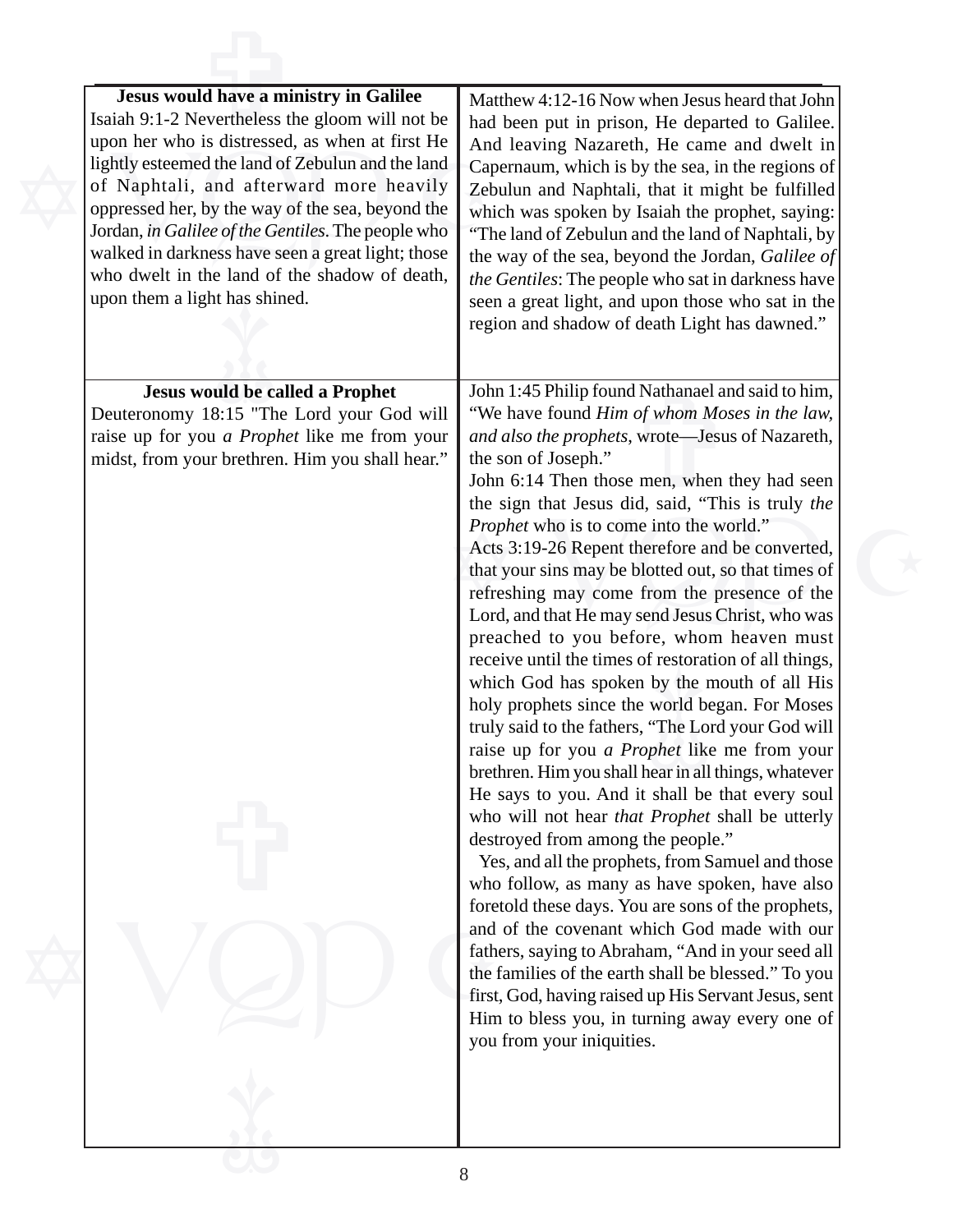|                                                                                                                                                                                                                                                                                                                                                                                                                                                                                                                                                                                                                                                                                                                                                                                  | us, even Jesus, having become High Priest forever<br>according to the order of Melchizedek.<br>Hebrews 7:15-17 And it is yet far more evident if,<br>in the likeness of Melchizedek, there arises another<br>priest who has come, not according to the law of a<br>fleshly commandment, but according to the power<br>of an endless life. For He testifies: "You are a priest"<br>forever according to the order of Melchizedek." |
|----------------------------------------------------------------------------------------------------------------------------------------------------------------------------------------------------------------------------------------------------------------------------------------------------------------------------------------------------------------------------------------------------------------------------------------------------------------------------------------------------------------------------------------------------------------------------------------------------------------------------------------------------------------------------------------------------------------------------------------------------------------------------------|-----------------------------------------------------------------------------------------------------------------------------------------------------------------------------------------------------------------------------------------------------------------------------------------------------------------------------------------------------------------------------------------------------------------------------------|
| Would be rejected by the Jews<br>Psalms 2:2 The kings of the earth set themselves,<br>and the rulers take counsel together, against the<br>Lord and against His Anointed.<br>Isaiah 53:3 He is despised and rejected by men,<br>a Man of sorrows and acquainted with grief.<br>And we hid, as it were, our faces from Him; He<br>was despised, and we did not esteem Him.                                                                                                                                                                                                                                                                                                                                                                                                        | Luke 17:25 But first He must suffer many things<br>and be rejected by this generation.<br>Luke 23:18 And they all cried out at once, saying,<br>"Away with this Man, and release to us Barabbas."<br>John 1:11 He came to His own, and His own did<br>not receive Him.<br>John 5:43 I have come in My Father's name, and<br>you do not receive Me; if another comes in his own<br>name, him you will receive.                     |
| Would have a high moral character<br>Psalms 45:7 You love righteousness and hate<br>wickedness; therefore God, Your God, has<br>anointed You with the oil of gladness more than<br>Your companions.<br>Isaiah 11:2-4 The Spirit of the Lord shall rest<br>upon Him, the Spirit of wisdom and<br>understanding, the Spirit of counsel and might,<br>the Spirit of knowledge and of the fear of the<br>Lord. His delight is in the fear of the Lord, and<br>He shall not judge by the sight of His eyes, nor<br>decide by the hearing of His ears; but with<br>righteousness He shall judge the poor, and<br>decide with equity for the meek of the earth; He<br>shall strike the earth with the rod of His mouth,<br>and with the breath of His lips He shall slay the<br>wicked. | Luke 2:52 And Jesus increased in wisdom and<br><i>stature</i> , and in favor with God and men.<br>Luke 4:18 "The Spirit of the Lord is upon Me,<br>because He has anointed Me to preach the gospel to<br>the poor;<br>He has sent Me to heal the brokenhearted, to<br>proclaim liberty to the captives and recovery of sight<br>to the blind, to set at liberty those who are<br>oppressed."                                      |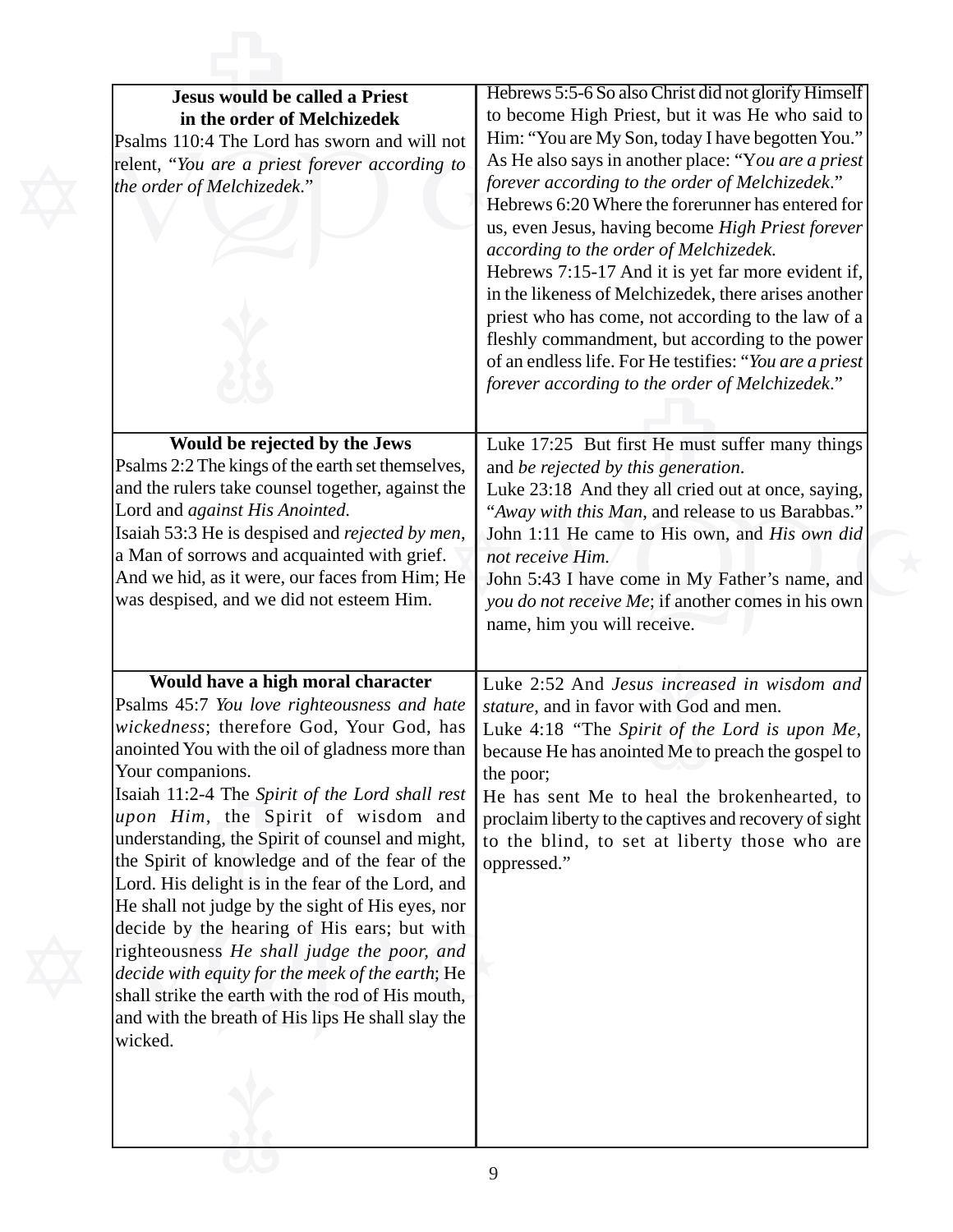| <b>He would enter Jerusalem</b><br>riding on a donkey<br>Zechariah 9:9 "Rejoice greatly, O daughter of Zion!<br>Shout, O daughter of Jerusalem! Behold, your King<br>is coming to you; He is just and having salvation,<br>lowly and riding on a donkey, a colt, the foal of a<br>donkey. | Matthew 21:1-11 Now when they drew near<br>Jerusalem, and came to Bethphage, at the Mount<br>of Olives, then Jesus sent two disciples, saying<br>to them, "Go into the village opposite you, and<br>immediately you will find a donkey tied, and a<br>colt with her. Loose them and bring them to Me.<br>And if anyone says anything to you, you shall<br>say, 'The Lord has need of them,' and<br>immediately he will send them."<br>All this was done that it might be fulfilled                                                                                                                                                                                                                                                                                                                                                                                                                    |  |
|-------------------------------------------------------------------------------------------------------------------------------------------------------------------------------------------------------------------------------------------------------------------------------------------|-------------------------------------------------------------------------------------------------------------------------------------------------------------------------------------------------------------------------------------------------------------------------------------------------------------------------------------------------------------------------------------------------------------------------------------------------------------------------------------------------------------------------------------------------------------------------------------------------------------------------------------------------------------------------------------------------------------------------------------------------------------------------------------------------------------------------------------------------------------------------------------------------------|--|
|                                                                                                                                                                                                                                                                                           | which was spoken by the prophet, saying: "Tell<br>the daughter of Zion, 'behold, your King is<br>coming to you, lowly, and sitting on a donkey,<br>a colt, the foal of a donkey."<br>So the disciples went and did as Jesus                                                                                                                                                                                                                                                                                                                                                                                                                                                                                                                                                                                                                                                                           |  |
|                                                                                                                                                                                                                                                                                           | commanded them. They brought the donkey and<br>the colt, laid their clothes on them, and set Him<br>on them. And a very great multitude spread their<br>clothes on the road; others cut down branches<br>from the trees and spread them on the road. Then<br>the multitudes who went before and those who<br>followed cried out, saying: "Hosanna to the Son<br>of David! Blessed is He who comes in the name<br>of the Lord! Hosanna in the highest!"<br>And when He had come into Jerusalem, all<br>the city was moved, saying, "Who is this?"<br>So the multitudes said, "This is Jesus, the<br>prophet from Nazareth of Galilee."<br>John 12:13-14 Took branches of palm trees and<br>went out to meet Him, and cried out: "Hosanna!<br>Blessed is He who comes in the name of the<br>Lord! The King of Israel!" Then Jesus, when<br>He had found a young donkey, sat on it; as it is<br>written. |  |
| Would be betrayed by a friend<br>Psalms 41:9 Even my own familiar friend in whom<br>I trusted, who ate my bread, has lifted up his heel<br>against me.                                                                                                                                    | Matthew 26:14-16 Then one of the twelve, called<br>Judas Iscariot, went to the chief priests and said,<br>"What are you willing to give me if I deliver Him<br>to you?" And they counted out to him thirty pieces<br>of silver. So from that time he sought opportunity<br>to betray Him.                                                                                                                                                                                                                                                                                                                                                                                                                                                                                                                                                                                                             |  |
| 10                                                                                                                                                                                                                                                                                        | Mark 14:10 Then Judas Iscariot, one of the<br>twelve, went to the chief priests to betray Him<br>to them.<br>Mark 14:43-45 And immediately, while He was<br>still speaking, Judas, one of the twelve, with a great<br>multitude with swords and clubs, came from the<br>chief priests and the scribes and the elders. Now                                                                                                                                                                                                                                                                                                                                                                                                                                                                                                                                                                             |  |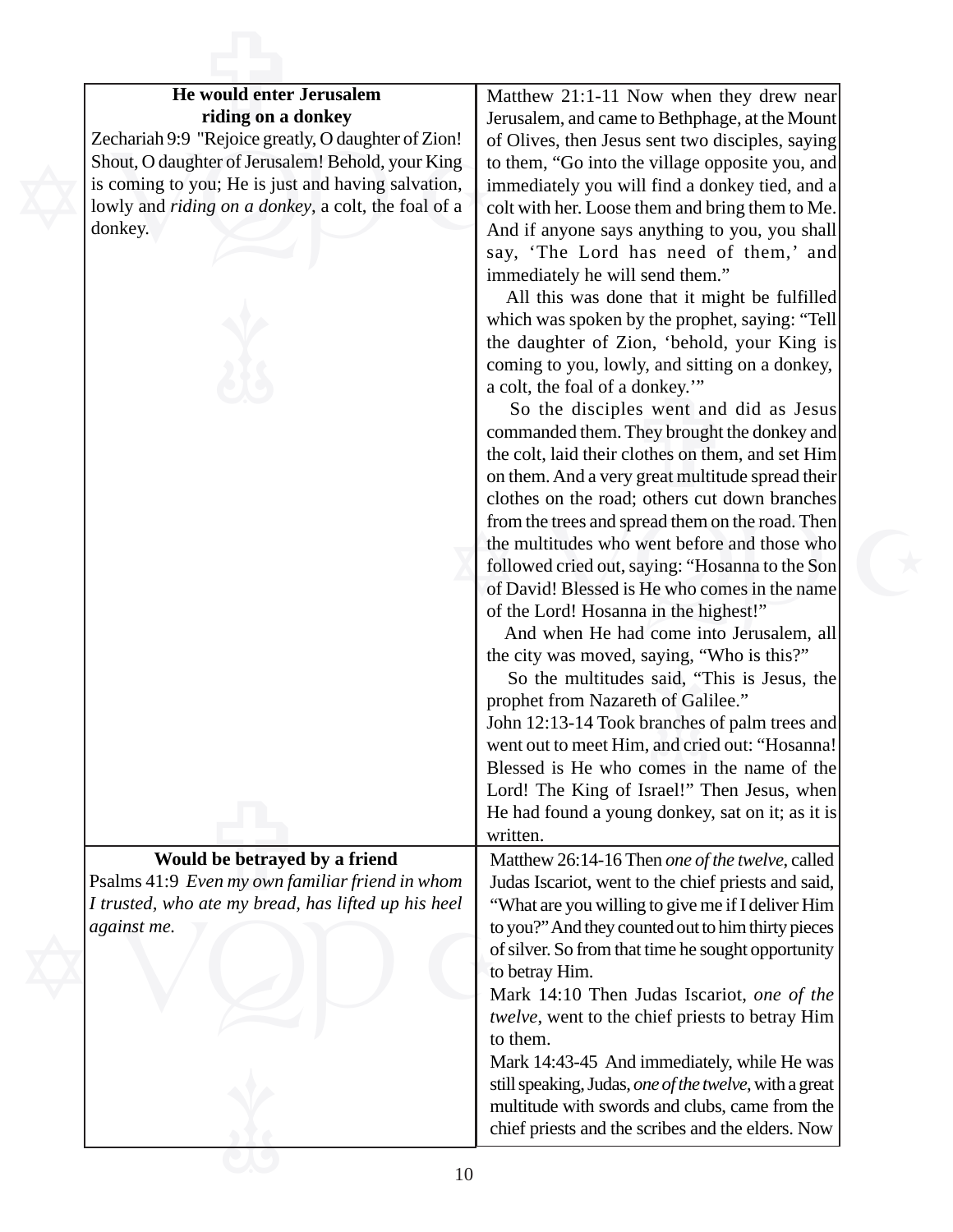|                                                                                                                                                                                                                                                                         | His betrayer had given them a signal, saying,<br>"Whomever I kiss, He is the One; seize Him and<br>lead Him away safely."                                                                                                                                                                                                                                                                                                                                                                                                                                                                                                                                                                                                                                                                                                                                                                                                                                                                                                     |
|-------------------------------------------------------------------------------------------------------------------------------------------------------------------------------------------------------------------------------------------------------------------------|-------------------------------------------------------------------------------------------------------------------------------------------------------------------------------------------------------------------------------------------------------------------------------------------------------------------------------------------------------------------------------------------------------------------------------------------------------------------------------------------------------------------------------------------------------------------------------------------------------------------------------------------------------------------------------------------------------------------------------------------------------------------------------------------------------------------------------------------------------------------------------------------------------------------------------------------------------------------------------------------------------------------------------|
| Betrayed by thirty pieces of silver<br>Zechariah 11:12 Then I said to them, "If it is<br>agreeable to you, give me my wages; and if not,<br>refrain." So they weighed out for my wages thirty<br>pieces of silver.                                                      | Matthew 26:15 And said, "What are you willing<br>to give me if I deliver Him to you?" And they<br>counted out to him thirty pieces of silver.                                                                                                                                                                                                                                                                                                                                                                                                                                                                                                                                                                                                                                                                                                                                                                                                                                                                                 |
| Betrayal money to be returned<br>for a potter's field<br>Zechariah 11:13 And the Lord said to me, "Throw<br>it to the potter"-that princely price they set on<br>me. So I took the thirty pieces of silver and threw<br>them into the house of the Lord for the potter. | Matthew 27:3-10 Then Judas, His betrayer,<br>seeing that He had been condemned, was<br>remorseful and brought back the thirty pieces<br>of silver to the chief priests and elders, saying,<br>"I have sinned by betraying innocent blood."<br>And they said, "What is that to us? You see<br>to it!" Then he threw down the pieces of silver<br>in the temple and departed, and went and<br>hanged himself.<br>But the chief priests took the silver pieces<br>and said, "It is not lawful to put them into the<br>treasury, because they are the price of blood."<br>And they consulted together and bought with<br>them the potter's field, to bury strangers in.<br>Therefore that field has been called the Field<br>of Blood to this day.<br>Then was fulfilled what was spoken by<br>Jeremiah the prophet, saying, "And they took<br>the thirty pieces of silver, the value of Him who<br>was priced, whom they of the children of Israel<br>priced, and gave them for the potter's field, as<br>the Lord directed me." |
| Judas' position to be taken by another<br>Psalms 109:7-8 When he is judged, let him be found<br>guilty, and let his prayer become sin. Let his days<br>be few, and let another take his office.                                                                         | Acts 1:18-20 Now this man purchased a field<br>with the wages of iniquity; and falling<br>headlong, he burst open in the middle and all<br>his entrails gushed out. And it became known<br>to all those dwelling in Jerusalem; so that field<br>is called in their own language, Akel Dama,<br>that is, Field of Blood. "For it is written in the<br>book of Psalms:<br>'Let his dwelling place be desolate, and let no<br>one live in it;' and, 'Let another take his office.'"                                                                                                                                                                                                                                                                                                                                                                                                                                                                                                                                              |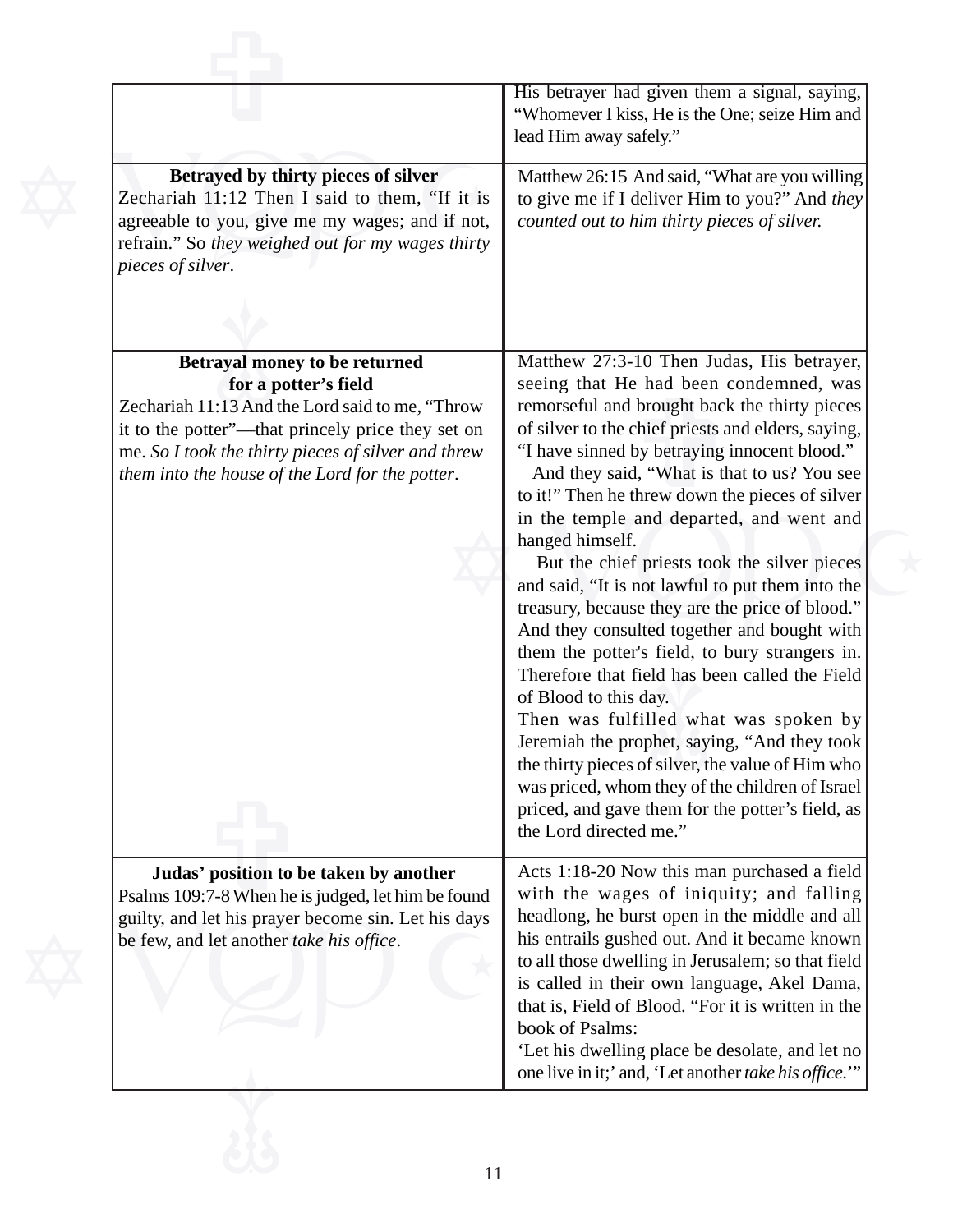| <b>False witnesses accuse him</b><br>Psalms 27:12 Do not deliver me to the will of my<br>adversaries; for false witnesses have risen against<br>me, and such as breathe out violence.<br>Psalms 35:11 KJV False witnesses did rise up; they<br>laid to my charge things that I knew not.                                                                                                                                                   | Acts 1:24-26 And they prayed and said, "You,<br>O Lord, who know the hearts of all, show which<br>of these two You have chosen to take part in<br>this ministry and apostleship from which Judas<br>by transgression fell, that he might go to his own<br>place." And they cast their lots, and the lot fell<br>on Matthias. And he was numbered with the<br>eleven apostles.<br>Matthew 26:60-61 But found none. Even<br>though many false witnesses came forward,<br>they found none. But at last two false witnesses<br>came forward and said, "This fellow said, 'I<br>am able to destroy the temple of God and to<br>build it in three days." |
|--------------------------------------------------------------------------------------------------------------------------------------------------------------------------------------------------------------------------------------------------------------------------------------------------------------------------------------------------------------------------------------------------------------------------------------------|----------------------------------------------------------------------------------------------------------------------------------------------------------------------------------------------------------------------------------------------------------------------------------------------------------------------------------------------------------------------------------------------------------------------------------------------------------------------------------------------------------------------------------------------------------------------------------------------------------------------------------------------------|
| Would be silent when accused<br>Psalms 38:13-14 But I, like a deaf man, do not<br>hear;<br>and I am like a mute who does not open his mouth.<br>Thus I am like a man who does not hear, and in<br>whose mouth is no response.<br>Isaiah 53:7 He was oppressed and He was afflicted,<br>yet He opened not His mouth; He was led as a lamb<br>to the slaughter, and as a sheep before its shearers<br>is silent, so He opened not His mouth. | Matthew 26:62-63 And the high priest arose and<br>said to Him, "Do You answer nothing? What is<br>it these men testify against You?" But Jesus kept<br>silent.<br>And the high priest answered and said to Him,<br>"I put You under oath by the living God: Tell<br>us if You are the Christ, the Son of God!"<br>Matthew 27:12-14 And while He was being<br>accused by the chief priests and elders, He<br>answered nothing. Then Pilate said to Him, "Do<br>You not hear how many things they testify<br>against You?" But He answered him not one<br>word, so that the governor marveled greatly.                                               |
| Would be struck and spit on<br>Isaiah 50:6 I gave My back to those who struck Me,<br>and My cheeks to those who plucked out the beard;<br>I did not hide My face from shame and spitting.                                                                                                                                                                                                                                                  | Mark 14:65 Then <i>some began to spit on Him</i> ,<br>and to blindfold Him, and to beat Him, and to<br>say to Him, "Prophesy!" And the officers struck<br>Him with the palms of their hands.<br>John 18:22 And when He had said these things,<br>one of the officers who stood by struck Jesus<br>with the palm of his hand, saying, "Do You<br>answer the high priest like that?"<br>John 19:1-3 So then Pilate took Jesus and<br>scourged Him. And the soldiers twisted a crown<br>of thorns and put it on His head, and they put<br>on Him a purple robe. Then they said, "Hail,<br>King of the Jews!" And they struck Him with<br>their hands. |
| 12                                                                                                                                                                                                                                                                                                                                                                                                                                         |                                                                                                                                                                                                                                                                                                                                                                                                                                                                                                                                                                                                                                                    |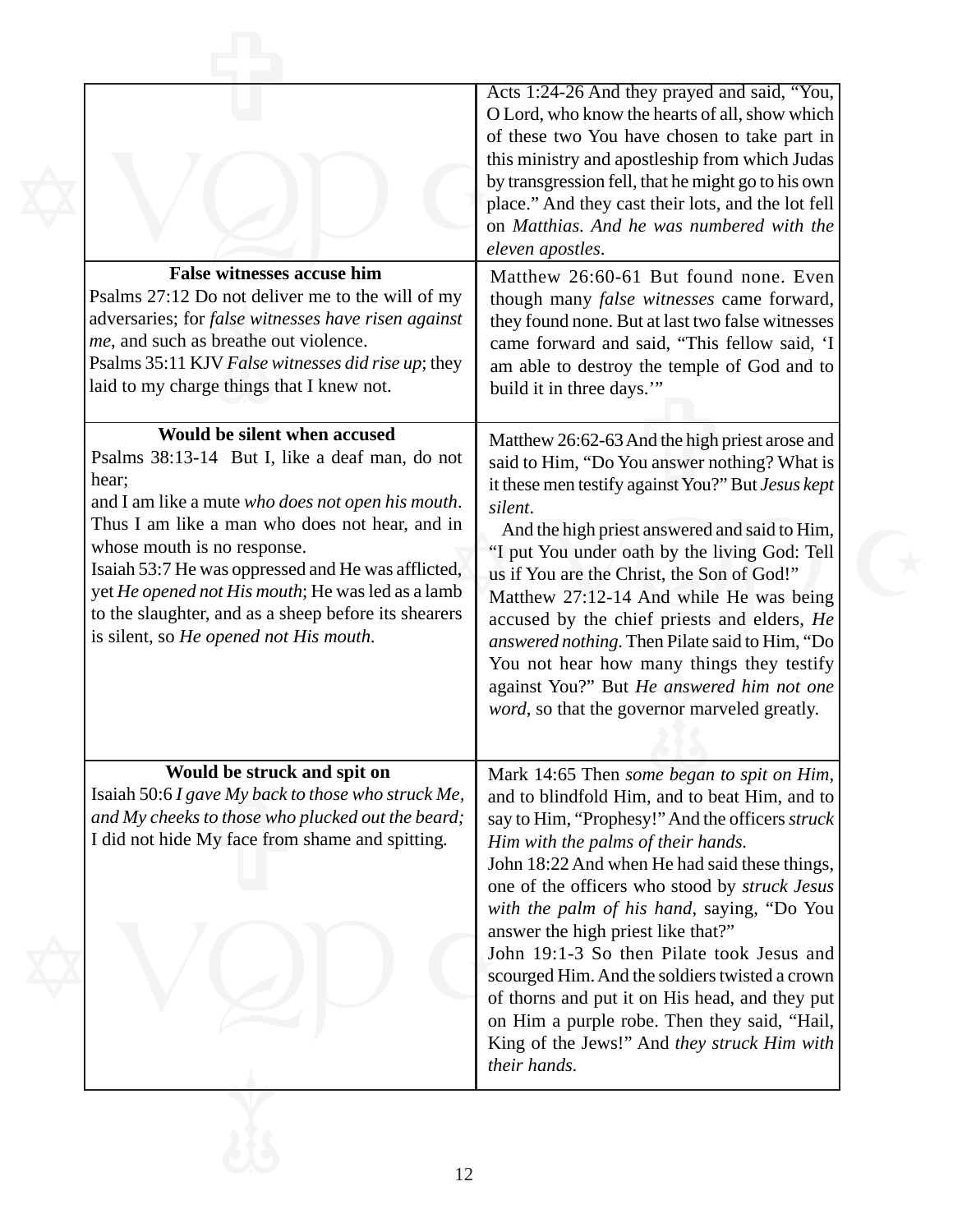| Would be hated without cause<br>Psalms 69:4 Those who hate me without a cause<br>are more than the hairs of my head; they are<br>mighty who would destroy me, being my<br>enemies wrongfully; though I have stolen<br>nothing, I still must restore it.<br>Psalms 109:3-5 They have also surrounded me<br>with words of hatred, and fought against me<br>without a cause. In return for my love they are<br>my accusers, but I give myself to prayer. Thus<br>they have rewarded me evil for good, and hatred<br>for my love. | John 15:23-25 He who hates Me hates My Father<br>also. If I had not done among them the works which<br>no one else did, they would have no sin; but now<br>they have seen and also hated both Me and My<br>Father. But this happened that the word might be<br>fulfilled which is written in their law, "They hated<br>Me without a cause."                                                                                                                                                                                                                                                     |
|-------------------------------------------------------------------------------------------------------------------------------------------------------------------------------------------------------------------------------------------------------------------------------------------------------------------------------------------------------------------------------------------------------------------------------------------------------------------------------------------------------------------------------|-------------------------------------------------------------------------------------------------------------------------------------------------------------------------------------------------------------------------------------------------------------------------------------------------------------------------------------------------------------------------------------------------------------------------------------------------------------------------------------------------------------------------------------------------------------------------------------------------|
| <b>Would suffer vicariously</b><br>Isaiah 53:4-6 Surely He has borne our griefs<br>and carried our sorrows; yet we esteemed Him<br>stricken, smitten by God, and afflicted. But He<br>was wounded for our transgressions, He was<br>bruised for our iniquities; the chastisement for<br>our peace was upon Him, and by His stripes we<br>are healed. All we like sheep have gone astray;<br>we have turned, every one, to his own way; and<br>the Lord has laid on Him the iniquity of us all.                                | Matthew 8:16-17 When evening had come, they<br>brought to Him many who were demon-possessed.<br>And He cast out the spirits with a word, and healed<br>all who were sick, that it might be fulfilled which<br>was spoken by Isaiah the prophet, saying: "He<br>Himself took our infirmities and bore our<br>sicknesses."<br>Romans 4:25 Who was delivered up because of<br>our offenses, and was raised because of our<br>justification.<br>1 Corinthians 15:3 For I delivered to you first of<br>all that which I also received: that Christ died for<br>our sins according to the Scriptures. |
| Would be crucified with sinners<br>Isaiah 53:12 Therefore I will divide Him a<br>portion with the great, and He shall divide the<br>spoil with the strong, because He poured out His<br>soul unto death, and He was numbered with the<br><i>transgressors</i> ; and He bore the sin of many, and<br>made intercession for the transgressors.                                                                                                                                                                                  | Matthew 27:38 Two robbers were crucified with<br>him, one on his right and one on his left.<br>Mark 15:27-28 With Him they also crucified two<br>robbers, one on His right and the other on His left.<br>So the Scripture was fulfilled which says, "And<br>He was numbered with the transgressors."<br>Luke 23:33 And when they had come to the place<br>called Calvary, there they crucified Him, and the<br>criminals, one on the right hand and the other on<br>the left.                                                                                                                   |
| Hands and feet to be pierced<br>Psalms 22:16 For dogs have surrounded Me;<br>the congregation of the wicked has enclosed Me.<br>They pierced My hands and My feet.<br>Zechariah 12:10 "And I will pour on the house<br>of David and on the inhabitants of Jerusalem<br>the Spirit of grace and supplication; then they<br>will look on Me whom they pierced. Yes, they<br>will mourn for Him as one mourns for his only<br>son, and grieve for Him as one grieves for a<br>firstborn.                                         | John 19:37 And again another Scripture says, "They<br>shall look on Him whom they pierced."<br>John 20:27 Then He said to Thomas, "Reach your<br>finger here, and look at My hands; and reach your<br>hand here, and put it into My side. Do not be<br>unbelieving, but believing."                                                                                                                                                                                                                                                                                                             |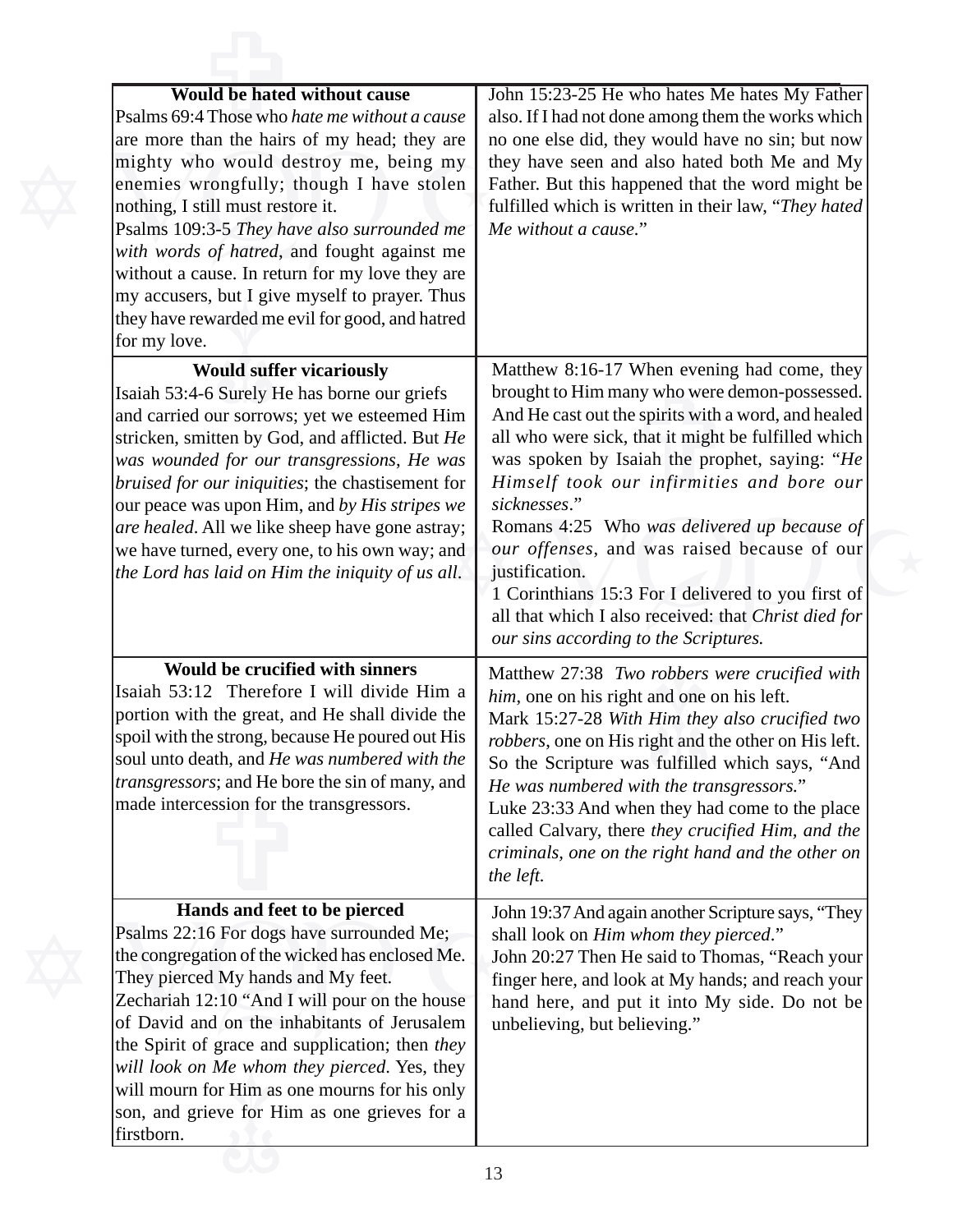| To be mocked and insulted<br>Psalms 22:6-8 But I am a worm, and no man; a<br>reproach of men, and despised by the people.<br>All those who see Me ridicule Me; they shoot<br>out the lip, they shake the head, saying, "He<br>trusted in the Lord, let Him rescue Him; let Him | Matthew 27:39-44 And those who passed by<br>blasphemed Him, wagging their heads and saying,<br>"You who destroy the temple and build it in three<br>days, save Yourself! If You are the Son of God,<br>come down from the cross."<br>Likewise the chief priests also, <i>mocking</i> with the                                                                                                                                                                                                                                                                                                                                                                                                                                                                                                                                                                                          |  |
|--------------------------------------------------------------------------------------------------------------------------------------------------------------------------------------------------------------------------------------------------------------------------------|----------------------------------------------------------------------------------------------------------------------------------------------------------------------------------------------------------------------------------------------------------------------------------------------------------------------------------------------------------------------------------------------------------------------------------------------------------------------------------------------------------------------------------------------------------------------------------------------------------------------------------------------------------------------------------------------------------------------------------------------------------------------------------------------------------------------------------------------------------------------------------------|--|
| deliver Him, since He delights in Him!"                                                                                                                                                                                                                                        | scribes and elders, said, "He saved others; Himself<br>He cannot save. If He is the King of Israel, let<br>Him now come down from the cross, and we will<br>believe Him. He trusted in God; let Him deliver<br>Him now if He will have Him; for He said, 'I am<br>the Son of God." Even the robbers who were<br>crucified with Him reviled Him with the same<br>thing.<br>Mark 15:29-32 And those who passed by<br>blasphemed Him, wagging their heads and saying,<br>"Aha! You who destroy the temple and build it in<br>three days, save Yourself, and come down from<br>the cross!"<br>Likewise the chief priests also, mocking among<br>themselves with the scribes, said, "He saved others;<br>Himself He cannot save. Let the Christ, the King<br>of Israel, descend now from the cross, that we may<br>see and believe." Even those who were crucified<br>with Him reviled Him. |  |
| Would be given gall and vinegar<br>Psalms 69:21 They also gave me gall for my<br>food, and for my thirst they gave me vinegar to<br>drink.                                                                                                                                     | Matthew 27:34 They gave Him sour wine mingled<br>with gall to drink. But when He had tasted it, He<br>would not drink.<br>Matthew 27:48 Immediately one of them ran and<br>took a sponge, filled it with sour wine and put it<br>on a reed, and offered it to Him to drink.<br>John 19:29 Now a vessel full of sour wine was<br>sitting there; and they filled a sponge with sour<br>wine, put it on hyssop, and put it to His mouth.                                                                                                                                                                                                                                                                                                                                                                                                                                                  |  |
| Would hear prophetic words<br>repeated in mockery<br>Psalms 22:8 "He trusted in the Lord, let Him<br>rescue Him; let Him deliver Him, since He<br>delights in Him!"                                                                                                            | Matthew 27:43 "He trusted in God; let Him deliver<br>Him now if He will have Him; for He said, 'I am<br>the Son of God."                                                                                                                                                                                                                                                                                                                                                                                                                                                                                                                                                                                                                                                                                                                                                               |  |
|                                                                                                                                                                                                                                                                                | 14                                                                                                                                                                                                                                                                                                                                                                                                                                                                                                                                                                                                                                                                                                                                                                                                                                                                                     |  |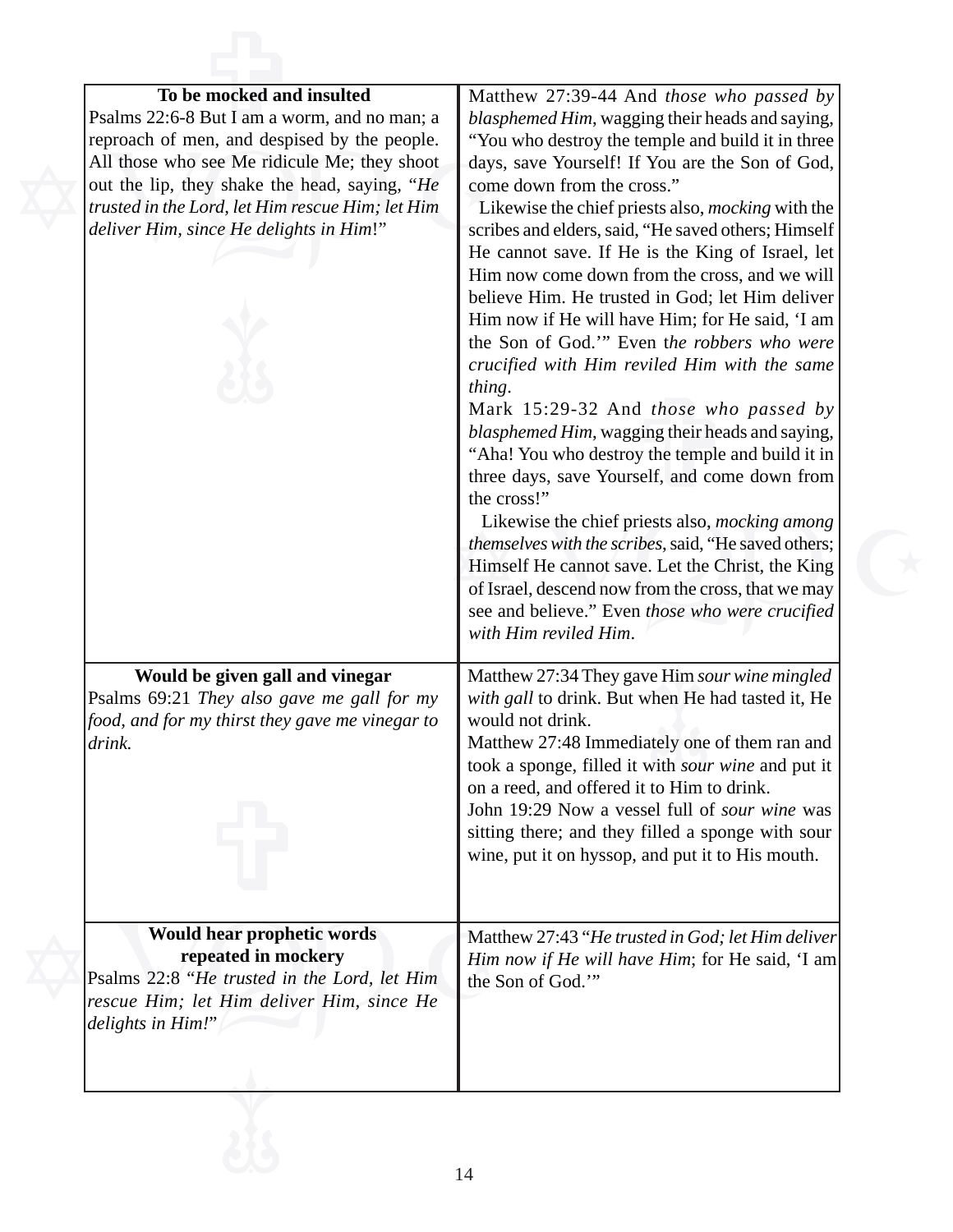| Would pray for his enemies<br>Psalms 109:4 In return for my love they are my<br>accusers, but I give myself to prayer.<br>Isaiah 53:12 Therefore I will divide Him a<br>portion with the great, and He shall divide the<br>spoil with the strong, because He poured out His<br>soul unto death, and He was numbered with the<br>transgressors, and He bore the sin of many, and<br>made intercession for the transgressors. | Luke 23:34 Then Jesus said, "Father, forgive them,<br>for they do not know what they do." And they divided<br>His garments and cast lots.                                                                                                                                                                                                                                                                                                                                                                                                                         |
|-----------------------------------------------------------------------------------------------------------------------------------------------------------------------------------------------------------------------------------------------------------------------------------------------------------------------------------------------------------------------------------------------------------------------------|-------------------------------------------------------------------------------------------------------------------------------------------------------------------------------------------------------------------------------------------------------------------------------------------------------------------------------------------------------------------------------------------------------------------------------------------------------------------------------------------------------------------------------------------------------------------|
| His side would be pierced<br>Zechariah 12:10 "And I will pour on the house<br>of David and on the inhabitants of Jerusalem<br>the Spirit of grace and supplication; then they<br>will look on Me whom they pierced. Yes, they<br>will mourn for Him as one mourns for his only<br>son, and grieve for Him as one grieves for a<br>firstborn."                                                                               | John 19:34 But one of the soldiers pierced His side<br>with a spear, and immediately blood and water came<br>out.                                                                                                                                                                                                                                                                                                                                                                                                                                                 |
| Soldiers would cast lots for his clothes<br>Psalms 22:18 They divide My garments among<br>them, and for My clothing they cast lots.                                                                                                                                                                                                                                                                                         | Mark 15:24 And they crucified Him. Dividing up<br>His clothes, they cast lots to see what each would<br>get.<br>John 19:24 They said therefore among themselves,<br>"Let us not tear it, but cast lots for it, whose it shall<br>be," that the Scripture might be fulfilled which says:<br>"They divided My garments among them, and for<br>My clothing they cast lots." Therefore the soldiers<br>did these things.<br>Luke 23:34 Then Jesus said, "Father, forgive them,<br>for they do not know what they do." And they divided<br>His garments and cast lots. |
| Not a bone would be broken<br>Psalms 34:20 He guards all his bones; not one<br>of them is broken.                                                                                                                                                                                                                                                                                                                           | John 19:33 But when they came to Jesus and saw<br>that He was already dead, they did not break His<br>legs.                                                                                                                                                                                                                                                                                                                                                                                                                                                       |
| Would be buried with the rich<br>Isaiah 53:9 And they made His grave with the<br>wicked—but with the rich at His death, because<br>He had done no violence, nor was any deceit in<br>His mouth.                                                                                                                                                                                                                             | Matthew 27:57-60 Now when evening had come,<br>there came a rich man from Arimathea, named Joseph,<br>who himself had also become a disciple of Jesus. This<br>man went to Pilate and asked for the body of Jesus.<br>Then Pilate commanded the body to be given to him.<br>When Joseph had taken the body, he wrapped it in a<br>clean linen cloth, and <i>laid it in his new tomb</i> which he<br>had hewn out of the rock; and he rolled a large stone<br>against the door of the tomb, and departed.                                                          |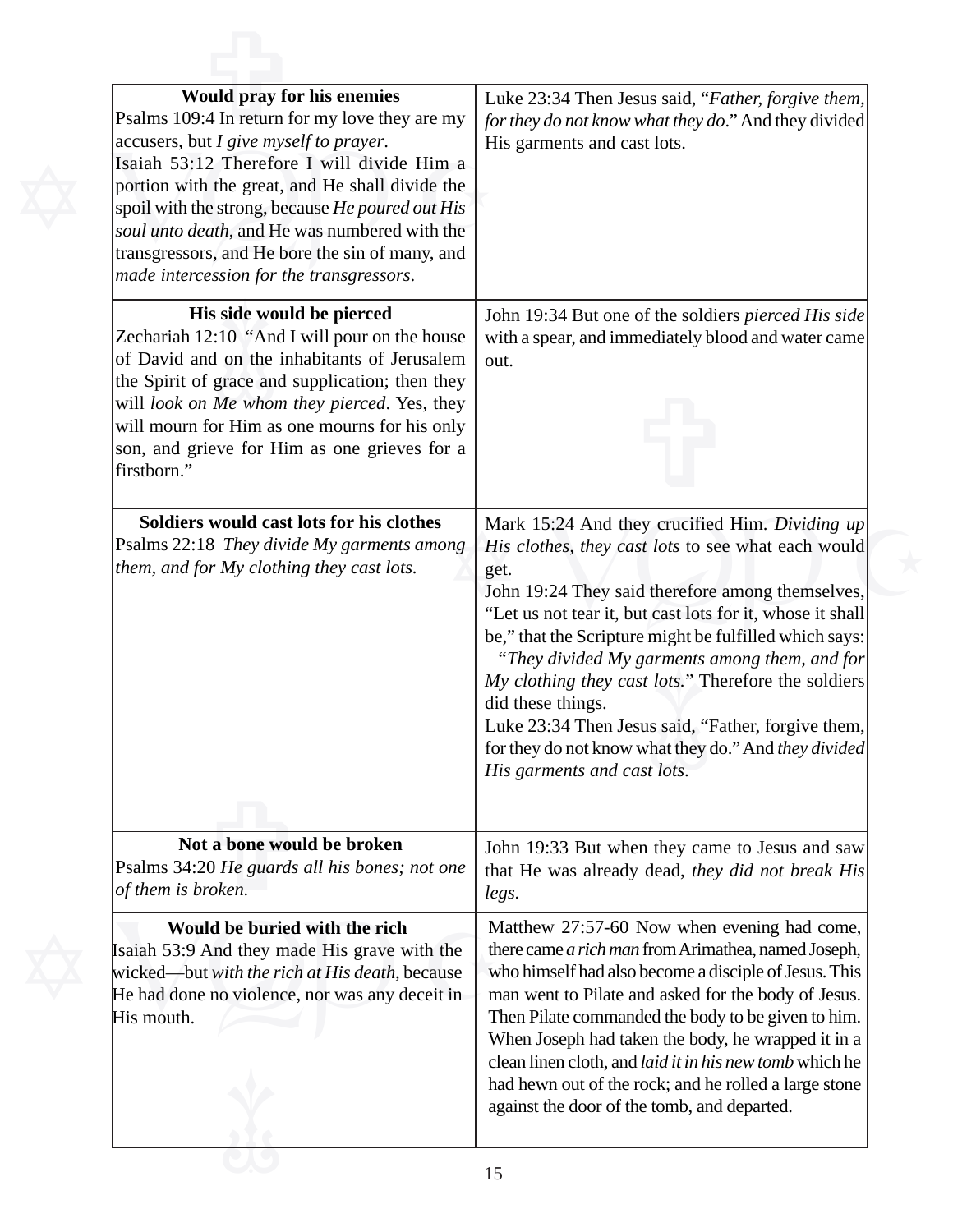| corruption. | <b>Would arise</b><br>Psalms 16:10 For You will not leave my soul in<br>Sheol, nor will You allow Your Holy One to see                                                                                                | Matthew 28:9 And as they went to tell His<br>disciples, behold, Jesus met them, saying,<br>"Rejoice!" So they came and held Him by the feet<br>and worshiped Him.<br>Luke 24:36-46 Now as they said these things, Jesus<br>Himself stood in the midst of them, and said to them,<br>"Peace to you." But they were terrified and<br>frightened, and supposed they had seen a spirit.<br>And He said to them, "Why are you troubled?<br>And why do doubts arise in your hearts? Behold<br>My hands and My feet, that it is I Myself. Handle<br>Me and see, for a spirit does not have flesh and<br>bones as you see I have." When He had said this,<br>He showed them His hands and His feet. But while<br>they still did not believe for joy, and marveled, He<br>said to them, "Have you any food here?" So they<br>gave Him a piece of a broiled fish and some<br>honeycomb. And He took it and ate in their<br>presence. Then He said to them, "These are the<br>words which I spoke to you while I was still with<br>you, that all things must be fulfilled which were<br>written in the Law of Moses and the Prophets and<br>the Psalms concerning Me." And He opened their<br>understanding, that they might comprehend the<br>Scriptures. Then He said to them, "Thus it is<br>written, and thus it was necessary for the Christ to<br>suffer and to rise from the dead the third day." |  |
|-------------|-----------------------------------------------------------------------------------------------------------------------------------------------------------------------------------------------------------------------|-----------------------------------------------------------------------------------------------------------------------------------------------------------------------------------------------------------------------------------------------------------------------------------------------------------------------------------------------------------------------------------------------------------------------------------------------------------------------------------------------------------------------------------------------------------------------------------------------------------------------------------------------------------------------------------------------------------------------------------------------------------------------------------------------------------------------------------------------------------------------------------------------------------------------------------------------------------------------------------------------------------------------------------------------------------------------------------------------------------------------------------------------------------------------------------------------------------------------------------------------------------------------------------------------------------------------------------------------------------------------------------------------|--|
|             | <b>Would ascend into Heaven</b><br>Psalms 68:18 You have ascended on high, you<br>have led captivity captive; you have received<br>gifts among men, even from the rebellious, that<br>the Lord God might dwell there. | Luke 24:50-51 And He led them out as far as<br>Bethany, and He lifted up His hands and blessed<br>them. Now it came to pass, while He blessed them,<br>that He was parted from them and carried up into<br>heaven.<br>Acts 1:9 Now when He had spoken these things,<br>while they watched, He was taken up, and a cloud<br>received Him out of their sight.                                                                                                                                                                                                                                                                                                                                                                                                                                                                                                                                                                                                                                                                                                                                                                                                                                                                                                                                                                                                                                   |  |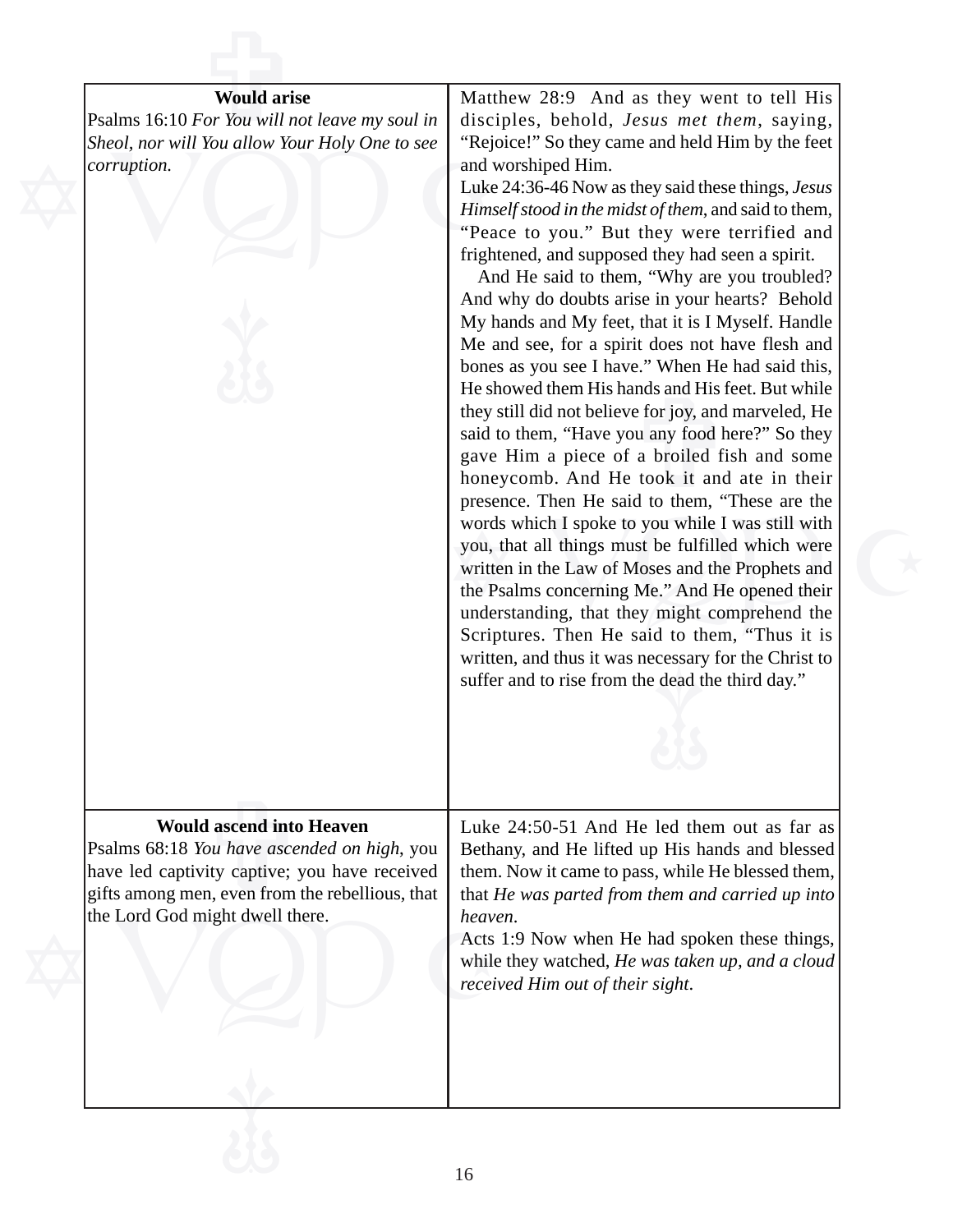| His rejection would be shown to the Jews<br>Psalms 118:22 The stone which the builders<br>rejected has become the chief cornerstone.                                                                                                                                                                                                                                                                                                                                                                                                                                                                                                                                                                                                                                                                                                                                                                                                                                                                                                                                                                                                                                                                                       | Acts 4:10-11 "Let it be known to you all, and to<br>all the people of Israel, that by the name of Jesus<br>Christ of Nazareth, whom you crucified, whom<br>God raised from the dead, by Him this man<br>stands here before you whole. This is the 'stone<br>which was rejected by you builders, which has<br>become the chief cornerstone.'"                                                                                                                                                                                                                                                                                                                                                                                                                                                                                                                                                                                                                                                                              |
|----------------------------------------------------------------------------------------------------------------------------------------------------------------------------------------------------------------------------------------------------------------------------------------------------------------------------------------------------------------------------------------------------------------------------------------------------------------------------------------------------------------------------------------------------------------------------------------------------------------------------------------------------------------------------------------------------------------------------------------------------------------------------------------------------------------------------------------------------------------------------------------------------------------------------------------------------------------------------------------------------------------------------------------------------------------------------------------------------------------------------------------------------------------------------------------------------------------------------|---------------------------------------------------------------------------------------------------------------------------------------------------------------------------------------------------------------------------------------------------------------------------------------------------------------------------------------------------------------------------------------------------------------------------------------------------------------------------------------------------------------------------------------------------------------------------------------------------------------------------------------------------------------------------------------------------------------------------------------------------------------------------------------------------------------------------------------------------------------------------------------------------------------------------------------------------------------------------------------------------------------------------|
| <b>Rebellion against God and the Word</b><br>Psalms 2:1-12 Why do the nations rage, and the<br>people plot a vain thing? The kings of the earth<br>set themselves, and the rulers take counsel<br>together, against the Lord and against His<br>Anointed, saying, "Let us break Their bonds in<br>pieces and cast away their cords from us." He<br>who sits in the heavens shall laugh; the Lord<br>shall hold them in derision.<br>Then He shall speak to them in His wrath, and<br>distress them in His deep displeasure: "Yet I have<br>set My King on My holy hill of Zion. I will<br>declare the decree: The Lord has said to Me,<br>'You are My Son, today I have begotten You.<br>Ask of Me, and I will give You the nations for<br>Your inheritance, and the ends of the earth for<br>Your possession. You shall break them with a<br>rod of iron; You shall dash them to pieces like a<br>potter's vessel."<br>Now therefore, be wise, O kings; be instructed,<br>you judges of the earth. Serve the Lord with fear,<br>and rejoice with trembling. Kiss the Son, lest<br>He be angry, and you perish in the way, when<br>His wrath is kindled but a little. Blessed are all<br>those who put their trust in Him. | John 1:1-5 In the beginning was the Word, and<br>the Word was with God, and the Word was God.<br>He was in the beginning with God. All things<br>were made through Him, and without Him<br>nothing was made that was made. In Him was<br>life, and the life was the light of men. And the<br>light shines in the darkness, and the darkness<br>did not comprehend it.<br>Acts 4:25-29 Who by the mouth of Your servant<br>David have said: "Why did the nations rage, and<br>the people plot vain things? The kings of the<br>earth took their stand, and the rulers were<br>gathered together against the Lord and against<br>His Christ."<br>For truly against Your holy Servant Jesus,<br>whom You anointed, both Herod and Pontius<br>Pilate, with the Gentiles and the people of Israel,<br>were gathered together to do whatever Your hand<br>and Your purpose determined before to be done.<br>Now, Lord, look on their threats, and grant to<br>Your servants that with all boldness they may<br>speak Your word. |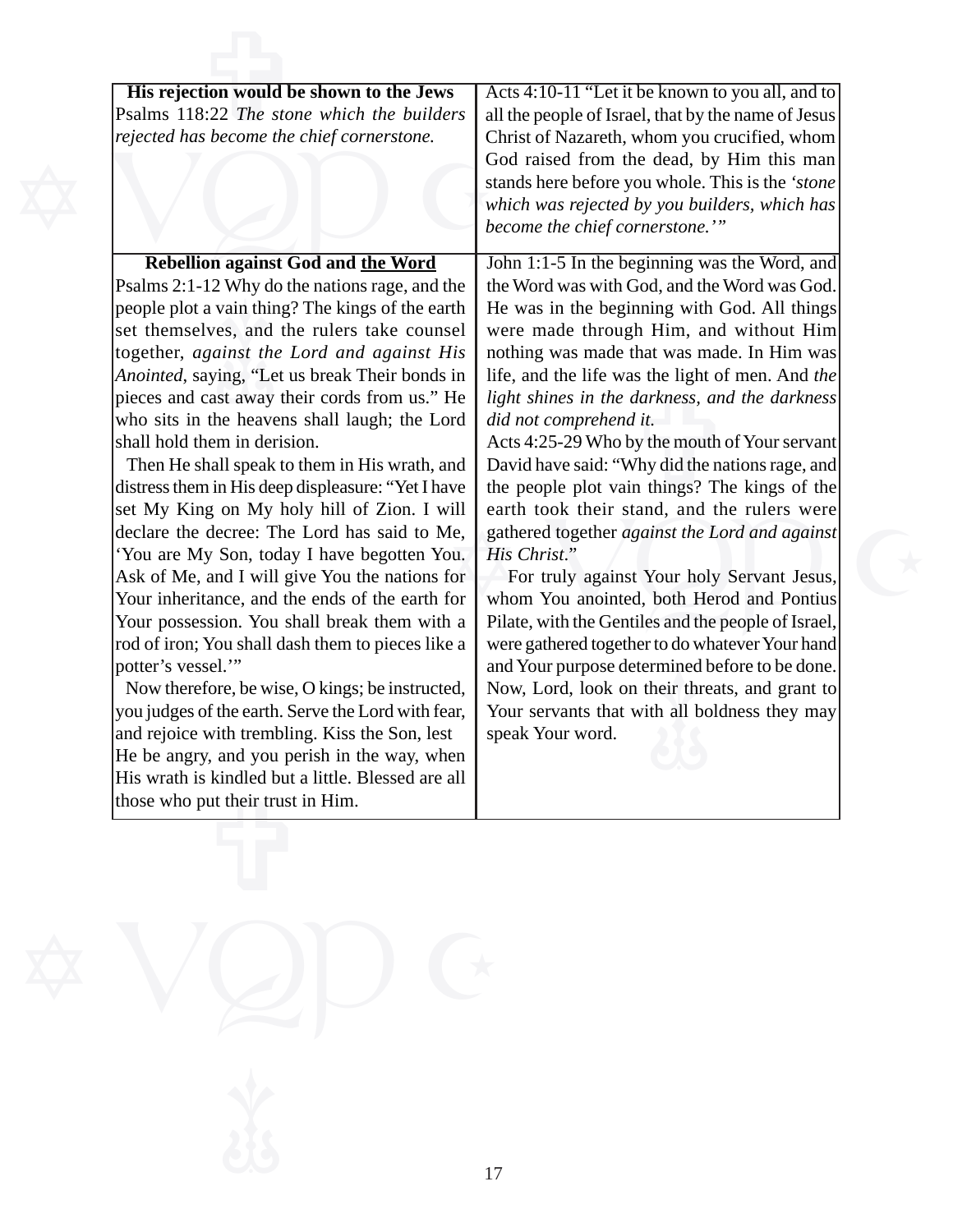# are two of **There are two other areas that need proof and they are the Ten Commandments and the feast days that God established.**

*keep* if<br>*reely eal*<br>*at of it y*<br>w what *Eden to tend and keep it. 16 And the Lord God commanded the man, saying, "Of every tree of the* There are 17 things that God asks His people to<br>understand the Ten Commandments, however, there ha<br>God that they have complained time and again that the<br>between church and state. They want mankind to believ<br>religious becau religious because they are contained in the Bible. Let's look at this for a moment. Look at Genesis There are 17 things that God asks His people to be obedient toward. We should all know and understand the Ten Commandments, however, there have been so many who are in rebellion toward God that they have complained time and again that the following of these ten rules crosses the line between church and state. They want mankind to believe that adherence to these ten rules make them chapter 2 and notice that Adam had only one duty to perform in the Garden. All God asked Adam to do was tend the Garden, Genesis 2:15-17, *15Then the Lord God took the man and put him in the garden of garden you may freely eat; 17 but of the tree of the knowledge of good and evil you shall not eat, for in the day that you eat of it you shall surely die."*

ses. This same time was the beginning of testing in the<br>to write down Ten Commandments for the people to<br>o follow and they shouldn't be that difficult to follow.<br>for the people to follow and they created a golden calf to<br>c t didn't turn of<br>into a conditi<br>and not a phy<br>His beloved<br>n the earth. In<br>to their God We all know what happened with only one duty or rule to follow. That didn't turn out very well for mankind as a whole. Adam and Eve's disobedience caused mankind to enter into a condition of sinfulness and separation between God and mankind. This means a spiritual separation and not a physical separation. However, God had a plan. Within God's plan He selected a people to become His beloved people, and His goal (plan, etc.) was for them to represent God to all the rest of the peoples upon the earth. In a portion of this plan, God caused them to become enslaved in Egypt and for them to cry out to their God for deliverance. God delivered them through the leadership of Moses. This same time was the beginning of testing in the desert. Along this journey, God instructed Moses to write down Ten Commandments for the people to follow. Once again, we have some simple rules to follow and they shouldn't be that difficult to follow. However, we see that even ten rules were too much for the people to follow and they created a golden calf to be their god. God saw what they were doing and caused them to wander for 40 years before they were allowed to enter into what God called the promised land.

elationship w<br>1; Matthew 1<br>*xcept the Foxells to reveal*<br>*cake My yoke<br>vour souls.* Fraction concerning whether mankind can really follow these ten rules. God's plan provided a means for the breech between Himself and mankind to be healed. That plan was for God to send His only Son to earth to become the really follow ten rules? Prior to looking at these ten rules, I'm going to provide an answer to my first Maybe we should look at these Ten Commandments to see what they really say. Can mankind for the breech between Himself and mankind to be healed. That plan was for God to send His only Son to earth to become the living sacrifice to be presented as the offering to God. That same offering would redeem His people and provide a means for all of mankind to have a method so they would once again have a spiritual relationship with Almighty God. Here is my answer: Jesus made the following statement to all of mankind; Matthew 11:27-30, *27All things have been delivered to Me by My Father, and no one knows the Son except the Father. Nor does anyone know the Father except the Son, and the one to whom the Son wills to reveal Him. 28Come to Me, all you who labor and are heavy laden, and I will give you rest. 29 Take My yoke upon you and learn from Me, for I am gentle and lowly in heart, and you will find rest for your souls. 30For My yoke is easy and My burden is light."*

as *m*<br>iathers of<br>housand<br>rd your *<sup>5</sup> you shall not bow down to them nor serve them. For I, the Lord your God, am a jealous God, visiting* Look at verse 50 above. It clearly tens us that be<br>burden upon us is light. Therefore, we should not have<br>again we need to look at the ten rules that God gave to all<br> $20^{th}$  chapter of the book of Exodus. Exodus  $20:1-17$  *the Lord your God, who brought you out of the land of Egypt, out of the house of bondage. 3 You shall* Look at verse 30 above. It clearly tells us that believing in Jesus provides an easy yoke and His burden upon us is light. Therefore, we should not have a difficult task in believing Jesus. But once again we need to look at the ten rules that God gave to all mankind to follow. We find these rules in the 20th chapter of the book of Exodus. Exodus 20:1-17; *1 And God spoke all these words, saying: 2 "I am have no other gods before Me. 4 "You shall not make for yourself a carved image, or any likeness of anything that is in heaven above, or that is in the earth beneath, or that is in the water under the earth; the iniquity of the fathers on the children to the third and fourth generations of those who hate Me, 6 but showing mercy to thousands, to those who love Me and keep My commandments. 7 "You shall not take the name of the Lord your God in vain, for the Lord will not hold him guiltless who takes His name in*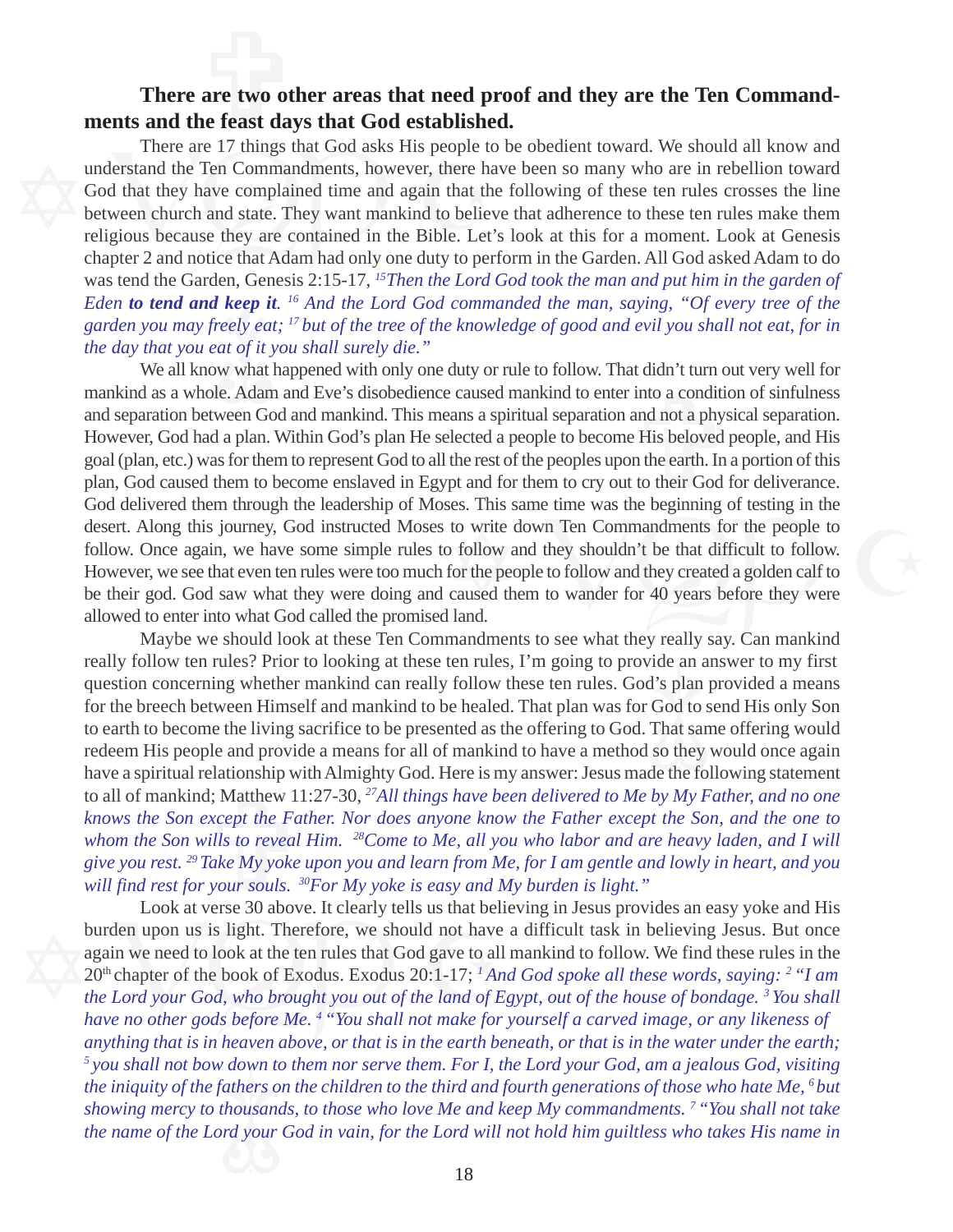*his donkey, nor anything that is your neighbor's."* That is the full scripture record of God's Ten *Not your daugmer, nor your mate servant, nor your*<br>who is within your gates.<sup>11</sup> For in six days the Lord<br>that is in them, and rested the seventh day. Therefore<br><sup>12</sup> "Honor your father and your mother, that your da<br>God i *God is giving you. 13 "You shall not murder. 14 "You shall not commit adultery. 15 "You shall not steal. 16 vain. 8 "Remember the Sabbath day, to keep it holy. 9 Six days you shall labor and do all your work, 10but the seventh day is the Sabbath of the Lord your God. In it you shall do no work: you, nor your son, nor your daughter, nor your male servant, nor your female servant, nor your cattle, nor your stranger who is within your gates. 11 For in six days the Lord made the heavens and the earth, the sea, and all that is in them, and rested the seventh day. Therefore the Lord blessed the Sabbath day and hallowed it. 12 "Honor your father and your mother, that your days may be long upon the land which the Lord your "You shall not bear false witness against your neighbor. 17"You shall not covet your neighbor's house; you shall not covet your neighbor's wife, nor his male servant, nor his female servant, nor his ox, nor*

Commandments or rules in Exodus. Let's look at each one individually.<br>Verse 3 gives us commandment ONE: <sup>3</sup> You shall have no other got rather straightforward that there is only one God who is God Almighty.<br>seems mankind t seems mankind themselves have created several new gods for all people, in general, to follow. We have those who push science as a new god for mankind to follow. Their statement seems to be that science proves all things an Verse 3 gives us commandment ONE: *3 You shall have no other gods before Me.* That should be rather straightforward that there is only one God who is God Almighty. In our present day and age it those who push science as a new god for mankind to follow. Their statement seems to be that science proves all things and is to be worshipped as the only truth to follow. Following right behind this new god is health as another new god. We are all to believe that science has given all of mankind greater health, but we must also follow and worship the vaccines that mankind has developed as new found answers to today's problems. A third new god is humanism whereby the human spirit can out perform any unseen God who created the entire universe.

Frametally in the form of smart phones and tablets. It<br>fection and must be pressing keys by the time they are two<br>l. From where is all of this new god belief coming? There<br>ry. Satan will use any means available to distract The greatest new god is AI (artifical inteligence) in the form of smart phones and tablets. It even seems that a child is born with this AI infection and must be pressing keys by the time they are two years of age to be connected to today's world. From where is all of this new god belief coming? There is a simple answer: Satan, mankind's adversary. Satan will use any means available to distract mankind from the simple truth: There is only one true God!

you being the master having dominion over the pet. Final<br>house, your car, your wealth, your health, and your fam<br>material items that God's grace has provided to you.<br>Verse 7 gives us commandment THREE: <sup>7</sup> "*Youin, for the* That is rather complex in its verolage. Maybe a short version win make this rule simpler. Worsing to idon.<br>Mankind has taken great steps to create idol after idol with no concern that the object of their creation is<br>being any likeness of anything that is in heaven above, or that is in the earth beneath, or that is in the water under the earth; <sup>5</sup> you shall not bow down to them nor serve them. For I, the Lord your God, am a jealous God, vis Verses 4-6 gives us commandment TWO: *4 "You shall not make for yourself a carved image, or under the earth;* <sup>5</sup> you shall not bow down to them nor serve them. For I, the Lord your God, am a *jealous God, visiting the iniquity of the fathers on the children to the third and fourth generations of those who hate Me, 6 but showing mercy to thousands, to those who love Me and keep My commandments.* That is rather complex in its verbiage. Maybe a short version will make this rule simpler: Worship no idol! being worshiped. The worship of any object, other than God Himself, is an idol. You may ask, what am I speaking about? Look around you at your hobbies, your sports, your pets and your possessions. You place a greater importance upon your hobby of quilting, or fishing or collecting than you do toward worshipping God. You idolize a sports team and follow every game and desire to be where the action is. You pick up your dog or cat and kiss it on its mouth as if it was your child. You really allow your pets to control you instead of you being the master having dominion over the pet. Finally, look at the gifts that God has given to you; your house, your car, your wealth, your health, and your family. Instead of praising God you praise and worship material items that God's grace has provided to you.

Verse 7 gives us commandment THREE: *7 "You shall not take the name of the Lord your God in vain, for the Lord will not hold him guiltless who takes His name in vain.* Once again we have a straightforward and simple rule. Do not take the name of the LORD in vain!

*labor al*<br>*do no* 1<br>*nor yo* Verse 8-11 gives us commandment FOUR: *8 "Remember the Sabbath day, to keep it holy. 9 Six days you shall labor and do all your work, 10 but the seventh day is the Sabbath of the Lord your God. In it you shall do no work: you, nor your son, nor your daughter, nor your male servant, nor your female servant, nor your cattle, nor your stranger who is within your gates. 11 For in six days the Lord*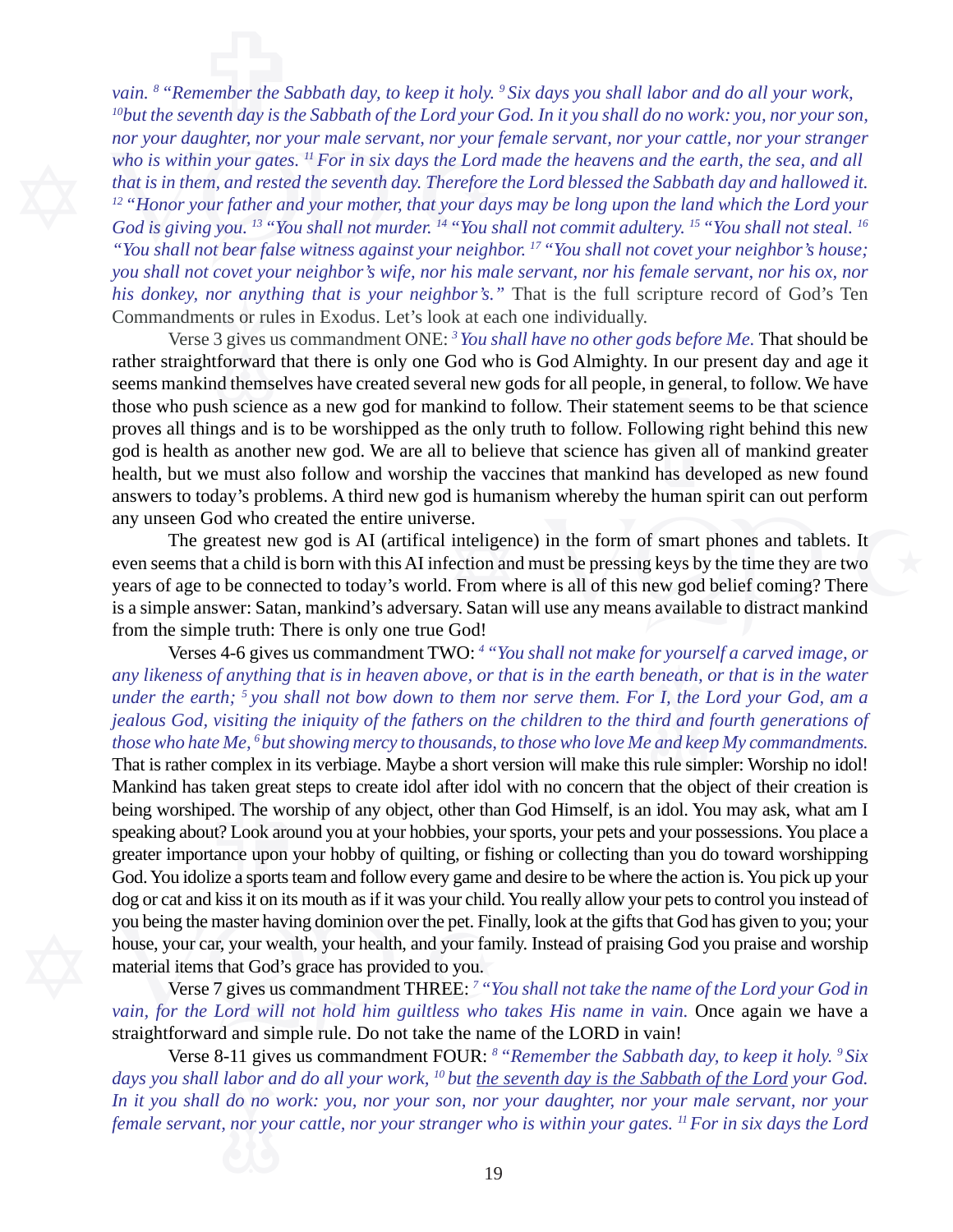makes Jesus out to be a liar. I personally do not intend to call Jesus a liar. DO YOU? Isn't that the same thing the university of the commandment. Through the influence of S<br>misunderstood the crucifixion of Jesus and by some<br>commandment and made Sunday the day for Christians<br>mankind is to honor the seventh day, or the Sabbath, and<br>a about honoring the first day of the week or anything about Jesus being resurrected from the dead on a ns and the ed<br>ns and the ed<br>l the Sabbath *made the heavens and the earth, the sea, and all that is in them, and rested the seventh day. Therefore the Lord blessed the Sabbath day and hallowed it.* Christianity has really done a wonderful job messing up this one commandment. Through the influence of Satan, Catholic priest, bishops and popes have misunderstood the crucifixion of Jesus and by some wording here or there have rejected this one commandment and made Sunday the day for Christians to worship God. God's Word plainly reads that mankind is to honor the seventh day, or the Sabbath, and keep it holy. The Bible does not say anything Sunday (the first day of the week). Every Christian who believes that Friday to Sunday equals the statement made by Jesus that He must spend three days and three nights in the tomb as Jonah spent in the great fish says that He is Lord of the Sabbath and not the lord of the first day of the week.

as violating the third commandment by taking the word of the LORD in vain? Final words on this rule: Jesus says that He is Lord of the Sabbath and not the lord of the first day of the week.<br>We have gone through the first f our God. Jesu<br>bllowing in Nazying, <sup>36</sup> "Te<br>the Lord yout and great We have gone through the first four commandments and are at the natural dividing point within this set of rules. These first four rules pertain to God and the honoring of our God. Jesus shortened the ten commandments down to two when He answered the lawyer with the following in Matthew 22:35- 40, *35 Then one of them, a lawyer, asked Him a question, testing Him, and saying, 36 "Teacher, which is the great commandment in the law?" 37 Jesus said to him, "'You shall love the Lord your God with all your heart, with all your soul, and with all your mind.' 38 This is the first and great commandment. 39And the second is like it: 'You shall love your neighbor as yourself.' 40 On these two commandments* orderly society, no matter where you are on the planet, or of which society (race) you are speaking.

*hang all the Law and the Prophets.*" The final six rules (commandments) represent a moral code for an orderly society, no matter where you are on the planet, or of which society (race) you are speaking.<br>Verse 12 gives us Verse 12 gives us commandment FIVE: *<sup>12</sup> "Honor your father and your mother, that your days may be long upon the land which the Lord your God is giving you.* This is the first moral rule and it honors your parents and also is the only commandment that provides a promise of long life.

wording that make excuses for murdering innocence children. They carry this forward and call this a<br>health function for female members of society. They call this act an abortion, God fearing societies call<br>this murder. In Verse 13 gives us commandment SIX: *13 "You shall not murder.* Murder is a punishable crime in every society and nation on earth. However, at the same time, some societies make up laws that establish health function for female members of society. They call this act an abortion, God fearing societies call this murder. In the Bible God instructed His people not to worship, or follow, the practice of sacrificing their children through the fires of Moloch. In either case this was, and is, the practice of murdering innocence children.

that are of the same gender fails to fulfill the purpose of<br>men cannot produce children and neither can two women<br>is the unnatural sexual function of sexual perversion. Go<br>Verse 15 gives us commandment EIGHT: <sup>15 "</sup>You<br>be Verse 14 gives us commandment SEVEN: <sup>14</sup> "*You shall not commit adultery*. Here rests a simple t is multifacited in its meaning. First, the meaning of this rule would give us the concept that as a lawful Godly marriage be rule that is multifacited in its meaning. First, the meaning of this rule would give us the concept that there was a lawful Godly marriage between a male and a female. This is established in the first book of the Bible in Genesis 2:24, *Therefore a man shall leave his father and mother and be joined to his wife, and they shall become one flesh.* Mankind has once again established a manmade rule that is contrary to what the Bible teaches. The purpose of marriage is to produce children. A marriage of two individuals that are of the same gender fails to fulfill the purpose of marriage because of a simple principle: two men cannot produce children and neither can two women produce a child. Secondly, same sex marriage is the unnatural sexual function of sexual perversion. God calls such a practice an abomination.

ng, get it<br>t in the<br>w minds be thieves. Over the course of the last two years, we have seen an increase in rioting and looting. It Verse 15 gives us commandment EIGHT: *<sup>15</sup> "You shall not steal.* God tells us that we are not to seems the practice is to instill a crisis, start a riot and while everybody is wrapped up in the moment break into a store and steal everything you can. Maybe it is the fact that the current pandemic has created a do nothing, get it given to you society, or society will just break in and steal what they want. There is a statement in the Bible that says, if you don't work you don't eat. So tell me why it seems that everyone has a new mindset that it should all be free with no punishment for stealing. Let's take this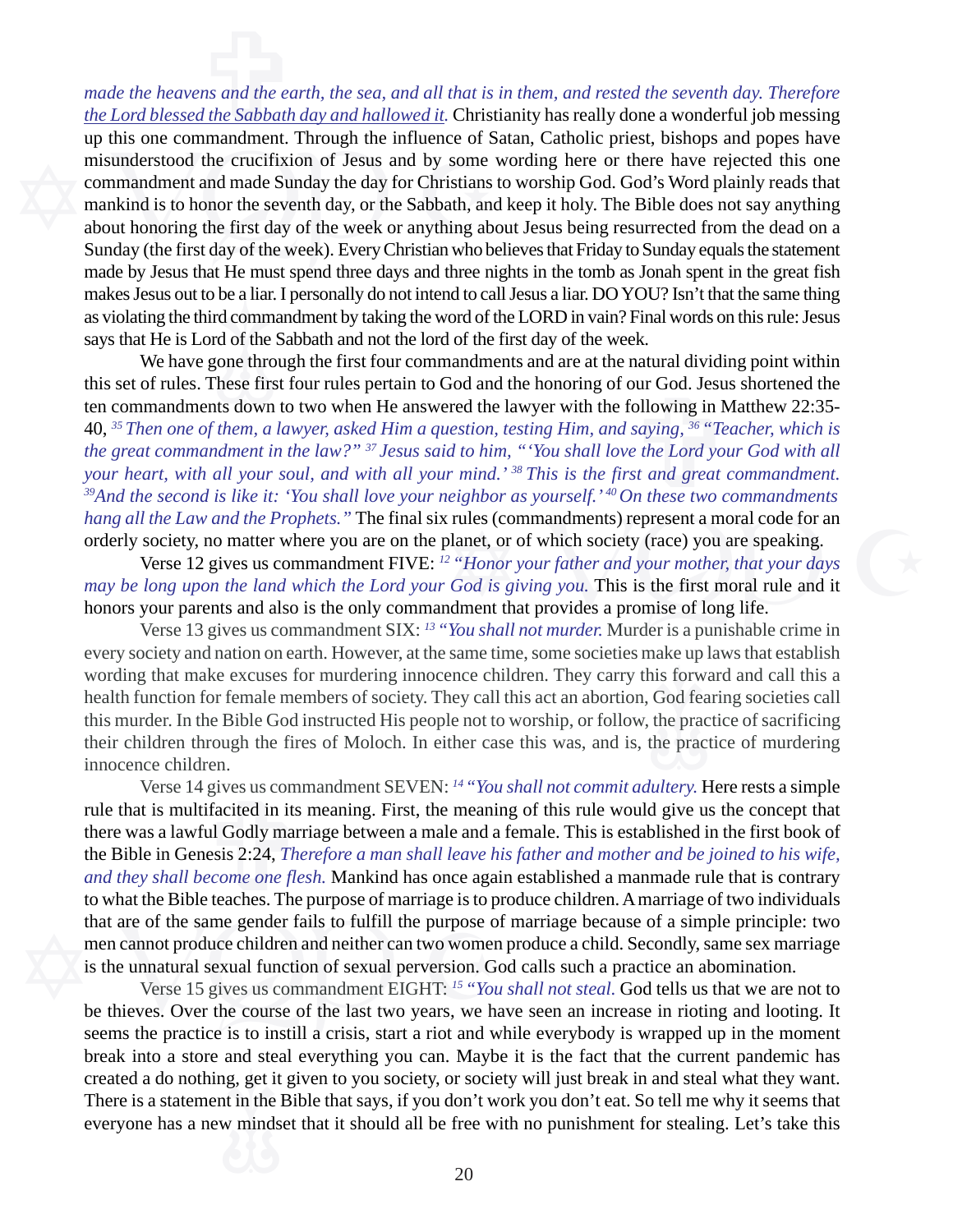an exchange between sener and buyer. The set of w<br>for one set and the drilled out portion to be filled w<br>seller would use the lighter set when they purchase<br>product.<br>Today, we see engineered obsolescence in r<br>plastic parts ther. Manufa<br>ave a fair and one step further. Manufacturers have lost sight of producing a quality item for a reasonable price. God tells us to have a fair and honest set of weights. In the days of the Bible, a balance was used to provide an exchange between seller and buyer. The set of weights used were not to be drilled out to be lighter for one set and the drilled out portion to be filled with lead to be heavier for the other set. A cheating seller would use the lighter set when they purchased an item and the heavier set when they sold their product.

greater because the least expensive building material is used. Let's use another example. Look at the corruption in our present day government system. In days gone by our forefathers would call it a bribe. Today, they call products are all engineered to fail as quickly as possible so another one must be bought, or the profit is Today, we see engineered obsolescence in many of today's products. There is a desire to use the taxes you have to pay to the government. These laws do not take into consideration how many times a tax has already been paid, somehow the government will now tax you again on the same thing. The incentives to work har plastic parts instead of metal for the wear and tear to quickly be influenced upon a product. At one time this nation produced the best the world could build. Today it seems that cars, buildings, and consumable corruption in our present day government system. In days gone by our forefathers would call it a bribe. Today, they call it a law and use these type laws to manipulate everything from your bank account to times a tax has already been paid, somehow the government will now tax you again on the same thing. The incentives to work hard and produce the best you can has gone by the wayside. You will pay taxes on your wages. Take part of your wages and invest it in savings for the future and you will be taxed on the interest. Sell stock or property and you will be taxed on capital gain. Die and your children will be taxed on their inheritance. That is a form of manipulated deception and it is the same thing as stealing. It really doesn't matter the form it may take, it is still, in truth, committing thievery by illegally cheating, stealing or deceiving.

you this, but every action toward that one world government is a stamp of approval for Satan, his antichrist and the false prophet. Those three are the trinity of hell. Every step this nation takes away from the God who ma That history, these present days, seems like something that we no longer need to know about. Society<br>has turned its back toward our God, our Constitution, our Bill of Rights, and all things that have helped<br>make us a natio is still, in truth, committing thievery by illegally cheating,<br>e forgotten the fact that this nation and the nation of Israel<br>venant with our God. God blessed us as a nation when we<br>been on a road of self destruction ever The people of this nation seem to have forgotten the fact that this nation and the nation of Israel are the only two nations that have made a covenant with our God. God blessed us as a nation when we acted in a godly manner. However, we have been on a road of self destruction ever since the end of World War II and our blessings have been getting less and less as we travel down that forbidden pathway. It is time this nation takes a moment to think about the history of this nation and our constitution. has turned its back toward our God, our Constitution, our Bill of Rights, and all things that have helped make us a nation of united people. We are now split 50/50 on just about everything. We are either Republican or Democrat, right or left, for or against, just or unjust, fair or unfair. Many of those who desire a socialistic, one world government believe it will solve the problems of our planet. I hate to tell antichrist and the false prophet. Those three are the trinity of hell. Every step this nation takes away from the God who made a covenant with our forefathers only brings these three closer. Wake up sleeping giant! Wake up all you believers of the one true God! Repent, change your ways, stand up for the blood of Christ and be the Godly people you were meant to be! God's warning is now, God's wrath is near. Remember what Jesus said, "You are either for me or you are against me!"

Jeremiah, we should understand what the prophet told the nation of Judah about what was going to happen to them because of their unbelief. The same destiny is about to overtake this nation, and there doesn't seem to be man Verse 16 gives us commandment NINE: <sup>16</sup> "You"<br>To state this in simple terms is to say "you should no<br>we shall tell the truth, the whole truth and nothing by<br>tells the truth in every broadcast that they make? It d<br>listenin Verse 16 gives us commandment NINE: *16"You shall not bear false witness against your neighbor.* To state this in simple terms is to say "you should not lie." Even in a court of law we take an oath that we shall tell the truth, the whole truth and nothing but the truth. Do you really believe that fake media tells the truth in every broadcast that they make? It does not matter if you are reading the newspaper, listening to radio or television, or streaming on the Internet, you don't know what is truth and what is propaganda. There is no unity in this nation and the country is now divided just about 50/50. United We Stand, Divided We Fall is the motto of both the states of Kentucky and Missouri. In reading the book of happen to them because of their unbelief. The same destiny is about to overtake this nation, and there doesn't seem to be many who understand the warnings that God is sending. The fires, heavy rains,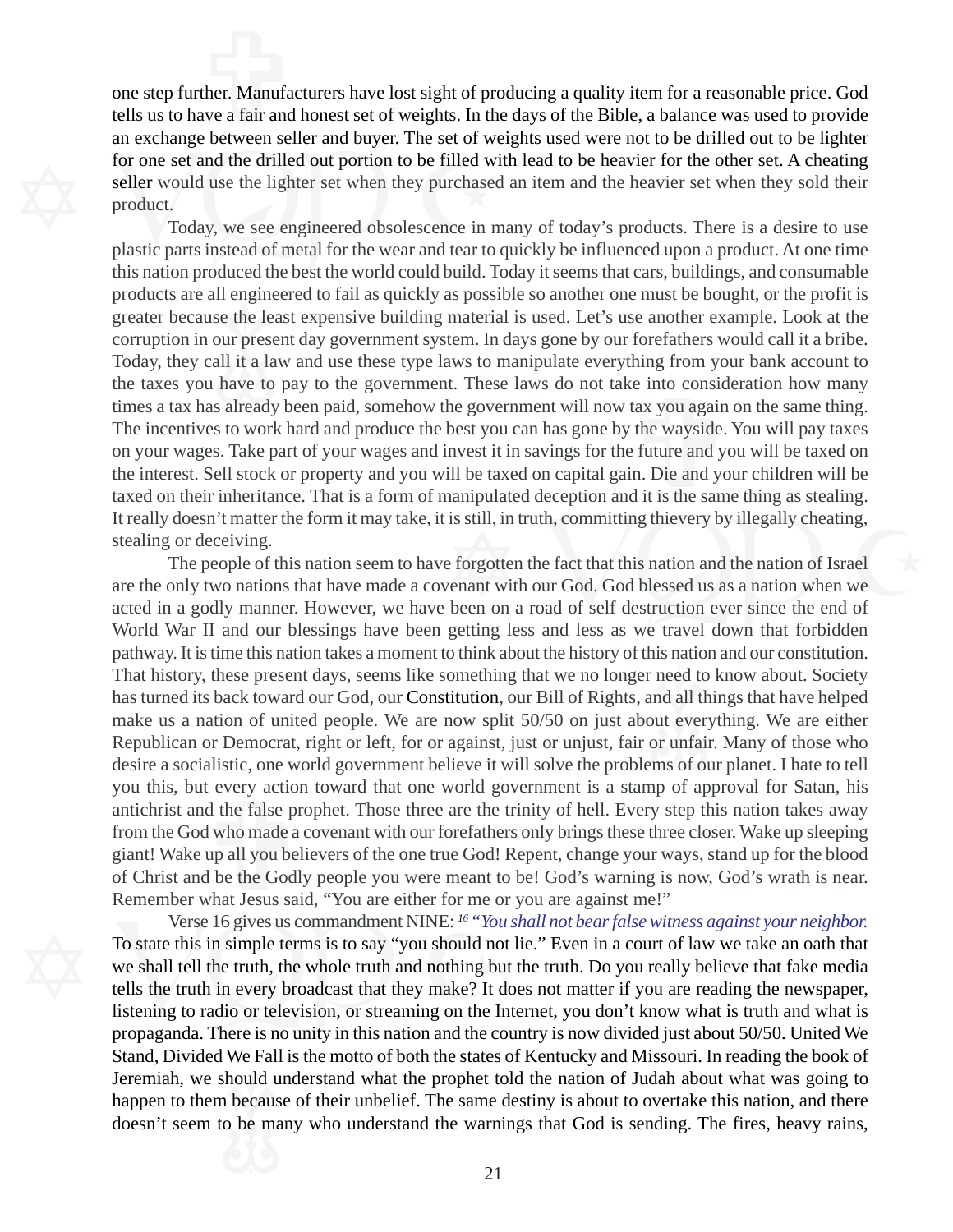st, snow in<br>ons of the ear drought out west, snow in Hawaii, earthquakes and volcanoes are all warning of God's judgment against the nations of the earth because of their unbelief. Wake up and try to smell the roses. Mankind is causing their own destruction and no one seems to understand why this is happening.

His grace<br>se ten r<br>only on<br>*ive to* y your neighbor to obtain what belongs to your neighbor. The choice you should make is to believe in Is causing their own destruction and no one seems to the Finally, verse 17 gives us commandment TEN:<br>
you shall not covet your neighbor's wife, nor his male s<br>
his donkey, nor anything that is your neighbor's." This a<br>
are are not to envy anything that does not belong to you. In many ways the violation of this rule also causes m som 13.5<br>you, that you<br>for one ano<br>d be no reaso<br>ward. There Finally, verse 17 gives us commandment TEN: *17"You shall not covet your neighbor's house; you shall not covet your neighbor's wife, nor his male servant, nor his female servant, nor his ox, nor his donkey, nor anything that is your neighbor's."* This actually is a very simple rule. It means that you you to violate rule SIX, SEVEN or EIGHT. By being envious over what your neighbor has, you may want to steal from him, or have a sexual encounter with his wife or servant, or you my be led to murder God and through His grace you will experience a healthy and wealthy life. There really is no reason to violate any of these ten rules that God has given to mankind to follow. Jesus understood mankind's heart and gave us only one commandment. That commandment is given in John 13:34-35, *34"A new commandment I give to you, that you love one another; as I have loved you, that you also love one another. 35By this all will know that you are My disciples, if you have love for one another."* Consider what Jesus actually said: if we loved one another as He loves us there would be no reason to violate any of God's Ten Commandments.

That provides us with ten items that God wants us to be obedient toward. There are seven other items that we need to review and understand. These seven items are God's ordained feast days which we are directed to observe throughout all of our (mankind's) generations.

#### **The Passover and Feast of Unleavened Bread** — Passover April 14th, Feast April 15th

must eat bread made without yeast. On the first day hold a sacred assembly and do no regular work.<br> *For seven days present an offering made to the Lord by fire. And on the seventh day hold a sacred*<br> *assembly and do no r* along with bitter herbs, and bread made without yeast. D<br>roast it over the fire—head, legs and inner parts. Do not<br>morning, you must burn it. This is how you are to eat it<br>sandals on your feet and your staff in your hand. *nousehout. If any househout is too small for a whole tamp, they mast share one will their heartst neighbor, having taken into account the number of people there are. You are to determine the amount of lamb needed in a* Abib or Nissan and represents our month of April. Therefore April tenth is when you select your Passover lamb. The fourteenth is when the lamb is slain and the Passover meal is eaten. Exodus 12:2-<br>11: "This month is to be (mankind's) generations.<br> **Bread** — Passover April 14th, Feast April 15th<br>
st days with more information than normal. There are<br>
stood along with understanding the month with which<br>
will give us both answers. The first mon We have to begin our study of God's feast days with more information than normal. There are certain pre-Passover activities that must be understood along with understanding the month with which Passover is identified. The following scripture will give us both answers. The first month does not indicate January, this is identifying the beginning month of the sacred year. The name for that month is Passover lamb. The fourteenth is when the lamb is slain and the Passover meal is eaten. Exodus 12:2- 11: *"This month is to be for you the first month, the first month of your year. Tell the whole community of Israel that on the tenth day of this month each man is to take a lamb for his family, one for each household. If any household is too small for a whole lamb, they must share one with their nearest lamb needed in accordance with what each person will eat. The animals you choose must be year-old males without defect, and you may take them from the sheep or the goats. Take care of them until the fourteenth day of the month, when all the people of the community of Israel must slaughter them at twilight. Then they are to take some of the blood and put it on the sides and tops of the doorframes of the houses where they eat the lambs. That same night they are to eat the meat roasted over the fire, along with bitter herbs, and bread made without yeast. Do not eat the meat raw or cooked in water, but roast it over the fire—head, legs and inner parts. Do not leave any of it till morning; if some is left till morning, you must burn it. This is how you are to eat it: with your cloak tucked into your belt, your sandals on your feet and your staff in your hand. Eat it in haste; it is the Lord's Passover."* (NIV) Leviticus 23:4-8: *"These are the Lord's appointed feasts, the sacred assemblies you are to proclaim at their appointed times: The Lord's Passover begins at twilight on the fourteenth day of the first month. On the fifteenth day of that month the Lord's Feast of Unleavened Bread begins; for seven days you For seven days present an offering made to the Lord by fire. And on the seventh day hold a sacred assembly and do no regular work."* (NIV)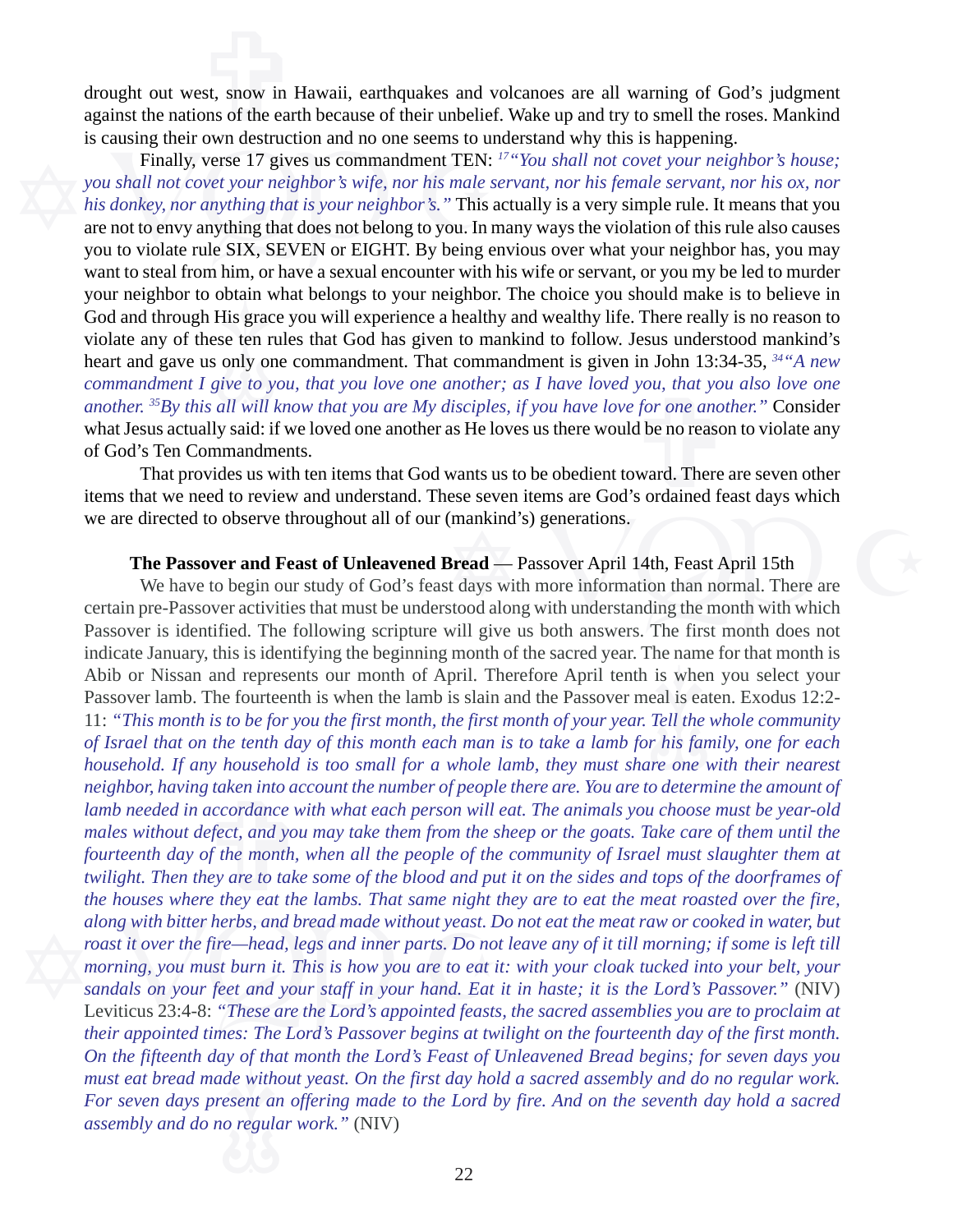# **April 18t**<br>**April 18t**<br>fruits is almo **Firstfruits — April 18th**

the date of this festival. First look at Exodus 23:14-1<br>year: You shall keep the Feast of Unleavened Bread<br>commanded you, at the time appointed in the month<br>appear before Me empty); and the Feast of Harvest,<br>in the field; *appear before Me empty); and the Feast of Harvest, the firstfruits of your labors which you have sown* Firstfruits is almost a mystery feast. It appears to be a part of the Feast of Unleavened Bread and to be performed as a feast during that seven day period. However, there is still a question concerning the date of this festival. First look at Exodus 23:14-17: *"Three times you shall keep a feast to Me in the year: You shall keep the Feast of Unleavened Bread (you shall eat unleavened bread seven days, as I commanded you, at the time appointed in the month of Abib, for in it you came out of Egypt; none shall in the field; and the Feast of Ingathering at the end of the year, when you have gathered in the fruit of your labors from the field. Three times in the year all your males shall appear before the Lord God.*

> $-16: T$ <br> $d \text{ times.}$ <br> $dy \text{ of the}$ <br> $d \text{ bread.}$  Did you see the one feast of Firstfruits hidden in this passage of scripture? After that look at when you wave the sheaf, **a male lamb of the first year**,<br>ord. Its grain offering shall be two-tenths of an ephah of<br>fire to the Lord, for a sweet aroma; and its drink offering<br>l eat neither bread nor parched grain nor fre *eat unleavened bread. On the first day you shall have a holy convocation; you shall do no customary*<br>work on it. But you shall offer an offering made by fire to the Lord for seven days. The seventh day shall<br>be a holy con Leviticus 23:4-16: *'These are the feasts of the Lord, holy convocations which you shall proclaim at their appointed times. On the fourteenth day of the first month at twilight is the Lord's Passover. And on the fifteenth day of the same month is the Feast of Unleavened Bread to the Lord; seven days you must work on it. But you shall offer an offering made by fire to the Lord for seven days. The seventh day shall be a holy convocation; you shall do no customary work on it.' "And the Lord spoke to Moses, saying, "Speak to the children of Israel, and say to them: 'When you come into the land which I give to you, and reap its harvest, then you shall bring a sheaf of the firstfruits of your harvest to the priest. He shall wave the sheaf before the Lord, to be accepted on your behalf; on the day after the Sabbath the priest shall wave it. And you shall offer on that day, when you wave the sheaf, a male lamb of the first year, without blemish, as a burnt offering to the Lord. Its grain offering shall be two-tenths of an ephah of fine flour mixed with oil, an offering made by fire to the Lord, for a sweet aroma; and its drink offering shall be of wine, one-fourth of a hin. You shall eat neither bread nor parched grain nor fresh grain until the same day that you have brought an offering to your God; it shall be a statute forever throughout your generations in all your dwellings. 'And you shall count for yourselves from the day after the Sabbath, from the day that you brought the sheaf of the wave offering: seven Sabbaths shall be completed. Lord.*

*bread, and in the feast of weeks, and in the feast of tabernacles: and they shall not appear before the LORD empty.* (KJV) This verse clearly identifies the three feasts that a man was to appear before the Lord. They are Therefore, w<br>Therefore, w<br>s the first gra<br>Moses, we c<br>Ve must ident<br>teronomy 16 *Count fifty days to the day after the seventh Sabbath; then you shall offer a new grain offering to the*<br>*Lord*.<br>We must remember that this feast was set up while the Isralites were traveling through the<br>wilderness and it We must remember that this feast was set up while the Isralites were traveling through the wilderness and it plainly states in verse 14 of Exodus 23 that all the males were to appear before the Lord three times each year. This was long before the crucifixion of Jesus and long before the 2nd Temple era. Therefore, we are seeing a type prior to seeing the prototype. Firstfruits offering at the time of Moses was the first grain you would harvest. In Israel this would be the barley harvest. In scripture, at the time of Moses, we do not have an established time for the feast of firstfruits. To further complicate the matter: We must identify the three feast days that the males of Israel were to appear before the Lord. Look at Deuteronomy 16:16 for the correct understanding. Verse 16: *Three times in a year shall all thy males appear before the LORD thy God in the place which he shall choose; in the feast of unleavened LORD empty.* (KJV) This verse clearly identifies the three feasts that a man was to appear before the Lord. They are the Feast of Unleavened Bread; the Feast of Weeks; and the third is the Feast of Tabernacles. The above scripture indicates that Firstfruits is not a feast day when all the males must appear before the Lord. It also indicates that, the second feast is the one called Pentecost (Feast of Weeks) in the month of June and is the festival at the time of the wheat harvest. The third feast (Feast of Tabernacles) also includes a harvest time and is the period for the firstfruits of olives (oil) and grapes (wine). Therefore, it seems that God established a harvest incorporated into each "must appear" feast.

pre, it se<br>s Firstfr<br>l Levitic When is Firstfruits? Do we have an understanding of when Firstfruits occurs? No! I don't think so. Verses from Leviticus indicate that firstfruits are offered on the day after the Sabbath. Here is where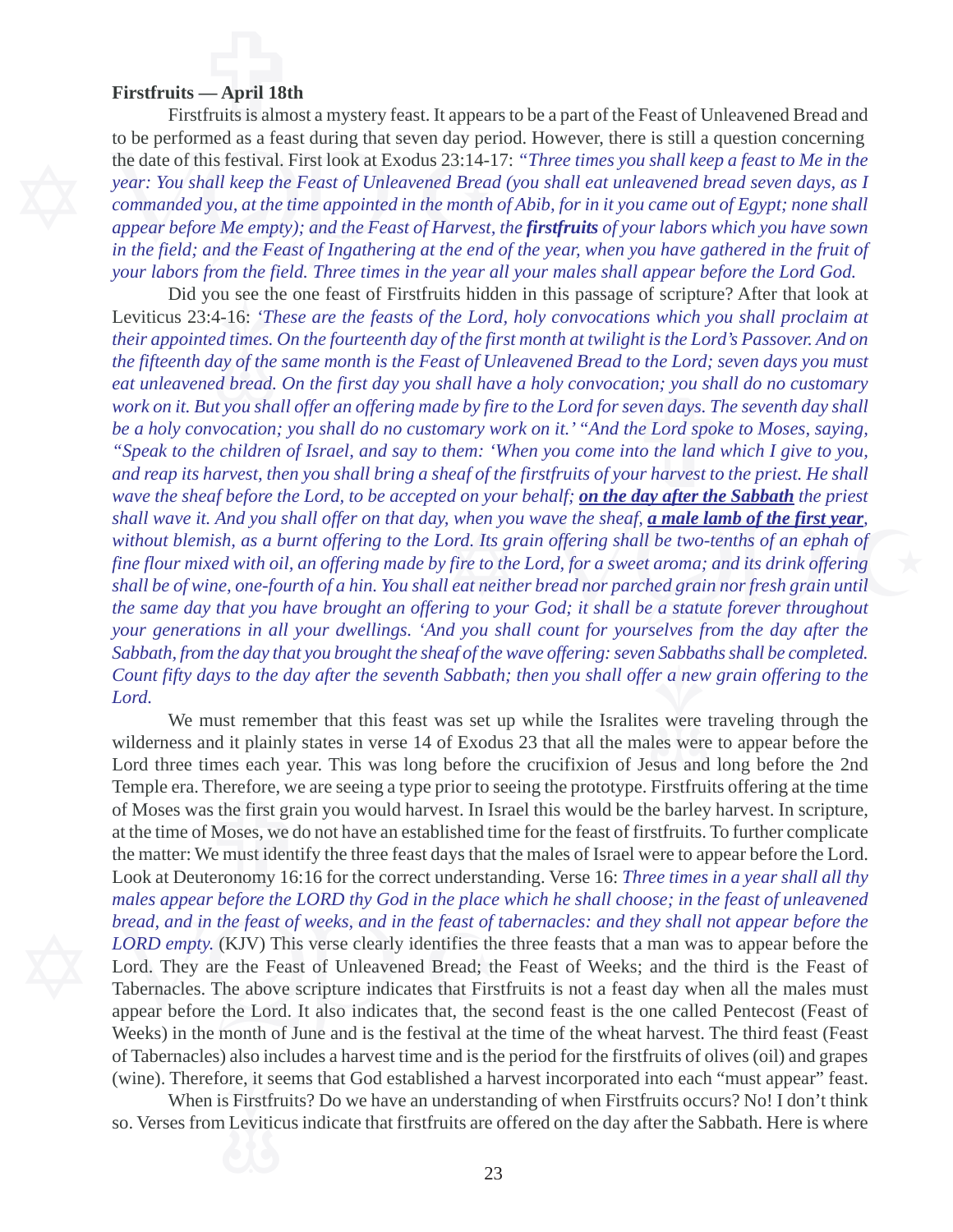subbath? Surely we can all see that a seven day festival w<br>I say at least one weekly sabbath because the period of<br>days if the start of the feast is a sabbath and ends on a s<br>**Feast of Weeks, also known as Pentecost** — **Ju** Which Sabba<br>the first day we all get lost! Which Sabbath? Does this mean on the second day of the Feast of Unleavened Bread? Remember that the first day is a high holy day (a Sabbath). What about the eighth day after the close of these feast days because the seventh day is also a high holy day? What about the normal weekly sabbath? Surely we can all see that a seven day festival will include at least one normal weekly sabbath. I say at least one weekly sabbath because the period of eight days could include two weekly sabbath days if the start of the feast is a sabbath and ends on a sabbath.

#### **Feast of Weeks, also known as Pentecost — June 6**

*seven*<br>**ffering**<br>ephah of<br>pread seraburnt<br>a burnt *offering, count off seven full weeks. Count off fifty days up to the day after the seventh Sabbath, and* Field or gather the gleanings of your harvest. Leave<br>
ur God." (NIV) This feast also has a grain offering as<br>
i this case is wheat.<br>
Soses, "Say to the Israelites: On the first day of the *resem with this bread seven made tambs, each a year old and without defect, one young butt and two* rams. They will be a burnt offering to the Lord, together with their grain offerings and drink offerings—an offering made Leviticus 23:15-22: *"From the day after the Sabbath, the day you brought the sheaf of the wave then present an offering of new grain to the Lord. From wherever you live, bring two loaves made of two-tenths of an ephah of fine flour, baked with yeast, as a wave offering of firstfruits to the Lord. Present with this bread seven male lambs, each a year old and without defect, one young bull and two an offering made by fire, an aroma pleasing to the Lord. Then sacrifice one male goat for a sin offering and two lambs, each a year old, for a fellowship offering. The priest is to wave the two lambs before the Lord as a wave offering, together with the bread of the firstfruits. They are a sacred offering to the Lord for the priest. On that same day you are to proclaim a sacred assembly and do no regular work. This is to be a lasting ordinance for the generations to come, wherever you live. When you reap the harvest of your land, do not reap to the very edges of your field or gather the gleanings of your harvest. Leave them for the poor and the alien. I am the Lord your God."* (NIV) This feast also has a grain offering as a portion of its regulations. The firstfruit grain in this case is wheat.

#### **Feast of Trumpets — October 1**

*no regular work, but present an offering made to the Lord by fire.*" (NIV) Remember, the first month is April, therefore, the seventh month is October.<br> **Day of Atonement — October 10**<br>
Leviticus 23:26-32: *The Lord said* Leviticus 23:23-25: *The Lord said to Moses, "Say to the Israelites: On the first day of the seventh month you are to have a day of rest, a sacred assembly commemorated with trumpet blasts. Do* April, therefore, the seventh month is October.

#### **Day of Atonement — October 10**

until the following evening you are to observe your sabbles and the day of fasting and abstaining from anything (deny yoursel:<br>No earthly pleasure! You are to abstain from all things a<br>Feast of Tabernacles — October 15<br>Lev a sacred as<br>d a sacred as<br>d a sacred as<br>stroy from an<br>is to be a la Leviticus 23:26-32: *The Lord said to Moses, "The tenth day of this seventh month is the Day of Atonement. Hold a sacred assembly and deny yourselves, and present an offering made to the Lord by fire. Do no work on that day, because it is the Day of Atonement, when atonement is made for you before the Lord your God. Anyone who does not deny himself on that day must be cut off from his people. I will destroy from among his people anyone who does any work on that day. You shall do no work at all. This is to be a lasting ordinance for the generations to come, wherever you live. It is a sabbath of rest for you, and you must deny yourselves. From the evening of the ninth day of the month until the following evening you are to observe your sabbath.*" (NIV) It seems the implication is a full day of fasting and abstaining from anything (deny yourself). No food!, No drink! No drugs! No smoking! No earthly pleasure! You are to abstain from all things and to rest!

#### **Feast of Tabernacles — October 15**

do no 1<br>hold a s<br>do no re Leviticus 23:33-43: *The Lord said to Moses, "Say to the Israelites: On the fifteenth day of the seventh month the Lord's Feast of Tabernacles begins, and it lasts for seven days. The first day is a sacred assembly; do no regular work. For seven days present offerings made to the Lord by fire, and on the eighth day hold a sacred assembly and present an offering made to the Lord by fire. It is the closing assembly; do no regular work. These are the Lord's appointed feasts, which you are to proclaim*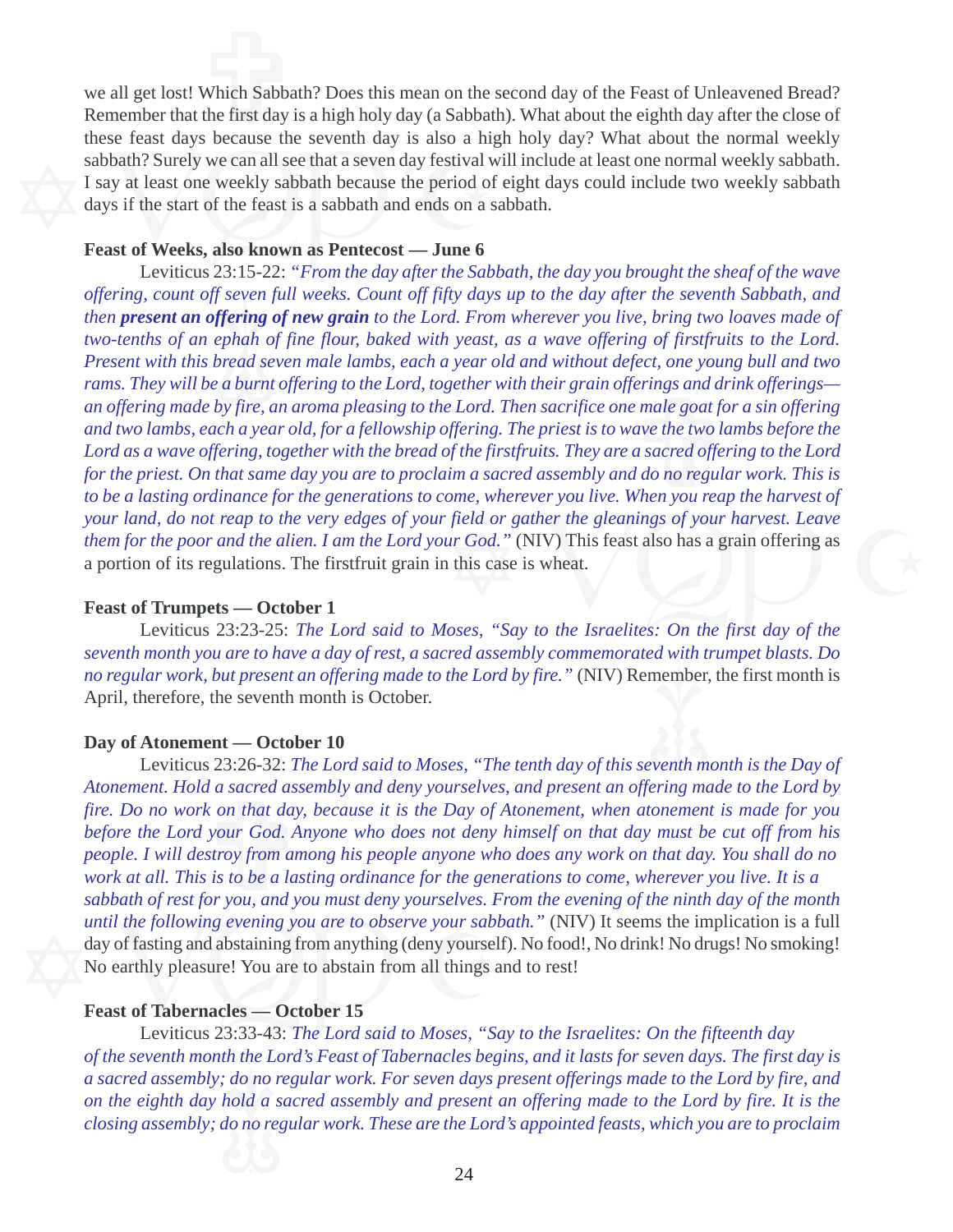*Israelites are to live in booths so your descendants will know that I had the Israelites live in booths* for the Lora's subbants and in datation to your gijts<br>offerings you give to the Lord. So beginning with the<br>gathered the crops of the land, celebrate the festival<br>rest, and the eighth day also is a day of rest. On the j<br>an *and palm fronds, leafy branches and poplars, and rejoice before the Lord your God for seven days.* s<br>semblies fois<br>semblies and *as sacred assemblies for bringing offerings made to the Lord by fire—the burnt offerings and grain offerings, sacrifices and drink offerings required for each day. These offerings are in addition to those* for the Lord's Sabbaths and in addition to your gifts and whatever you have vowed and all the freewill *offerings you give to the Lord. So beginning with the fifteenth day of the seventh month, after you have gathered the crops of the land, celebrate the festival to the Lord for seven days; the first day is a day of rest, and the eighth day also is a day of rest. On the first day you are to take choice fruit from the trees, Celebrate this as a festival to the Lord for seven days each year. This is to be a lasting ordinance for the generations to come; celebrate it in the seventh month. Live in booths for seven days: All native-born when I brought them out of Egypt. I am the Lord your God."* (NIV)

to the the<br>is anoth<br>is grapes<br>rings as when Jesus was crucified on the cross, the veil of the Holy of Holies at the temple was torn in half.<br>Matthew 27:51: At that moment the curtain of the temple was torn in two from top to bottom. The earth<br>shook and the rock and burnt offerings as documented throughout the 23rd chapter of Leviticus. Now we can bring Jesus<br>into the picture and what He did for us. We must remember that Jesus did not come to destroy the Law,<br>instead to fulfill it There is another firstfruit offering to be made within the Feast of Tabernacles. The firstfruit for this offering is grapes (wine) and olives (oil). The procedures of the feast ceremonies require sacrifice into the picture and what He did for us. We must remember that Jesus did not come to destroy the Law, instead to fulfill it. Matthew 5:17-18: *"Do not think that I have come to abolish the Law or the Prophets; I have not come to abolish them but to fulfill them. I tell you the truth, until heaven and earth disappear, not the smallest letter, not the least stroke of a pen, will by any means disappear from the Law until everything is accomplished."* (NIV) Jesus became the required sacrifice once and for all. Recall that Matthew 27:51: *At that moment the curtain of the temple was torn in two from top to bottom. The earth shook and the rocks split.* (NIV) Mark 15:38: *The curtain of the temple was torn in two from top to bottom.* (NIV) Luke 23:45: *For the sun stopped shining. And the curtain of the temple was torn in two.* (NIV) This removed the separation between mankind and God and completed the healing of the breech. Jesus effectively removed the curse of the Law: Those parts that required a burnt offering or a sacrifice were removed. However, the instructions for God's ordained feast days were not removed and remain in effect throughout all of mankind's generations.

on the 27th of May. It is hard for me to practice the<br>included in my teachings from the largest Protestant<br>and reread these verses and have marked calendar af<br>the importance of observing God's feast days. I p<br>understanding simple to read. The three reast days that every male is required to appear before God are shown. Thow<br>did we get so far from the truth? I find it interesting to note that Jesus spent 40 days on the earth after<br>His resurrec e these f<br>uthfully<br>od's fea<br>chefore These are the ordained Feasts of God. Why is it we do not celebrate these feast at their appointed times? We have been deceived in our disobedience to the point that we truthfully do not understand the request of God to obey seven feasts each year. The words to identify God's feast days are given and simple to read. The three feast days that every male is required to appear before God are shown. How His resurrection. Acts 1:1-3: *In my former book, Theophilus, I wrote about all that Jesus began to do and to teach until the day he was taken up to heaven, after giving instructions through the Holy Spirit to the apostles he had chosen. After his suffering, he showed himself to these men and gave many convincing proofs that he was alive. He appeared to them over a period of forty days and spoke about the kingdom of God.* (NIV) That would indicate that Jesus was taken from the earth just before Pentecost on the 27th of May. It is hard for me to practice these days for the simple reason that they were not included in my teachings from the largest Protestant denomination in the United States. I have read, and reread these verses and have marked calendar after calendar to try and teach myself and my wife the importance of observing God's feast days. I pray earnestly that you may find this helpful in understanding God's feast days. I know that the feast day of First Fruits is, in many ways, a mystery for many people. I have found an article that explains it with more clarity. Please continue reading to understand this one feast.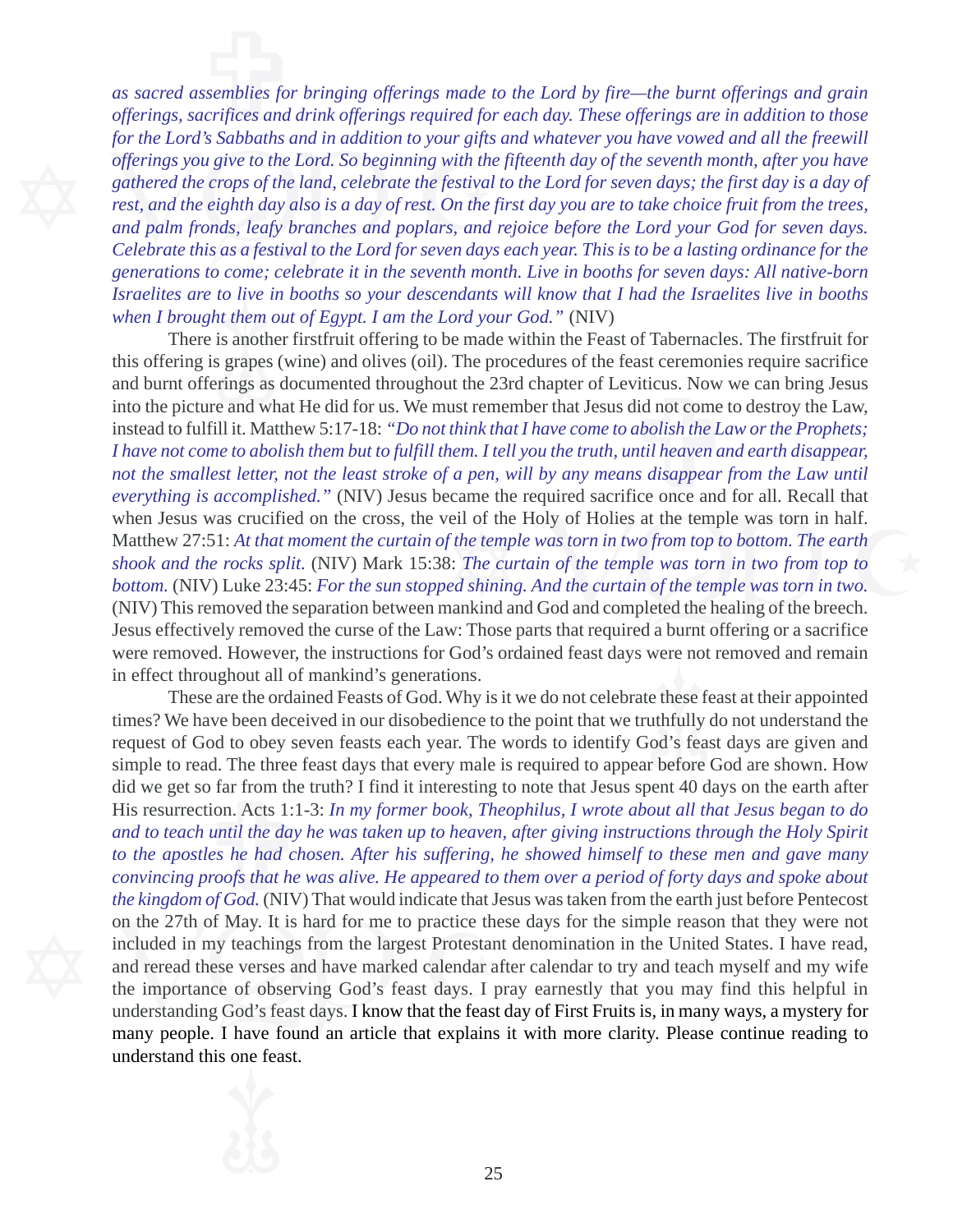## **Feasts and Festivals of Israel The Feast of Firstfruits**

I. Introduction and review:

I. Introduction and review:<br>A. We have been considering the feasts and fest A. We have been considering the feasts and festivals of God.

1. We saw that they were considered to be two things:

a. They were appointments with God.

 $\begin{array}{c} a. \\ b. \\ \text{pas} \end{array}$ et was going<br>with hindsigl<br>em prospecti b. They were rehearsals of some event or action God was going to bring to pass in the future.

2. Some have already occurred and we can examine them with hindsight.

3. Others have not yet occurred and we can only look at them prospectively, that is without the precision of hindsight.

B. We began by looking at the first of the Spring feasts, that is Passover:

1. The Passover requirements:

Spring feasts, that is Passover:<br>
Sover begins on the tenth of Nisan when each family a. Preparation for the Passover begins on the tenth of Nisan when each family takes into their home a yearling, unblemished, male lamb (or goat).

b. It has to be without spot or blemish.

blood c. On the 14th day of Nisan, the lamb is killed and his blood painted on the door posts and the lentil of the family's home.

door p<br>d. The<br>father.<br>e. The d. There is a Passover meal served to the family which is administered by the father.

e. The lamb is the main course.

Christ.<br>
2. The second Spring feast is the Feast of<br>
2. On the day of Passover, there is f. This feast is a dress rehearsal of the death and burial of our Lord Jesus Christ.

2. The second Spring feast is the Feast of Unleavened Bread:

a. On the day of Passover, there is a search for leaven in the home.

leaven b. All leaven found of the home is burned and for the next seven days no leaven is used in the home.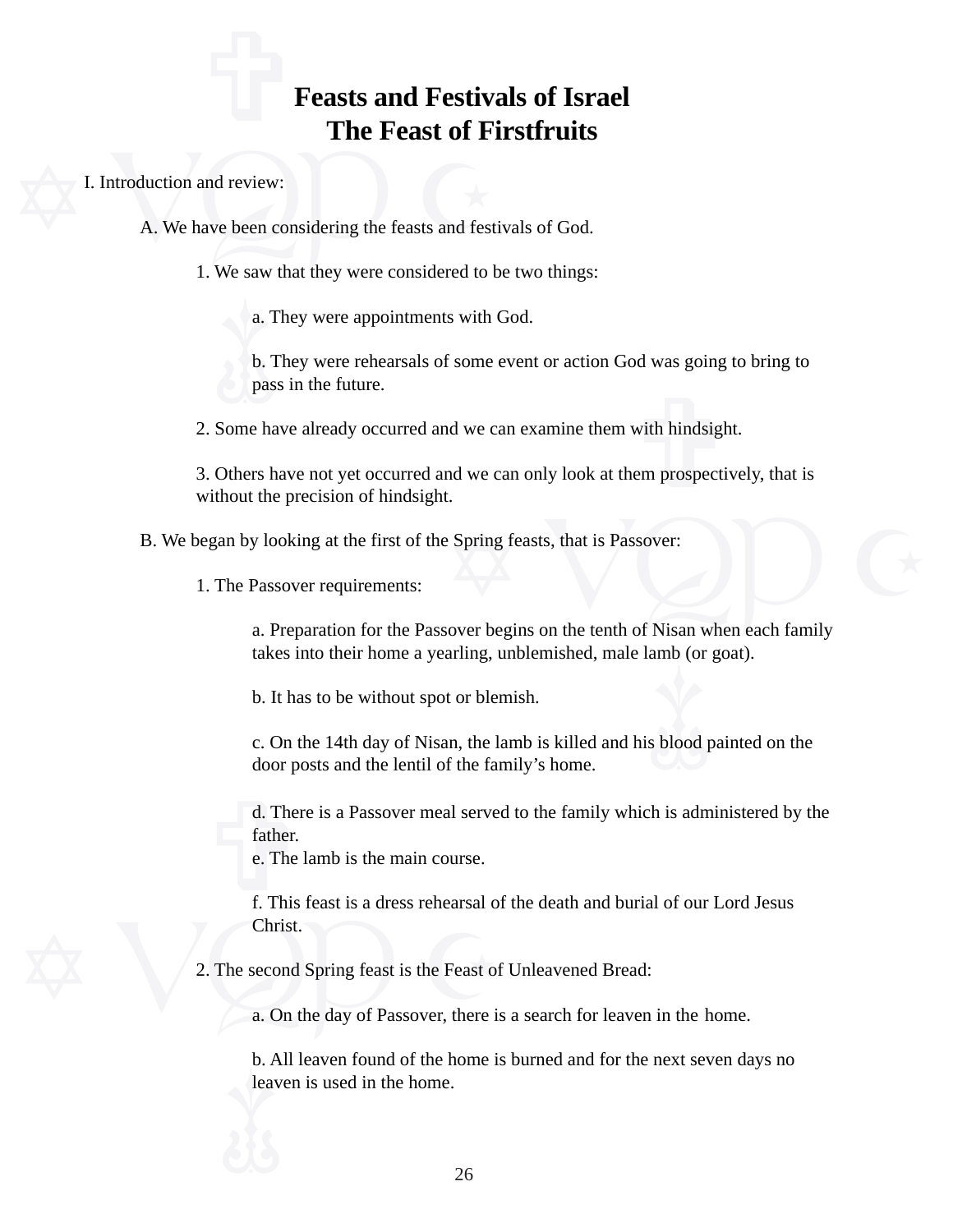$\begin{array}{c} \begin{array}{c} c \\ c \end{array} \end{array}$ c. All of the bread that is baked and consumed by the family during this festival is unleavened.

d. Leaven represents sin.

d. Leaven represents sin.<br>
e. This seven day feast repres<br>
the substitutionary death of J the substitutionary death of Jesus on the cross. e. This seven day feast represents the new life of the believer after accepting

#### II. The next feast is the Feast of Firstfruits; Leviticus 23:10-14 (NKJV):

ast is th $\cdot$  *childre*<br>*arvest, arvest, arvest*<br> $\cdot$  *sheaf b*<br>*we it.*  $^{12}$ n the day afi<br>he sheaf, a m<br>fering shall l<br>for a sweet a<br>ead nor parc<br>od: it shall l  *"Speak to the children of Israel, and say to them: 'When you come into the land which I give to you, and reap its harvest, then you shall bring a sheaf of the firstfruits of your harvest to the priest. 11 He shall wave the sheaf before the LORD, to be accepted on your behalf; on the day after the Sabbath the priest shall wave it. 12 And you shall offer on that day, when you wave the sheaf, a male lamb of the first year, without blemish, as a burnt offering to the LORD. 13 Its grain offering* shall be *two-tenths* of an ephah *of fine flour mixed with oil, an offering made by fire to the LORD, for a sweet aroma; and its drink offering* shall be *of wine, one-fourth of a hin. 14 You shall eat neither bread nor parched grain nor fresh grain until the same day that you have brought an offering to your God; it shall be a statute forever throughout your generations in all your dwellings.*

#### A. When it started:

- ellings.<br>brated when the last plague befell Egypt. 1. The Passover was first celebrated when the last plague befell Egypt.
- 2. Thereafter Israel left Egypt.
- ver.<br>2 3. The feast of unleavened bread followed the first Passover.
- 4. But when was the first feast of firstfruits held?
- 5. After they entered the promised land and not until the first harvest.
- 5. After th<br>ow the Feast<br>1 This fea B. How the Feast would work:
	- 1. This feast is commenced on the day after the Sabbath following Passover.

2. So the feast of firstfruits would a<br>the week.<br>3. The first of the <u>barley crop</u> would 2. So **the feast of firstfruits would always be on a Sunday**, that is the first day of the week.

3. The first of the **barley crop** would be bound into a sheaf.

4. You would then take this sheaf to the priest.

-5. This sheaf was called the sheaf of firstfruits.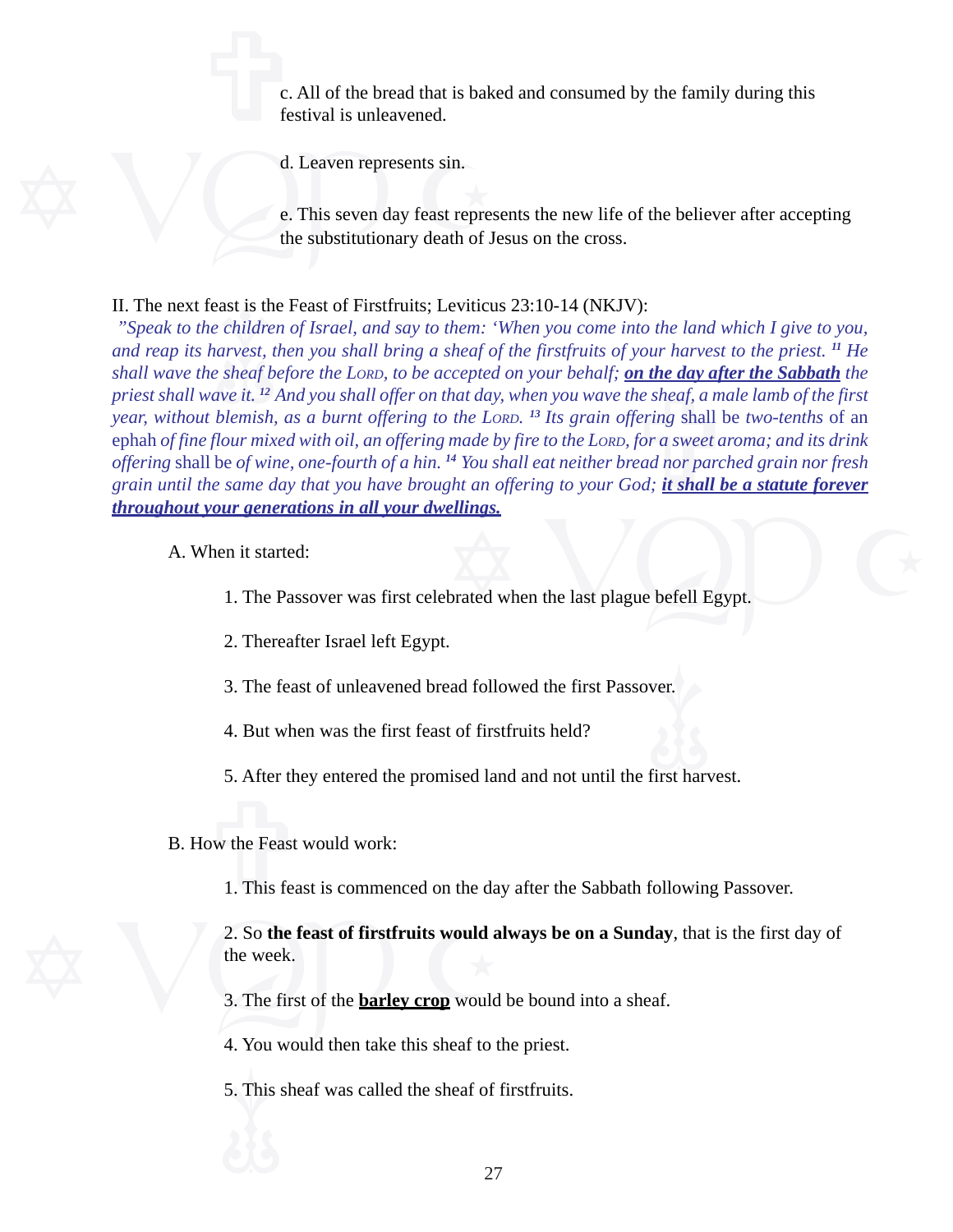S. The priest 6. The priest would then take this sheaf into the place of worship and waive it before the Lord.

7. There were other proscribed offerings<br>firstfruits.<br>C. Background information: 7. There were other proscribed offerings to be presented along with the sheaf of firstfruits.

#### C. Background information:

1. The word 'sheaf' in Hebrew is omer.

a. (2)<br>2)<br>b. l a. omer {o'-mer} **Meaning:** 1) a dry measure of 1/10 ephah (about 2 liters); 2) sheaf.

b. **Exodus 16:36** (NKJV): *Now an omer* is *one-tenth of an ephah.*

2. This feast was a harvest festival:

a. It was the first harvest festival in the year.

tecost (wheat harvest).<br>
es (fruit harvest):<br>
s b. Just as the Feast of Pentecost (wheat harvest).

c. The Feast of Tabernacles (fruit harvest):

(1) important fruits

(2) olives

(3) grapes

3. The harvest of the barley:

a. Bar a. Barley, unlike wheat does not stand up straight but hangs over.

(1) Barley is a relatively soft grain unlike wheat.

(2) Therefore Barley is winnowed and not threshed.

b. The barely doesn't always sprout up at the same time.

b. The barely doesn't always spro<br>
c. The fields are watched and the<br>
with a red cord.<br>
d When these first emerges rinen c. The fields are watched and the earliest grain to emerge is marked, usually with a red cord.

d. When these first emerges ripen and mature, enough of them are cut to make an omer (sheaf).

e. T<br>a w e. This sheaf was then taken to the priests so that they could offer it to God as a wave offering.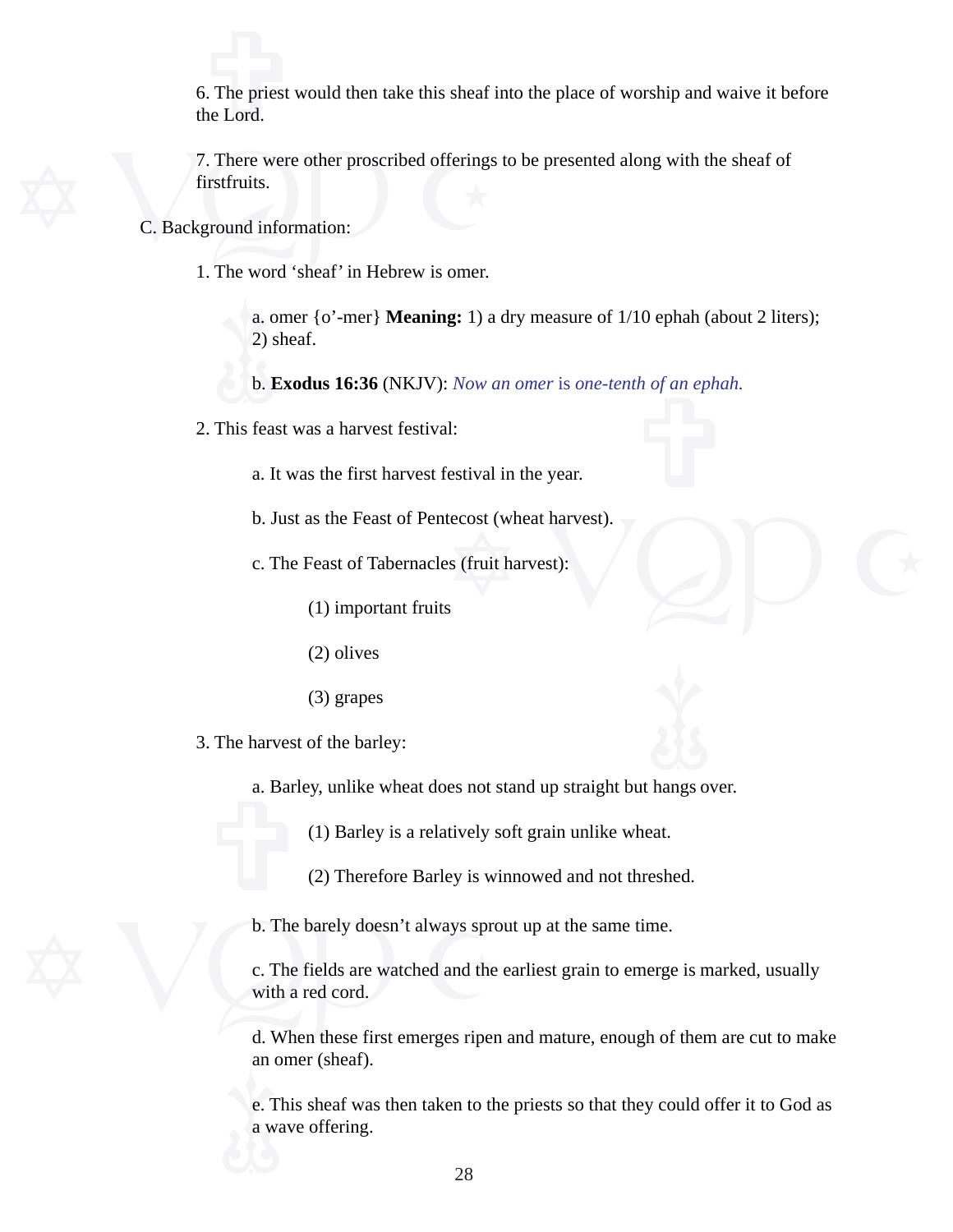f. Thereafter you would make the other offerings prescribed in Leviticus.

> g. Once that process was completed, then the barley could be harvested, but it could not be touched before the offering of the firstfruits is accepted.

g. Once that process was con<br>could not be touched before t<br>D. This Feast is about a picture of resurrection<br>that took place on this day: D. This Feast is about a picture of resurrection and salvation. Consider some of the events that took place on this day:

raet car<br>plains dead and<br>the propole of Ca *children of Israel camped in Gilgal, and kept the Passover on the fourteenth day of the month at* 1. Israel eats the firstfruits of the promised land; Joshua 5:10-12 (NKJV): *Now the twilight on the plains of Jericho. 11 And they ate of the produce of the land on the day after the Passover, unleavened bread and parched grain, on the very same day. 12 Then the manna ceased on the day after they had eaten the produce of the land; and the children of Israel no longer had manna, but they ate the food of the land of Canaan that year.*

ger naa mar<br>, ate from th a. And the next day, the day after Passover, they ate from the produce of the promised land.

b. The Manna ceased on the day after they had eaten the produce of the land.

from the dead. Jesus is the firstfruit of the resurrection<br>acceptance as the firstfruit. As the barley could not be<br>ave offering was accepted. Jesus told this to Mary in<br>ther, "Do not cling to Me, for I have not yet ascend 2. Jesus of Nazareth has risen from the dead. Jesus is the firstfruit of the resurrection and had to present Himself to the Father for acceptance as the firstfruit. As the barley could not be touched and harvested until after the sheaf wave offering was accepted. Jesus told this to Mary in different words. John 20:17, *17 Jesus said to her, "Do not cling to Me, for I have not yet ascended to My Father; but go to My brethren and say to them, 'I am ascending to My Father and your Father, and to My God and your God.'* "(NKJV)

#### 3. Consider 1st Corinthians 15:20-26 (NKJV):

*in Christ all*<br>*ose* who are<br>*ather, when I*<br>*ll enemies us*<br>sus is the firs those w *20But now Christ is risen from the dead,* and *has become the firstfruits of those who have fallen asleep. <sup>21</sup> For since by man* came *death, by Man also* came *the resurrection of the dead. 22 For as in Adam all die, even so in Christ all shall be made alive. 23 But each one in his own order: Christ the firstfruits, afterward those* who are *Christ's at His coming. 24 Then* comes *the end, when He delivers the kingdom to God the Father, when He puts an end to all rule and all authority and power. 25 For He must reign till He has put all enemies under His feet. 26 The last enemy* that *will be destroyed* is *death.*

#### E. Jesus is the firstfruits.

#### 1. First born son – Matthew 1:22-25 (NKJV):

1. First born son – Matthew 1:22-25 (<br><sup>22</sup>So all this was done that it might be fulfilled whis saying: <sup>23</sup> "Behold, the virgin shall be with child,<br>Immanuel," which is translated, "God with us." <sup>24</sup> T<br>angel of the Lord *Immanuel," which is translated, "God with us." 24 Then Joseph, being aroused from sleep, did as the 22So all this was done that it might be fulfilled which was spoken by the Lord through the prophet, saying: 23 "Behold, the virgin shall be with child, and bear a Son, and they shall call His name angel of the Lord commanded him and took to him his wife, 25 and did not know her till she had brought forth her firstborn Son. And he called His name JESUS.*

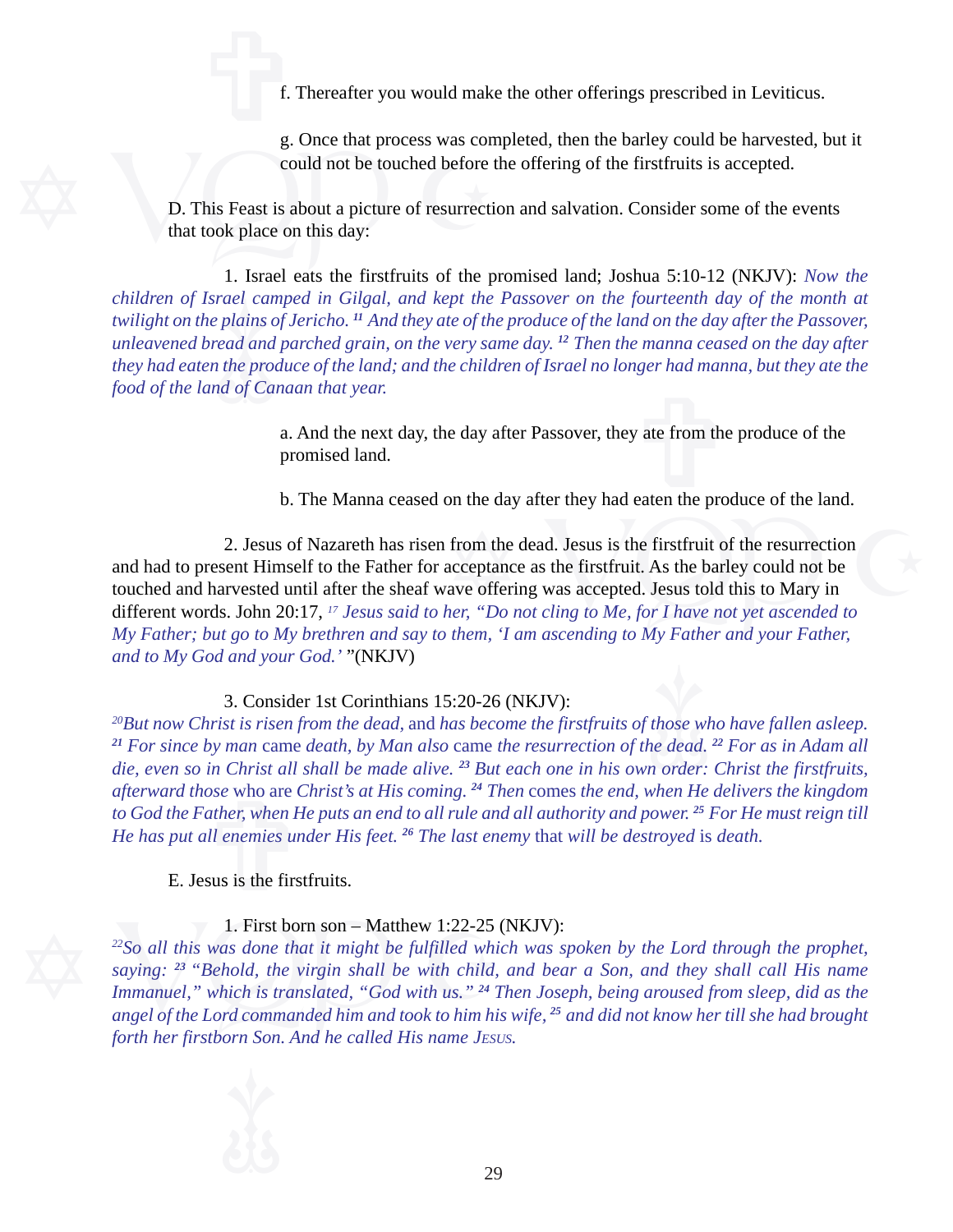# 2. First begot<br>of the angel. 2. First begotten – Hebrews 1:6 (KJV):

*For unto which of the angels said he at any time, Thou art my Son, this day have I begotten thee? And again, I will be to him a Father, and he shall be to me a Son? 6 And again, when he bringeth in the firstbegotten into the world, he saith, And let all the angels of God worship him.*

digital, I will be to him a Fainer, and he shall be to he<br>firstbegotten into the world, he saith, And let all the any<br>3. First born of every creature – Colossis<br>He is the image of the invisible God, the firstborn over *He is the image of the invisible God, the firstborn over all creation.* 3. First born of every creature – Colossians 1:15 (NKJV):

4. First begotten from the dead – Revelation 1:5 (NKJV):

 *and from Jesus Christ, the faithful witness, the firstborn from the dead, and the ruler over the kings of the earth. To Him who loved us and washed us from our sins in His own blood,*

5. First born of many brethren – Romans 8:29 (NKJV):

*a as*, *as*<br>*who los*<br>First bo:<br>*knew*, *E For whom He foreknew, He also predestined to be conformed to the image of His Son, that He might be*<br>the firstborn among many brethren.<br>**6.** First fruits of the resurrected ones – 1st Corinthians 15:20 (NKJV):<br>But now Chr *the firstborn among many brethren.*

6. First fruits of the resurrected ones – 1st Corinthians 15:20 (NKJV): *But now Christ is risen from the dead,* and *has become the firstfruits of those who have fallen asleep.*

7. Beginning of the creation of God – Revelation 3:14 (NKJV):

od – Revelation 3:14 (NKJV):<br> *s write, 'These things says the Amen, the Faithful and*<br> *od:*<br>
18 (NKJV):<br> *s the beginning, the firstborn from the dead, that in all "And to the angel of the church of the Laodiceans write, 'These things says the Amen, the Faithful and True Witness, the Beginning of the creation of God:*

8. Preeminent One – Colossians 1:18 (NKJV):

*And He is the head of the body, the church, who is the beginning, the firstborn from the dead, that in all things He may have the preeminence.*

III. Now we know the questions to go with the answers:

#### A. Consider John 20:11-12 (NKJV):

*tomb.* <sup>12</sup> *And she saw two angels in white sitting, one at the head and the other at the feet, where the*<br>body of Jesus had lain.<br>1. Did God know that Mary was coming? Fig. Now we know the questions to go with the answers:<br> **11 But Mary stood outside by the tomb weeping, and as she wept she stooped down and looked** *into the***<br>
<b>11 But Mary stood outside by the tomb weeping, and as she wep** *body of Jesus had lain.*

1. Did God know that Mary was coming?

2. Did He have those two angels remain there for her to see?

3. What did Mary see?

3. What did Mary see?<br>
a. The slab on which Jesus' body<br>
b. An angel sitting at the foot of the a. The slab on which Jesus' body had been placed.

b. An angel sitting at the foot of the slab.

c. And an angel sitting at the head of the slab.

c. A<br>the saw 4. She saw a living display of the Mercy Seat.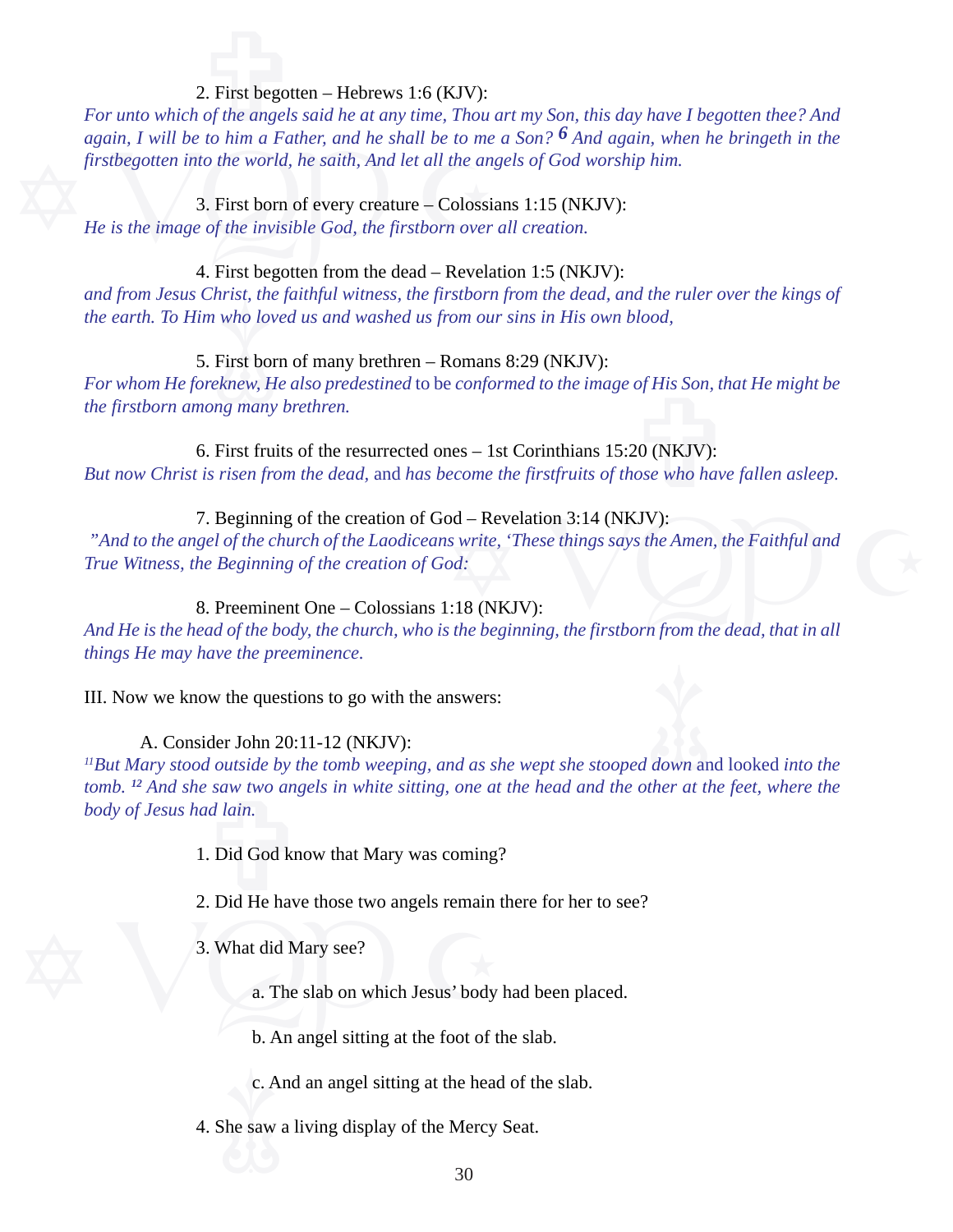# $\frac{1}{2}$  here  $\frac{1}{2}$  here  $\frac{1}{2}$  here  $\frac{1}{2}$  here  $\frac{1}{2}$  here  $\frac{1}{2}$  here  $\frac{1}{2}$ B. Consider also John 20:17 (NKJV):

*Jesus said to her, "Do not cling to Me, for I have not yet ascended to My Father; but go to My brethren and say to them, 'I am ascending to My Father and your Father, and* to *My God and your God.' "*

#### 1. John 20:17 (KJV):

and say to them, 1 am ascending to my Father and<br>1. John 20:17 (KJV):<br>Jesus saith unto her, Touch me not; for I am not yet a<br>say unto them, I ascend unto my Father, and your F *say unto them, I ascend unto my Father, and your Father; and to my God, and your God. Jesus saith unto her, Touch me not; for I am not yet ascended to my Father: but go to my brethren, and*

2. Haptomai {hap'-tom-ahee}, Greek reference 680 in Strong's Concordance — **Meaning:** to fasten one's self to, adhere to, cling to, or to touch.

Mean<br>3. Flav<br>harves 3. Flavius Josephus wrote that the Jews would not touch their barley crop, that is to harvest it, until their firstfruits had been accepted.

until He goe<br>ffering.<br>, see John 20 4. Jesus now tells Mary that she should not touch Him until He goes first to the Father for acceptance and approval of His "sheaf" and wave offering.

5. Thereafter Jesus was fine with others touching Him, see John 20:27 (NKJV): *Then He said to Thomas, "Reach your finger here, and look at My hands; and reach your hand* here, *and put* it *into My side. Do not be unbelieving, but believing."*

elieving."<br>
Selieving."<br>
Selieving."<br>
Selieving."<br>
Selieving."<br>
Selieving."<br>
Selieving."<br>
Selieving."<br>
Oh, yes you<br>
He must spend three days and three nights in the tomb as<br>
Sesus a liar! see these things? Why have Christians continued for over 2000 years to call Jesus a liar? Oh, yes you C. Why can't the Jews see these things? Here is an even larger question: Why can't Christians have! By not accepting Jesus at His word that He must spend three days and three nights in the tomb as Jonah spent in the great fish you are calling Jesus a liar!

 $4:3-4, \frac{3}{5}$ <br>  $\frac{3}{5}$  this age of 1. They have been blinded to some extent. 2 Corinthians 4:3-4, <sup>3</sup> But even if our gospel *is veiled, it is veiled to those who are perishing, 4 whose minds the god of this age has blinded, who do not believe, lest the light of the gospel of the glory of Christ, who is the image of God, should shine on them.* (NKJV)

#### 2. Consider Zechariah 12:10 (NKJV):

2. Conside<br>bour on the<br>then they w<br>son, and grie *"And I will pour on the house of David and on the inhabitants of Jerusalem the Spirit of grace and supplication; then they will look on Me whom they pierced. Yes, they will mourn for Him as one mourns for* his *only* son, *and grieve for Him as one grieves for a firstborn.*

> 3. That will happen at the second coming of Jesus, at the end of the Great Tribulation.

Tribulation.<br>
D. The giving of the firstfruits to God, demo.<br>
God.<br>
1 Do we exercise this same kind of f D. The giving of the firstfruits to God, demonstrated the faith of the covenent people in their God.

faith today? 1. Do we exercise this same kind of faith today? I don't think so! As Bible Believers following the example of our LORD and Savior Jesus, why don't we exhibit this kind of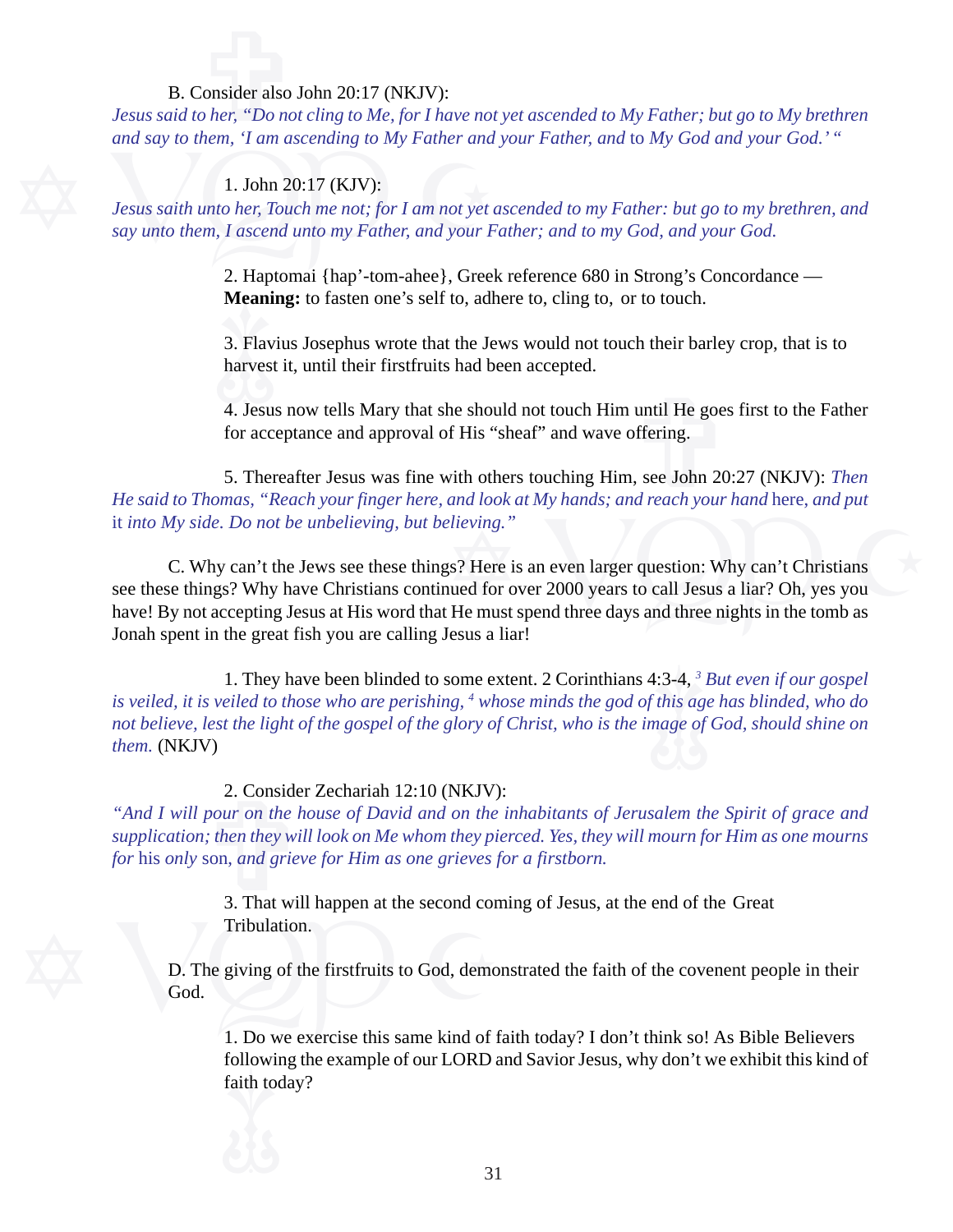

by said the engins in the tomo as bonan spent in the<br>re accurate illustration of a Maundy Thursday view-<br>hat Jesus said. If Passover is the 14th (Wednesday),<br>ny would be the 16th, the weekly sabbath on the 17th<br>nday). The Once again, Jesus said he had to spend three days and three nights in the tomb as Jonah spent in the great fish. This presentation would reflect a more accurate illustration of a Maundy Thursday viewpoint. However, that would still **not fulfill** all that Jesus said. If Passover is the 14th (Wednesday), Unleavened Bread on the 15th (Thursday), Friday would be the 16th, the weekly sabbath on the 17th (Saturday) and finally, Firstfruits on the 18th (Sunday). The three nights are Wednesday, Thursday and Friday. The three days are Thursday, Friday and Saturday and Firstfruits is on the day after the sabbath.

reading to longer days and a new cycle of the earth is orbit<br>or 22nd of December. In the spring of the year the pagan<br>the goddess of fertility. That is why we have baby chicks<br>day of Christ. Both of these present day holid pagan celebrations glossed over to represent the days for the birth and death of Jesus. , He has His<br>Yom Kippur,<br>t for manking<br>as on Passov<br>o pagan holi<br>ce after the s The wording of text in the Bible would indicate that Jesus was born in the fall of the year. If you<br>The wording of text in the Bible would indicate that Jesus was born in the fall of the year. If you<br>The wording of text in **Why is it the Church does not question Christmas and Easter?** Yes! I understand that the church, and Christians as a unified body, are attempting to honor the birth and death of our Lord Jesus. But, they do not seem to understand the manner of the celebration and even when to celebrate the actual event. First, there is the date for Jesus' birth. Jesus was not born on the 25th day of December. understand God, He has His special events to occur on His feast days. The birth of Jesus most likely coincided with Yom Kippur, the day of Atonement, the 10th of Tishrei. Let us understand that Jesus is God's atonement for mankind's sin and the One who healed the breech between God and mankind. The death of Jesus was on Passover, Pesach on the 14th of Nisan. The church seems to have the desire to carry forward two pagan holidays in what they are celebrating. First, the sun god worshipers celebrated the winter solstice after the shortest day of the year to celebrate the new birth of the sun, so to speak, leading to longer days and a new cycle of the earth's orbit around the sun. That day is normally the 21st or 22nd of December. In the spring of the year the pagan holiday celebrated is for the goddess Ashanti, the goddess of fertility. That is why we have baby chicks and baby rabbits tied into the so called death day of Christ. Both of these present day holidays have nothing to do with Jesus the Christ, they are both

Beside these facts, have you ever really understood why the date for Easter changes from year to year? Allow me to explain the folly of Easter to you.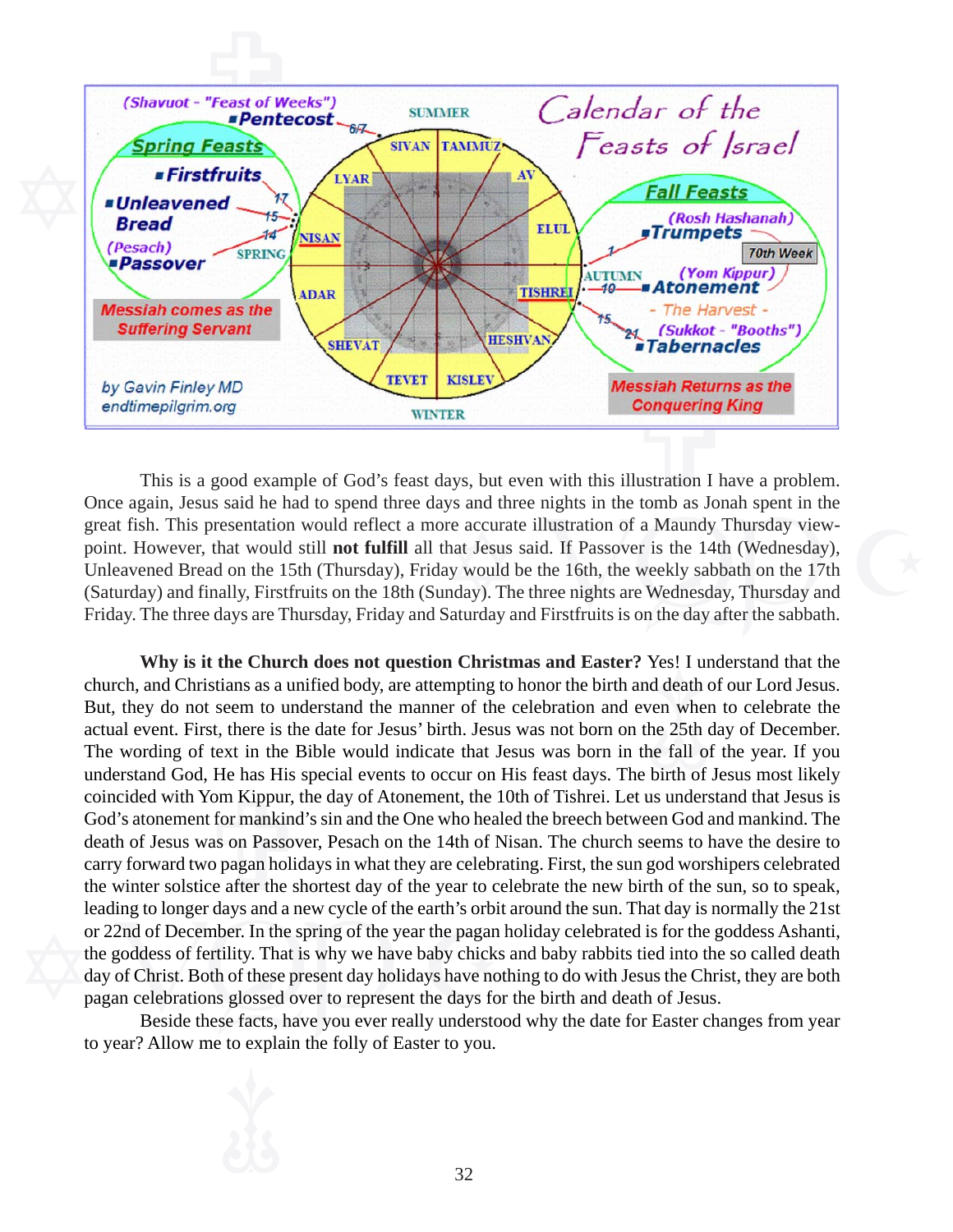# **f** Easter — **The Folly of Easter — March 20th to as late as April 24th**

number of days and nights He would be in the grave. Besides, there is no possible way Friday to Sunday completes three days and three nights. This totals only about forty hours, or not even a two day period. Along with thi mean what He said! I'm sorry, but I prefer to accept Jesus' own words, not those of men identifying the to change what God said and what Jesus did. When v<br>indicates the weekly sabbath of Saturday. When v<br>termed a sacred assembly or a holy convocation, the<br>foolishness of Jewish reckoning. Jesus said He had t<br>Jonah spent in th Jonah spent in the great fish. Matthew 12:40: *"For just as Jonah was three days and three nights in the* viewpoint. Constantine charged the bishops at Alexandria to determine a fixed date for Easter at the Council of Nicea in 325. This date was a movable date based upon a lunar cycle by Constantine's decree. **Therefore, Easte** satisfy him and keep you out of trouble." <sup>15</sup> So they took the money and did as they were directed. <u>And<br>this story has been spread among the Jews to this day.</u> Any person who has ever served as a guard in<br>the military wi *like dead men.* The women left the tomb to go and tell the disciples. The guards *left* the tomb to go and tell the chief priest. I know you don't recall that portion of the story. The proof of that statement is in Matthe what Jesus said about spending three days in the grave. Why don't we understand this today? Read my book, *Jesus, the Life of Christ*, if you desire to see the full truth explained. In the account just presented above, we by sealing the stone and setting a guard. Recall<br>e high holy day or the 1st day of Unleavened Bread is on<br>assover. There is to be no work on the high holy day of the<br>14th as a Friday, then the high holy day of the 15th is<br> the term of the term of the chief priests<br>cor said, while<br>cure until the dead, 'and Because of the misunderstanding between the term sabbath and Sabbath, Satan found an opening to change what God said and what Jesus did. When we find sabbath spelled with a lower case *s,* it indicates the weekly sabbath of Saturday. When we find Sabbath spelled with an upper case *S* or termed a sacred assembly or a holy convocation, this is a high holy day. We must also remove this foolishness of Jewish reckoning. Jesus said He had to spend three days and three nights in the tomb as *belly of the great fish, so will the Son of Man be three days and three nights in the heart of the earth."* To not accept this as truth, and with full understanding, means we are calling Jesus a liar who did not Sunday completes three days and three nights. This totals only about forty hours, or not even a two day period. Along with this fact, there is one other fact to aid in our understanding. The chief priest and the Pharisees went to Pilate to ask that a guard detail be stationed at the tomb for three days. Matthew 27:62-66: *62 The next day, that is, after the day of Preparation, the chief priests and the Pharisees gathered before Pilate 63 and said, "Sir, we remember how that impostor said, while he was still alive, 'After three days I will rise.' 64 Therefore order the tomb to be made secure until the third day, lest his disciples go and steal him away and tell the people, 'He has risen from the dead,' and the last fraud will be worse than the first." 65 Pilate said to them, "You have a guard of soldiers. Go, make it as secure as you can." 66 So they went and made the tomb secure by sealing the stone and setting a guard.* Recall the order of the feast. Passover is the 14th, the high holy day or the 1st day of Unleavened Bread is on the 15th. Firstfruits is the first sabbath after Passover. There is to be no work on the high holy day of the 15th. If Jesus is crucified on Passover the 14th as a Friday, then the high holy day of the 15th is Saturday. The priest could not go to Pilate and perform work at the time to have the tomb sealed because they would violate their own rule of law. Text tells us that the tomb was opened by early the morning of the first day of the week, Sunday. Look and read! The priest and the Pharisees understood book, *Jesus, the Life of Christ,* if you desire to see the full truth explained. In the account just presented above, we clearly see the preperation day and how the guard for the tomb was requested of Pilate. Pilate instructs the chief priest to place his temple guard at the tomb. Continue with this thought and review the scripture passage from Matthew 28:4 *And for fear of him the guards trembled and became* tell the chief priest. I know you don't recall that portion of the story. The proof of that statement is in Matthew 28:11-15: *11 While they were going, behold, some of the guard went into the city and told the chief priests all that had taken place. 12 And when they had assembled with the elders and taken counsel, they gave a sufficient sum of money to the soldiers 13 and said, "Tell people, 'His disciples came by night and stole him away while we were asleep.' 14 And if this comes to the governor's ears, we will this story has been spread among the Jews to this day.* Any person who has ever served as a guard in the military will tell you, if you go to sleep while on duty, you are subject to disciplinary action. It is hoped that this grouping of scripture will illustrate for you the truth from preparation day to ressurection day. Now, allow me to explain how we get this false date to celebrate what is called Easter. The church had divided into several different viewpoints with different dates for feast and festival by the time of Constantine. There was the Catholic viewpoint along with the Greek, Syrian and Russian Orthodox Council of Nicea in 325. This date was a movable date based upon a lunar cycle by Constantine's decree. **Therefore, Easter is the first Sunday after the full moon after the Spring Equinox!** Even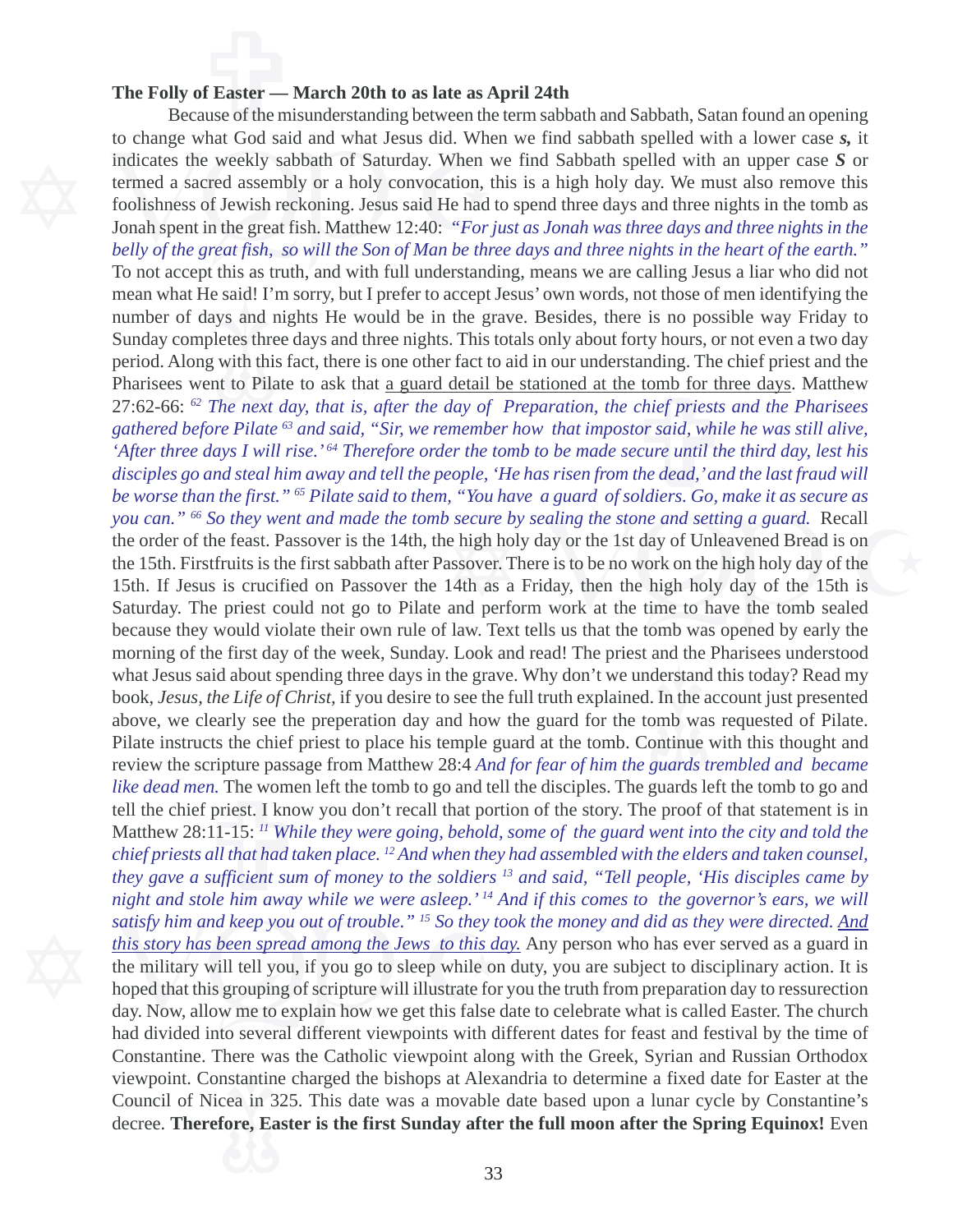Here is<br>
Independent<br>
Sch in al<br>
tion for another week to get the first Sunday after the full moon. Therefore the latter date for Easter could be as the date of a least to be<br>to the dates ordained by God and quoted in the Bible. If<br>see that if the Spring Equinox was on the 19th of Marc<br>was Sunday, thus the parameters are met. We can see t<br>March. On the other end of thi March. On the other end of this equation, we should see that **if** the full moon was the night before the Example 10 and the emisphere. is from God<br>Ilowed ourse<br>, Why and H<br>of World Wa this has some variance for the date. The Spring Equinox may be on the 19th, 20th or 21st of March, in the Northern Hemisphere, or in September in the Southern Hemisphere. What I desire for you to understand is that mankind has set a date for a feast to be equivalent to Passover. But, it is not according to the dates ordained by God and quoted in the Bible. If we use the structure given here, we should all see that if the Spring Equinox was on the 19th of March, a full moon was that night and the next day was Sunday, thus the parameters are met. We can see that the earliest Easter could be is the 20th of Spring Equinox and the Spring Equinox was the 21st, we must add 28 days for the lunar cycle to get to the next full moon. If at that point we find the full moon occurring on a Sunday, we must also add late as April 24th. Here is my question. Do you find any of this foolishness in the instructions ordained by God? Plainly and absolutely, I do not! My God said **Passover was the 14th of April (Nisan)** and that it is to be such in all of mankind's generations. The full instructions from God is given in the following explanation for Passover and Unleavened Bread. Why have we allowed ourselves to listen to men and not to God?

There is one final area to review under our search of When, Where, Why and How. Russia just invaded Ukraine and the entire world could easily say that the possibility of World War III now looms over the head of the world. I'll ask my question up front and give you an indication of where this review might take us. My question is: Do you know how many wars are in prophecy for today until the end of the thousand year reign of Christ? Here goes the answer from the Bible!

Freemalist who are calling themselves analysts. What happened to the gathering of provable facts?<br>What happened to the presentation of truth that was supported by these facts and not the spin doctor's<br>rewording that put a presented is either a chastisement of someone's actions, a statistical number count or an opinion of the over the head of the world. The ask hily question up front and give you an indication of where this review might take us. My question is: Do you know how many wars are in prophecy for today until the end of the thousand ye In bygone days there were certain things that you found any journalist asking in order to gather information to make a newscast presentation. Those things were **who**, **what**, **when**, **where** and **how**. thing a modern day journalist is concerned about is how to get their image on television. The presentation What happened to the presentation of truth that was supported by these facts and not the spin doctor's rewording that put a different slant on the statement or situation.

There used to be honored people who gave the nightly news. People like Walter Cronkite and Paul Harvey, to name a couple, who would also give you the rest of the story. We could also expect to learn about news worthy events in Europe, Asia, South America or anyplace else for that matter. Now we hear very little news from any other point on the planet. Why?

name a coup<br>s worthy eve<br>le news from<br>society digre<br>ted in a man<br>esn't agree. T Has our society digressed to the point that only the riots and looting are news worthy and those facts must be stated in a manner that blames and finds obvious fault concerning someone with whom the presenter doesn't agree. This nation really needs to stop, take a breathe and look at itself for a brief moment of introspection. What are our beliefs, where did they come from, and how do they apply to us as a society today? What occurred in our history that helped form our great nation? Maybe we should return to some of those facts and do a review of who we were and how we got to this point in time.

servants who owed their labors to someone else who had paid for their journey to this country. As indentured servants they had to work as slaves to repay that expense. Even those who worked the land on farms worked side by were not alone in this. Let us not forget that many Europeans were brought to this land as indentured as a society today? What occurred in our history that help<br>return to some of those facts and do a review of who we<br>The peoples of the United States of America are<br>not pay enough respect to our First Nation peoples. We<br>heri not pay enough respect to our First Nation peoples. We took away their lands, their beliefs and their The peoples of the United States of America are of imported descent for the most part. We do heritage. Those who came later were from Europe, Africa and the Far East and not all of them came by their own initiative. Africans and Orientals were brought into this country as slave laborers, but they indentured servants they had to work as slaves to repay that expense. Even those who worked the land on farms worked side by side as black and white share croppers who worked long hard hours just to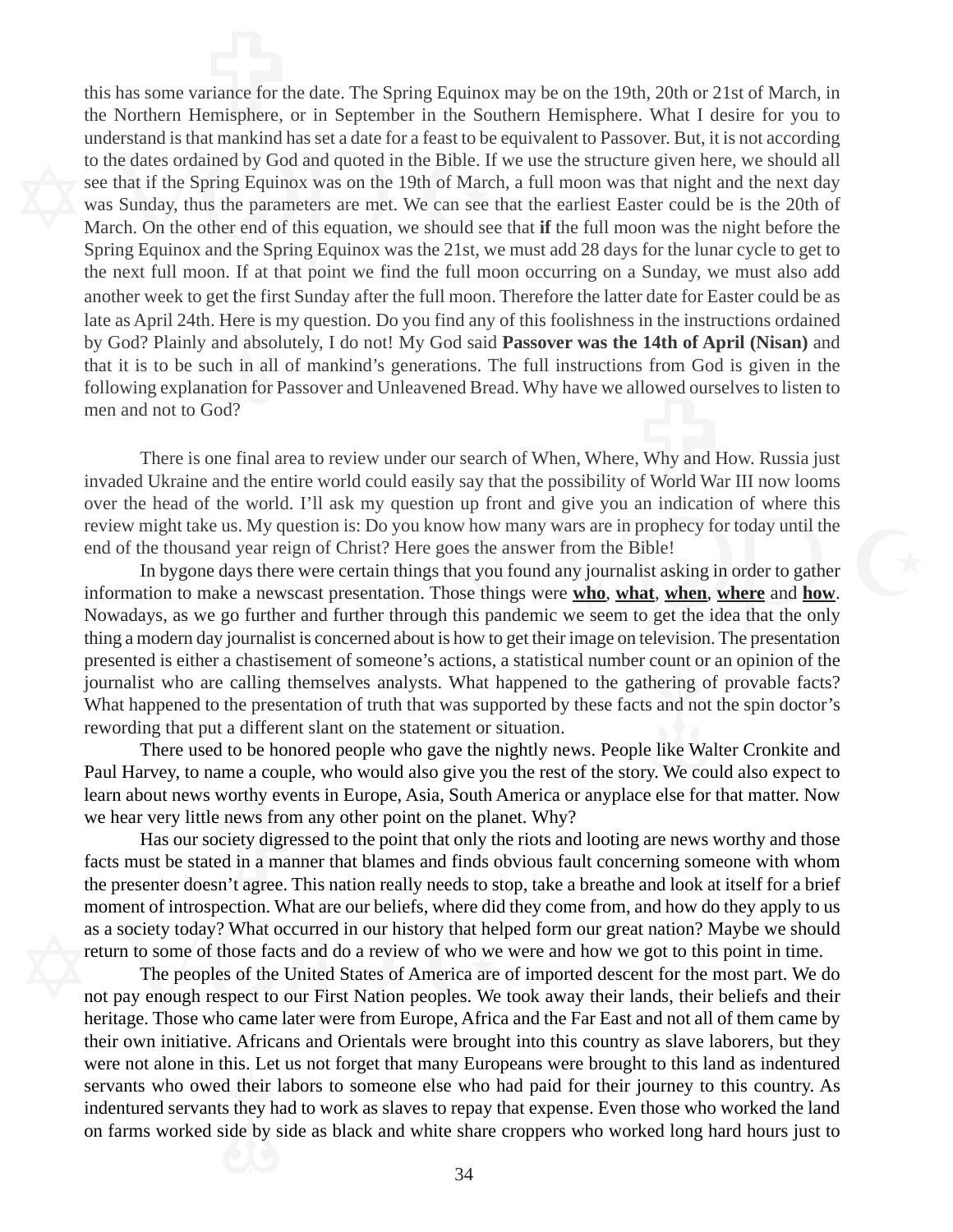or fault to believe in the son of God. These were an<br>attion and who have gone to war to protect our free<br>greed and idolatry has stepped in and caused a gre<br>citizens who will step up to the task to represent our<br>all for a c all for a couple of years and then return home. Politicians have become the norm with their perks and h to raise a fa<br>tre of our soc make enough to raise a family. They never got rich from their labors but they did make a vast investment in the structure of our society. Both races went to church, learned about Jesus and made their testimonies of faith to believe in the Son of God. These were all strong minded individuals who helped form our nation and who have gone to war to protect our freedom thus our great God blessed society. Today **greed and idolatry** has stepped in and caused a great schism in our society. We no longer have those citizens who will step up to the task to represent our fellowman and work toward the betterment of us high minded ideas that they are better then the rest of society, can do no wrong and their way is right. Follow the money as it pertains to politicians because money is the root of all evil.

> ystem of<br>places to<br>places to<br>place word Our forefathers penned documents that caused the entire world to be envious. They laid out a perspective. In other words they praced God first in their entertwors and we as a people were bessed by and through these words and ideas. Our Constitution, Declaration of Independence and Bill of Rights are the standards tri-branched system of checks and balances that allowed all of us to be free. They laid down the tyranny they left in the places they came from, and picked up the moral ideas and concepts of the Judo-Christian perspective. In other words they placed God first in their endeavors and we as a people were blessed by are the standards of freedom and other documents around the world are modeled after these documents. Can I prove any of what I have said. Yes! Most definitely! Look into our history at the men who penned our Constitution. They wrote other articles, made great speeches and lived by the values they incorporated into the Bill of Rights. Along with these other writings and speeches you will find the heart felt serious respect for God and His Son Jesus. They were not ashamed to use their belief in honoring God within their work or their life.

nt roots.<br>Prestand v<br>Pople of I<br>Iken into<br>Ih repre what I'm saying. I am an American with a heritage that<br>e goes much further than just Europe. In my searching for<br>Biblical history. Many of us do not read the Old Testament<br>ent believers and the Old Testament doesn't really I'll be bold and go one step further in what I'm saying. I am an American with a heritage that initially goes back to Europe. But that heritage goes much further than just Europe. In my searching for truth I ran across a most interesting tidbit of Biblical history. Many of us do not read the Old Testament as we should. We say that we are New Testament believers and the Old Testament doesn't really pertain to us. **WRONG ANSWER!** As Christians we are the grafted in branch and not the original stem. Our roots are Jewish and that is the true branch that goes back to our roots in Adam and Eve as the first of God's people. We really don't know that much about our Old Testament roots. Let me make a short clear statement. There are three groups of people that we all should understand who they are. There is the People of Israel, the House of Israel and the House of Judah! The People of Israel means all Israel. The House of Israel identifies the ten tribe, Northern Kingdom that was taken into captivity and has not returned to the present day country of Israel. Finally, the House of Judah represents the modern day

Many others of European descent are the children of the other lost tribes and all of these are the descendents of Abraham. These are the peoples of the lost ten tribes. They represent some of those that Jesus told the Apos and with genealogy records. My website contains the they pertain to the Bible. My website is www.vqpul format and all items are available for free download  $Tree^{\text{TM}}$ . It took eight years to research, identify and genealog Jews and they are the peoples who presently live in the country of Israel.<br>There have been those who have made attempts to identify the location<br>have made documentary movies of Jewish sects in Africa, Northern and I<br>such s There have been those who have made attempts to identify the location of the lost ten tribes and have made documentary movies of Jewish sects in Africa, Northern and Eastern Asia. By locating ten such sects these producers have felt that they have answered where in the world you find the ten lost tribes of Israel. Not so! My very nature of persistence means I will search ten, fifteen, twenty or more years to find the definitive end to my search. I've done it with old tombstones, with Biblical passages and with genealogy records. My website contains the results of some of these searches, especially as they pertain to the Bible. My website is www.vqpub.org and the website has all of my work in PDF format and all items are available for free download. Take for instance the *Adam and Eve Family Tree*™. It took eight years to research, identify and lay out the 1500 plus names identified on this genealogy chart. It took twenty years to research, study and learn the truth concerning the lost Ten Tribes of Israel. The record is recorded in my book, *The Thirteenth Tribe of Israel*. It is this record that will show that many of Irish, Scottish and English descent are descendants of the children of Joseph. descendents of Abraham. These are the peoples of the lost ten tribes. They represent some of those that Jesus told the Apostles to proclaim to them the truth of the Gospels. Matthew 10:6, But go rather to the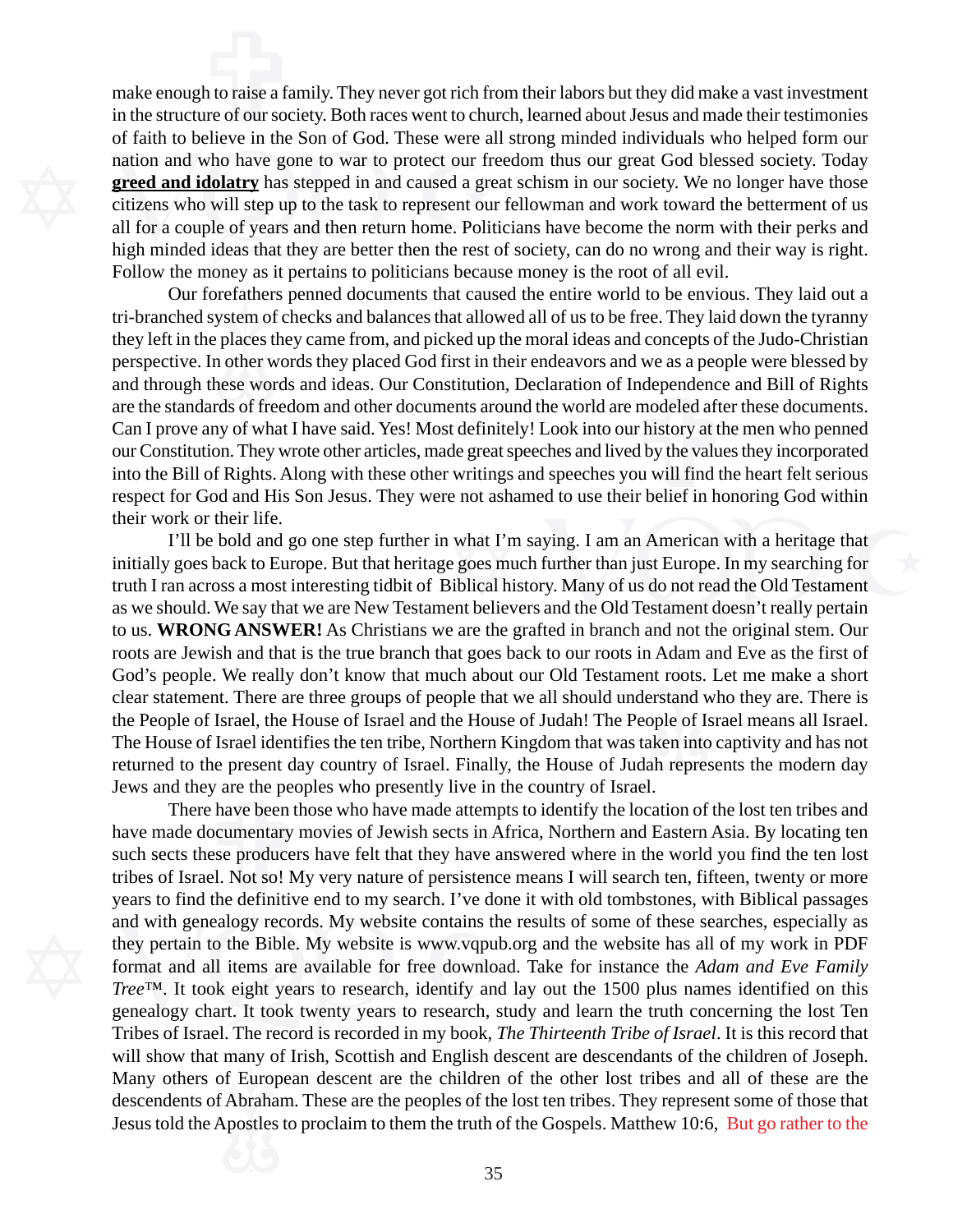The Choice of the contract of the lost ten those of the House of Israel<br>their sins and humble themselves before the God of Israel<br>**What Are The Choice**<br>I have given you a short introduction to whon Example 3 and 5 and 5 and 5 and 6 and 6 and 6 and 6 and 6 and 6 and 6 and 6 and 6 and 6 and 6 and 6 and 6 and 6 and 6 and 6 and 6 and 6 and 6 and 6 and 6 and 6 and 6 and 6 and 6 and 6 and 6 and 6 and 6 and 6 and 6 and 6 an lost sheep of the house of Israel (KJV). The truth of the Gospels came to our forefathers and some of the greatest missionaries of all ages have come from Great Britain and the United States. It is time for the children of the lost ten tribes of the House of Israel to realize their true heritage and to repent of their sins and humble themselves before the God of Israel.

## **What Are The Choices Before Us?**

ment an<br>could be<br>nt pande<br>ut is tha<br>' I really Stop for just a moment and consider that for every situation you encounter there will always be at least I have given you a short introduction to whom you might be if your ancestors came from Europe. I really haven't asked you anything about the choices that you make in your everyday life. two choices that could be made. It could be as simple as yes/no; up/down; right/left; in/out or true/ false. In the present pandemic, it could be wear a mask or not wear a mask; social distance or refuse to social distance. But is that all there is to the current situation that mankind is facing in America and around the world? I really don't think so.

*them.* Paul gives us an explanation why God is revealing only a glimpse of His wrath in the following verse in chapter 2, Romans 2:5 (NIV), *But because of your stubbornness and your unrepentant heart*, *practice such things are deserving of death, not only do the same but also approve of those who practice* burned in their tust for one another, men with men complements then themselves the penalty of their error which was due. <sup>28</sup> A their knowledge, God gave them over to a debased mi<br><sup>29</sup> being filled with all unrighteousness *full of envy, murder, strife, deceit, evil-mindedness; they are whisperers, 30 backbiters, haters of God,* Fristantify<br>
Frish of Chap<br>
Frish Chap<br>
Frish Contains and Contains and Worshipe<br>
Frish Chap<br>
State is and Contains and Contains and Contains and Contains and Contains and Contains and Contain<br>
Frish Contains and Contains e made,<br>ey knew<br>, and th<br>glory o,<br>mals an *invisible attributes are clearly seen, being understood by the things that are made, even His eternal* The first book of Paul's epistles is the book of Romans<br>show you the present situation and why God is giving<br>e book of Romans, Paul doesn't wait long before he<br>rns us that there is a wrath to come for ungodliness in<br>f God nd is facing<br>|orthern Kin<sub>|</sub><br>|use we are n<br>|of the New<br>|t you to und I have shown you that your heritage may lead you back to the Northern Kingdom of Israel, referred to as the House of Israel. Even so, we are called Gentiles because we are not Jewish. The Apostle Paul is the appointed Apostle to the Gentiles and a major portion of the New Testament was written by Paul. It might reflect greatly upon what I'm attempting to get you to understand if I use portions of Paul's writings to illustrate my point. The first book of Paul's epistles is the book of Romans and there are many statements that I could use to show you the present situation and why God is giving mankind a preview of His wrath to come. In the book of Romans, Paul doesn't wait long before he begins to show mankind their errors. He even warns us that there is a wrath to come for ungodliness in the following, Romans 1:18-23, *18 For the wrath of God is revealed from heaven against all ungodliness and unrighteousness of men, who suppress the truth in unrighteousness, 19 because what may be known of God is manifest in them, for God has shown it to them. 20 For since the creation of the world His power and Godhead, so that they are without excuse, 21 because, although they knew God, they did not glorify Him as God, nor were thankful, but became futile in their thoughts, and their foolish hearts were darkened. 22 Professing to be wise, they became fools, 23 and changed the glory of the incorruptible God into an image made like corruptible man—and birds and four-footed animals and creeping things.* Paul goes further in identifying the manner of mankind's heart and what their desires had become. Read the next portion of Chapter 1, Romans 1:24-32, <sup>24</sup> *Therefore God also gave them up to uncleanness*, *in the lusts of their hearts, to dishonor their bodies among themselves, 25 who exchanged the truth of God for the lie, and worshiped and served the creature rather than the Creator, who is blessed forever. Amen. 26 For this reason God gave them up to vile passions. For even their women exchanged the natural use for what is against nature. 27 Likewise also the men, leaving the natural use of the woman, burned in their lust for one another, men with men committing what is shameful, and receiving in themselves the penalty of their error which was due. 28 And even as they did not like to retain God in their knowledge, God gave them over to a debased mind, to do those things which are not fitting; <sup>29</sup> being filled with all unrighteousness, sexual immorality, wickedness, covetousness, maliciousness; violent, proud, boasters, inventors of evil things, disobedient to parents, <sup>31</sup> <i>undiscerning, untrustworthy, unloving, unforgiving, unmerciful; 32 who, knowing the righteous judgment of God, that those who* verse in chapter 2, Romans 2:5 (NIV), *But because of your stubbornness and your unrepentant heart,*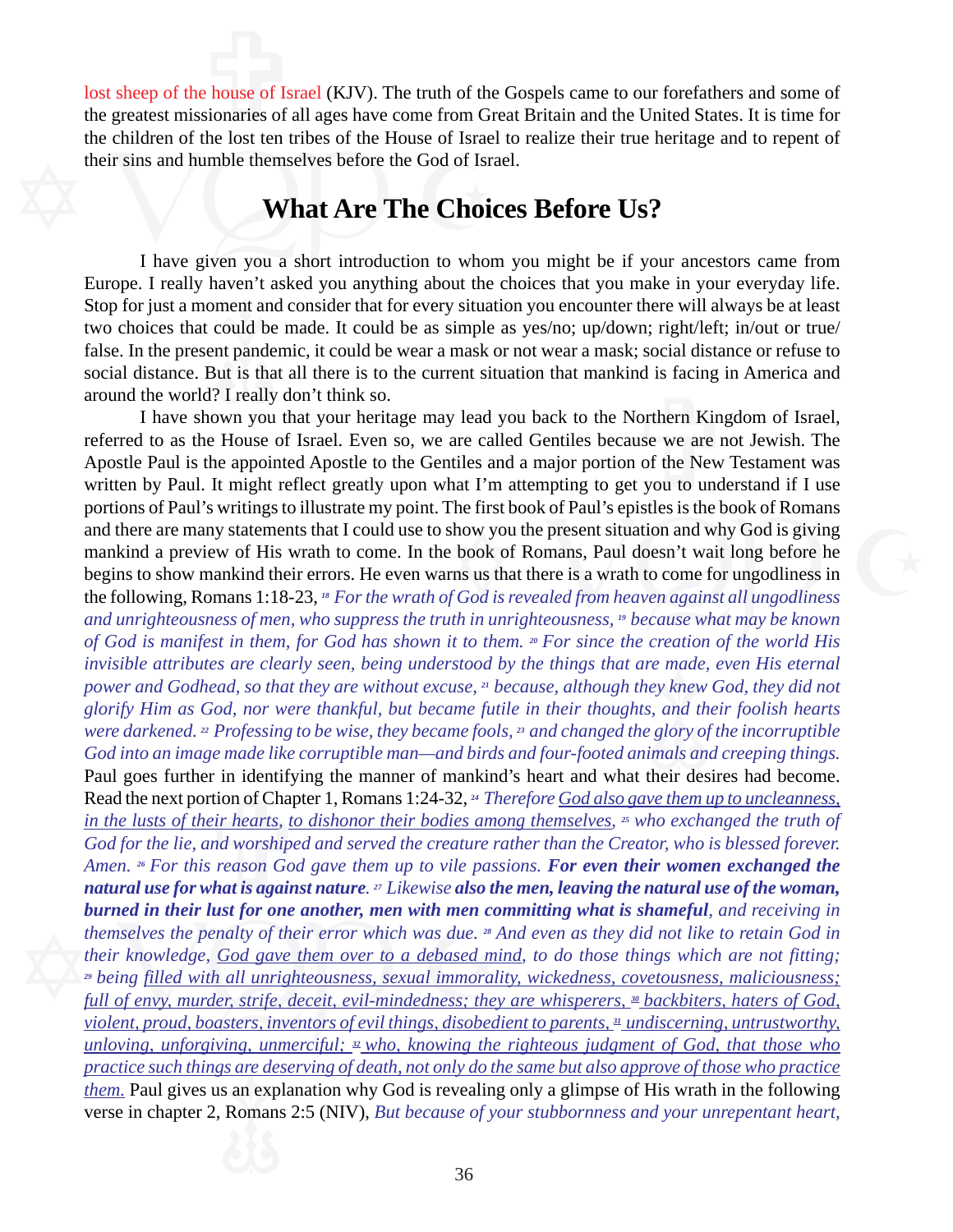*an avenger to execute wrath on him who practices evil. <sup>5</sup> Therefore you must be subject, not only because of wrath but also for conscience' sake. <i><sup>6</sup>* For because of this you also pay taxes, for they are God's minis *for good. But if you do evil, be afraid; for he does not bear the sword in vain; for he is God's minister,* another point. Read Romans 5.15 (NY), for before<br>not taken into account when there is no law. Paul also<br>authority. Read the following, Romans 13:1-7, <sup>1</sup> Let<br>For there is no authority except from God, and <u>the aut<br>whoever </u> *whoever resists the authority resists the ordinance of God, and those who resist will bring judgment on* ing up wrath<br>I know that *you are storing up wrath against yourself for the day of God's wrath, when his righteous judgment will be revealed.* I know that I am taking the next verse out of contexts but I'm doing so to transition to another point. Read Romans 5:13 (NIV), *for before the law was given, sin was in the world. But sin is not taken into account when there is no law.* Paul also gives us instructions toward those in positions of authority. Read the following, Romans 13:1-7, *<sup>1</sup> Let every soul be subject to the governing authorities. For there is no authority except from God, and the authorities that exist are appointed by God. <sup>2</sup> Therefore themselves. <sup>3</sup> For rulers are not a terror to good works, but to evil. Do you want to be unafraid of the authority? Do what is good, and you will have praise from the same. <sup>4</sup> For he is God's minister to you because of wrath but also for conscience' sake. <sup>6</sup> For because of this you also pay taxes, for they are God's ministers attending continually to this very thing. <sup>7</sup> Render therefore to all their due: taxes to*

*whom taxes are due, customs to whom customs, fear to whom fear, honor to whom honor.*<br>**Stop for a moment and consider politics in today's view. We have two sides which up two choices that we have in viewing an election; w** Stop for a moment and consider politics in today's view. We have two sides which would make up two choices that we have in viewing an election; we can be either Democrat or Republican and we will vote for one party or the other. The airwaves are full of ad after ad from the local level all the way up to the Presidential level. The rhetoric is name calling after name calling with slander and cussing spoken with just about every sentence. Where is the honesty, where is the leadership, where are the moral values, and what is the platform that each party says they represent? What happened to our morality?

each party says they represent? What happened to our<br>al tension, anarchy, riots and the looting that is running<br>re a democratic nation of law and when the law is not<br>the rule! That is not the backbone ideology of our natio Let's add some other elements: racial tension, anarchy, riots and the looting that is running rampant in some of our major cities. We are a democratic nation of law and when the law is not respected, there is no law. Anarchy becomes the rule! That is not the backbone ideology of our nation. It is not Biblical, nor constitutional and most certainly does not reflect the thoughts and heart of the majority of the citizens of this nation.

and He will allow our children's, children's children to live life as we have known it prior to the coming of the end of the age. On the other hand, it will be **this generation** that will see the failure and the fall of ou Let's take these elements and mix them together and then look at where we are as a people and<br>ion. To make a simple statement: All hell is breaking loose! The primary choice that can be<br>it this point is this: Either we are as a nation. To make a simple statement: All hell is breaking loose! The primary choice that can be made at this point is this: Either we are headed toward a **great revival** when God's people repent of their sins and humble themselves; or, we are headed toward the second **civil war and revolution** in our history as a nation. We can say with assurance that on the one hand we might get a reprieve from God of the end of the age. On the other hand, it will be **this generation** that will see the failure and the fall of our land and the coming of God's wrath upon the whole of earth. It really is our choice and we really are going to have to make up our minds and make that choice in the very near future, if not now.

There is no such thing as white blood, brown blood, black blood, yellow blood or even red skin blood;<br>there is only one blood amongst the human race and that is red blood. I served proudly with those of<br>different races for themselves on a day-to-day basis. I know even before<br>of everyone in this nation. Yes! There are those who<br>prayers are as my prayers that God will forgive us<br>others who feel that they are being abused by society<br>please cons The easy side of this discussion is that a great revival is about to take place and people will realize that this pandemic is a wakeup call. They need to reevaluate their life and how they conduct themselves on a day-to-day basis. I know even before I begin that I cannot change the hearts and minds of everyone in this nation. Yes! There are those who will have thoughts similar to my own and their prayers are as my prayers that God will forgive us and allow us to go forward. But what about the others who feel that they are being abused by society and that Black Lives Matter. If you are a Christian please consider that God does not see color of skin, He sees the condition of the heart. The Bible cast humanity into one group and the term used in the Bible for race is flesh and there is animal flesh, bird flesh and fish flesh along with human flesh. Notice that we are of one blood and that is human blood. there is only one blood amongst the human race and that is red blood. I served proudly with those of different races for twenty-seven years in the Air Force and had respect for all who wore the uniform of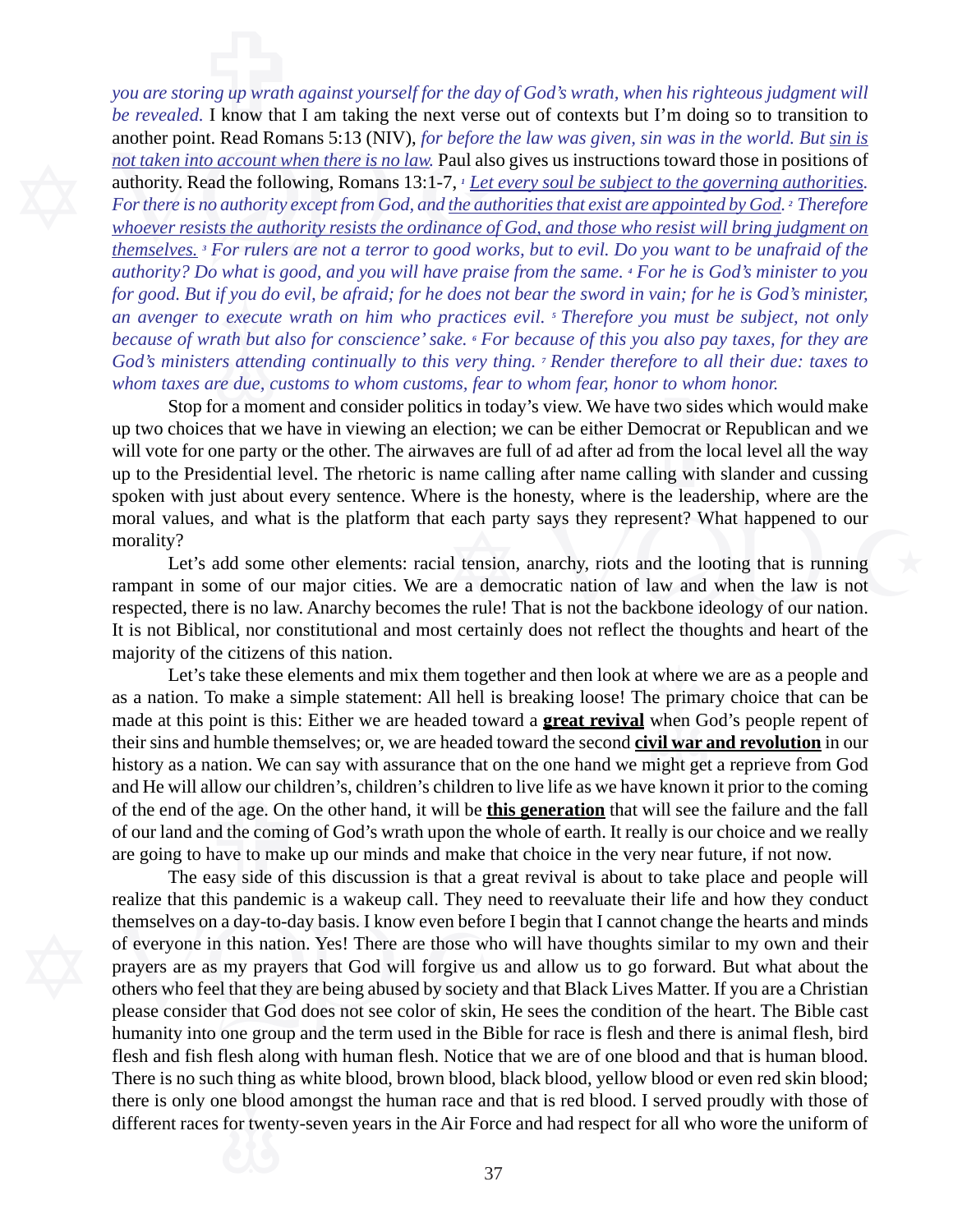*grace given to me, to everyone who is among you, not to think of himself more highly than he ought to* to change my leadersing around and toward black peop<br>and making them my peers. Satan won that round and l<br>was also the time that God led me to writing about F<br>passages of the Bible. I always enjoyed reading the Bib<br>little little phrase which said Bible means - **B**asic **I**nstructions **B**efore **L**eaving **E**arth. Allow me to once en I retired land<br>er only a few this nation. When I retired I returned to my hometown and began a small business with many black employees. After only a few months I was approached and told that if I didn't want to be cut I'd have to change my leadership around and toward black people because I was acting too friendly with them and making them my peers. Satan won that round and I gave up my business and many friends. That was also the time that God led me to writing about His Word and I began my search through the passages of the Bible. I always enjoyed reading the Bible and loved it when someone showed me the again return to Paul's writings in Romans and present to you several verses that we all need to look at and understand how it could be applied to Black Lives Matter. Romans 12:3-19, *<sup>3</sup> For I say, through the*

*think, but to think soberly, as God has dealt to each one a measure of faith. <sup>4</sup> For as we have many members in one body, but all the members do not have the same function, <sup><i>5</sup> so we, being many, are one body in Chris*</sup> given to hospitality. <sup>14</sup> Bless those who persecute you;<br>
b rejoice, and weep with those who weep. <sup>16</sup> Be of the<br>
ind on high things, but associate with the humble. Do<br>
evil for evil. Have regard for good things in the s *grace that is given to us, let us use them: if prophecy, let us prophesy in proportion to our faith; <sup><i>7*</sup> or ministry, let us use it in our ministering; he who teaches, in teaching; *<sup>\*</sup>* he who exhorts, in exhortation; members in one body, but all the members do not have the same function, <sup>*5*</sup> so we, being many, are one body in Christ, and individually members of one another. *<sup>6</sup> Having then gifts differing according to the* ministry, let us use it in our ministering; he who teaches, in teaching;  $\delta$  he who exhorts, in exhortation; *he who gives, with liberality; he who leads, with diligence; he who shows mercy, with cheerfulness. 9 Let love be without hypocrisy. Abhor what is evil. Cling to what is good. 10 Be kindly affectionate to one another with brotherly love, in honor giving preference to one another; <sup><i>11</sup>* not lagging in diligence,</sup> *fervent in spirit, serving the Lord; 12 rejoicing in hope, patient in tribulation, continuing steadfastly in prayer; 13 distributing to the needs of the saints, given to hospitality. 14 Bless those who persecute you; bless and do not curse. 15 Rejoice with those who rejoice, and weep with those who weep. 16 Be of the same mind toward one another. Do not set your mind on high things, but associate with the humble. Do not be wise in your own opinion. 17 Repay no one evil for evil. Have regard for good things in the sight of all men. 18 If it is possible, as much as depends on you, live peaceably with all men. 19 Beloved, do not avenge yourselves, but rather give place to wrath; for it is written, "Vengeance is Mine, I will repay," says the Lord.*

took over Chrysler Motors the name Chrysler was not the instigated the 100,000 mile warranty on a new car and the dollars. Today the basis starting price for the lowest price there isn't greed. Many of us realize that the dryer or refrigerator that would last for 20 years or longer. Now you can go to Lowe's and buy a replacement item and they will tell you that the expected life of the appliance is five to seven years. Along with that knowl I highlighted greed and idolatry earlier and would like to address these two items in more<br>First, there is the rampant greed that seems to be a major driving force in most businesses<br>re. One such item is quality. It used t detail. First, there is the rampant greed that seems to be a major driving force in most businesses anymore. One such item is quality. It used to be that American products were carefully crafted with pride to be the best in the world. Now days there seems to be engineered obsolescence in the products built. Take for an example major household appliances. In the 1950s and 60s you could buy a washer, replacement item and they will tell you that the expected life of the appliance is five to seven years. Along with that knowledge is the devaluing of our currency. In the 1950s and 60s a washer or a dryer would cost you 150 to 200 dollars and today that will be 600 or more for the replacement item. Refrigerators, "Oh my!" how they have gone up in price. I replaced one earlier this year and a basis refrigerator was 2000 dollars. What about cars? We are not in the Lee Iacocca era! When Mr. Iacocca took over Chrysler Motors the name Chrysler was not the best in the automotive market. Mr. Iacocca instigated the 100,000 mile warranty on a new car and the cost for a new car was around 1500 to 2000 dollars. Today the basis starting price for the lowest priced automobile is about 20,000 dollars. Tell me there isn't greed. Many of us realize that the items constructed and built today are meant to fail and another one must be purchased.

tions. D<br>
bur car q<br>
up a ma What about idolatry? You may not think that such a thing exists in our modern day society. We do not have house idols of silver and gold that we worship and pray to, so how is there idolatry? Let me ask you some questions. Do you like sports? Do you enjoy your weekends and vacation time? Do you polish and clean your car on a regular basis? Do you have a pet that you treat as a child? Do you have a hobby that takes up a major portion of your spare time? Evaluate those questions and ask yourself if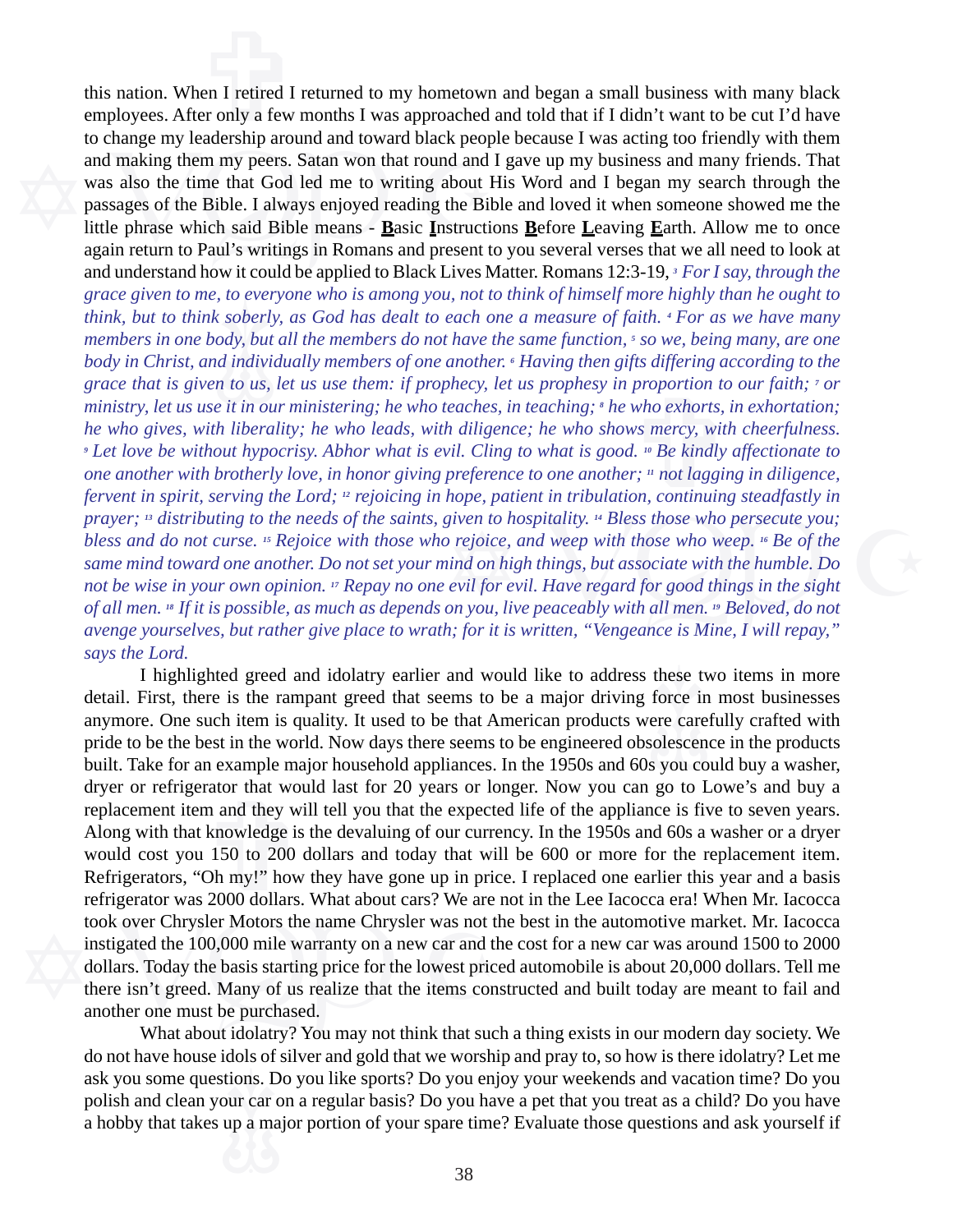orming idola<br>
. If the object you are performing idolatry in your heart. God knows your heart and He alone knows what you cherish and worship. If the object of your attention is not God or His Son, you may be worshipping the wrong thing.

Are you starting to see the need for a natior<br>your choice and you do have to make the choice for<br>**The Other Side** Are you starting to see the need for a national or even a world wide revival of the spirit. It is your choice and you do have to make the choice for yourself. **Choose wisely!**

### **The Other Side of the Choice**

o overp<br>h the ov<br>ion of I<br>'s place<br>empt fo of demons who overpower the minds of those they attack and once overpowered the person becomes the cause hate<br>the emotions of<br>the same of the variation of the control<br>citizen of this There is the other side of all this and it is the ugly side of what is happening. Satan has a group possessed with the overthrow of anything that even has a hint of having a connection with God, His Son or the nation of Israel. They are supporting Satan's idea that he can overthrow the throne of God and take God's place. These demons use their influence and power to cause hate, despair, division, envy and contempt for anything they see as righteous. They play on the emotions of those who are not strongly based in Christian principals. These people then become the instigators and influential leaders of those who riot, destroy and loot storefronts and other people's property. They want everything to be their way or no way!

with its east and west capitals. The toes would be the last kingdom to exist and would be made up of<br>iron and clay. In other words it would be partially strong and partially weak. Daniel records the condition<br>of these toes the belly the kingdom of Alexander the Great (Greek) and the legs would be the divided Roman kingdom united together with a common cause of freedom and<br>states that the logo in the middle of their state flag says:<br>wo states are Kentucky and Missouri. Do you recall the<br>had as it pertained to the statue he saw in his dream? you recall the structure of the statue? It had a head of gold, a chest of silver, an abdomen of bronze, legs **Stop!** These means and methods are not the actions of a moral citizen of this nation. This is not reflecting our American ideology of being united together with a common cause of freedom and prosperity. Did you know that there are two states that the logo in the middle of their state flag says: United We Stand, Divided We Fall. These two states are Kentucky and Missouri. Do you recall the vision that King Nebuchadnezzar of Babylon had as it pertained to the statue he saw in his dream? Do of iron and toes that were a mixture of iron and clay (Daniel 2:32-33). Daniel interpreted the dream and told the king that he was the head (kingdom of Babylon), the chest would be the kingdom of Persia, iron and clay. In other words it would be partially strong and partially weak. Daniel records the condition of these toes in the following verse, Daniel 2:43 (NIV), *And just as you saw the iron mixed with baked clay, so the people will be a mixture and will not remain united, any more than iron mixes with clay.*

another source for a similar statement, read Revelational My reward is with Me, to give to every one accord the Beginning and the End, the First and the Last."<br>that they may have the right to the tree of life, and outside *outside are dogs and sorcerers and sexually immoral and murderers and idolaters, and whoever loves* e individuals<br>le prophecy.<br>tth in the Bil<br>ernity of age<br>believing, a<br>eix nart in the Those individuals who are rioting and looting are marching toward the end of this age and fulfilling Bible prophecy. You may hate everything that is righteous but you are the agents of fulfillment of God's wrath in the Bible. Those who act is this manner will not see an eternity of peace, instead it will be an eternity of agony in the lake of fire. Read very carefully Revelation 21:8 (NIV), *But the cowardly, unbelieving, abominable, murderers, sexually immoral, sorcerers, idolaters, and all liars shall have their part in the lake which burns with fire and brimstone, which is the second death.* Need another source for a similar statement, read Revelation 22:12-15, *<sup>12</sup> "And behold, I am coming quickly, and My reward is with Me, to give to every one according to his work. <sup>13</sup> I am the Alpha and the Omega, the Beginning and the End, the First and the Last." <sup>14</sup> Blessed are those who do His commandments, that they may have the right to the tree of life, and may enter through the gates into the city. 15 But and practices a lie.*

strans<br>
I penned<br>
Days to<br>
re comi are many Christians who have great difficulty in studying the Revelation of Jesus as given to the Maybe the best answer for the moment is to lead you toward another book. It seems that there Apostle John. I penned a simple book titled *Days to Come* that goes through the book of Revelation verse by verse. Days to Come may help some understand more of the days that we are living today and the days that are coming, if we stay on this present path. If you desire a slightly deeper view of the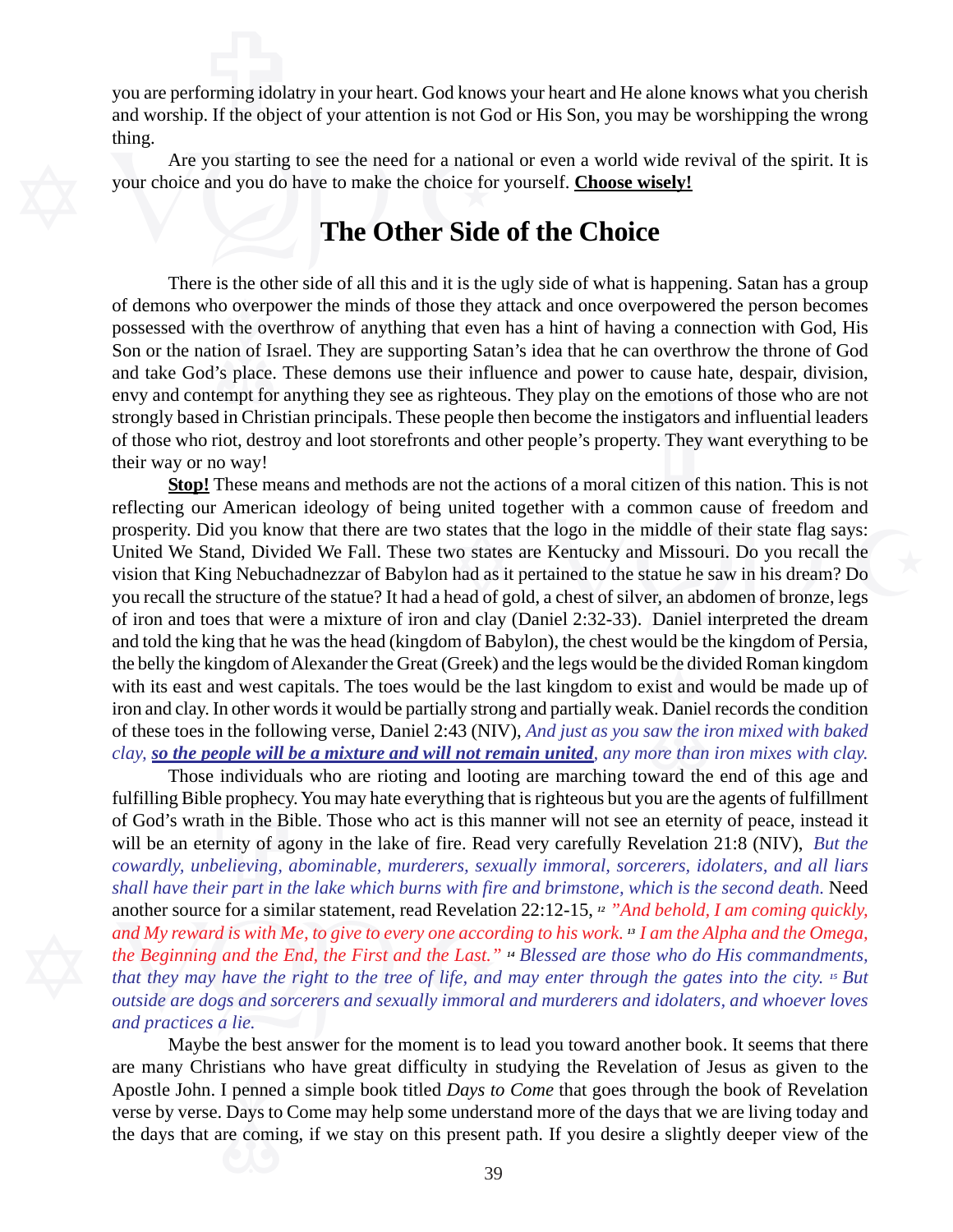that will run from the simple to the very deep. These in-<br>every Greek word used in the Revelation and what that<br>hours of time and recorded on 7 to 12 DVDs or more.<br>What I feel the Holy Spirit is leading me to do in<br>Rapture D<br>Lamb and l<br>caled. This is Revelation go to Lamb and Lion Ministries, https://christinprophecy.org/ and seek Dr. Reagan's DVD *Revelation Revealed.* This is a 75 minute DVD that will take you through the Revelation and show you the meaning of all the symbols. There are others, who also have study material pertaining to the Revelation that will run from the simple to the very deep. These in-depth commentaries will go so far as to review every Greek word used in the Revelation and what that word means. These are studies taking many hours of time and recorded on 7 to 12 DVDs or more.

nurch pr<br>s found<br>*put, with*<br>*st.* " The in the Bible. That is a true statement! However, there are those verses in text that imply there will be a What I feel the Holy Spirit is leading me to do in this book is, go through the event known as the is 1 Thessalonians 5:9, For God did not appoint us to<br>Jesus Christ. Notice that Christians (true believers of<br>ot appointed to wrath. In other words we are removed<br>the removal of the Church in the book of Revelation.<br>urches *Christ will rise first. <sup><i>i*</sup> Then we who are alive and remain *shall be caught up* together with them in the clouds to meet the Lord in the air. And thus we shall always be with the Lord. Notice what is said in vers Rapture and then to go through the possible wars that will occur from this time to the end of the Millennial Kingdom of Jesus. First, there are many who will debate the fact that the word rapture is not removal of the Church prior to the period of time known as the Tribulation or the Great Tribulation. One such verse is found in First Thessalonians 4:16-17, *16 For the Lord Himself will descend from heaven with a shout, with the voice of an archangel, and with the trumpet of God. And the dead in clouds to meet the Lord in the air. And thus we shall always be with the Lord.* Notice what is said in verse 17, that we who are alive shall be caught up. This is the event we are speaking of when the Church is removed from the earth. You must also remember that you have to be a member of Jesus' church in order to be caught up. Jesus' church is not the name of a denomination, it is the body of believers that have been justified and sanctified by and through the blood of Jesus. The second reference that is used to show the event called the rapture is 1 Thessalonians 5:9, *For God did not appoint us to wrath, but to obtain salvation through our Lord Jesus Christ.* Notice that Christians (true believers of Christ or simply the Church body of Christ) are not appointed to wrath. In other words we are removed prior to the coming tribulation. We can also show the removal of the Church in the book of Revelation. Notice in Revelation that Jesus identifies seven churches in Asia. These could be seven types of churches or seven church ages and spoken of in chapters 1 through 3. Beginning in chapter 4 to the end of Revelation in chapter 22 there is no further mention of the Church. Yes! I agree there is the bride of the bride is in heaven with Christ and now called the bride and not the church.

Christ that is spoken of in chapters 19-22 and yes, that is the church. But you also have to notice that the bride is in heaven with Christ and now called the bride and not the church.<br>It is now time to approach the most d It is now time to approach the most difficult task assigned to me during this journey through God's word. I said I felt the Holy Spirit leading me to define the wars that are to come from now to the end of the thousand year reign of Christ. I can only pray and ask God to lead me through what He wants

*ure the l*<br>nition fo<br>si*leia* m for righteousness. If these trouble makers continue to in<br>then we as a nation have become divided and not united<br>told his disciples the following when they asked Him at<br>24:4-8 (NIV), *4 Jesus answered: "Watch out that no o name, claiming, 'I am the Christ,' and will deceive many. 6 You will hear of wars and rumors of wars,* said. With that I say Amen and start my task.<br>One of the thoughts I presented was a<br>either a great revival or a 2nd civil war and r<br>2nd civil war or revolution? That should be<br>country. Those whose intent is to stir up trou One of the thoughts I presented was that as a people and as a nation we stand on the brink of either a great revival or a 2nd civil war and revolution. Where would I even pick up such an idea of a 2nd civil war or revolution? That should be a no-brainer! Look around at what is happening in this country. Those whose intent is to stir up trouble are doing their job well. There are many who have made their choice to follow the trouble makers and take up arms against authority and those who stand for righteousness. If these trouble makers continue to incite hostility between the races of this nation, then we as a nation have become divided and not united and shall see our fall from God's grace. Jesus told his disciples the following when they asked Him about the signs of the end of the age. Matthew 24:4-8 (NIV), *<sup>4</sup> Jesus answered: "Watch out that no one deceives you. 5 For many will come in my but see to it that you are not alarmed. Such things must happen, but the end is still to come. 7 Nation will rise against nation, and kingdom against kingdom. There will be famines and earthquakes in various places. 8 All these are the beginning of birth pains.* Strong's Concordance - Greek Dictionary number 1484 gives the definition for nation as *ethnos* meaning a race. The Greek number 932 gives the definition for kingdom as *basileia* meaning realm, therefore, what Jesus was saying was that race will fight race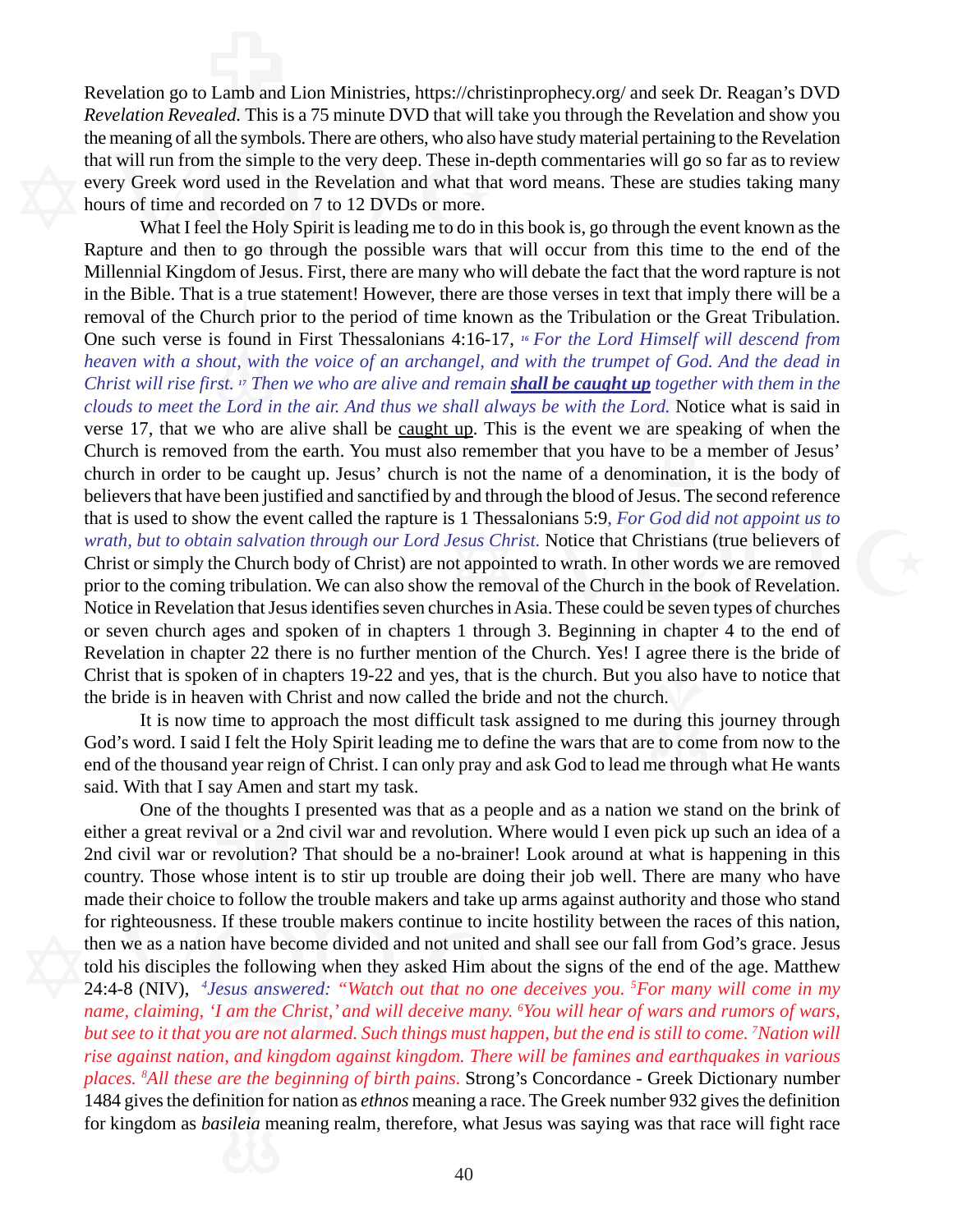Satan's influence has become so strong in one group<br>to the words of Paul and look once again at Roman<br>use of the New Living Translation (NLT) in this wo<br>a When Adam sinned, sin entered the world<br>everyone, for everyone sinn Example 1<br>
Solutry is unit<br>
trust, no unit and realm (country) will fight realm. If lawlessness prevails in this nation, we are at that point where there is no trust, no unity and most certainly no common ground. You would think that the blood of Christ was shed only for one particular group of people and all other groups are left out. Somehow Satan's influence has become so strong in one group or the other that truth no longer applies. Go back to the words of Paul and look once again at Romans. Romans 5:12-21 (NLT) NOTE: This is my first use of the New Living Translation (NLT) in this work and I needed to identify this reference source.

 *time of Moses—even those who did not disobey an explicit commandment of God, as Adam did. Now <sup>12</sup> When Adam sinned, sin entered the world. Adam's sin brought death, so death spread to everyone, for everyone sinned.13 Yes, people sinned even before the law was given. But it was not counted as sin because there was not yet any law to break.14 Still, everyone died—from the time of Adam to the*

*Adam is a symbol, a representation of Christ, who was yet to come.*<br>
<sup>15</sup> *But there is a great difference between Adam's sin and Godone man, Adam, brought death to many. But even greater is God<sup>1</sup> <i>forgiveness to many th forgiveness to many through this other man, Jesus Christ.*<sup>*16</sup></sup> And the result of God's gracious gift is very* different from the result of that one man's sin. For Adam's sin led to condemnation, but God's free gift lead</sup> *<sup>15</sup> But there is a great difference between Adam's sin and God's gracious gift. For the sin of this one man, Adam, brought death to many. But even greater is God's wonderful grace and his gift of different from the result of that one man's sin. For Adam's sin led to condemnation, but God's free gift leads to our being made right with God, even though we are guilty of many sins.17 For the sin of this one man, Adam, caused death to rule over many. But even greater is God's wonderful grace and his gift of righteousness, for all who receive it will live in triumph over sin and death through this one man, Jesus Christ.*

<sup>18</sup> Yes, Adam's one sin brings condemnation for everyone, but Christ's one act of righteousness<br>a right relationship with God and new life for everyone.<sup>19</sup> Because one person disobeyed God,<br>ecame sinners. But because one *brings a right relationship with God and new life for everyone.19 Because one person disobeyed God, many became sinners. But because one other person obeyed God, many will be made righteous.*

*<sup>20</sup> God's law was given so that all people could see how sinful they were. But as people sinned more and more, God's wonderful grace became more abundant.21 So just as sin ruled over all people and brought them to death, now God's wonderful grace rules instead, giving us right standing with God and resulting in eternal life through Jesus Christ our Lord.*

Notice two things in the passage from Matthew 24. First, in verse 6 it says that *the end is still to* d in verse 8 it says these are *the beginning of birth pains*. So, if we have a 2nd civil war it will happen before the *come* and in verse 8 it says these are *the beginning of birth pains*. So, if we have a 2nd civil war it will have to happen before the tribulation. I would go so far as to say that such a war would have to be after the Rapture. I say this because there are very righteous, God fearing Christian believers in all races including black and white and it is not the will of God that His people fight each other. That was how we ended up with the Northern Kingdom and the Southern Kingdom of Israel and they did fight each other, but that was not God's desire.

with the No<br>t was not Go<br>that we have<br>battles that the<br>ousand year Now that we have addressed the possibility of a civil war in our country, let us attempt to go through the battles that the area of the Middle East and Israel will go through between today and the end of the thousand year reign of Christ.

involve Israel. Not so! Would you believe that there a<br>in scripture. By God's grace, I am going to attempt to<br>facts for each battle in scripture. The first battle will i<br>of Armageddon may be the eighth battle in our list o There will be many people that think of the battle of Armageddon as the only war that will involve Israel. Not so! Would you believe that there are as many as 9 different battles that are identified in scripture. By God's grace, I am going to attempt to show you each battle and where you can find the facts for each battle in scripture. The first battle will not be the battle of Armageddon, in fact the battle of Armageddon may be the eighth battle in our list of battles.

#### **Battle One**

ext battle<br>would<br>he follo The first battle may be titled Israel Extermination or the Battle of Neighbors and is found in Psalm 83. You wouldn't expect to find a battle concerning Israel in Psalm would you? We read in Psalm 83:2-8 the following, <sup>2</sup> For behold, Your enemies make a tumult; And those who hate You have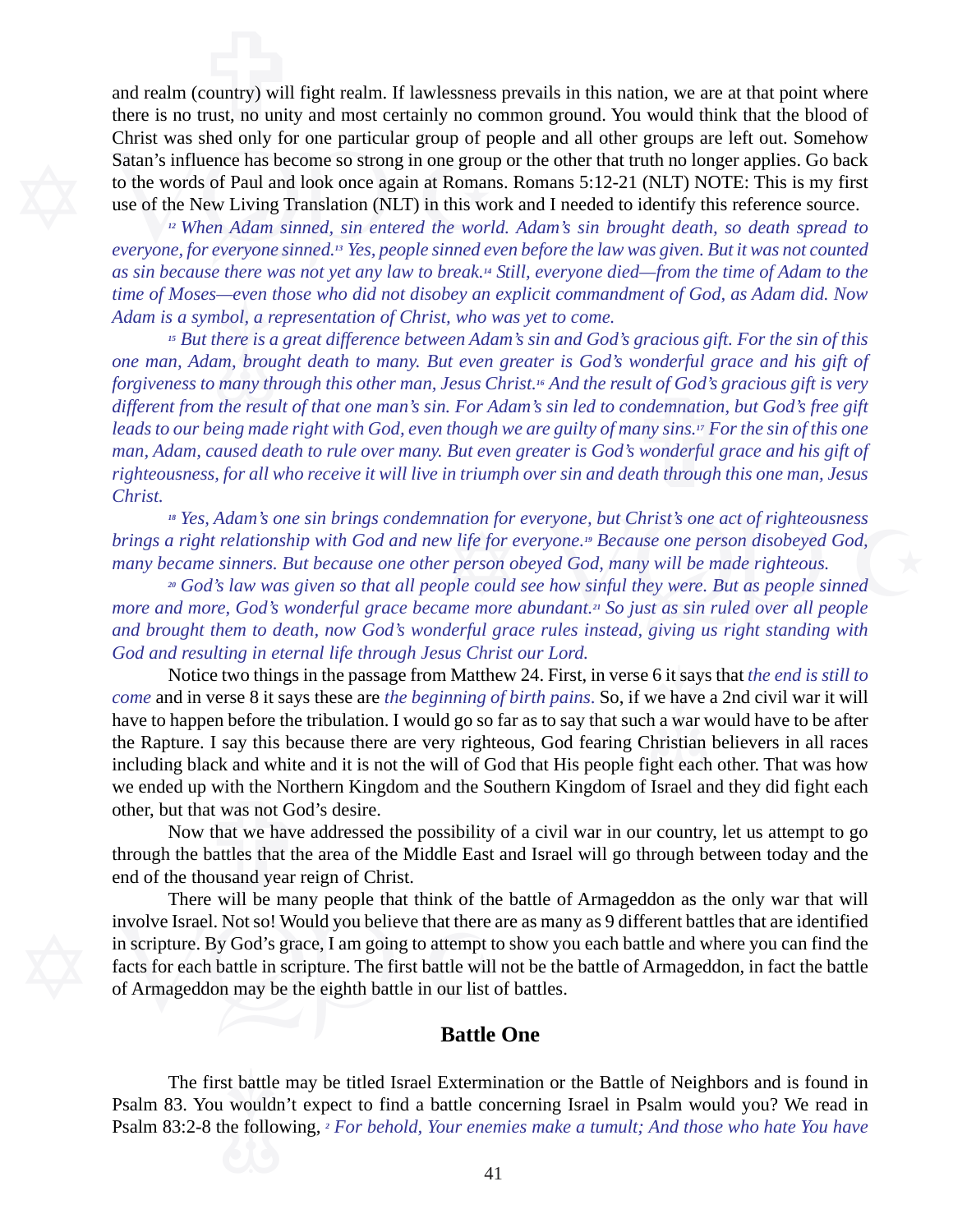*They form a confederacy against You: Check They form a confederacy against You: Check The tents of Edon*<br>
<sup>7</sup> *Gebal, Ammon, and Amalek; Philistia with the inhalthem; They have helped the children of Lot.*<br>
These are read. 3 They<br>eltered ones. lifted up their head. <sup>3</sup> They have taken crafty counsel against Your people, And consulted together against Your sheltered ones. <sup>4</sup> They have said, <u>"Come, and let us cut them off from being a nation, That</u> *the name of Israel may be remembered no more." <sup>5</sup> For they have consulted together with one consent; They form a confederacy against You:*  $\epsilon$  *The tents of Edom and the Ishmaelites; Moab and the Hagrites; <sup>7</sup> Gebal, Ammon, and Amalek; Philistia with the inhabitants of Tyre; <sup>8</sup> Assyria also has joined with them; They have helped the children of Lot.*

er and<br>
wn as Es<br>
s of Ishi Isaac's cousins and kin. Notice that all of these countries are Islamic. Here is the identity of each These are the inner circle of neighbor nations around present day Israel. The current names of the countries around Israel are Jordon, Egypt, Lebanon, Syria and Gaza. If you study the individuals and their relationship to Abraham you will find out that most of these countries are the descendents of player:

**Edom** - also known as Esau, the brother of Jacob and son of Isaac. A portion of Jordon.

**Ishmaelites** - Sons of Ishmael the half brother of Jacob and son of Abraham and Hagar. Ishmaelites are the descendents of Ishmael and may include Saudi Arabia.<br>**Moab** - One of the sons of Lot and his daughter after the fa the descendents of Ishmael and may include Saudi Arabia.

**Moab** - One of the sons of Lot and his daughter after the fall of Sodom and Gomorrah. Lot is nephew of Abraham. A portion of Jordon.

**Hagrites** - same as Hagarites, descendent of Hagar, concubine of Abraham and mother of Ishmael. Hagar was an Egyptian, her other offspring are not identified in the Bible. Egypt

**Gebal** - An Edomite territory and Phoenician trade city. A portion of Lebanon.

**Ammon** - also known as Ben-ammi. The other son of Lot through the other daughter and half brother to Moab. A portion of Jordon.

de city. A portion of Lebanon.<br>
on of Lot through the other daughter and half brother<br>
Eliphaz and his concubine Timna. Israel's persistent **Amalek** - Grandson of Esau through his son Eliphaz and his concubine Timna. Israel's persistent enemy.

**Phillistia** - Philistines, today known as Gaza.

**Tyre** - A costal city of Phoenicia. Located in Lebanon.

**Assyria** - Syria

*frighten them with Your storm. <sup>16</sup> Fill their faces with shame, That they may seek Your name, O LoRD.*<br>
<sup>*17*</sup> *Let them be confounded and dismayed forever; Yes, let them be put to shame and perish, <sup>18</sup> <i>That they m* re are the v<br>pre the v<br>m with The last portion of Psalm 83 makes a request to God to help Israel. Here are those verses. Psalm 83:13-18, *<sup>13</sup> O my God, make them like the whirling dust, Like the chaff before the wind! 14 As the fire burns the woods, And as the flame sets the mountains on fire, 15 So pursue them with Your tempest, And <sup>17</sup> Let them be confounded and dismayed forever; Yes, let them be put to shame and perish, 18 That they may know that You, whose name alone is the LORD, Are the Most High over all the earth.*

#### **Battle Two**

verses I will show why this war will be fought at least three and a half years before the start of the tribulation. First, here is a list of the players: *people are with you.* These are an outer ring of countries led by Russia that will attack Israel. In these The next battle that we have to deal with is the firm<br>38 and 39. The players for this battle are named in verses<br>your face against  $Gog$ , of the land of Magog, the prince<br>against him, <sup>3</sup> and say, 'Thus says the Lord Gop: against him, <sup>3</sup> and say, 'Thus says the Lord Gop: "Behold, I am against you, O Gog, the prince of Rosh, The next battle that we have to deal with is the first battle of Gog of Magog as shown in Ezekiel 38 and 39. The players for this battle are named in verses 2, 3, 5 and 6 of Ezekiel 38, *<sup>2</sup> "Son of man, set your face against Gog, of the land of Magog, the prince of Rosh, Meshech, and Tubal, and prophesy Meshech, and Tubal". . . . <sup>5</sup> Persia, Ethiopia, and Libya are with them, all of them with shield and helmet; <sup>6</sup> Gomer and all its troops; the house of Togarmah from the far north and all its troops—many* tribulation. First, here is a list of the players: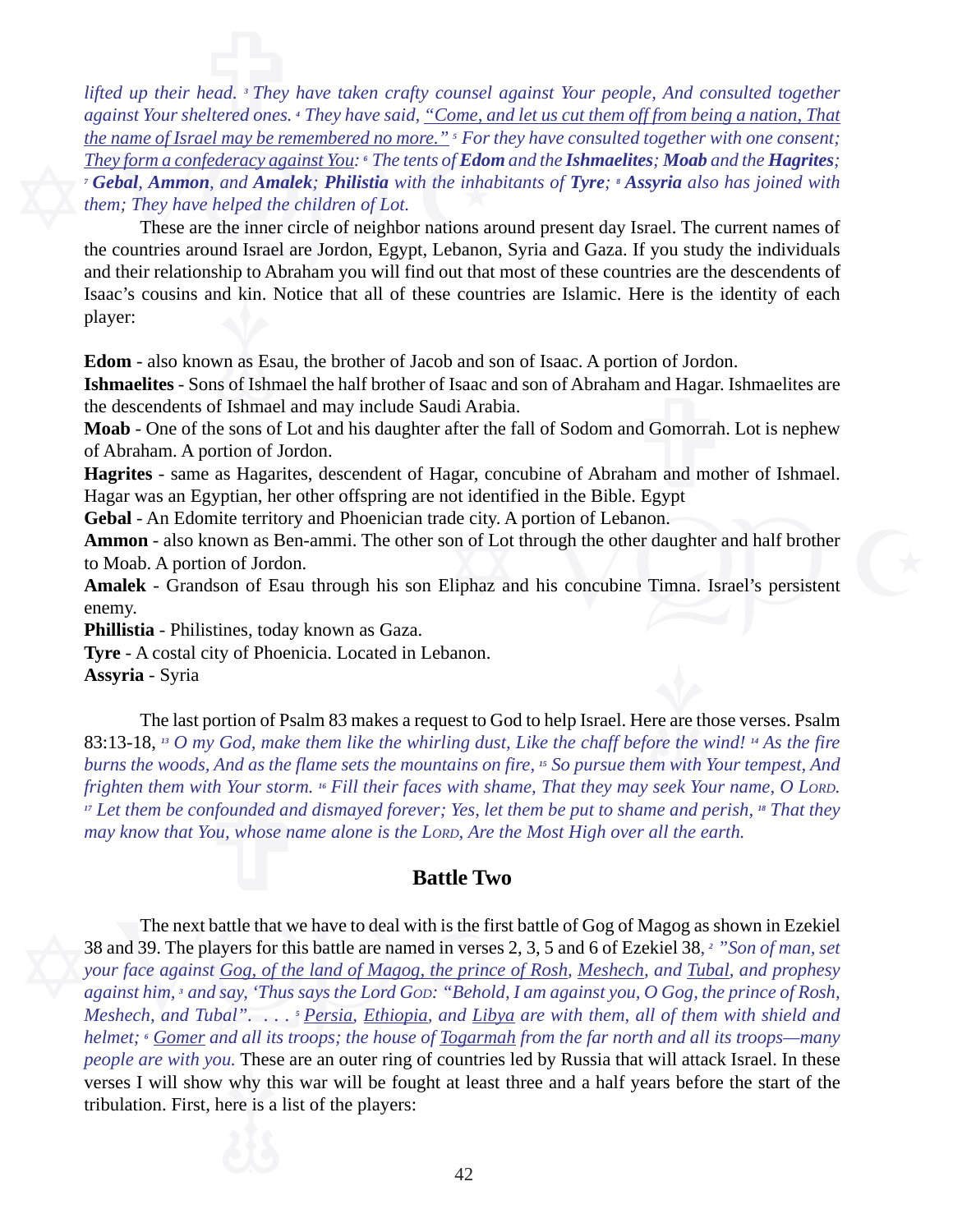and of **Mag**<br>antry for the **Gog**, of the land of **Magog**, the chief prince of Rosh - Rosh is an old name for Russia. So it seems that the lead country for the war will be Russia.

**Meshech**, **Tubal**, **Gomer** and **Togarmah** - are all names of people now located in Turkey.

**Persia** - modern day Iran **Put** - modern day Lybia

**Cush** - modern day Sudan and Ethiopia

 table of nations to the present day country of Iran. **Example 2018**<br> **Persia** - modern day Iran<br> **Put** - modern day Lybia<br> **Cush** - modern day Sudan and Ethiopia<br>
Most of these names are given in the table of nation<br>
Japheth and we find Gomer, Magog, Tubal and Mesh<br>
which li Most of these names are given in the table of nations of Genesis 10. Genesis 10:2 names the sons of Japheth and we find Gomer, Magog, Tubal and Meshech in that group, verse 3 gives the sons of Gomer which lists Togarmah. We find Cush and Put in verse 6 as sons of Ham. There is no direct link from the

ion of this<br>ion of this<br>land, this living things—the fish in the sea, the birds of the sky, the<br>curry along the ground, and all the people on earth—will<br>vill be thrown down; cliffs will crumble; walls will fall to<br>h you and your armies with disease and bloo *prophesy against Gog. Give nim ints message from the Sovereign Eokb. When my people are tiving in* peace in their land, then you will rouse yourself. <sup>*15*</sup> *You will come from your homeland in the distant* north with you A portion of the reason for this war is given in Ezekiel 38:14-16 (NLT), *"Therefore, son of man, prophesy against Gog. Give him this message from the Sovereign LORD: When my people are living in north with your vast cavalry and your mighty army,16 and you will attack my people Israel, covering their land like a cloud. At that time in the distant future, I will bring you against my land as everyone watches, and my holiness will be displayed by what happens to you, Gog. Then all the nations will know that I am the LORD.* Then verses 18-20, *18 But this is what the Sovereign LORD says: When Gog invades the land of Israel, my fury will boil over!19 In my jealousy and blazing anger, I promise a mighty shaking in the land of Israel on that day.20 All living things—the fish in the sea, the birds of the sky, the animals of the field, the small animals that scurry along the ground, and all the people on earth—will quake in terror at my presence. Mountains will be thrown down; cliffs will crumble; walls will fall to the earth*. Finally, read verse 22, *I will punish you and your armies with disease and bloodshed; I will send torrential rain, hailstones, fire, and burning sulfur!*

spears, and they will use them for fuel. There will be<br>sentence. Do you see where it takes seven years to<br>Desolation stands in the temple at the 3 1/2 year poin<br>it takes Israel 7 years to burn up all the weapons. T<br>beginni *helpless.<sup>4</sup> You and your army and your allies will all die on the mountains. I will feed you to the vultures* and wild animals.<sup>*5*</sup> *You will fall in the open fields, for I have spoken, says the Sovereign Lord.<sup>6</sup> <i>An* along with the proof that this war begins prior to the tribulation. The following verses are from chapter 39 of Ezekiel and will continue from the New Living Translation for ease of reading. We begin with verse 1, "Son of That gives us some of what is to happen during the first war of Gog and Magog. However chapter 39 tells us more of the reason for this war and the results pertaining to both Gog and to Israel, 39 of Ezekiel and will continue from the New Living Translation for ease of reading. We begin with verse 1, *"Son of man, prophesy against Gog. Give him this message from the Sovereign LORD: I am your enemy, O Gog, ruler of the nations of Meshech and Tubal.* Then we read in verses 3-6 the following, *3 I will knock the bow from your left hand and the arrows from your right hand, and I will leave you and wild animals.<sup>5</sup> You will fall in the open fields, for I have spoken, says the Sovereign LORD.<sup>6</sup> And I will rain down fire on Magog and on all your allies who live safely on the coasts. Then they will know that I am the LORD.* The next entry will provide to us the reason to state that this battle must begin at least three and a half years before the beginning of the tribulation. Read verse 9, *"Then the people in the towns of Israel will go out and pick up your small and large shields, bows and arrows, javelins and spears, and they will use them for fuel. There will be enough to last them seven years!"* Read that last sentence. Do you see where it takes seven years to burn up all the weapons? The Abomination of Desolation stands in the temple at the 3 1/2 year point of the tribulation and it states in these verses that it takes Israel 7 years to burn up all the weapons. Therefore, this battle must take place prior to the beginning of the tribulation and could even be before this point of 3 1/2 years but must be at least that long before the beginning of the tribulation.

> graveyard for Gog and his hordes in the Valley of the Travelers, east of the Dead Sea. It will block the<br>way of those who travel there, and they will change the name of the place to the Valley of Gog's<br>Hordes." Ezekiel 39: Continuing with chapter 39 we read the outcome of Gog in verse 11, *"And I will make a vast way of those who travel there, and they will change the name of the place to the Valley of Gog's Hordes."* Ezekiel 39:11 (NLT) The next verse, verse 12, shows us how long it takes Israel to bury the

43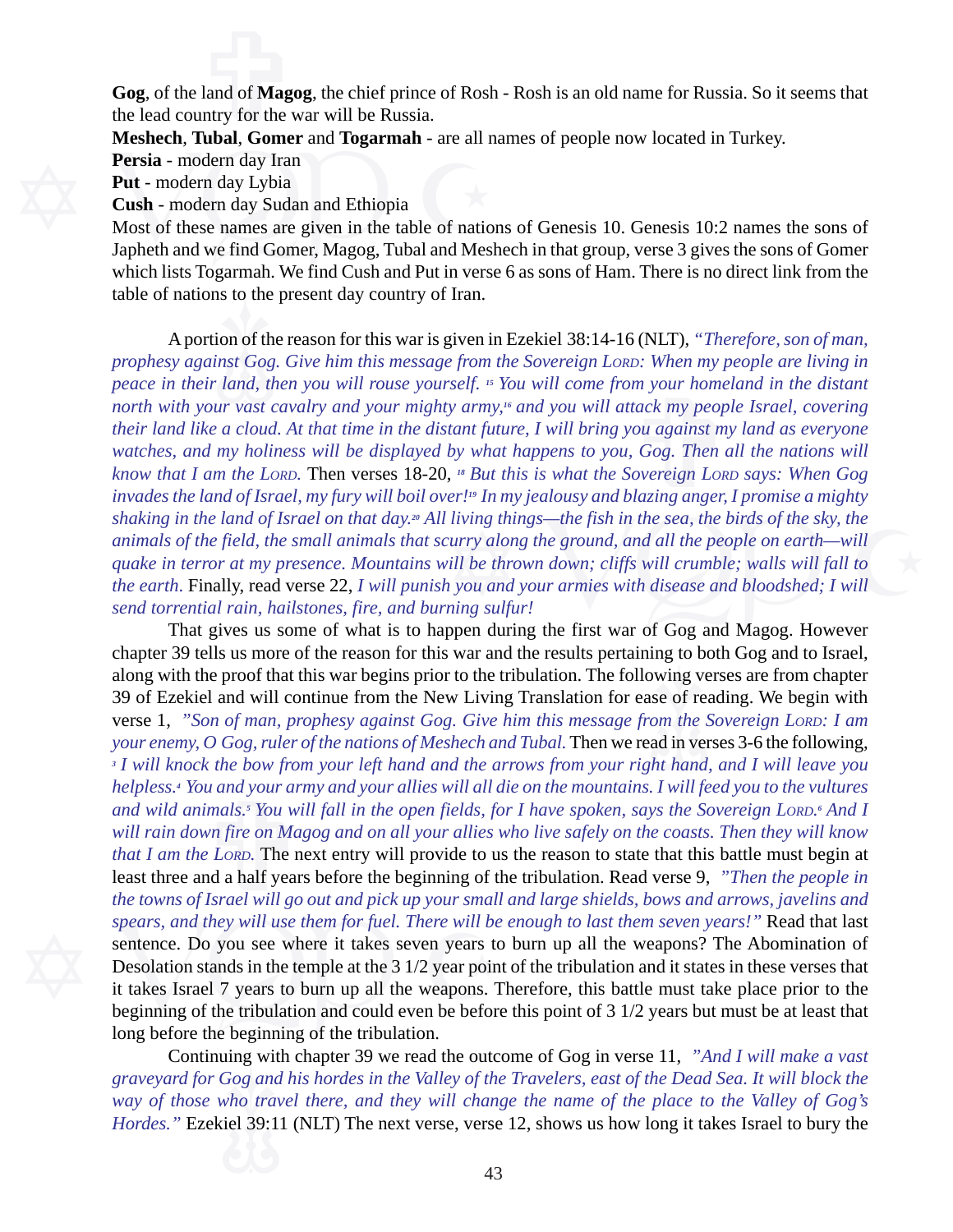13 indicates<br>ies and clear dead and verse 13 indicates that Israel is victorious, *12 It will take seven months for the people of Israel to bury the bodies and cleanse the land.13 Everyone in Israel will help, for it will be a glorious victory for Israel when I demonstrate my glory on that day, says the Sovereign LORD.*

*Sovereign Lord says: "I will end the captivity of my people ; I will have mercy on all Israel, for I jealously guard my holy reputation!<sup>26</sup> They will accept responsibility for their past shame and unfaithfulness after th and their sins."* Then we see the restoration of Israel in verses 25-29, *25 "So now, this is what the* For israel when I demonstrate my give y on that ady, say<br>Toward the latter part of chapter 39 we find the r<br> $\frac{1}{2}$  "In this way, I will demonstrate my glory to the nation<br>inflicted on them and the power of my fist when *know that I am the LORD their God.23 The nations will then know why Israel was sent away to exile—it I bring them home from the lands of their enemies, I will display my holiness among them for all the nations to see.<sup>28</sup> Then my people will know that I am the Lorp their God, because I sent them away to exile and brought* Toward the latter part of chapter 39 we find the reason God does this. Ezekiel 39: 21-24 (NLT), *<sup>21</sup> "In this way, I will demonstrate my glory to the nations. Everyone will see the punishment I have inflicted on them and the power of my fist when I strike.22 And from that time on the people of Israel will was punishment for sin, for they were unfaithful to their God. Therefore, I turned away from them and let their enemies destroy them.24 I turned my face away and punished them because of their defilement jealously guard my holy reputation!26 They will accept responsibility for their past shame and unfaithfulness after they come home to live in peace in their own land, with no one to bother them.27 When nations to see.28 Then my people will know that I am the LORD their God, because I sent them away to exile and brought them home again. I will leave none of my people behind.29 And I will never again turn my face from them, for I will pour out my Spirit upon the people of Israel. I, the Sovereign LORD, have spoken!"*

#### **Battle Three**

*n* to him<br>firm son<br>ill make<br>egious d<br>egious d *and behold, a white horse. He who sat on it had a bow; and a crown was given to him, and he went out* le Three<br>
could be called World War III; the Battle to Conquer<br>
t this battle is fought with conventional weapons. We<br>
apter of Revelation 6. The leader for this battle is the We could call this battle many names: It could be called World War III; the Battle to Conquer the World; or the Seal Judgments. It appears that this battle is fought with conventional weapons. We find the explanation for this battle in the sixth chapter of Revelation 6. The leader for this battle is the Antichrist who is shown as the rider on the white horse within seal one. Revelation 6:2, *And I looked, conquering and to conquer.* We must also review passages from Daniel to confirm some things. Daniel's vision of the seventy weeks tell us this in Daniel 9:27 (NLT), *"The ruler will make a treaty with the people for a period of one set of seven, but after half this time, he will put an end to the sacrifices and offerings. And as a climax to all his terrible deeds, he will set up a sacrilegious object that causes desecration, until the fate decreed for this defiler is finally poured out on him."*

il the fate de<br>brings forth<br>at on it to tak<br>a great swo<br>d the third sea Seal two brings forth war. Revelation 6:4, *Another horse, fiery red, went out. And it was granted to the one who sat on it to take peace from the earth, and that people should kill one another; and there was given to him a great sword.* Seals three and four bring forth pestilence and death. Revelation 6:5, *When He opened the third seal, I heard the third living creature say, "Come and see." So I looked, and behold, a black horse, and he who sat on it had a pair of scales in his hand.* Revelation 6:8, *So I looked, and behold, a pale horse. And the name of him who sat on it was Death, and Hades followed with him. And power was given to them over a fourth of the earth, to kill with sword, with hunger, with death, and by the beasts of the earth.*

this battle. With the fifth seal we see the Christian and Jews who are martyred during this war. Revelation 6:11, Then a white robe was given to each of them; and it was said to them that they should rest a little while l billion and not 10 billion. Therefore, we are seeing the warning that 2 billion people are to be killed in and behold, a pale horse. And the name of him who sat of<br>And power was given to them over a fourth of the earth, to<br>by the beasts of the earth.<br>Stop for a moment and think about what this trul-<br>of the earth at 10 billion a of the earth at 10 billion and verse 8 above says one fourth of earth's population is to be killed in this Stop for a moment and think about what this truly says. We are approaching a total population battle. I must inject one other factor when I start giving figures. There are approximately 2 billion Christians now on earth. If they are removed in the Rapture, we must start viewing our figures at 8 6:11, *Then a white robe was given to each of them; and it was said to them that they should rest a little while longer, until both the number of their fellow servants and their brethren, who would be killed as*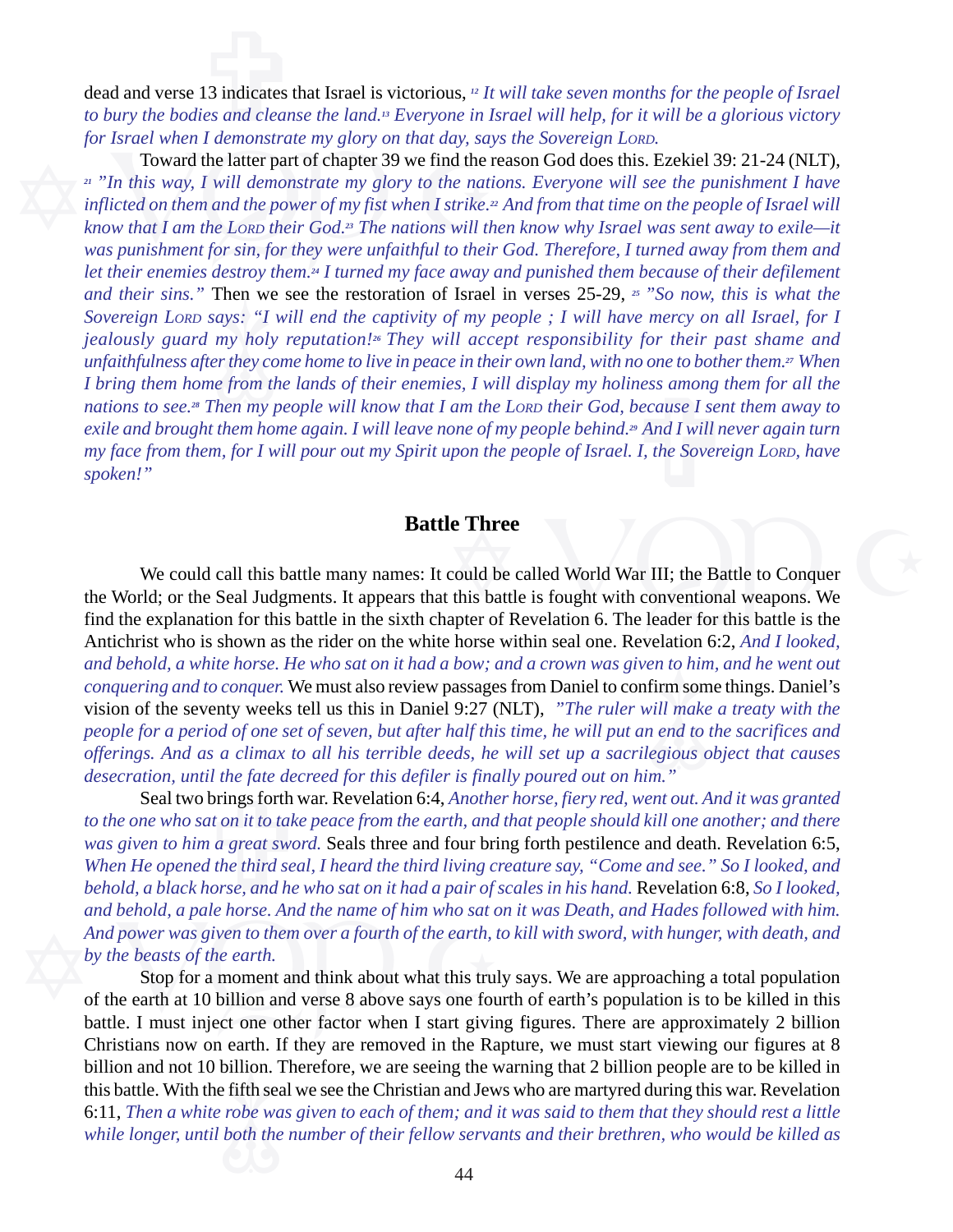Earlinguake, and the sun became black as sacketion of stars of heaven fell to the earth, as a fig tree drops<br>
<sup>14</sup> Then the sky receded as a scroll when it is rolled to fits place. ras completer<br>velation 6:12 *they were, was completed.* The sixth seal brings us to the escalation of this battle to the point that it goes nuclear. Revelation 6:12-14, <sup>*n*</sup> *I* looked when He opened the sixth seal, and behold, there was a great *earthquake; and the sun became black as sackcloth of hair, and the moon became like blood. 13 And the stars of heaven fell to the earth, as a fig tree drops its late figs when it is shaken by a mighty wind. <sup>14</sup> Then the sky receded as a scroll when it is rolled up, and every mountain and island was moved out of its place.*

#### **Battle Four**

the nuc<br>third us<br>of the Eu<br>lation 9<br>e release This is the nuclear portion of the above war and/or the trumpet judgments of Revelation 8 and *silver, brass, stone, and wood, which can neither see nor hear nor walk. <sup>21</sup> And <u>they did not repent of</u> their murders or their sorceries or their sexual immorality or their thefts.*<br>**Battle Five**  *did not repent of the works of their hands, that they should not worship demons, and idols of gold,* stone which came out of their mouths. The total population<br>tles take place and each time a number is given it seems<br>the population at that point in time. At this juncture we<br>f this number killed by the demonic horses. That an additional 1.33 billion killed. There are those places within Revelation that presents a flash forward for the hour<br>this one thin<br>killed. That's<br>st a little furt<br>ed troops and 9. We find one third used repeatedly in these two chapters and we also see the demonic locusts, the four bound angels of the Euphrates and their mounted troops who killed one third of the remaining population of earth. Revelation 9:15, *So the four angels, who had been prepared for the hour and day and month and year, were released to kill a third of mankind.* With the killing of this one third of the remaining population of mankind, an additional 2 billion people have now been killed. That's a total of 4 billion people or one half of the total population of the earth at that time. Go just a little further in chapter 9 and you will find the horses and riders of the two hundred million mounted troops and verse 18 says that these horses kill one third of mankind. Revelation 9:18, *By these three plagues a third of mankind was killed—by the fire and the smoke and the brimstone which came out of their mouths.* The total population of mankind has been decreasing as these battles take place and each time a number is given it seems that we are talking about the remainder of the population at that point in time. At this juncture we started with 4 billion and we have one third of this number killed by the demonic horses. That would be and there are a few that flash backward into history. One such flash forward is given here in the last two verses of chapter 9. Revelation 9:20-21, *<sup>20</sup> But the rest of mankind, who were not killed by these plagues, their murders or their sorceries or their sexual immorality or their thefts.*

#### **Battle Five**

Revelation 12:12 informs us that Satan is thrown of<br>
"Therefore rejoice, O heavens, and you who dwell in<br>
sea! For the devil has come down to you, having grea Fifth battle do<br>the drage and the drage<br>en any longe Our fifth battle does not take place on earth, instead we jump to the Heavenly War. Read with me as we look at Revelation 12:7-9, *And war broke out in heaven: Michael and his angels fought with* the dragon; and the dragon and his angels fought,  $^s$  but they did not prevail, nor was a place found for them in heaven any longer. <sup>9</sup> So the great dragon was cast out, that serpent of old, called the Devil and *Satan, who deceives the whole world; he was cast to the earth, and his angels were cast out with him.* Revelation 12:12 informs us that Satan is thrown out of heaven for the last time and he is furious. *"Therefore rejoice, O heavens, and you who dwell in them! Woe to the inhabitants of the earth and the sea! For the devil has come down to you, having great wrath, because he knows that he has a short time*

#### **Battle Six**

it of hea<br>an overp<br>lestroy<br> been thrown out of heaven, he goes after those who believe in Jesus as the Son of God. He continues to This battle represents the Antichrist's battle against the Saints and the Jews. Since Satan has think that he can overpower God and take away His throne. He knows his time is short and he thinks that if he can destroy the saints and the Jews, he can gain God's throne. We can see some of this in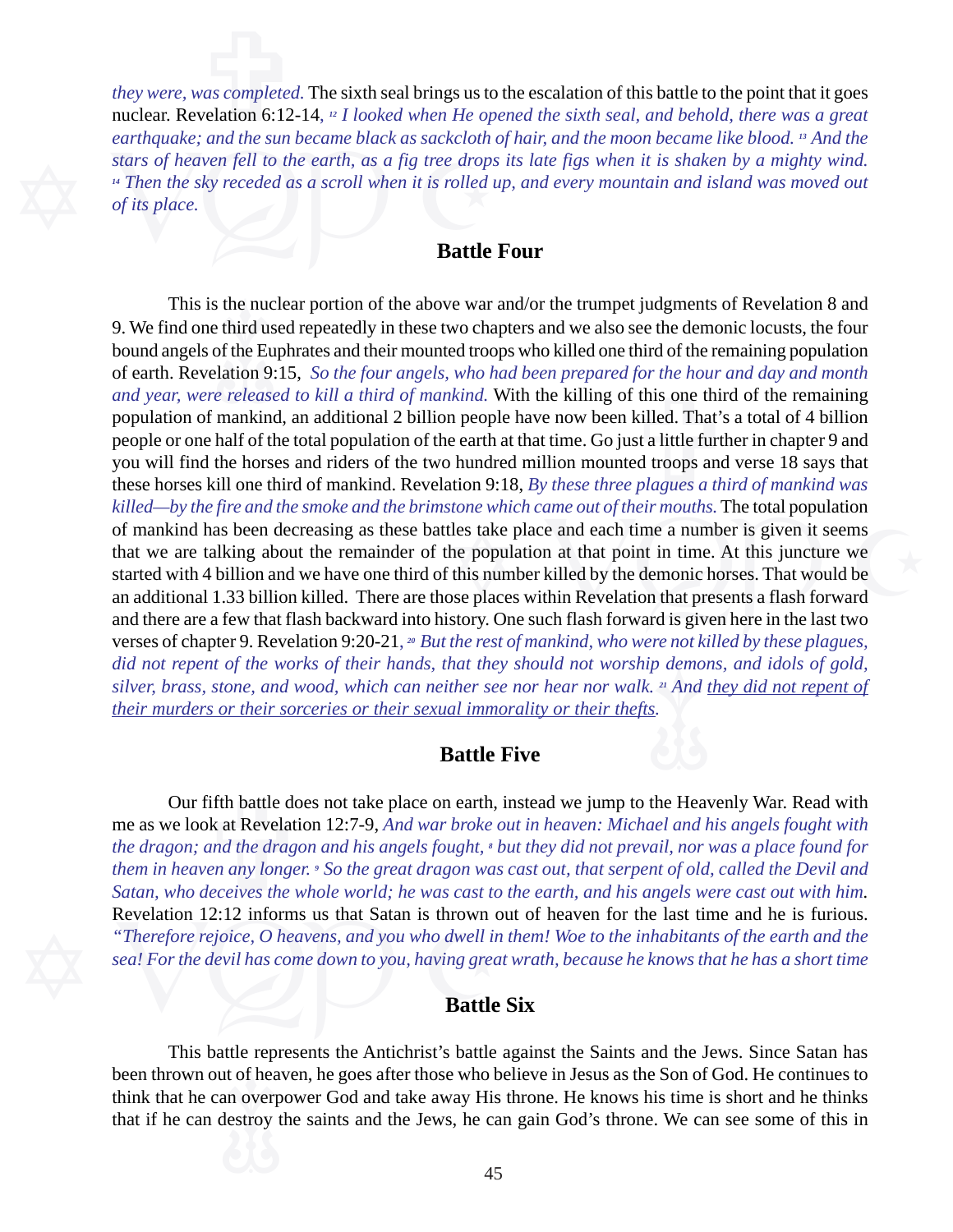we to co<br>to accept actions<br>*M And it*  and her other offspring are the saints (Christians). We must also remember that the tribulation period is she might jty mio the white mess to her place, where she<br>time, from the presence of the serpent.<sup>15</sup> So the serpent s<br>the woman, that he might cause her to be carried away l<br>and the earth opened its mouth and swallowed up *mouth. 17 And the dragon was enraged with the woman, and he went to make war with the rest of her*  $3-17$ , <sup>13</sup> Now<br>ve birth to the Zechariah 13:8-9, *8* And it shall come to pass in all the land, Says the Lorp, "That two-thirds in it shall be cut off and die, But one-third shall be left in it: *'* I will bring the one-third through the fire, Will refi Revelation 12:13-17, *13 Now when the dragon saw that he had been cast to the earth, he persecuted the woman who gave birth to the male Child. 14 But the woman was given two wings of a great eagle, that she might fly into the wilderness to her place, where she is nourished for a time and times and half a time, from the presence of the serpent. 15 So the serpent spewed water out of his mouth like a flood after the woman, that he might cause her to be carried away by the flood. 16 But the earth helped the woman, and the earth opened its mouth and swallowed up the flood which the dragon had spewed out of his offspring, who keep the commandments of God and have the testimony of Jesus Christ.* The woman in verse 13 is Israel, Christ is the male child, her place in the wilderness may be the city of Petra in Jordon mainly for the Jews to come to acceptance that Jesus is Israel's savior and the one that they pierced. Many of those who accept Jesus as savior during the tribulation will be those martyred in Revelation, chapter 7. These actions by Satan will be the second holocaust of the Jews and we may see this in *be cut off and die, But one-third shall be left in it: <sup>9</sup> I will bring the one-third through the fire, Will refine them as silver is refined, And test them as gold is tested. They will call on My name, And I will answer them. I will say, 'This is My people'; And each one will say, 'The LORD is my God.' "*

#### **Battle Seven**

ce of these of<br>*refore he sha*<br>f his palace l<br>will help hin <sup>41</sup> He sl<br>ape from<br>to hear<br>lley bet *king of the North shall come against him like a whirlwind, with chariots, horsemen, and with many* Intichrist should be the title of this battle. The battle is<br>iod and represents the battle, or battles, between the<br>iel 11. In verse 36 of Daniel 11 we see the one who is<br>40-41 sets up this final battle between the king of The Middle East Campaign Against the Antichrist should be the title of this battle. The battle is toward the end of the seven year tribulation period and represents the battle, or battles, between the king of the north and the king of the south in Daniel 11. In verse 36 of Daniel 11 we see the one who is called king is actually the Antichrist. Daniel 11:40-41 sets up this final battle between the king of the north and the king of the south, *"At the time of the end the king of the South shall attack him; and the ships; and he shall enter the countries, overwhelm them, and pass through. <sup>4</sup> He shall also enter the Glorious Land, and many countries shall be overthrown; but these shall escape from his hand: Edom, Moab, and the prominent people of Ammon."* However, the Antichrist begins to hear rumors of discord from the north and from the east, and the Antichrist sets up his tents in the valley between the seas and awaits the advance of these other forces. Daniel 11:44-45, *But news from the east and the north shall trouble him; therefore he shall go out with great fury to destroy and annihilate many. 45 And he shall plant the tents of his palace between the seas and the glorious holy mountain; yet he shall come to his end, and no one will help him.*

#### **Battle Eight**

written that no one knew except Himself. <sup>13</sup> He was clothed with a robe dipped in blood, and His name<br>is called The Word of God. <sup>14</sup> And the armies in heaven, clothed in fine linen, white and clean, followed<br>Him on white *and makes war. 12 His eyes were like a flame of fire, and on His head were many crowns. He had a name* This sets up the battle that everyone seems to<br>Antichrist and his forces are waiting for the others to gathe<br>16:12, Then the sixth angel poured out his bowl on the g<br>up, so that the way of the kings from the east might be *up, so that the way of the kings from the east might be prepared.* Finally, we get to the second rider on This sets up the battle that everyone seems to know about, the battle of Armageddon. The Antichrist and his forces are waiting for the others to gather from the north and from the east. Revelation 16:12, *Then the sixth angel poured out his bowl on the great river Euphrates, and its water was dried* a white horse coming out from heaven in Revelation 19:11-21, *11 Now I saw heaven opened, and behold, a white horse. And He who sat on him was called Faithful and True, and in righteousness He judges is called The Word of God. 14 And the armies in heaven, clothed in fine linen, white and clean, followed Him on white horses. 15 Now out of His mouth goes a sharp sword, that with it He should strike the*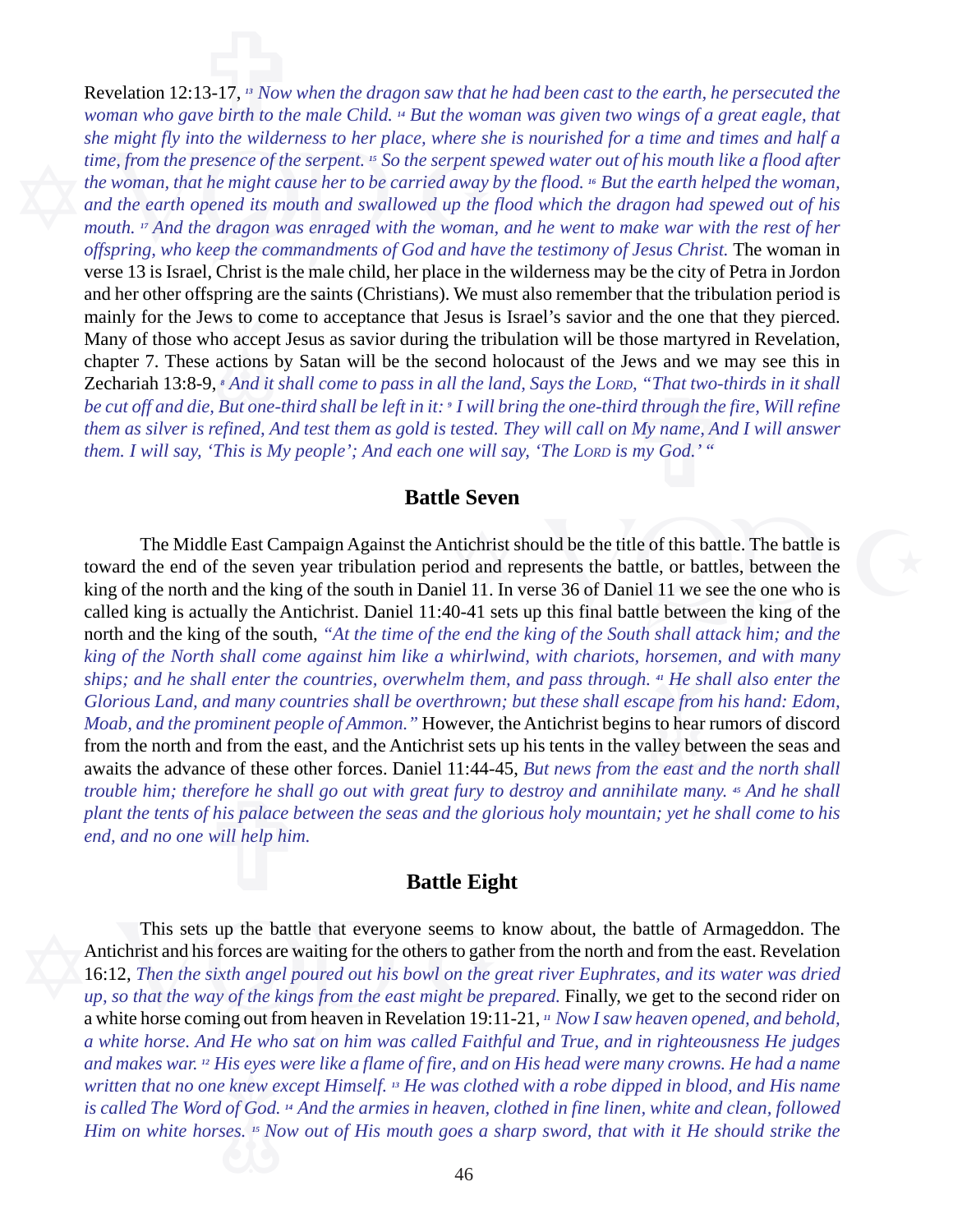*fire* burning with brimstone. <sup>21</sup> And the rest were killed with the sword which proceeded from the mouth of Him who sat on the horse. And all the birds were filled with their flesh. So! With the understanding of these ve *the mark of the beast and those who worshiped his image. These two were cast alive into the lake of* RING OF RINGS AND LORD OF LORDS.<sup>3</sup> Then I s<br>a loud voice, saying to all the birds that fly in the m<br>supper of the great God, <sup>18</sup> that you may eat the flesh<br>men, the flesh of horses and of those who sit on their<br>small and *small and great." 19 And I saw the beast, the kings of the earth, and their armies, gathered together to d*<br>*He Himsel*<br>*nd wrath of nations. And He Himself will rule them with a rod of iron. He Himself treads the winepress of the fierceness and wrath of Almighty God. 16 And He has on His robe and on His thigh a name written: KING OF KINGS AND LORD OF LORDS.17 Then I saw an angel standing in the sun; and he cried with a loud voice, saying to all the birds that fly in the midst of heaven, "Come and gather together for the supper of the great God, 18 that you may eat the flesh of kings, the flesh of captains, the flesh of mighty men, the flesh of horses and of those who sit on them, and the flesh of all people, free and slave, both make war against Him who sat on the horse and against His army. 20 Then the beast was captured, and with him the false prophet who worked signs in his presence, by which he deceived those who received mouth of Him who sat on the horse. And all the birds were filled with their flesh.* So! With the understanding of these verses everyone should know that there is no Battle of Armageddon because all

those who had gathered to fight against Jesus were destroyed with one word from His mouth.<br>With that said and done the Kingdom of God has arrived and Jesus shall rule on earth<br>thousand years. There will be no sickness, pai With that said and done the Kingdom of God has arrived and Jesus shall rule on earth for one thousand years. There will be no sickness, pain, worry or death during that thousand years of peace. The righteous who have overcome the tribulation will be those in the flesh who will enter the thousand years and will have children. They will have children throughout the thousand years. At the end of this thousand years Satan will be released from the abyss and he will deceive the world to rebel against God.

#### **Battle Nine**

ded the cam<sub>p</sub><br>devoured the<br>ast and the f Israel. In this second battle we see Russia gathering the world's armies to go against Jesus. Revelation 20:7-10, *' Now when the thousand years have expired, Satan will be released from his prison ' and will go out to d*  In the first battle of Ezekiel 38-39 we see Russia gathering Moslem countries and they go against Battle Nine<br>this concluding battle that shall take place on earth. This<br>fferent and distinct from the first battle of God of Magog It is easy to establish what happens in this concluding battle that shall take place on earth. This is the second battle of Gog of Magog. It is different and distinct from the first battle of God of Magog. 20:7-10, <sup>*r*</sup> Now when the thousand years have expired, Satan will be released from his prison <sup>*8*</sup> and will *go out to deceive the nations which are in the four corners of the earth, Gog and Magog, to gather them together to battle, whose number is as the sand of the sea. <sup>9</sup> They went up on the breadth of the earth and surrounded the camp of the saints and the beloved city. And fire came down from God out of heaven and devoured them. 10 The devil, who deceived them, was cast into the lake of fire and brimstone where the beast and the false prophet are. And they will be tormented day and night forever and ever.*

## **It Is Your Choice!**

 eternity is in the lake of fire with Satan, the beast, the false prophet and all the other souls who never With this second battle between Gog of Magonetary and spirit can exist. Either you will spend eternity in Jesus and all souls who accepted Jesus as their person occur on earth. Eternity is from this point forward and there are only two places that mankind's soul With this second battle between Gog of Magog and Israel we close out all of the wars that shall and spirit can exist. Either you will spend eternity in the New Jerusalem on the new earth with God, Jesus and all souls who accepted Jesus as their personal savior. Or, the other place that souls will spend accepted Jesus as the Son of God and savior of mankind.

as the S<br>h the p<br>puld see Through the presentation of information that is presented in these few pages every person reading this should see the deception that Satan is using to get us to deny that God is real or that there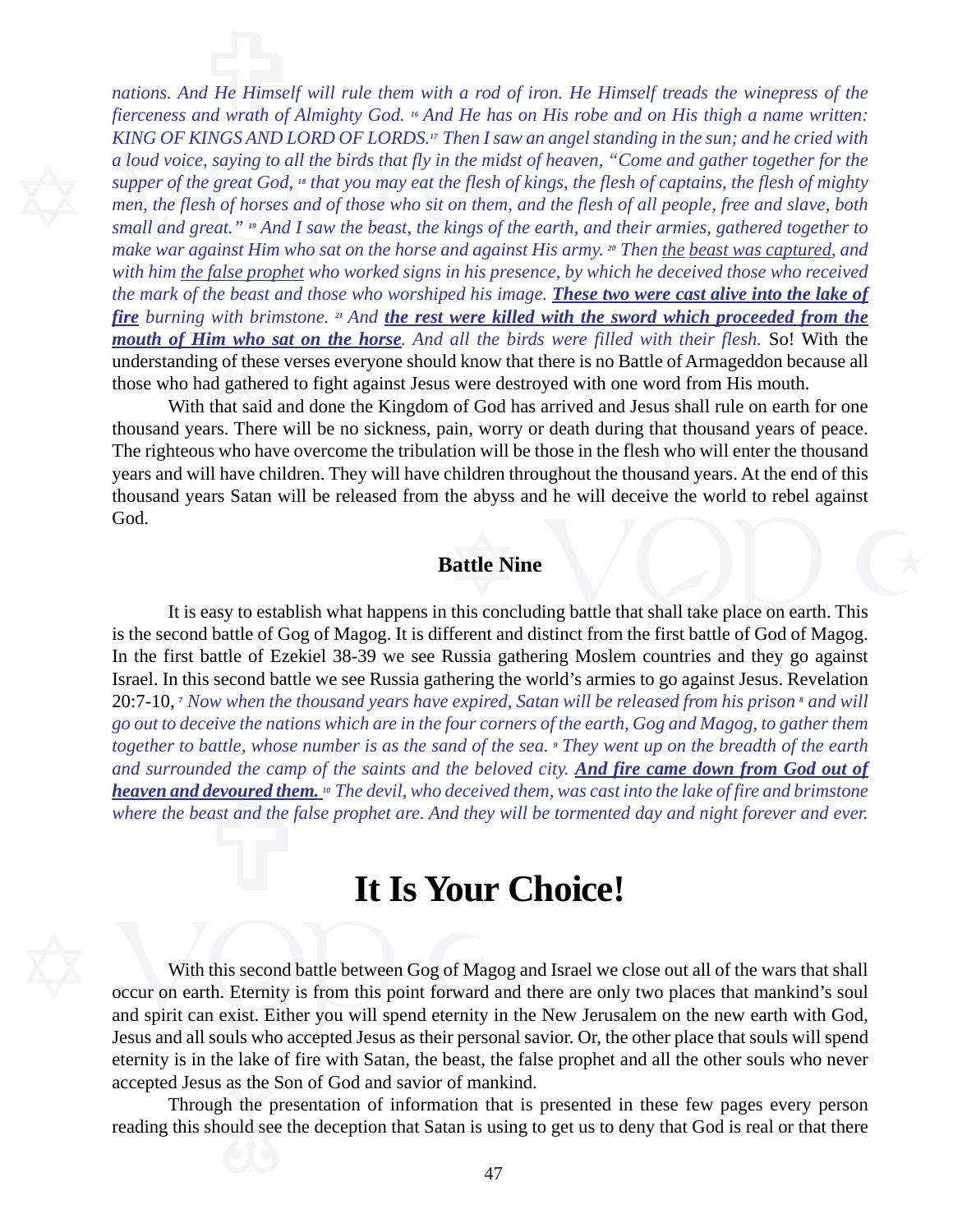accept Jesus<br>
long with At is a necessity to accept Jesus as your personal savior. We should all see the influence the Black Lives Matter leaders along with Antifa have made within our society to instill violence, rioting and looting as a portion of their political anarchy agenda. We should also see the biased objectives of the media to present what suits their opinion and how they criticize any word or action that doesn't go along with their political game plan.

We have already had a snow storm in Colorado, and it is only the first week in September. We have had an earthquake in South Carolina and one in New Jersey. The air quality in three western states is the worst in the world actions. We have had three hurricanes to hit the Gulf coast. We have forest fires burning in nine states. a portion of their pointcar analytical genda. We should<br>present what suits their opinion and how they criticize<br>their political game plan.<br>God is also performing His work as only He can<br>supreme God. He cannot lie! He does supreme God. He cannot lie! He does not desire for anyone to will themselves into Hell, yet that is what God is also performing His work as only He can. The Bible says many things about the living, you are doing by your own actions and decisions. To encourage mankind to repent and humbly seek forgiveness God sent this pandemic upon the earth to get all of mankind to stop and review our personal an earthquake in South Carolina and one in New Jersey. The air quality in three western states is the worst in the world and the Liberal minority wants to declare it is due to global warming. Folks who to weather is under the control of God.

Dependency or and for you to repent. Maybe you need to<br>vour personal savior. It is through the blood sacrifice<br>Intercessor to stand before His Father and vouch for<br>into heaven, it is only by the accepted blood sacrifice<br>wi think things like this surely do not believe in God. Everything that we are seeing happen that pertains to weather is under the control of God.<br>
Here is the bottom line decision that you must make. If you enjoy what is hap Here is the bottom line decision that you must make. If you enjoy what is happening with the pandemic, the weather, the riots, the looting and the deprived ideas of humanity, you don't have to do a thing. You will fit right in with the plans of Satan. However, if, on the other hand, you would like to return to some semblance of life as we knew it, you need to evaluate your life. You need to see if there is something for which you need to ask God to forgive you, and for you to repent. Maybe you need to make a change in your life and accept Jesus as your personal savior. It is through the blood sacrifice that Jesus made on your behalf that gives you an Intercessor to stand before His Father and vouch for you. Remember it is not by our works that gets us into heaven, it is only by the accepted blood sacrifice of Christ that we have a means to spend eternity with our Creator. Once again I will say it!

#### **It is your choice! Choose wisely!**

### **An Afterthought**

y was the 15<br>be young life,<br>signed a pe<br>aw two more Yesterday was the 15th of September 2020 and my wife and I watched a very historical event take place. In the young life, seventy-two years, of modern Israel's existence only two Arab countries have previously signed a peace agreement with Israel. These two countries are Egypt and Jordon. Yesterday, we saw two more Arab countries in the Middle East sign a peace agreement with Israel. These two countries are UAE and Bahrain. One of the amazing facts pertaining to this agreement is that these two countries worked with the United States and Israel to work out this treaty in just over one month. It has been almost forty years since the Jordanian peace agreement was signed. Simply amazing!

e to one<br>countri<br>sented i<br>hose nei its Middle East base to one of these two countries, UAE or Bahrain. President Trump also stated that up that these two countries worked with the United States and<br>month. It has been almost forty years since the Jordanian p<br>I am not a prophet but I most certainly could spe<br>those first two battles and look at what the supporti information to those statements. Turkey is now showing contempt for the United States and NATO I am not a prophet but I most certainly could speculate because of this agreement. Go back to those first two battles and look at what the supporting Biblical text says. Now, let's start adding current while agreeing with Russia and Iran. I foresee the soon coming day when the United states is asked to move our military out of Turkey and Turkey will withdraw from NATO. The United States will move to nine other Arab countries may join the Abraham Accord after our November election. Review the first two battles presented in this document. The first was a battle of Israel's neighboring Arab countries against Israel and those neighbors are Syria, Egypt, Jordon, Lebanon and Gaza. Egypt and Jordon have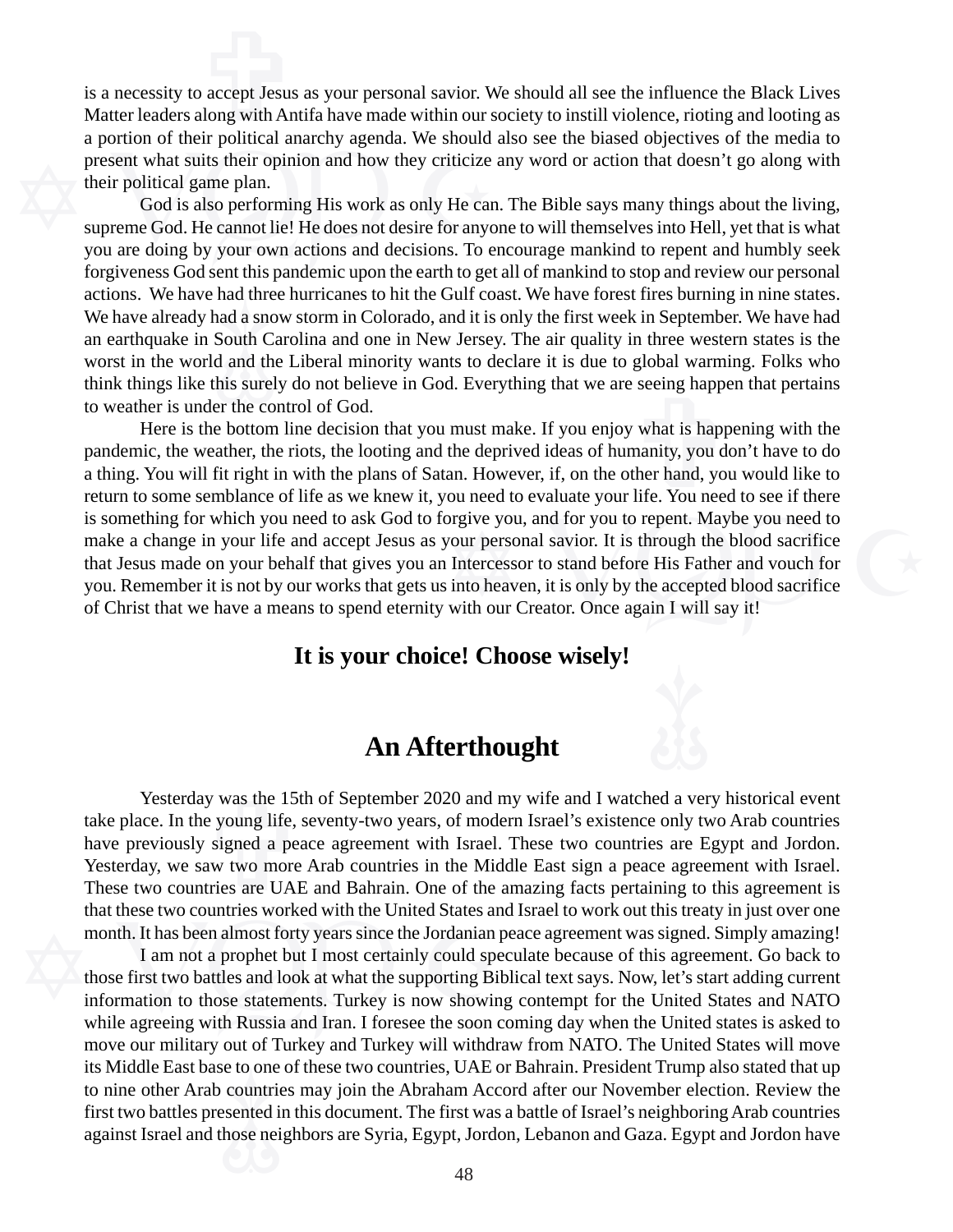*iase foot*<br>*jaws to*<br>*ons.* Go<br>*nt north him this message from the Sovereign LORD: Gog, I am your enemy!<sup>4</sup> I will turn you around and put* Palestine signed on to this peace agreement, there is<br>and there would be a sharing of wealth in science, for<br>the prophecy of the Bible says and that God is not a<br>necessary for Ezekiel 38 to take place. Here is what<br>another necessary for Ezekiel 38 to take place. Here is what the Lord says, Ezekiel 38:1-23 (NLT), *<sup>1</sup> This is* e agreement<br>aza. which a terror at my presence. Mountains will be thrown down<br>will summon the sword against you on all the hills c<br>turn their swords against each other.<sup>22</sup> I will punish y<br>I will send torrential rain, hailstones, fire, and burni<br>a *Gog. Then all the nations will know that I am the Lord.*<sup>*17</sup></sup> <i>This is what the Sovereign Lord asks: Are* you the one I was talking about long ago, when I announced through Israel's prophets that in the future I would br</sup> plunder?'<sup>14</sup> "Therefore, son of man, prophesy against Gog. Give him this message from the Sovereign<br>Lor.D: When my people are living in peace in their land, then you will rouse yourself. <sup>15</sup> You will come<br>from your homel say, 'Israel is an unprotected land filled with unwalled<br>y these people who live in such confidence!<sup>12</sup> I will go to<br>filled with people who have returned from exile in many<br>for the people are rich with livestock and other *now. They think the whole world revolves around them!'13 But Sheba and Dedan and the merchants of from the distant north, and many others.<sup><i>7*</sup> "Get ready; be prepared! Keep all the armies around you mobilized, and take command of them.<sup>*\**</sup> A long time from now you will be called into action. In the distant future yo signed peace agreements with Israel in the past. It seems the one country in this group that we must look at is Gaza, which actually is the representative portion of Palestine. If other countries in the area join the Abraham Accord there is tremendous pressure on Palestine to come to the peace table. If Palestine signed on to this peace agreement, there might be peace in the Middle East for a few years and there would be a sharing of wealth in science, food and health issues. But we must remember what the prophecy of the Bible says and that God is not a liar. These actions only help set up the conditions *another message that came to me from the LORD:<sup>2</sup> "Son of man, turn and face Gog of the land of Magog, the prince who rules over the nations of Meshech and Tubal, and prophesy against him.<sup>3</sup> Give hooks in your jaws to lead you out with your whole army—your horses and charioteers in full armor and a great horde armed with shields and swords.<sup>5</sup> Persia, Ethiopia, and Libya will join you, too, with all their weapons.<sup>6</sup> Gomer and all its armies will also join you, along with the armies of Beth-togarmah* mobilized, and take command of them.<sup>*8*</sup> A long time from now you will be called into action. In the *distant future you will swoop down on the land of Israel, which will be enjoying peace after recovering from war and after its people have returned from many lands to the mountains of Israel.<sup>9</sup> You and all your allies—a vast and awesome army—will roll down on them like a storm and cover the land like a cloud.10 "This is what the Sovereign LORD says: At that time evil thoughts will come to your mind, and you will devise a wicked scheme.11 You will say, 'Israel is an unprotected land filled with unwalled villages! I will march against her and destroy these people who live in such confidence!12 I will go to those formerly desolate cities that are now filled with people who have returned from exile in many nations. I will capture vast amounts of plunder, for the people are rich with livestock and other possessions Tarshish will ask, 'Do you really think the armies you have gathered can rob them of silver and gold? Do you think you can drive away their livestock and seize their goods and carry off LORD: When my people are living in peace in their land, then you will rouse yourself. 15 You will come from your homeland in the distant north with your vast cavalry and your mighty army,16 and you will attack my people Israel, covering their land like a cloud. At that time in the distant future, I will bring you against my land as everyone watches, and my holiness will be displayed by what happens to you, you the one I was talking about long ago, when I announced through Israel's prophets that in the future I would bring you against my people?18 But this is what the Sovereign LORD says: When Gog invades the land of Israel, my fury will boil over!19 In my jealousy and blazing anger, I promise a mighty shaking in the land of Israel on that day.20 All living things—the fish in the sea, the birds of the sky, the animals of the field, the small animals that scurry along the ground, and all the people on earth—will quake in terror at my presence. Mountains will be thrown down; cliffs will crumble; walls will fall to the earth.21 I will summon the sword against you on all the hills of Israel, says the Sovereign LORD. Your men will turn their swords against each other.22 I will punish you and your armies with disease and bloodshed; I will send torrential rain, hailstones, fire, and burning sulfur!23 In this way, I will show my greatness and holiness, and I will make myself known to all the nations of the world. Then they will know that I am the LORD.*

> he UAE<br>Here an<br>5 fighte Another item that was discussed during this two hour ceremony was the possibility of selling F-35 aircraft to the UAE. The Israeli ambassador to the United Nations expressed a little concern over this statement. Here are a few things that I know and a few that I think are possible. We sold Saudi Arabia our F-15 fighters either in the late 80's or early 90's. That airframe is now 40 years old and has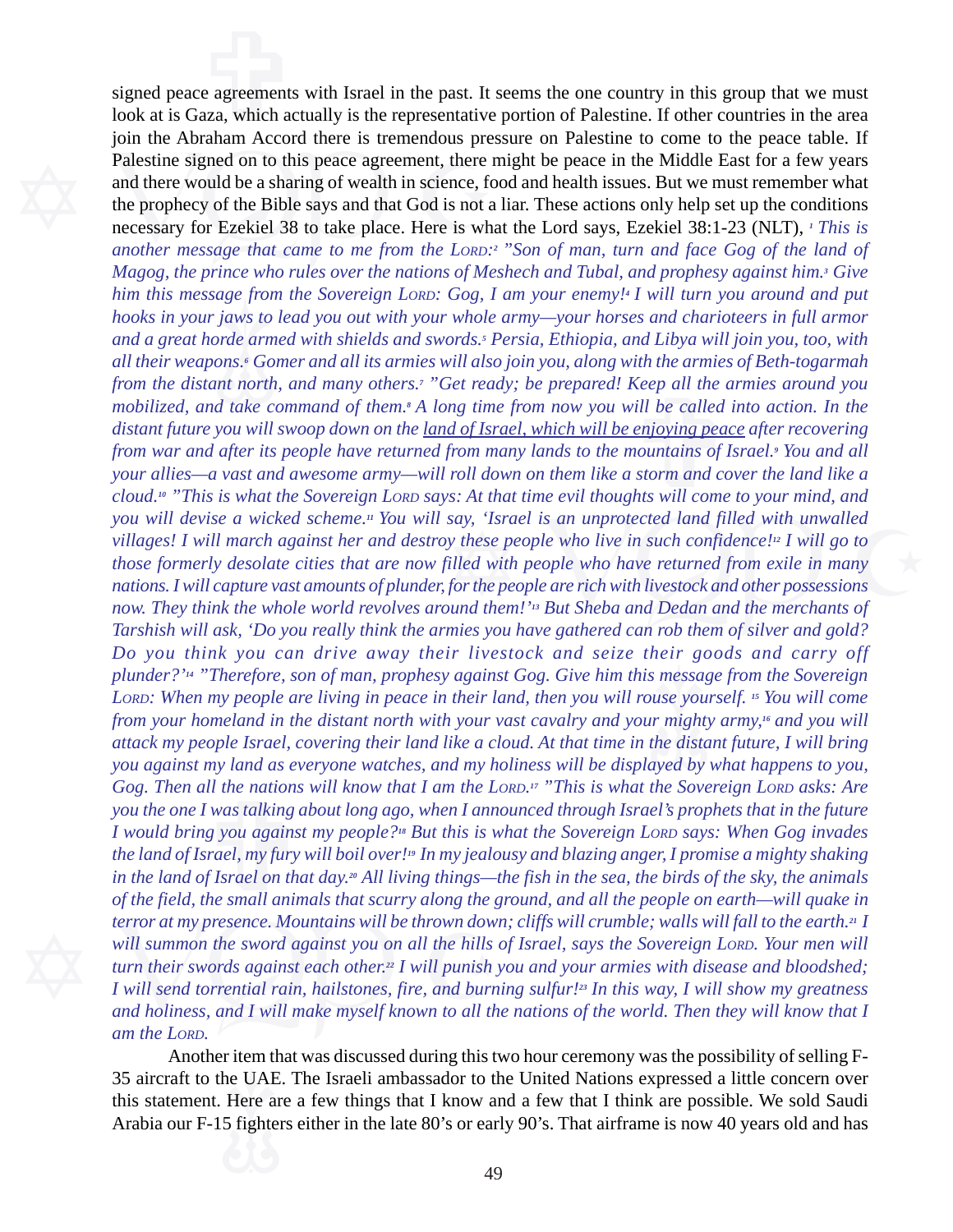down completely so that you couldn't even start them up if things turned ugly. As long as there is peace help defend Israel at all cost. Stop and think for a mome<br>is only a matter of a few years, if not months, that tech<br>phones, tablets and desk top computers can all track you<br>They can also be turned on, updated and turned of They can also be turned on, updated and turned off remotely. Incorporate that technology into all the y F-22s or F-<br>b countries been replaced by F-22s or F-35s in our own aircraft inventory. If the United States sold the F-35 to the UAE, other Arab countries would also want to have the same capability and buy them for their air force. Now, the question is the security of Israel. The United States has made a sound commitment to help defend Israel at all cost. Stop and think for a moment. Technology is moving at such a rate that it is only a matter of a few years, if not months, that technology doubles. I personally know that smart phones, tablets and desk top computers can all track your location and can listen to your conversations. other technology of the F-35 and we would have a fighter jet that could be controlled from satellites if they entered the wrong air space at the wrong time. We might even have the capability to shut them things work as they should. Allow things to escalate into a warfare footing and either technology or God Himself will come into play. Look at verses 21-22 in the above passage to see if this isn't so.

boot that<br>ey shou<br>come in<br>esty, I pi I betray and hate each other.<sup>11</sup> And many false prophets<br>vill be rampant everywhere, and the love of many will<br>vill be saved.<sup>14</sup> And the Good News about the Kingdom<br>o that all nations will hear it; and then the end will<br> manner that He has and for this reprieve to allow mankind to go forward for a little longer. Remember<br>what Jesus said in Matthew 24. Matthew 24:6-14 (NLT), *• And you will hear of wars and threats of*<br>wars, but don't panic In all honesty, I praise the actions of President Trump, I thank my God for leading him in the what Jesus said in Matthew 24. Matthew 24:6-14 (NLT), *<sup>6</sup> And you will hear of wars and threats of wars, but don't panic. Yes, these things must take place, but the end won't follow immediately.<sup>7</sup> Nation will go to war against nation, and kingdom against kingdom. There will be famines and earthquakes in many parts of the world.<sup>8</sup> But all this is only the first of the birth pains, with more to come.<sup>9</sup> "Then you will be arrested, persecuted, and killed. You will be hated all over the world because you are my followers. <sup>10</sup> And many will turn away from me and betray and hate each other.<sup>11</sup> And many false prophets will appear and will deceive many people.<sup>12</sup> Sin will be rampant everywhere, and the love of many will grow cold.<sup>13</sup> But the one who endures to the end will be saved.<sup>14</sup> And the Good News about the Kingdom will be preached throughout the whole world, so that all nations will hear it; and then the end will come.*

of God as shown in the Abraham Accord. Police agencies all across America will arrest those who are causing these things to happen. Mayors and Governors will be chastised by those they are serving.<br>Remember those in electe I have one more speculation to make. All this rioting and looting in America that is called protesting will come to a screaming halt. By God's grace this action in America would match the grace causing these things to happen. Mayors and Governors will be chastised by those they are serving. Remember those in elected office in this nation are servants of the people who put them in the positions they are holding. They are not elevated royalty who make all the rules and everything is to be their way or no way. We will return to being a God fearing, lawful nation with a moral backbone. That is still down the road with a different viewpoint.

freedom, but with the original idea that the majority rules, and not the rule of every quack that comes down the road with a different viewpoint.<br>Even with the addition of this information the fact still comes down to one Even with the addition of this information the fact still comes down to one of two choices. I have stressed what those two choices are and that you alone must make up your mind on where you desire to spend eternity.

# It is your choice! C **It is your choice! Choose wisely!**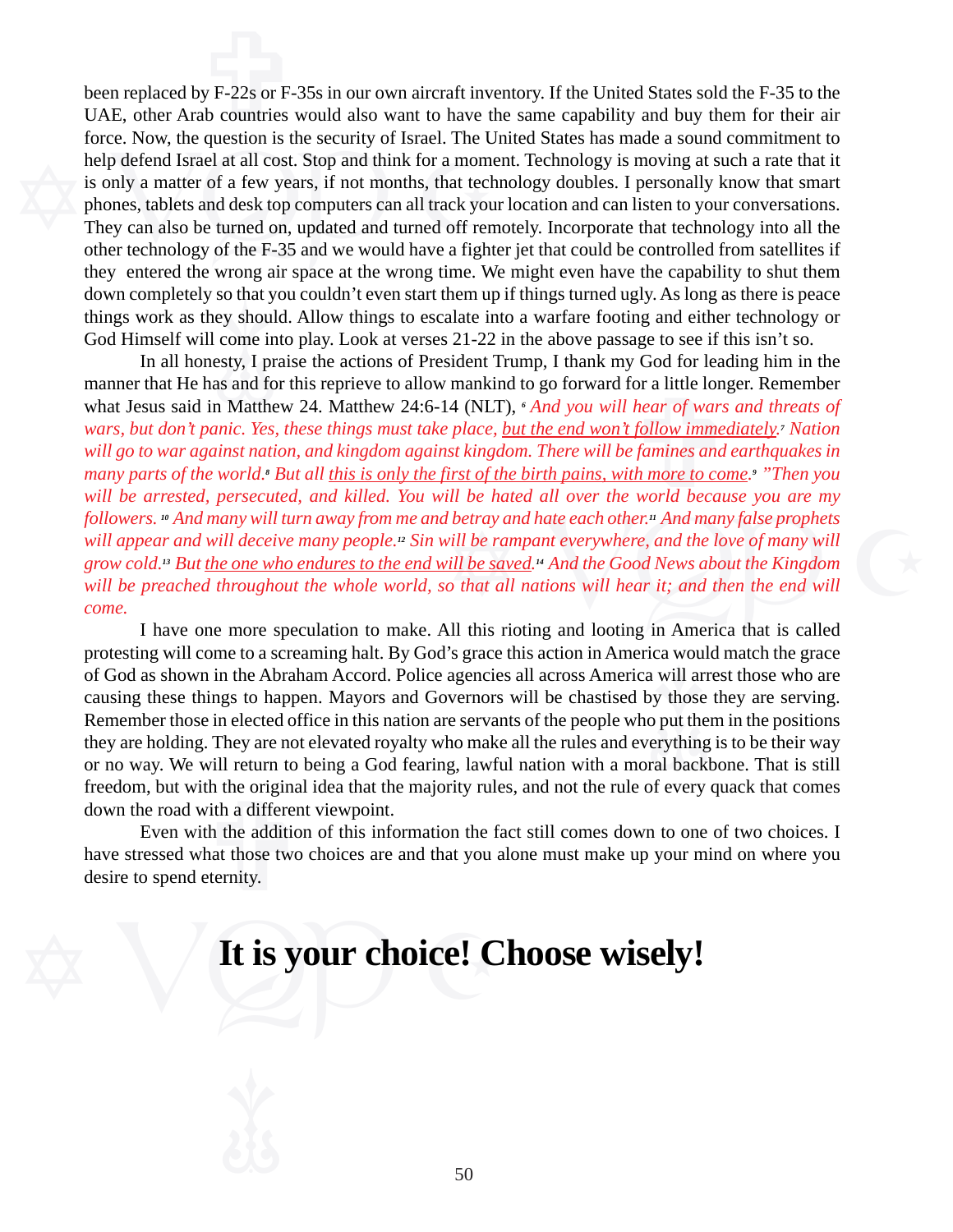## **We Have Been Hijacked!**

and ben<br>lee His b<br>the sact<br>laims to<br>day-to-c how He acted and behaved in His day-to-day activities while on planet Earth. We have the stories of At the beginning of this work we placed the<br>and report on except one: Where was the WHO? In t<br>is that we need to study and see what that entity has<br>whore of Babylon has pushed truth to the sideline. C is that we need to study and see what that entity has done to the followers of Jesus and how the great At the beginning of this work we placed the important words for any good reporter to gather and report on except one: Where was the WHO? In the first section we have alluded to whom the Who whore of Babylon has pushed truth to the sideline. Our knowledge of Jesus comes from the Gospels of Matthew, Mark, Luke and John. From these four books, we have to determine what Jesus said, did and His birth, we see His baptism by His cousin John in the Jordan River, and we learn that our salvation is only through the sacrifice that Jesus made for all citizens of earth, past, present and future. Every person who claims to be a Christian needs to understand that Jesus represents the model we are to follow in out day-to-day life to be the representative of Christ before a pagan, unsaved world. Along the way we must look at statements Jesus said that we need to know and agree with.

 that He doesn't know what He is talking about and that Friday is a day, Saturday is a day and Sunday is Biote says. For an example tet stake the death of sessional flook at it for a moment. Sessions the Boot of God and if the Bible says that God cannot lie that also means that Jesus will not lie. Jesus spoke on four occasion be accounted for. Do you accept that this is a true statement? Okay, why is it that you accept the represents tr<br>a pagan, uns<br>nd agree wit<br>bur knowled<br>ey do not tak<br>done do not Most Christians do not follow the example left by Jesus for our knowledge, they follow the example of the traditions the church they attend presents to them. They do not take the time to study what the Bible says and will not question why particular things that are done do not agree with what the Bible says. For an example let's take the death of Jesus and look at it for a moment. Jesus is the Son of occasions that He must spend three days and three nights in the tomb as Jonah spent in the great fish. If Jesus said this then He must know what He was saying and that a full three days and three nights must traditions established by men and follow tradition that Friday at 3:00 PM in the afternoon to approximately 6:00 AM Sunday morning is three days and three nights. You just called Jesus a liar and a day. That's three days! Tradition says this is the correct interpretation and we celebrate Easter every year.

pointed a po<br>s pride, ego,<br>er to this evi<br>grace he too<br>nes today cla<br>tt would also and we defined<br>and taughter is a list<br>respectively This is only one example of how the church has been hijacked and taught a different theology. Every since the introduction of Satan in the Garden, we have seen that he is a liar and a murderer. He was once appointed a position that equaled the position of Michael or Gabriel, or maybe even above them. But his pride, ego, envy and self-centeredness led to his change from a glorious being of light named Lucifer to this evil entity that believes he can take over the throne of God. We also know that in his fall from grace he took one third of the heavenly hosts (angels) with him. We also know that many of the churches today claim to be a New Testament Church and that the Old Testament does not apply to them. That would also include the Ten Commandments and God's ordained feast days since they were both established in the Old Testament.

ech that<br>e grace a<br>en that false gods and traditions. God knew from the fall of Adam and Eve that He would have to send His Son It is through the Old Testament that we learn<br>see the days of blessing and we see the sins of God<br>people. We also see the interaction that God's peop<br>them and how they call for a king, worship an idol or<br>the dictation from them and how they call for a king, worship an idol or fail to follow God's prescribed laws. Moses took It is through the Old Testament that we learn of the ways of God and of His chosen people. We see the days of blessing and we see the sins of God's people that cause God to react and correct His people. We also see the interaction that God's people have with the other lands and peoples around the dictation from God directly on Mount Sinai. The prophets gave the people the words and direction for them to follow, but the people accepted the temptation from Satan to follow after other people's to heal the breech that Satan caused in the Garden. That leads us back to the New Testament and the results of all the grace and failures that God's people had gone through. Please recall the brief explanation that I have given that illustrates the split between the House of Israel and the House of Judah. The

51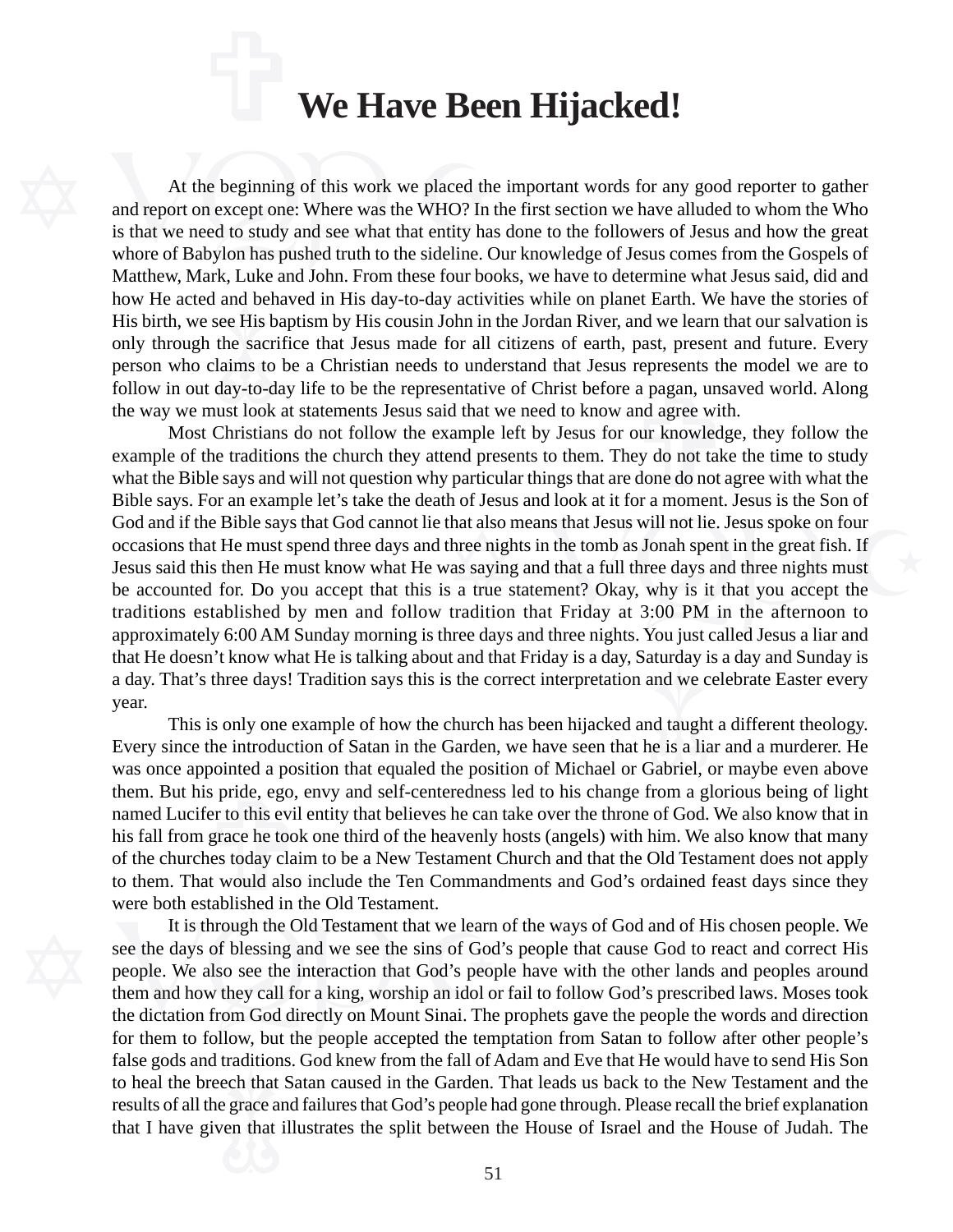Horaham, or secondly, they are the co-heirs of heaven<br>Remember, these peoples are not Jews, but many of the<br>how you view these people, either way they should be f<br>Commandments and His feast days.<br>We must also view the fact represent the<br>d in my boo House of Israel represent the ten northern tribes that were given a divorce from God and scattered. They are defined in my book, *The Thirteenth Tribe of Israel*, as many of the present day European nations. You can look at these nations in two ways. First, they are the direct descendant people of Abraham, or secondly, they are the co-heirs of heaven through their salvation by the blood of Christ. Remember, these peoples are not Jews, but many of them are descendant Israelites. It doesn't matter how you view these people, either way they should be following the teachings of God toward the Ten Commandments and His feast days.

the discounts<br>the 25th<br>various<br>rated th of this has taken place and how much of what we do as Christians is not in the teachings of Jesus. Let's the sun god celebrated the beginning of the new sun cycle on the winter solstice. The pagan worshippers of the sun god celebrated the beginning of the new sun cycle on the winter solstice. This tradition was carried down t We must also view the facts that even as divorced Israelites, they have also picked up the habits and traditions of the peoples they reside among and follow a false theology. It is time to look at how all start with the birth of Jesus. How in the world did we get the idea from the traditions of the church that Jesus was born on the 25th day of December. If you go back and look at pagan feast days of the Greeks and Romans that various gods or goddesses birth was on the winter solstice. The pagan worshippers of carried down to the fourth century when Constantine called the Council of Nicaea in 325 and ruled that worship of this new religious sect called Christian would be on the day of the sun (Sunday) and all businesses would be closed. These two facts are part of the carryover of pagan idol worship that Satan has used to deceive the church into bypassing what God instructed us to do. I have already attempted to introduce you to this question pertaining to Christmas and Easter and shown how Easter's date changes from year to year depending upon the cycle of the moon and the Spring Equinox.

origin of these two women. In some circles, it has been said that these two handmaidens were slave<br>girls of the sister's father, and in other circles that these handmaidens were even, much younger, half-<br>sisters. We really as established by our constitution. Once again, we must understand that there is a difference between<br>the divorced ten tribes and those who are Jewish. One thing that must be understood is the birthing of<br>the twelve male c The moon and the Spring Equinox.<br>
t that had crept into the church that anything referring<br>
b be accepted by Christianity. I guess, in some ways,<br>
eople who do not accept the Ten Commandments as a<br>
mmandments as some sort There seems to be an anti-Semitic thought that had crept into the church that anything referring back to the Old Testament was Jewish and not to be accepted by Christianity. I guess, in some ways, this is still going on even today. We have many people who do not accept the Ten Commandments as a moral guideline to live by. They see the Ten Commandments as some sort of religious document just because it is found written in the Bible. They cling to the false concept that the placement of the Ten Commandments in a government or school building is in violation of the separation of church and state the divorced ten tribes and those who are Jewish. One thing that must be understood is the birthing of the twelve male children of Jacob. There were four women who birthed these children. The Bible even recorded that there were different characteristics between sisters that surely had to count for different facial features. Add to that fact the other fact that each sister had a handmaiden and we don't know the girls of the sister's father, and in other circles that these handmaidens were even, much younger, halfsisters. We really don't know.

adoption, we have another bloodline to enter into the ty<br>Hebrew father and an Egyptian mother. Again, we are go<br>of the rest of the male children. However, they are all the<br>Twelve Tribes of Israel. The fact is there are a t Going further along with the Biblical story, we see that Jacob's name is changed to Israel and that his son Joseph became the chief overseer of all Egypt. When the Israelites moved to Egypt Israel was greeted by Joseph and prior to Israel's death he adopted Joseph's two sons as his own. With this adoption, we have another bloodline to enter into the twelve tribes of Israel. These two sons have a Hebrew father and an Egyptian mother. Again, we are going to have different facial features from those of the rest of the male children. However, they are all the male children of Israel and are labeled as the Twelve Tribes of Israel. The fact is there are a total of fourteen males involved, but in the counting of things Levi and Joseph are removed, thus making up the twelve tribes.

flaming fire by night. It is interesting to me that there are many people who do not believe in the grace of God and don't see the need for believing in Him, or His Son. Did you notice how God protected this group of peopl When this race of over two million people left Egypt in the Exodus led by Moses, they were all under the protection of God as He led them through the wilderness under the cloud by day and the of God and don't see the need for believing in Him, or His Son. Did you notice how God protected this group of people. By day, as they traveled through a desert wilderness, the temperature could exceed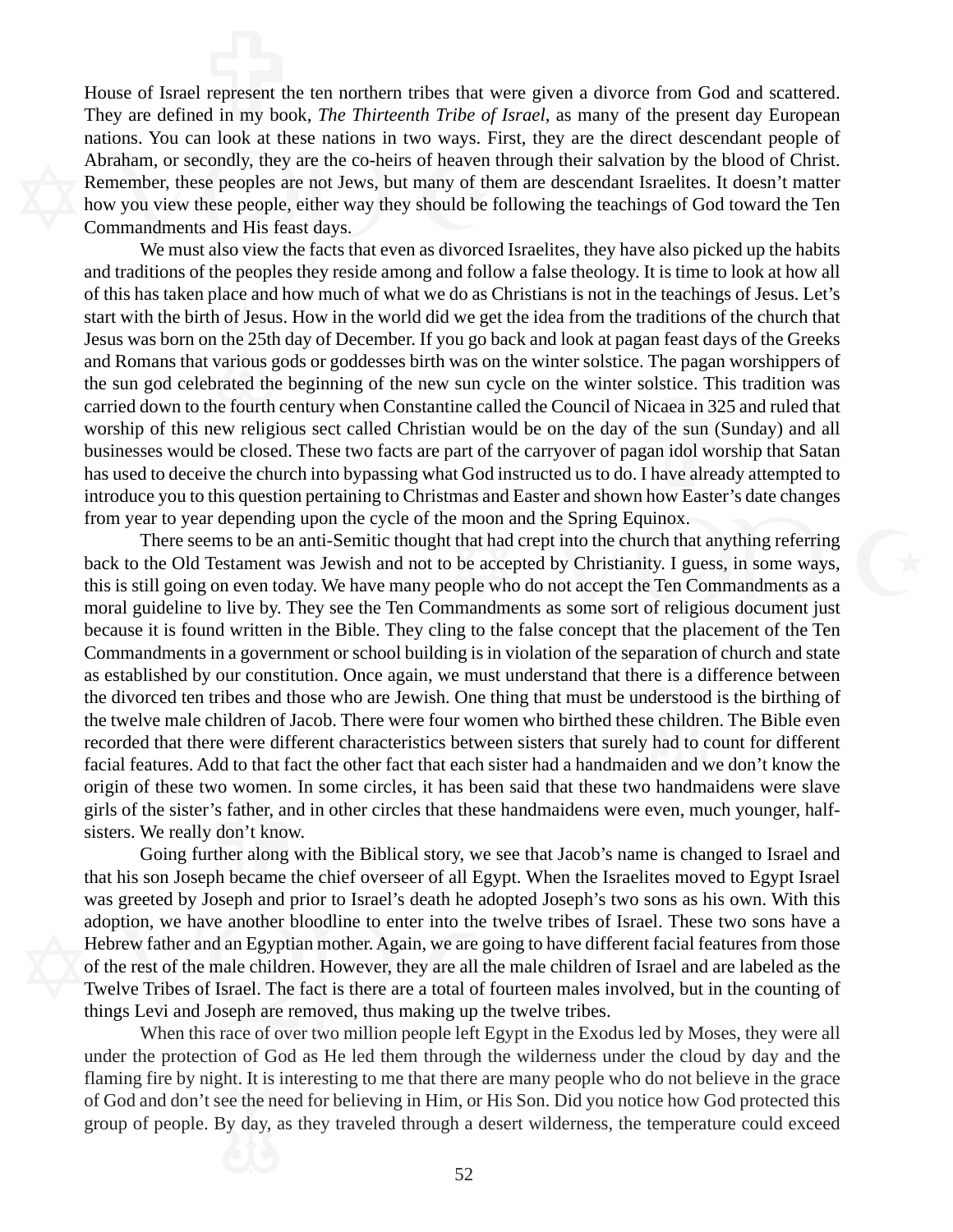and God planet 100 degrees and God placed a cloud over the Israelites to cool and protect they from the heat. By night, when the temperature could drop to near freezing, God placed a flaming fire over them to give them heat. But, that's just another story, a myth, to many people today. They don't see God's grace.

 how He wanted His people to act. Through the Old Testament, we learn of these<br>of rebellion against God including what God did to<br>they were slaves. God continued to correct them and<br>His people and to be His representatives upon the ea<br>all the pagan, sinful His people and to be His representatives upon the earth acting as God fearing righteous people before Through the Old Testament, we learn of these people and their periods of grace and their periods of rebellion against God including what God did to them. There were periods of other captivity where they were slaves. God continued to correct them and teach them that all He wanted was for them to be all the pagan, sinful nations on earth. Be obedient to 10 rules and 7 feast days was all God really asked of them. But, that didn't work too well either. So, it became time to send His Son to be the model of

We have already previewed the birth of Jesus and the only thing I'd like to add to what has been<br>ncerns the Star of Bethlehem. This had to be an angel that had shape shifted into this star to lead<br>e men to the location of can change its shape and two it must be able to shine brightly. I say this because of several Bible verses.<br>Lucifer, our adversary's name means, light bearer, and he was called the morning star. There is the<br>finger that wr said concerns the Star of Bethlehem. This had to be an angel that had shape shifted into this star to lead the wise men to the location of Jesus' birth. The glorified body must have two attributes with it. One, it Lucifer, our adversary's name means, light bearer, and he was called the morning star. There is the finger that writes on the palace wall at King Nebuchadnezzar's palace. There is the fourth person in the fiery furnace in Babylon and we see the Transfiguration of Jesus and the many times of His appearing after His resurrection in rooms that the door is closed.

ho heard<br>nazed; a<br>sought Y<br>now that<br>le spoke ry in Luke about Jesus at the age of twelve. Luke 2:41-52,<br>at the Feast of the Passover.  $42$ And when He was twelve<br>ng to the custom of the feast.  $43$ When they had finished the<br>l behind in Jerusalem. And Joseph and His m *know it; 44but supposing Him to have been in the company, they went a day's journey, and sought Him* When Jesus was a boy, we find a story that gives us some of the modeling we need to understand what being a Christian means. Look at the story in Luke about Jesus at the age of twelve. Luke 2:41-52, *41His parents went to Jerusalem every year at the Feast of the Passover. 42And when He was twelve years old, they went up to Jerusalem according to the custom of the feast. 43When they had finished the days, as they returned, the Boy Jesus lingered behind in Jerusalem. And Joseph and His mother did not among their relatives and acquaintances. 45So when they did not find Him, they returned to Jerusalem, seeking Him. 46Now so it was that after three days they found Him in the temple, sitting in the midst of the teachers, both listening to them and asking them questions. 47And all who heard Him were astonished at His understanding and answers. 48So when they saw Him, they were amazed; and His mother said to Him, "Son, why have You done this to us? Look, Your father and I have sought You anxiously."*

*49And He said to them, "Why did you seek Me? Did you not know that I must be about My Father's business?" 50But they did not understand the statement which He spoke to them.*

*51Then He went down with them and came to Nazareth, and was subject to them, but His mother these things in her heart.* <sup>52</sup>*And Jesus increased in wisdom and stature, and in favor with Godn.*<br>Then He went down with them *kept all these things in her heart. 52And Jesus increased in wisdom and stature, and in favor with God and men.*

shown to the world for His earthly parents. 3) Jesus<br>Shown to me this means Jesus had reached the age of<br>to take on the representation of His Father's essence.<br>and subjected Himself to the authority of His parents<br>The Gosp Notice four things in this passage: 1) His parents went to Jerusalem every year at the Feast of Passover. This verse means that God's ordained feast days were followed by Jesus and His earthly parents. 2) Joseph, His earthly father is identified. Meaning to me that there was a respect that Jesus shown to the world for His earthly parents. 3) Jesus said He had to be about His Father's business. Shown to me this means Jesus had reached the age of accountability and He knew it was time for Him to take on the representation of His Father's essence. 4) Jesus was mindful of a parent and child respect and subjected Himself to the authority of His parents. Notice He grew in favor with God.

The most important point that we need to understand from this encounter was the last statement made.<br>Notice the wording in the verse, Luke 4:13, <sup>13</sup>Now when the devil had ended every temptation, he<br>departed from Him until The Gospel of Luke goes further in chapter 4 and we find the temptation of Jesus after John, His cousin, had baptized Him. Satan approached Jesus in the desert and tempted Jesus with three questions. We know from text that Jesus was hungry. We also know that Satan understands and can quote scriptures. Notice the wording in the verse, Luke 4:13, *13Now when the devil had ended every temptation, he departed from Him until an opportune time.*Luke 4:13 (NKJV) Notice what it says, that Satan left Jesus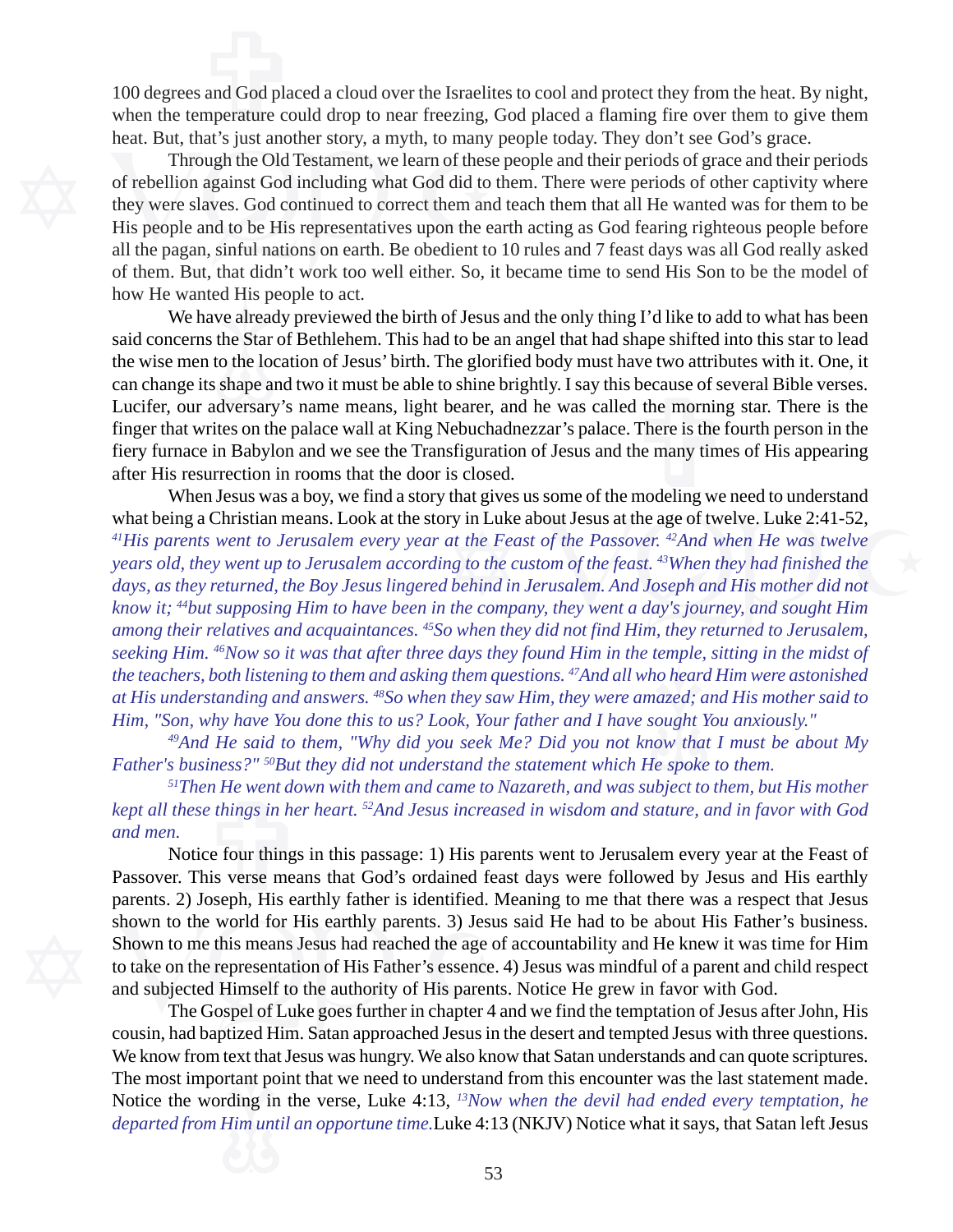saying, Famer, if it is four will, take this cup away from<br>done." <sup>43</sup>Then an angel appeared to Him from heaven, stre<br>time to attack Jesus again between His baptism and His<br>attack the church that claimed to follow Christ. tune time.  $V_1$  to the night for a mor opportune time. We should understand that Jesus knew His task from God, the Father, and accepted it even to the night that He was betrayed. Observe His prayer as recorded in Luke 22:42-43, *42saying, "Father, if it is Your will, take this cup away from Me; nevertheless not My will, but Yours, be done." 43Then an angel appeared to Him from heaven, strengthening Him.* Satan did not find an opportune time to attack Jesus again between His baptism and His death, however that did not mean he couldn't attack the church that claimed to follow Christ.

thew the<br>ew 7:13<br>*uction*, *e*<br>*eads to 'See there!' For indeed, the kingdom of God is within you."* There are several verses we can look at in Let's look for some of the things Jesus gave as instruction and statements. Turn to Luke 17:20 *is the way which leads to life, and there are few who find it.* Carefully notice what this verse says. Most Christians do not realize they are on the broad way that leads to destruction. I say this for a reason. Many Chri 21, *20Now when He was asked by the Pharisees when the kingdom of God would come, He answered them and said, "The kingdom of God does not come with observation; 21nor will they say, 'See here!' or* the Gospel of Matthew that illustrate more how we should follow Jesus and what to be on the lookout for. Turn to Matthew 7:13-14, *13"Enter by the narrow gate; for wide is the gate and broad is the way that leads to destruction, and there are many who go in by it. 14Because narrow is the gate and difficult* Christians do not realize they are on the broad way that leads to destruction. I say this for a reason. Many Christians have this belief that once saved always saved, therefore, in their mindset they have found the narrow gate by their belief. In reallity they have gone from pagan to deceived individuals on the broad way (the way of many) who have not found the narrow gate. Basically, Jesus confirms this by His statment in Luke 12:32, <sup>32</sup>Do not fear, little flock, for it is your Father's good pleasure to give you the kingdom. Isn't Jesus implying that He has a little flock? Isn't that a similar idea to the one about finding the narrow gate?

little flock? Isn't that a similar idea to the one about<br>e of false prophets and false teachers who will deceive<br>:15-23, <sup>15</sup>"Beware of false prophets, who come to you<br>ous wolves. <sup>16</sup>You will know them by their fruits. D Jesus also warns His flock to be well aware of false prophets and false teachers who will deceive many. Read with me the statement in Matthew 7:15-23, *15"Beware of false prophets, who come to you in sheep's clothing, but inwardly they are ravenous wolves. 16You will know them by their fruits. Do men gather grapes from thornbushes or figs from thistles? 17Even so, every good tree bears good fruit, but a bad tree bears bad fruit. 18A good tree cannot bear bad fruit, nor can a bad tree bear good fruit. you will know them.*

<sup>19</sup>Every tree that does not bear good fruit is cut down and thrown into the fire. <sup>20</sup>Therefore by their fruits<br>you will know them.<br><sup>21</sup> "Not everyone who says to Me, 'Lord, Lord,' shall enter the kingdom of heaven, but h *21"Not everyone who says to Me, 'Lord, Lord,' shall enter the kingdom of heaven, but he who does the will of My Father in heaven. 22Many will say to Me in that day, 'Lord, Lord, have we not prophesied in Your name, cast out demons in Your name, and done many wonders in Your name?' 23And*

representative of Jesus and there is nothing that says Satan couldn't or wouldn't attack the church.<br>There is a verse that Paul spoke in 2nd Corennethians 11:13-15 I'd like for you to see. <sup>13</sup>For such are false apostles, pestilences, and earthquakes in various places.  ${}^8$ All these<br>deliver you up to tribulation and kill you, and you will<br> ${}^{10}$ And then many will be offended, will betray one another<br>prophets will rise up and deceive many *then I will declare to them, 'I never knew you; depart from Me, you who practice lawlessness!'*<br>**Probably, the most significant statement made by Jesus, in the Gospels, comes from Matther<br>verses 4-14, <sup>4</sup>And Jesus answere** Probably, the most significant statement made by Jesus, in the Gospels, comes from Matthew 24, verses 4-14, *<sup>4</sup> And Jesus answered and said to them: "Take heed that no one deceives you. 5 For many will come in My name, saying, 'I am the Christ,' and will deceive many. 6 And you will hear of wars and rumors of wars. See that you are not troubled; for all these things must come to pass, but the end is not yet. 7 For nation will rise against nation, and kingdom against kingdom. And there will be famines, pestilences, and earthquakes in various places. 8 All these are the beginning of sorrows. 9 Then they will deliver you up to tribulation and kill you, and you will be hated by all nations for My name's sake. 10And then many will be offended, will betray one another, and will hate one another. 11Then* many false prophets will rise up and deceive many. *12And because lawlessness will abound, the love of many will grow cold. 13But he who endures to the end shall be saved. 14And this gospel of the kingdom will be preached in all the world as a witness to all the nations, and then the end will come.* Recall with me that Satan left Jesus in the desert and was waiting for an opporture time and I also said that the church is the There is a verse that Paul spoke in 2nd Corennethians 11:13-15 I'd like for you to see. *13For such are false apostles, deceitful workers, transforming themselves into apostles of Christ. 14And no wonder!*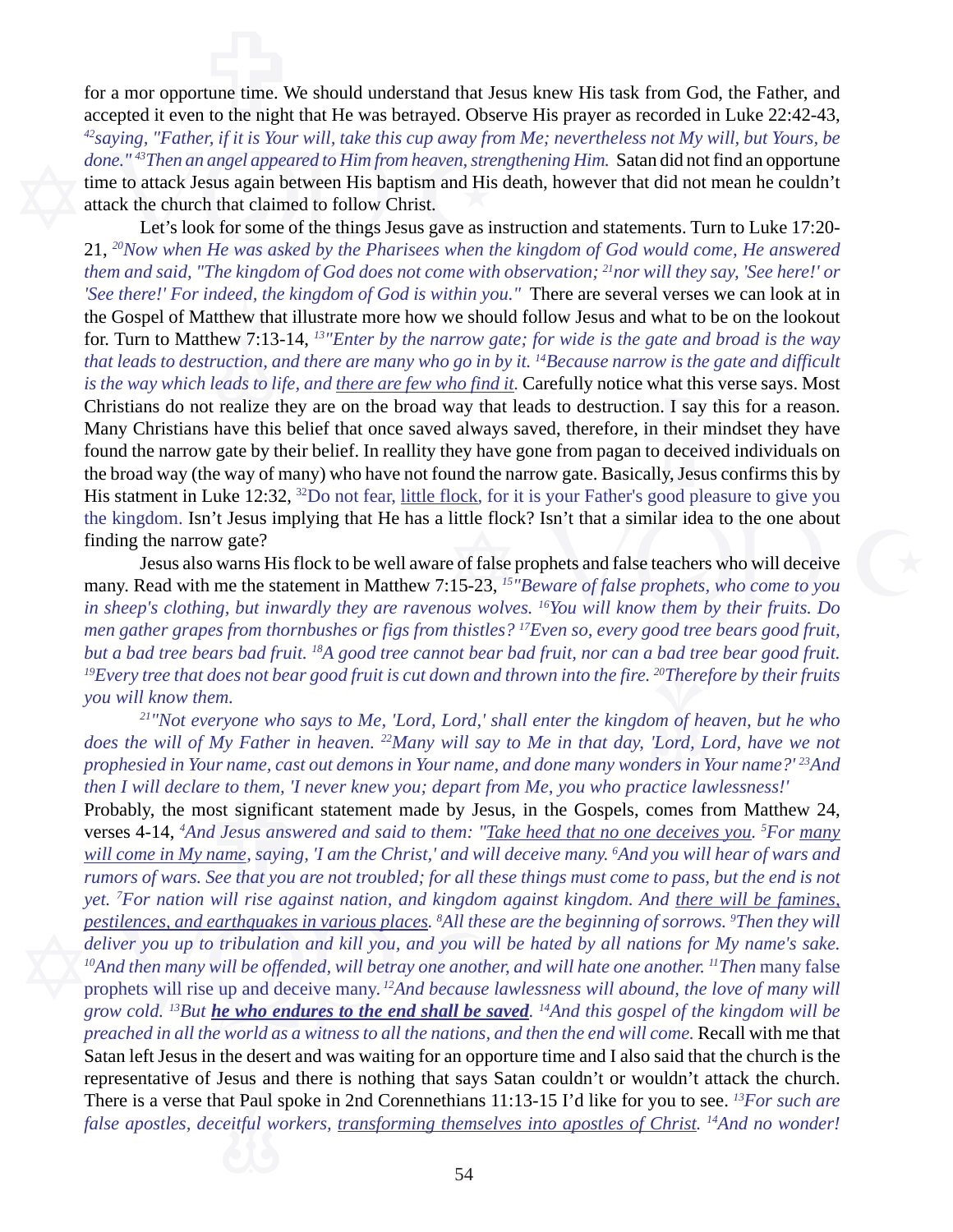# **Example 15**<br>**Example 15**<br>**So transform** *For Satan himself transforms himself into an angel of light. 15Therefore it is no great thing if his ministers also transform themselves into ministers of righteousness, whose end will be according to their works.*

calling for His people to come out of all the false teaching and the false preaching and to seek and find<br>the narrow gate that leads to the true Christ. We may have a faith in Jesus as the Christ, the Son of God<br>but, we ma *"Come out of her, my people, lest you share in her sins, and lest you receive of her plagues.* God is So it is, we have been deceived (hijacked) by S<br>into ministers of light and righteous to present to us<br>God's Commandments and feasts and converted th<br>Jesus, apparently had enough! Therefore to warn H<br>John on the Isle of Pa Jesus, apparently had enough! Therefore to warn His small flock He came in the spirit to the Apostle So it is, we have been deceived (hijacked) by Satan and his demons who have changed themselves into ministers of light and righteous to present to us a false presentation of Jesus, and they have taken God's Commandments and feasts and converted them into quazi-pagan festivals just to mock God. John on the Isle of Patmos and spoke to him to write the Revelation. In chapter 18 we see the fall of Babylon the Great. Notice what it says in verse 4, *<sup>4</sup> And I heard another voice from heaven saying,* the narrow gate that leads to the true Christ. We may have a faith in Jesus as the Christ, the Son of God but, we may also be listening to a deceptive spirit that is telling us lies and leading us down the broad way to destruction.

ollowers of Christ. There is a difference between the two.<br>
f I'm correct all Jews should understand. I do not have a<br>
do have an Interlinear Bible that parallels Hebrew and<br>
rect the fourth word in the Torah is Aleph Tav. belief in our<br>belief in our<br>and just tells<br>do not believ I really want to leave you with positive words and a stronger belief in our God and His Son, Jesus. There are many who still believe that the Bible is old fashioned and just tells stories which have no relevance in today's world. There are many Jewish people who do not believe that Jesus is the Messiah. Furthermore, the Jews are unsure of anyone who claims to be a Christian. They associate Christian with Catholic and Evangelicals as followers of Christ. There is a difference between the two. There is one thing that I'd like to know and if I'm correct all Jews should understand. I do not have a Torah and do not understand Hebrew, but I do have an Interlinear Bible that parallels Hebrew and English or Greek and English and if I'm correct the fourth word in the Torah is Aleph Tav. If this was in Greek it would be Alpha and Omega, in English the beginning and the end. In some ways this could be taken as God (a view from the Jewish perspective) or Jesus (a Christian perspective). The sad fact is that in the translation to English this isn't even brought over to the King James or any other translation, for that matter.

 $V$  life, and "Surely goodness and mercy shall follow me all the days of my life, and I will dwell in the house of the LORD for ever." Psalms 23:6

The other item I'd like to leave you with is the following story authored by anonymous.<br>Two people knocked on the door of her home. Staring at them through a small crack of the<br>ed, "Yes, can I help you?"<br>They said, "We hav Two people knocked on the door of her home. Staring at them through a small crack of the door, she asked, "Yes, can I help you?"

They said, "We have been assigned to follow you everyday for the rest of your life."

She laughed, "You want to do what?"

They said, "Our names are Goodness and Mercy and your Father in heaven has sent us here to follow you wherever you go."

follow you wherever you go."<br>She was cautious. Life had taught her some<br>there, she could see Corruption and Dismay lurking b<br>She was all too familiar with them and had just kick<br>she didn't receive God's Goodness and Mercy She was cautious. Life had taught her some hard lessons about trusting others. As she stood there, she could see Corruption and Dismay lurking behind the trees, with a sneaky grin on their faces. She was all too familiar with them and had just kicked them out of her house. However, they knew if she didn't receive God's Goodness and Mercy into her home, they would eventually find their way back into her life and take seven of their demon friends with them.

> Corruption and Dismay. It won't be what I've always experienced in my past." She then opened the door—as wide as she could open, and Goodness and Mercy came into her home and closed the door behind them. As she stood there, she whispered to herself, "If anyone is going to follow me, it won't be door—as wide as she could open, and Goodness and Mercy came into her home and closed the door behind them.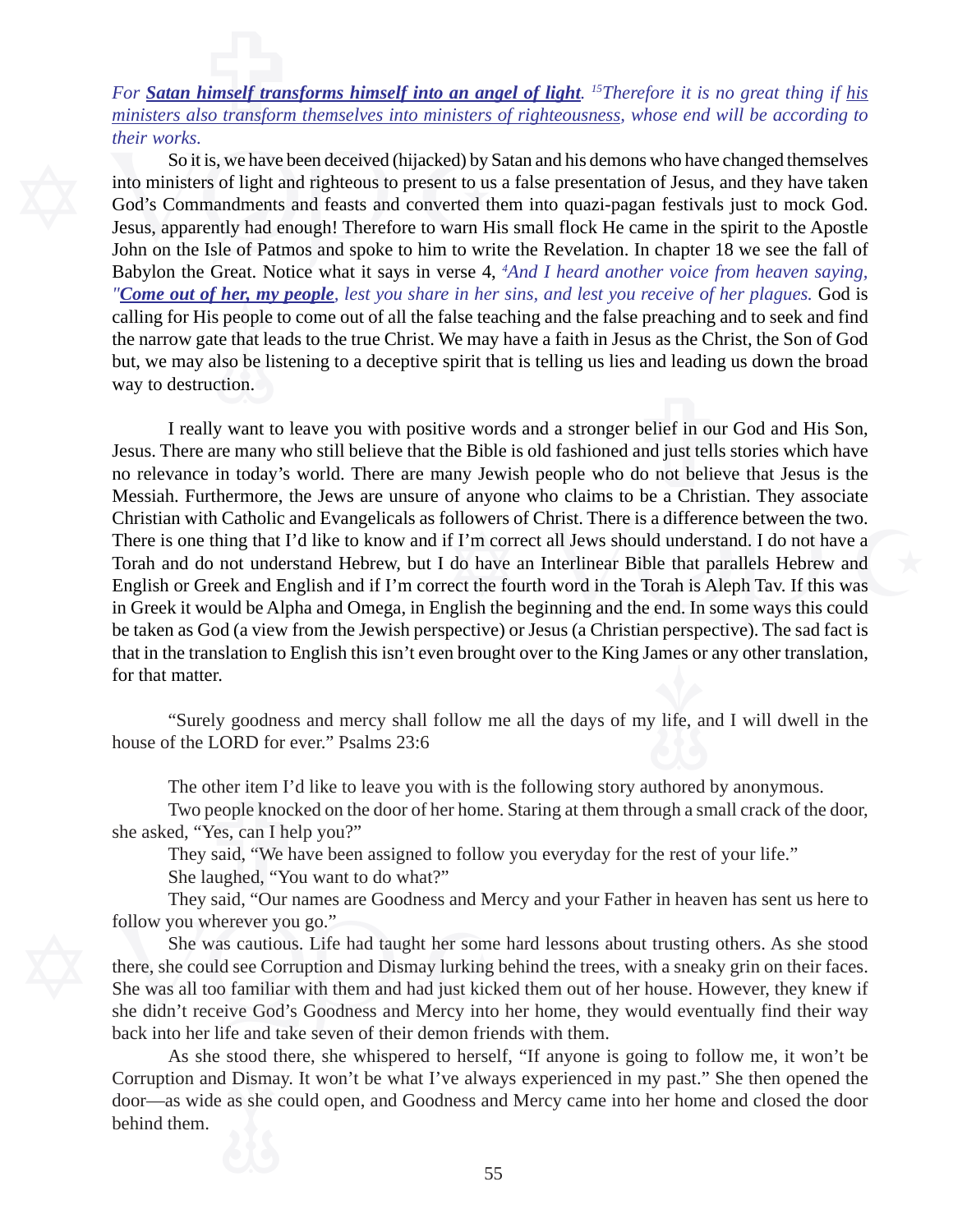er she stume<br>e Father's lo Whenever she stumbled, Mercy was there to pick her up and dress her wounds. Mercy helped remind her of the Father's love regardless of her many mistakes. Whenever she faced a trial, Goodness was there to help her gather all the treasures that came from it. Goodness was always excited about the Father's expected end for her.

was ulter to help her gamer an the treasures that came in<br>Father's expected end for her.<br>Through the years, their friendship grew. They f<br>every joyous victory and every heart-wrenching tragedy<br>when her time had come to tak when her time had come to take her last breath, Goodness and Mercy escorted her to her heavenly Through the years, their friendship grew. They followed her through every moment in her life, every joyous victory and every heart-wrenching tragedy. They were there and never left her side. And home where she would live for eternity with these two heavenly servants and her heavenly Father.

the door as wide as I can to you. Heal every wound and cause me to gather all the treasure after every trial I face. Until I take my last breath, be with me and be glorified in my life. In Jesus' name. Amen! Prayer: Father God, yes! I receive your Goodness and Mercy in the home of my heart. I open trial I face. Until I take my last breath, be with me and be glorified in my life. In Jesus' name. Amen!

uation go to<br>*merica's St* If you would like another excellent viewpoint on the current situation go to Lamb & Lion Ministries and order a copy of Dr. David Reagan's latest book, *America's Suicide*. https:// christinprophecy.org

Maranatha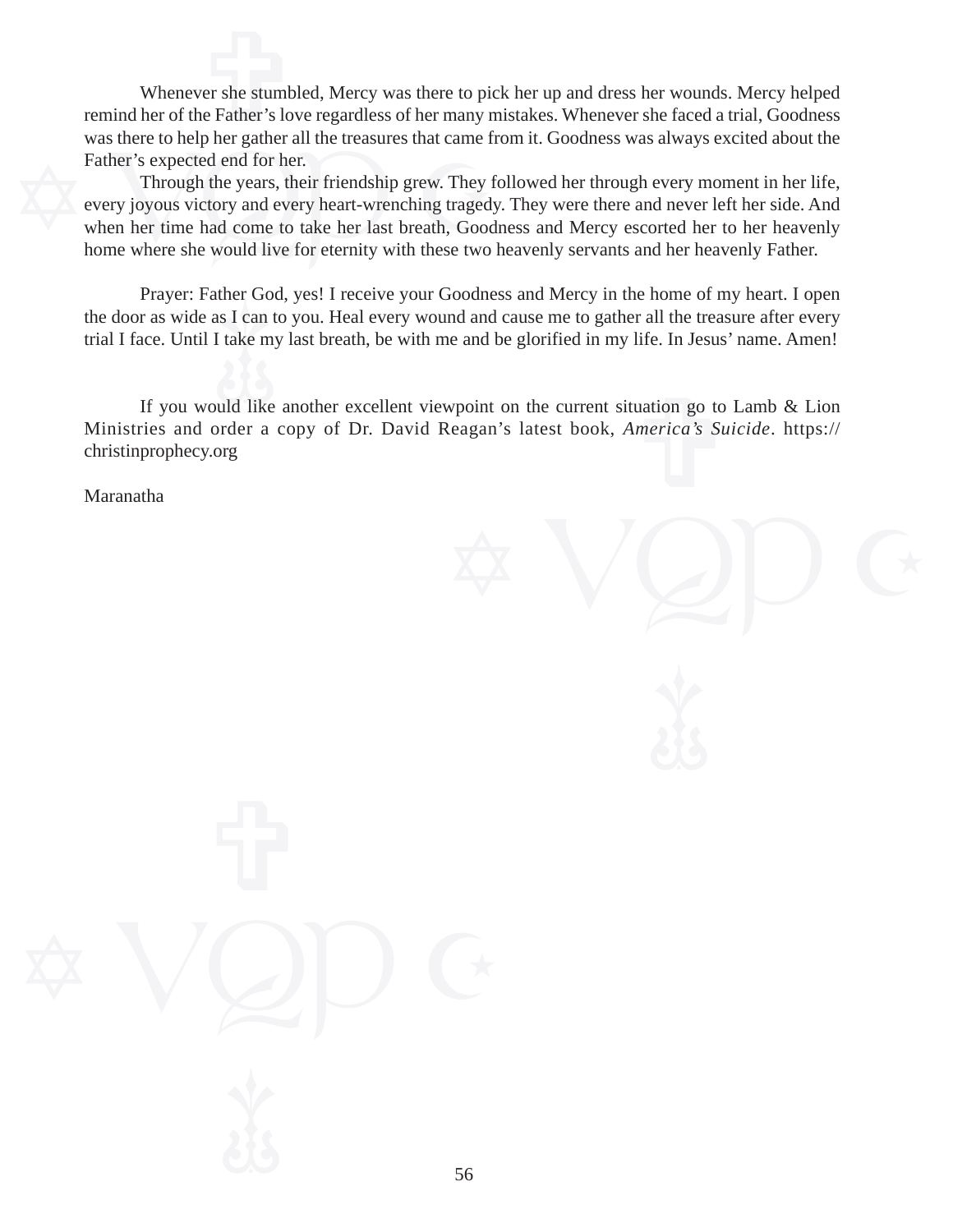